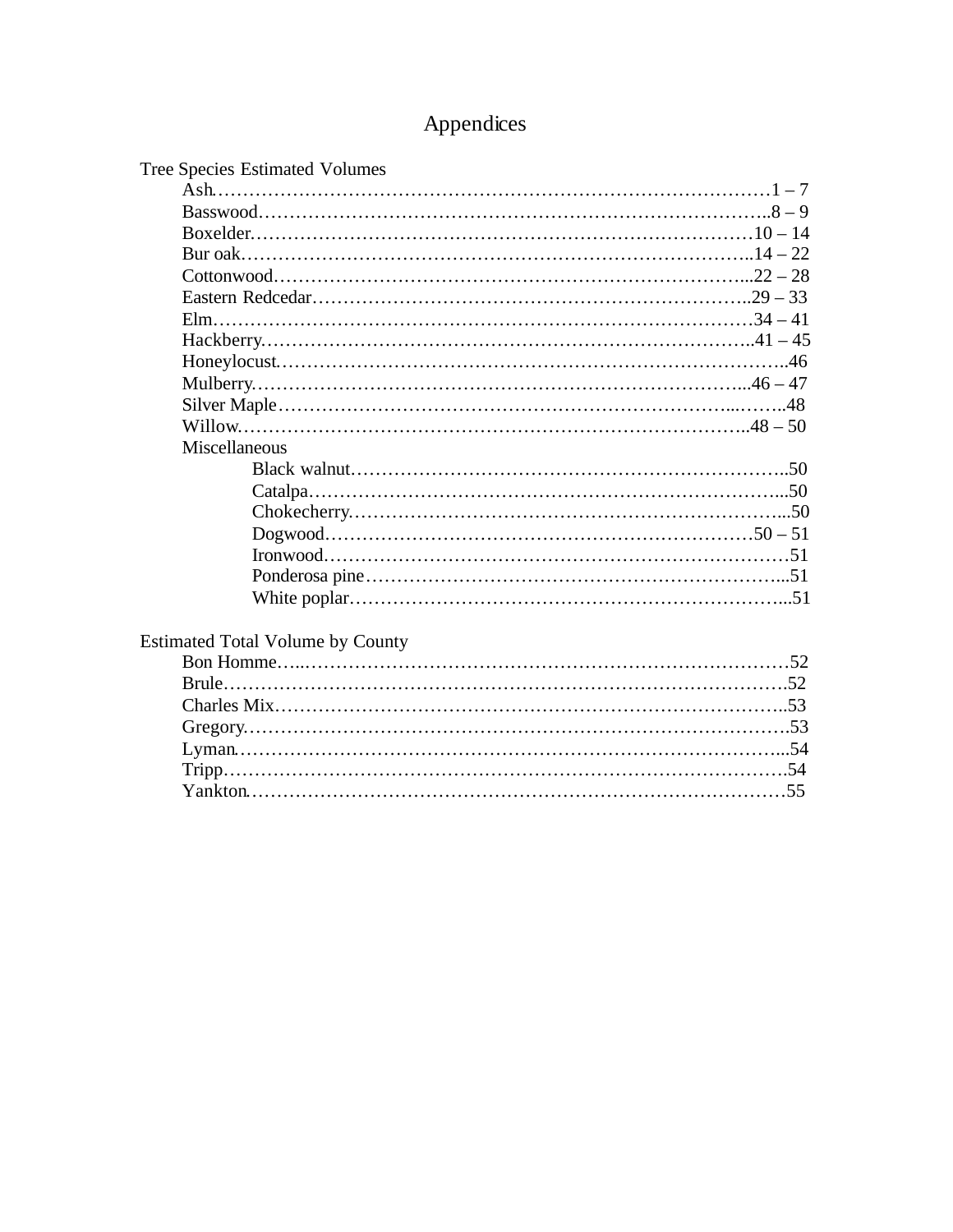### **Estimated Volumes for Ash**

| <b>Estimated</b><br><b>Cubic Foot</b> |
|---------------------------------------|
|                                       |
| per Acre                              |
|                                       |
| 0.0032                                |
| 0.003733333                           |
| 0.031733333                           |
| 0.0144                                |
| 0.005066667                           |
| 0.016                                 |
| 0.2632                                |
| 0.0336                                |
| 0.079733333                           |
| 0.0576                                |
| 0.006666667                           |
| 0.568533333                           |
| 0.164266667                           |
| 0.131466667                           |
| 0.168                                 |
| 1.1408                                |
| 0.2048                                |
| 0.119466667                           |
| 0.253866667                           |
| 0.009333333                           |
| 2.0352                                |
| 0.0296                                |
| 0.354666667                           |
| 0.0416                                |
| 0.394666667                           |
| 1.388533333                           |
| 0.1232                                |
| 0.4224                                |
| 0.8096                                |
| 0.0384                                |
| 0.2688                                |
| 0.143733333                           |
| 0.173333333                           |
| 0.113066667                           |
| 0.205333333                           |
| 0.272                                 |
| 0.121333333                           |
| 0.011733333                           |
| 0.006666667                           |
| 0.006933333                           |
| 0.164266667                           |
|                                       |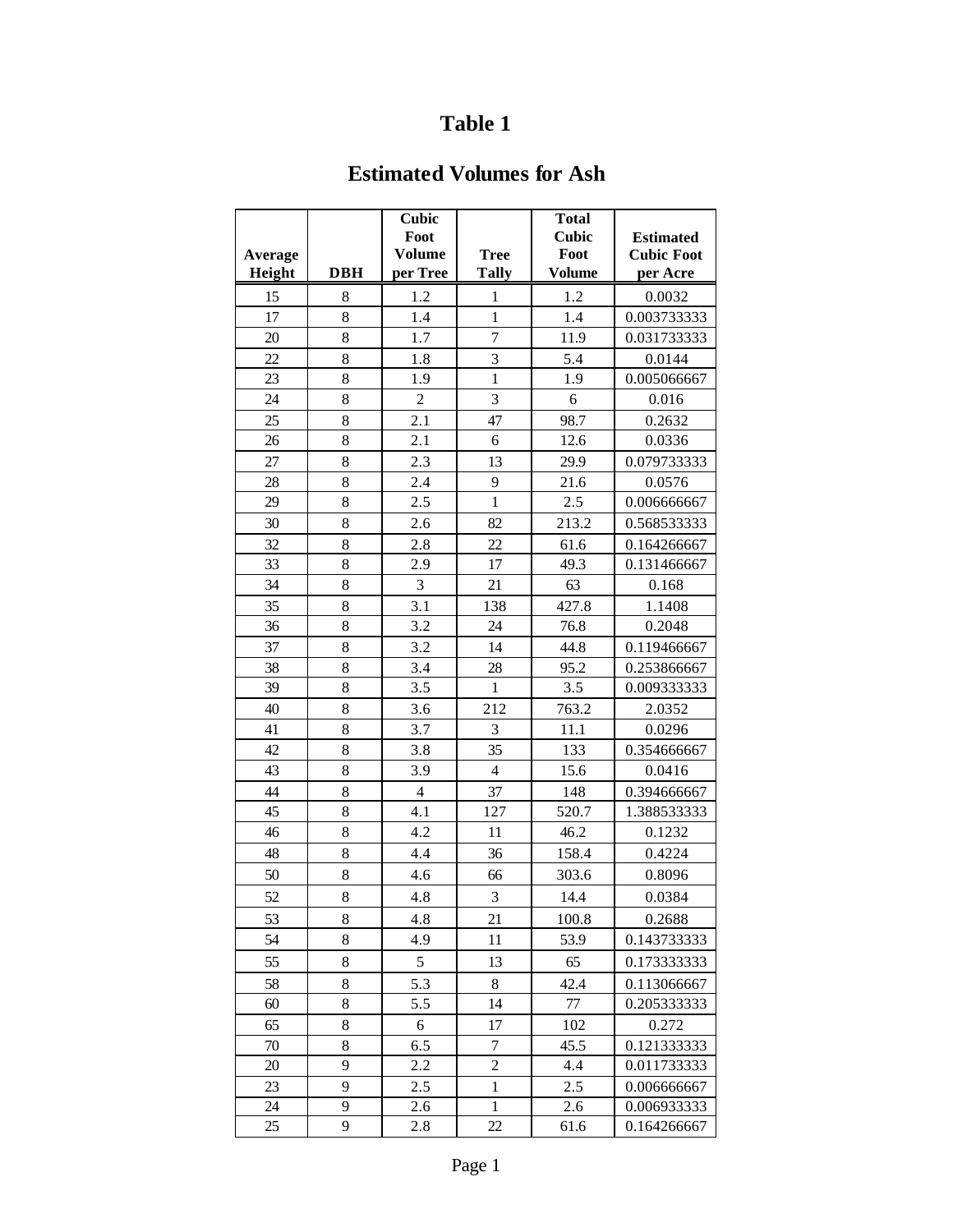| 26     | 9  | 2.9            | $\overline{\mathbf{c}}$ | 5.8      | 0.015466667 |
|--------|----|----------------|-------------------------|----------|-------------|
| 27     | 9  | 3              | 8                       | 24       | 0.064       |
| 28     | 9  | 3.1            | 6                       | 18.6     | 0.0496      |
| 30     | 9  | 3.4            | 45                      | 153      | 0.408       |
| 32     | 9  | 3.6            | 11                      | 39.6     | 0.1056      |
| 33     | 9  | 3.7            | 5                       | 18.5     | 0.049333333 |
| 34     | 9  | 3.9            | 11                      | 42.9     | 0.1144      |
| 35     | 9  | $\overline{4}$ | 71                      | 284      | 0.757333333 |
| 36     | 9  | 4.1            | $\overline{7}$          | 28.7     | 0.076533333 |
| 37     | 9  | 4.2            | 12                      | 50.4     | 0.1344      |
| 38     | 9  | 4.4            | 5                       | $22\,$   | 0.058666667 |
| 40     | 9  | 4.6            | 95                      | 437      | 1.165333333 |
| 42     | 9  | 4.9            | 24                      | 117.6    | 0.3136      |
| 43     | 9  | 5              | $\mathbf{1}$            | 5        | 0.013333333 |
| 44     | 9  | 5.1            | 19                      | 96.9     | 0.2584      |
| 45     | 9  | 5.2            | 92                      | 478.4    | 1.275733333 |
| 46     | 9  | 5.4            | 9                       | 48.6     | 0.1296      |
| 48     | 9  | 5.6            | 24                      | 134.4    | 0.3584      |
| 50     | 9  | 5.9            | 56                      | 330.4    | 0.881066667 |
| 52     | 9  | 6.1            | $\overline{c}$          | 12.2     | 0.032533333 |
| 53     | 9  | 6.3            | 8                       | 50.4     | 0.1344      |
| 54     | 9  | 6.4            | 8                       | 51.2     | 0.136533333 |
| 55     | 9  | 6.5            | 16                      | 104      | 0.277333333 |
| 56     | 9  | 6.6            | $\,1$                   | 6.6      | 0.0176      |
| 58     | 9  | 6.9            | $\overline{7}$          | 48.3     | 0.1288      |
| 60     | 9  | 7.1            | 18                      | 127.8    | 0.3408      |
| 65     | 9  | 7.8            | 14                      | 109.2    | 0.2912      |
| $70\,$ | 9  | 8.4            | 8                       | 67.2     | 0.1792      |
| 75     | 9  | 9.1            | $\,1$                   | 9.1      | 0.024266667 |
| 20     | 10 | 2.7            | $\overline{c}$          | 5.4      | 0.0144      |
| 23     | 10 | 3.2            | $\mathbf{1}$            | 3.2      | 0.008533333 |
| 24     | 10 | 3.3            | $\overline{c}$          | 6.6      | 0.0176      |
| 25     | 10 | 3.5            | 16                      | 56       | 0.149333333 |
| 26     | 10 | 3.6            | 3                       | $10.8\,$ | 0.0288      |
| 27     | 10 | 3.8            | $\mathbf{1}$            | 3.8      | 0.010133333 |
| 28     | 10 | 3.9            | 5                       | 19.5     | 0.052       |
| 30     | 10 | 4.2            | 23                      | 96.6     | 0.2576      |
| 32     | 10 | 4.6            | 19                      | 87.4     | 0.233066667 |
| 33     | 10 | 4.7            | 3                       | 14.1     | 0.0376      |
| 34     | 10 | 4.9            | 16                      | 78.4     | 0.209066667 |
| 35     | 10 | 5              | 89                      | 445      | 1.186666667 |
| 36     | 10 | 5.2            | 10                      | 52       | 0.138666667 |
| 37     | 10 | 5.3            | 10                      | 53       | 0.141333333 |
| 38     | 10 | 5.5            | 16                      | 88       | 0.234666667 |
| 40     | 10 | 5.8            | 103                     | 597.4    | 1.593066667 |
| 41     | 10 | 5.9            | $\mathbf{1}$            | 5.9      | 0.015733333 |
| 42     | 10 | 6.1            | 17                      | 103.7    | 0.276533333 |
| 43     | 10 | 6.3            | $\overline{4}$          | 25.2     | 0.0672      |
| 44     | 10 | 6.4            | 20                      | 128      | 0.341333333 |
| 45     | 10 | 6.6            | 87                      | 574.2    | 1.5312      |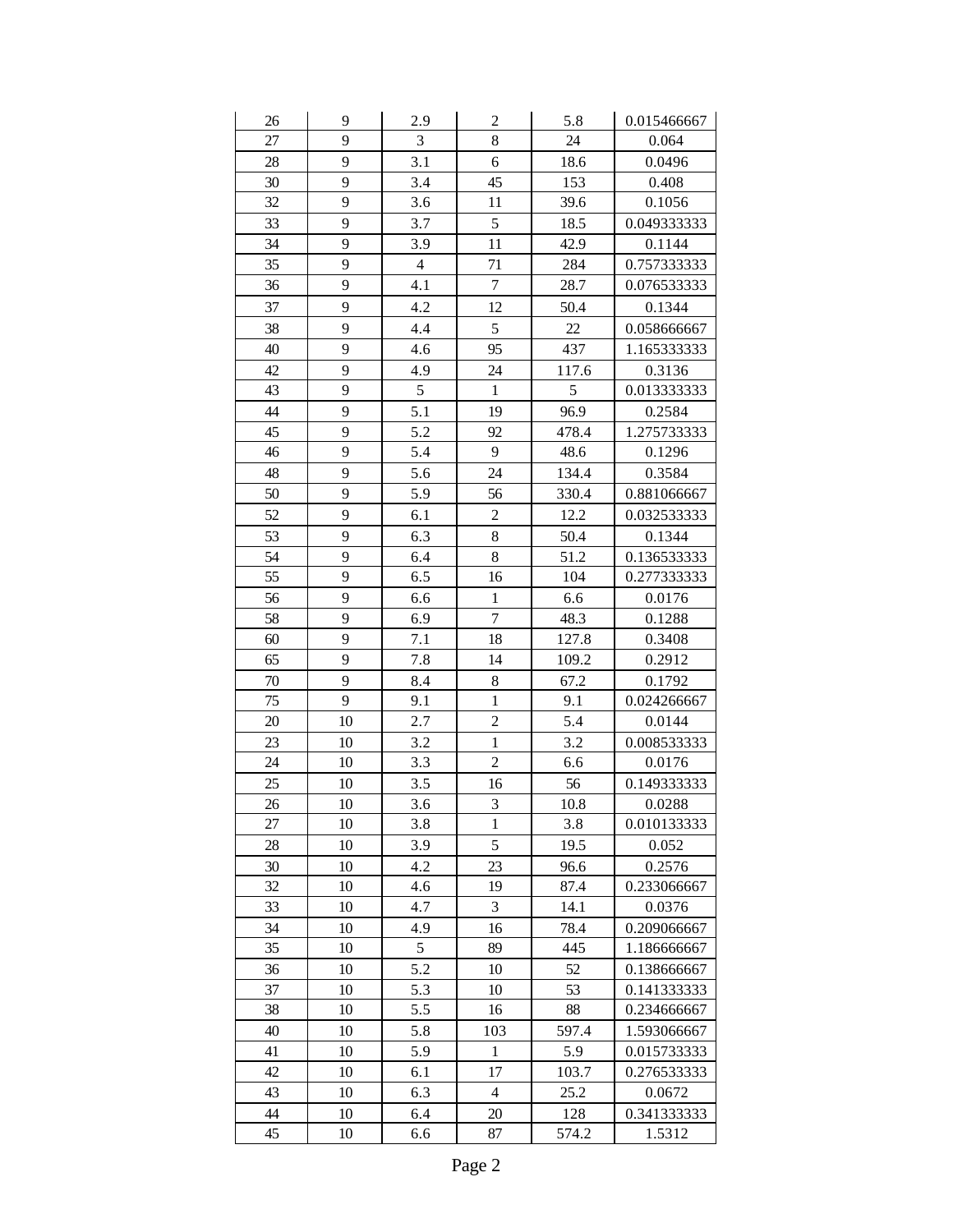| 46 | 10 | 6.7    | 7              | 46.9  | 0.125066667 |
|----|----|--------|----------------|-------|-------------|
| 47 | 10 | 6.9    | $\overline{2}$ | 13.8  | 0.0368      |
| 48 | 10 | 7      | 24             | 168   | 0.448       |
| 50 | 10 | 7.4    | 43             | 318.2 | 0.848533333 |
| 53 | 10 | 7.8    | 8              | 62.4  | 0.1664      |
| 54 | 10 | 8      | 15             | 120   | 0.32        |
| 55 | 10 | 8.2    | 18             | 147.6 | 0.3936      |
| 58 | 10 | 8.6    | 11             | 94.6  | 0.252266667 |
| 60 | 10 | 8.9    | 21             | 186.9 | 0.4984      |
| 65 | 10 | 9.7    | 13             | 126.1 | 0.336266667 |
| 68 | 10 | 10.2   | $\mathbf 1$    | 10.2  | 0.0272      |
| 70 | 10 | 10.5   | $\overline{7}$ | 73.5  | 0.196       |
| 20 | 11 | 3.4    | $\mathbf 1$    | 3.4   | 0.009066667 |
| 25 | 11 | 4.3    | 5              | 21.5  | 0.057333333 |
| 26 | 11 | 4.5    | $\overline{c}$ | 9     | 0.024       |
| 28 | 11 | 4.8    | $\overline{2}$ | 9.6   | 0.0256      |
| 30 | 11 | 5.2    | 26             | 135.2 | 0.360533333 |
| 32 | 11 | 5.6    | 5              | 28    | 0.074666667 |
| 33 | 11 | 5.8    | $\overline{4}$ | 23.2  | 0.061866667 |
| 34 | 11 | 6      | 6              | 36    | 0.096       |
| 35 | 11 | 6.2    | 34             | 210.8 | 0.562133333 |
| 36 | 11 | 6.4    | 11             | 70.4  | 0.187733333 |
| 37 | 11 | 6.5    | 10             | 65    | 0.173333333 |
| 38 | 11 | 6.7    | $\overline{7}$ | 46.9  | 0.125066667 |
| 39 | 11 | 6.9    | $\overline{2}$ | 13.8  | 0.0368      |
| 40 | 11 | 7.1    | 77             | 546.7 | 1.457866667 |
| 41 | 11 | 7.3    | $\overline{c}$ | 14.6  | 0.038933333 |
| 42 | 11 | 7.5    | 9              | 67.5  | 0.18        |
| 43 | 11 | 7.7    | $\overline{2}$ | 15.4  | 0.041066667 |
| 44 | 11 | 7.9    | 20             | 158   | 0.421333333 |
| 45 | 11 | 8.1    | 74             | 599.4 | 1.5984      |
| 46 | 11 | 8.3    | $\overline{7}$ | 58.1  | 0.154933333 |
| 48 | 11 | 8.6    | 13             | 111.8 | 0.298133333 |
| 50 | 11 | 9      | 27             | 243   | 0.648       |
| 52 | 11 | 9.4    | 1              | 9.4   | 0.025066667 |
| 53 | 11 | 9.6    | 1              | 9.6   | 0.0256      |
| 54 | 11 | 9.8    | 9              | 88.2  | 0.2352      |
| 55 | 11 | 10     | 12             | 120   | 0.32        |
| 58 | 11 | 10.6   | 6              | 63.6  | 0.1696      |
| 60 | 11 | 11     | 21             | 231   | 0.616       |
| 65 | 11 | 11.9   | 20             | 238   | 0.634666667 |
| 70 | 11 | 12.9   | 4              | 51.6  | 0.1376      |
| 75 | 11 | 13.9   | $\overline{c}$ | 27.8  | 0.074133333 |
| 20 | 12 | 4.1    | $\mathbf{1}$   | 4.1   | 0.010933333 |
| 25 | 12 | 5.2    | $\overline{7}$ | 36.4  | 0.097066667 |
| 26 | 12 | 5.4    | $\mathbf{1}$   | 5.4   | 0.0144      |
| 28 | 12 | 5.8    | $\overline{c}$ | 11.6  | 0.030933333 |
| 30 | 12 | 6.3    | 18             | 113.4 | 0.3024      |
| 32 | 12 | 6.7    | 5              | 33.5  | 0.089333333 |
| 33 | 12 | $\tau$ | 4              | 28    | 0.074666667 |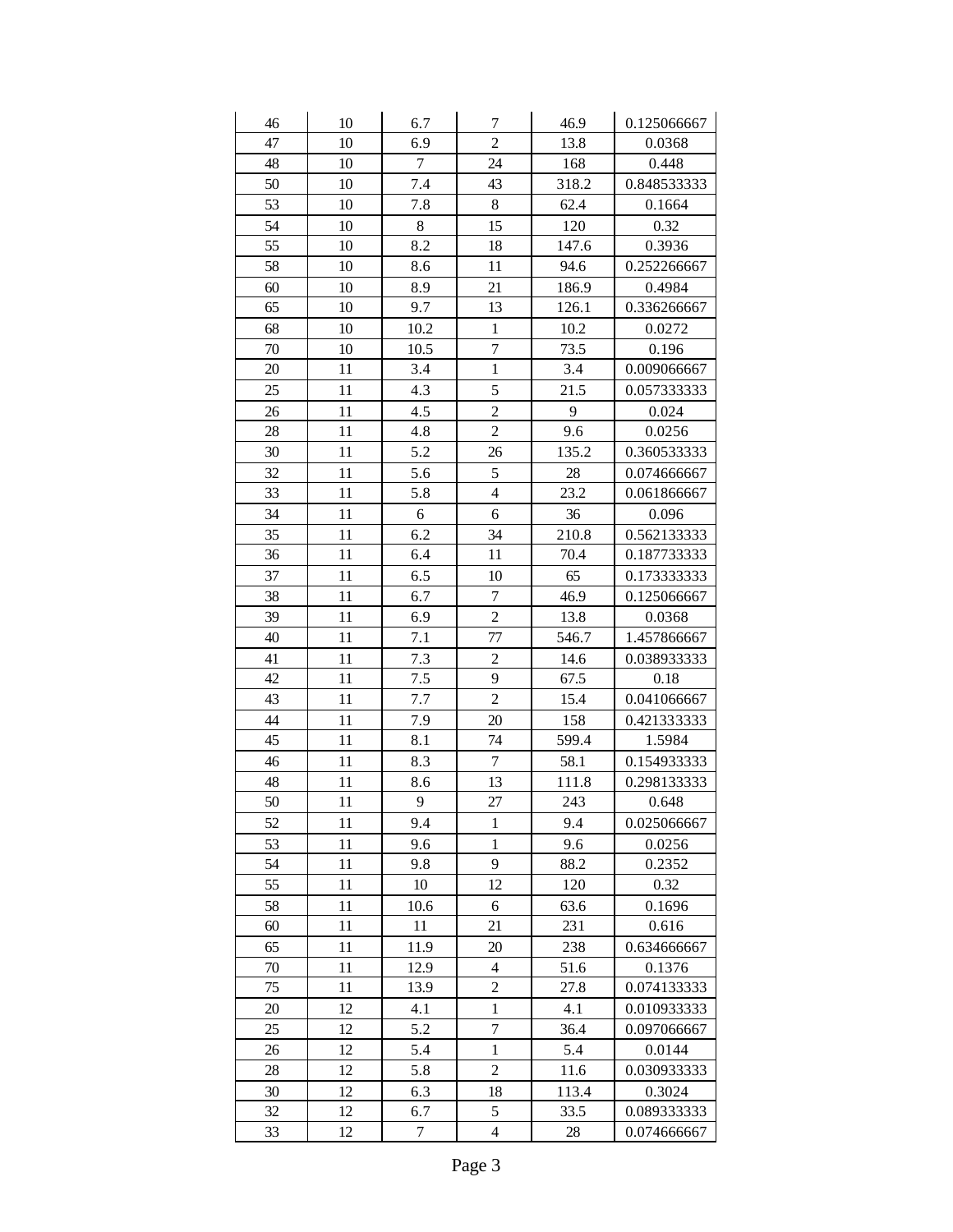| 34 | 12 |      |                                |       |             |
|----|----|------|--------------------------------|-------|-------------|
| 34 | 12 | 7.2  | $\overline{4}$                 | 28.8  | 0.0768      |
| 35 | 12 | 7.4  | 41                             | 303.4 | 0.809066667 |
| 36 | 12 | 7.7  | 14                             | 107.8 | 0.287466667 |
| 37 | 12 | 7.9  | 10                             | 79    | 0.210666667 |
| 38 | 12 | 8.1  | $\overline{c}$                 | 16.2  | 0.0432      |
| 39 | 12 | 8.3  | $\mathbf{1}$                   | 8.3   | 0.022133333 |
| 40 | 12 | 8.6  | 50                             | 430   | 1.146666667 |
| 41 | 12 | 8.8  | $\overline{c}$                 | 17.6  | 0.046933333 |
| 42 | 12 | 9    | 11                             | 99    | 0.264       |
| 43 | 12 | 9.3  | 3                              | 27.9  | 0.0744      |
| 44 | 12 | 9.5  | 18                             | 171   | 0.456       |
| 45 | 12 | 9.7  | 74                             | 717.8 | 1.914133333 |
| 46 | 12 | 9.9  | $\mathbf{1}$                   | 9.9   | 0.0264      |
| 48 | 12 | 10.4 | 22                             | 228.8 | 0.610133333 |
| 50 | 12 | 10.9 | 36                             | 392.4 | 1.0464      |
| 52 | 12 | 11.3 | $\mathbf{1}$                   | 11.3  | 0.030133333 |
| 53 | 12 | 11.6 | $\overline{c}$                 | 23.2  | 0.061866667 |
| 54 | 12 | 11.8 | 8                              | 94.4  | 0.251733333 |
| 55 | 12 | 12   | 11                             | 132   | 0.352       |
| 56 | 12 | 12.3 | $\mathbf{1}$                   | 12.3  | 0.0328      |
| 58 | 12 | 12.7 | 5                              | 63.5  | 0.169333333 |
| 60 | 12 | 13.2 | 21                             | 277.2 | 0.7392      |
|    | 12 |      |                                |       |             |
| 65 |    | 14.3 | 8                              | 114.4 | 0.305066667 |
| 70 | 12 | 15.5 | $\mathbf{1}$<br>$\overline{c}$ | 15.5  | 0.041333333 |
| 75 | 12 | 16.7 |                                | 33.4  | 0.089066667 |
| 20 | 13 | 4.8  | $\mathbf 1$                    | 4.8   | 0.0128      |
| 25 | 13 | 6.1  | 3                              | 18.3  | 0.0488      |
| 30 | 13 | 7.5  | 8                              | 60    | 0.16        |
| 32 | 13 | 8    | 3                              | 24    | 0.064       |
| 34 | 13 | 8.5  | $\overline{2}$                 | 17    | 0.045333333 |
| 35 | 13 | 8.8  | 40                             | 352   | 0.938666667 |
| 36 | 13 | 9.1  | 3                              | 27.3  | 0.0728      |
| 37 | 13 | 9.3  | $\overline{3}$                 | 27.9  | 0.0744      |
| 38 | 13 | 9.6  | $\overline{c}$                 | 19.2  | 0.0512      |
| 39 | 13 | 9.9  | $\mathbf{1}$                   | 9.9   | 0.0264      |
| 40 | 13 | 10.2 | 18                             | 183.6 | 0.4896      |
| 42 | 13 | 10.7 | 6                              | 64.2  | 0.1712      |
| 44 | 13 | 11.2 | 9                              | 100.8 | 0.2688      |
| 45 | 13 | 11.5 | 33                             | 379.5 | 1.012       |
| 46 | 13 | 11.8 | 1                              | 11.8  | 0.031466667 |
| 47 | 13 | 12.1 | $\mathbf{1}$                   | 12.1  | 0.032266667 |
| 48 | 13 | 12.3 | 6                              | 73.8  | 0.1968      |
| 50 | 13 | 12.9 | 9                              | 116.1 | 0.3096      |
| 52 | 13 | 13.4 | $\overline{c}$                 | 26.8  | 0.071466667 |
| 53 | 13 | 13.7 | $\mathbf{1}$                   | 13.7  | 0.036533333 |
| 54 | 13 | 14   | 6                              | 84    | 0.224       |
| 55 | 13 | 14.2 | 10                             | 142   | 0.378666667 |
| 58 | 13 | 15.1 | 3                              | 45.3  | 0.1208      |
| 60 | 13 | 15.6 | 14                             | 218.4 | 0.5824      |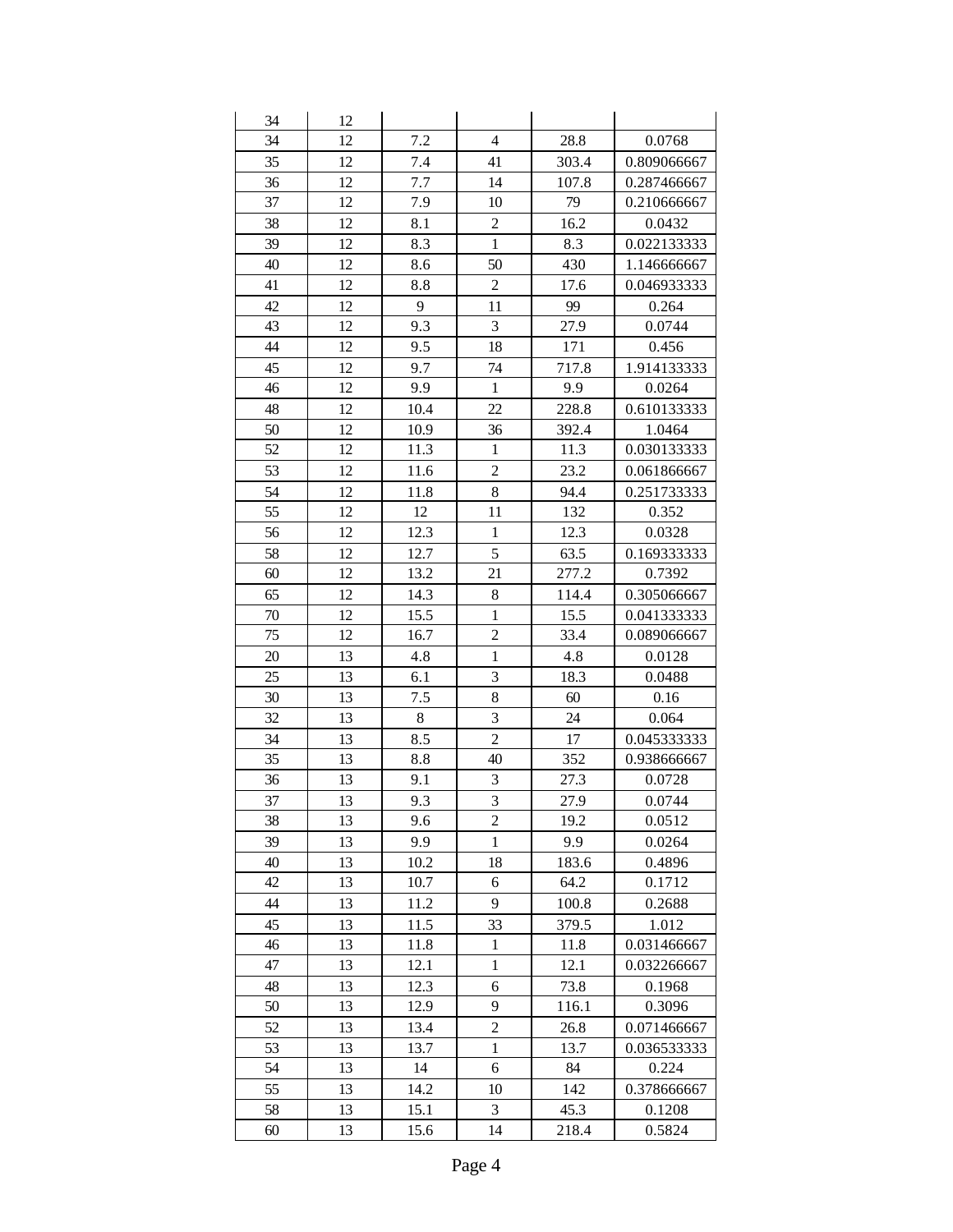| 65     | 13 | 17   | 10                       | 170    | 0.453333333 |
|--------|----|------|--------------------------|--------|-------------|
| 70     | 13 | 18.4 | $\mathbf{1}$             | 18.4   | 0.049066667 |
| 75     | 13 | 19.7 | $\mathbf{1}$             | 19.7   | 0.052533333 |
| 28     | 14 | 8.1  | $\mathbf{1}$             | 8.1    | 0.0216      |
| 30     | 14 | 8.8  | $\overline{\mathcal{L}}$ | 35.2   | 0.093866667 |
| 32     | 14 | 9.4  | $\mathbf{1}$             | 9.4    | 0.025066667 |
| 34     | 14 | 10   | $\mathbf{1}$             | 10     | 0.026666667 |
| 35     | 14 | 10.3 | 14                       | 144.2  | 0.384533333 |
| 36     | 14 | 10.6 | $\,1$                    | 10.6   | 0.028266667 |
| 37     | 14 | 10.9 | 3                        | 32.7   | 0.0872      |
| 38     | 14 | 11.3 | 5                        | 56.5   | 0.150666667 |
| 39     | 14 | 11.6 | $\mathbf{1}$             | 11.6   | 0.030933333 |
| 40     | 14 | 11.9 | 17                       | 202.3  | 0.539466667 |
| 41     | 14 | 12.2 | $\mathbf{1}$             | 12.2   | 0.032533333 |
| 42     | 14 | 12.5 | 6                        | 75     | 0.2         |
| 44     | 14 | 13.2 | $\overline{4}$           | 52.8   | 0.1408      |
| 45     | 14 | 13.5 | 30                       | 405    | 1.08        |
| 46     | 14 | 13.8 | $\overline{4}$           | 55.2   | 0.1472      |
| 48     | 14 | 14.4 | 5                        | $72\,$ | 0.192       |
| 50     | 14 | 15.1 | 24                       | 362.4  | 0.9664      |
| 53     | 14 | 16   | $\mathbf{1}$             | 16     | 0.042666667 |
| 54     | 14 | 16.3 | 9                        | 146.7  | 0.3912      |
| 55     | 14 | 16.6 | $\overline{7}$           | 116.2  | 0.309866667 |
| 58     | 14 | 17.6 | $\mathbf{1}$             | 17.6   | 0.046933333 |
| 60     | 14 | 18.2 | 6                        | 109.2  | 0.2912      |
| 65     | 14 | 19.9 | 6                        | 119.4  | 0.3184      |
| 68     | 14 | 20.8 | $\mathbf{1}$             | 20.8   | 0.055466667 |
| $70\,$ | 14 | 21.5 | $\mathbf{1}$             | 21.5   | 0.057333333 |
| 75     | 14 | 23.1 | $\overline{\mathbf{4}}$  | 92.4   | 0.2464      |
| 25     | 15 | 8.4  | $\mathbf{1}$             | 8.4    | 0.0224      |
| 27     | 15 | 9.1  | $\mathbf{1}$             | 9.1    | 0.024266667 |
| 32     | 15 | 10.9 | $\overline{c}$           | 21.8   | 0.058133333 |
| 34     | 15 | 11.6 | $\overline{4}$           | 46.4   | 0.123733333 |
| 35     | 15 | 11.9 | $\overline{7}$           | 83.3   | 0.222133333 |
| 36     | 15 | 12.3 | $\overline{c}$           | 24.6   | 0.0656      |
| 37     | 15 | 12.7 | $\overline{4}$           | 50.8   | 0.135466667 |
| 40     | 15 | 13.8 | 12                       | 165.6  | 0.4416      |
| 41     | 15 | 14.1 | $\,1$                    | 14.1   | 0.0376      |
| 42     | 15 | 14.5 | 1                        | 14.5   | 0.038666667 |
| 44     | 15 | 15.2 | 10                       | 152    | 0.405333333 |
| 45     | 15 | 15.6 | 21                       | 327.6  | 0.8736      |
| 48     | 15 | 16.7 | 5                        | 83.5   | 0.233893557 |
| 55     | 15 | 19.3 | 7                        | 135.1  | 0.360266667 |
| 60     | 15 | 21.1 | 8                        | 168.8  | 0.450133333 |
| 70     | 15 | 24.8 | $\,1$                    | 24.8   | 0.066133333 |
| 25     | 16 | 9.6  | $\mathbf{1}$             | 9.6    | 0.0256      |
| 28     | 16 | 10.8 | $\overline{c}$           | 21.6   | 0.0576      |
| 30     | 16 | 11.6 | $\overline{c}$           | 23.2   | 0.061866667 |
| 32     | 16 | 12.5 | $\mathbf{1}$             | 12.5   | 0.033333333 |
| 34     | 16 | 13.3 | $\,1$                    | 13.3   | 0.035466667 |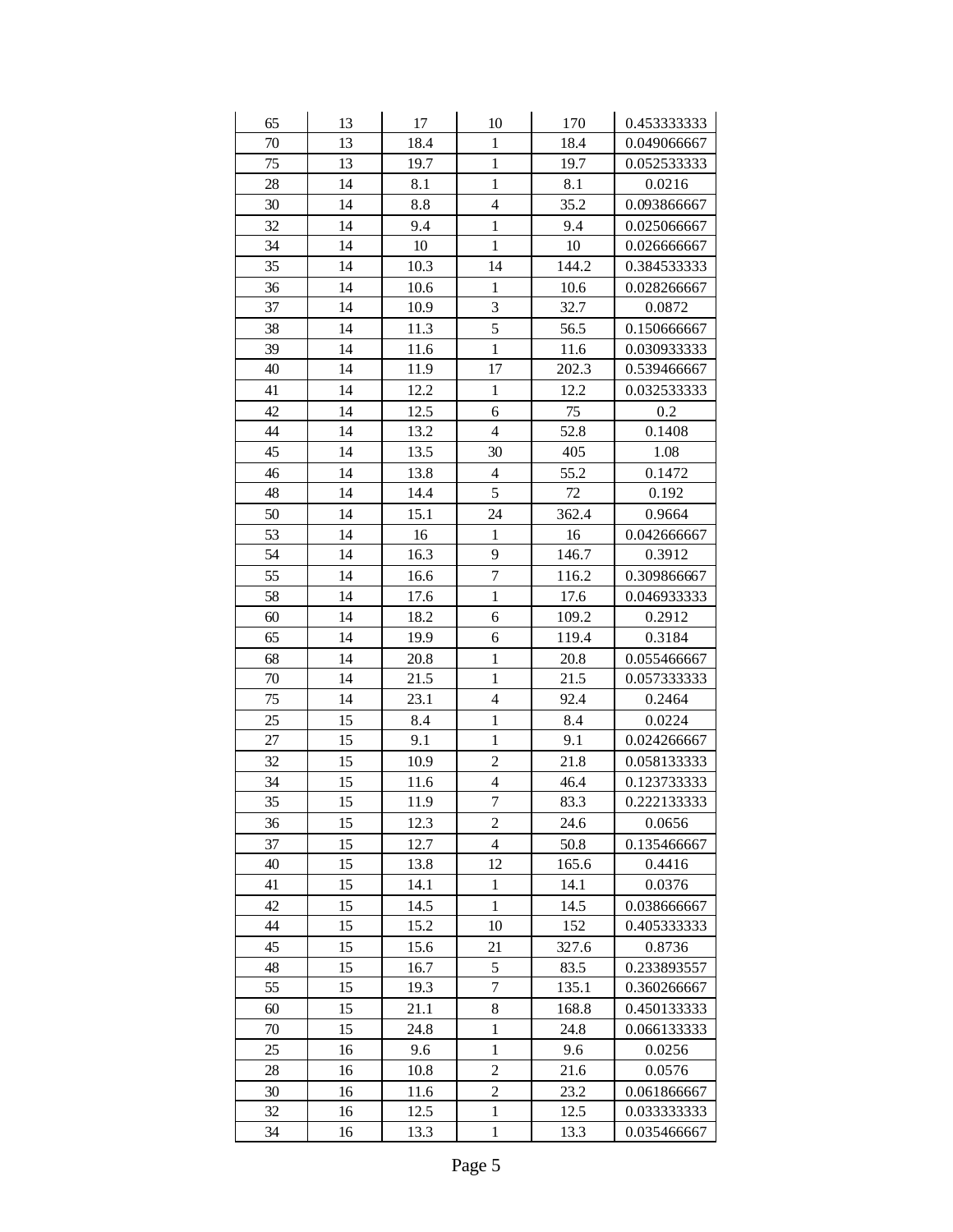| 35 | 16 | 13.7 | 5                        | 68.5  | 0.182666667 |
|----|----|------|--------------------------|-------|-------------|
| 36 | 16 | 14.1 | $\overline{2}$           | 28.2  | 0.0752      |
| 37 | 16 | 14.5 | $\mathbf{1}$             | 14.5  | 0.038666667 |
| 38 | 16 | 14.9 | $\mathbf{1}$             | 14.9  | 0.039733333 |
| 40 | 16 | 15.8 | 9                        | 142.2 | 0.3792      |
| 42 | 16 | 16.6 | $\overline{c}$           | 33.2  | 0.088533333 |
| 45 | 16 | 17.9 | 9                        | 161.1 | 0.4296      |
| 46 | 16 | 18.3 | $\overline{c}$           | 36.6  | 0.0976      |
| 47 | 16 | 18.7 | $\mathbf{1}$             | 18.7  | 0.049866667 |
| 48 | 16 | 19.1 | $\overline{3}$           | 57.3  | 0.1528      |
| 50 | 16 | 19.9 | 10                       | 199   | 0.530666667 |
| 55 | 16 | 22   | 3                        | 66    | 0.176       |
| 58 | 16 | 23.3 | $\mathbf{1}$             | 23.3  | 0.062133333 |
| 60 | 16 | 24.2 | 6                        | 145.2 | 0.3872      |
| 65 | 16 | 26.3 | $\overline{4}$           | 105.2 | 0.280533333 |
| 70 | 16 | 28.4 | $\mathbf{1}$             | 28.4  | 0.075733333 |
| 75 | 16 | 30.5 | $\mathbf{1}$             | 30.5  | 0.081333333 |
| 30 | 17 | 13.2 | $\overline{c}$           | 26.4  | 0.0704      |
| 35 | 17 | 15.6 | $\mathbf{1}$             | 15.6  | 0.0416      |
| 36 | 17 | 16   | $\mathbf{1}$             | 16    | 0.042666667 |
| 38 | 17 | 17   | 3                        | 51    | 0.136       |
| 40 | 17 | 17.9 | $\overline{4}$           | 71.6  | 0.190933333 |
| 42 | 17 | 18.9 | $\mathbf{1}$             | 18.9  | 0.0504      |
| 44 | 17 | 19.8 | $\overline{\mathcal{L}}$ | 79.2  | 0.2112      |
| 45 | 17 | 20.3 | $\overline{4}$           | 81.2  | 0.216533333 |
| 48 | 17 | 21.7 | $\overline{c}$           | 43.4  | 0.115733333 |
| 50 | 17 | 22.7 | 8                        | 181.6 | 0.484266667 |
| 52 | 17 | 23.6 | $\mathbf{1}$             | 23.6  | 0.062933333 |
| 55 | 17 | 25   | 5                        | 125   | 0.333333333 |
| 60 | 17 | 27.4 | 5                        | 137   | 0.365333333 |
| 65 | 17 | 29.8 | 3                        | 89.4  | 0.2384      |
| 75 | 17 | 34.6 | $\mathbf{1}$             | 34.6  | 0.092266667 |
| 25 | 18 | 12.3 | $\mathbf 1$              | 12.3  | 0.0328      |
| 30 | 18 | 14.9 | $\mathbf{1}$             | 14.9  | 0.039733333 |
| 35 | 18 | 17.6 | $\mathbf{1}$             | 17.6  | 0.046933333 |
| 36 | 18 | 18.1 | $\mathbf{1}$             | 18.1  | 0.048266667 |
| 38 | 18 | 19.2 | $\overline{c}$           | 38.4  | 0.1024      |
| 40 | 18 | 20.2 | 6                        | 121.2 | 0.3232      |
| 42 | 18 | 21.3 | $\overline{c}$           | 42.6  | 0.1136      |
| 45 | 18 | 22.9 | 6                        | 137.4 | 0.3664      |
| 48 | 18 | 24.5 | $\mathbf{1}$             | 24.5  | 0.065333333 |
| 50 | 18 | 25.5 | 3                        | 76.5  | 0.204       |
| 53 | 18 | 27.1 | $\overline{c}$           | 54.2  | 0.144533333 |
| 54 | 18 | 27.7 | $\overline{c}$           | 55.4  | 0.147733333 |
| 58 | 18 | 29.8 | $\,1$                    | 29.8  | 0.079466667 |
| 60 | 18 | 30.9 | $\overline{4}$           | 123.6 | 0.3296      |
| 65 | 18 | 33.6 | 6                        | 201.6 | 0.5376      |
| 70 | 18 | 36.3 | $\boldsymbol{2}$         | 72.6  | 0.1936      |
| 32 | 19 | 17.9 | $\mathbf{1}$             | 17.9  | 0.047733333 |
| 35 | 19 | 19.7 | $\,1$                    | 19.7  | 0.052533333 |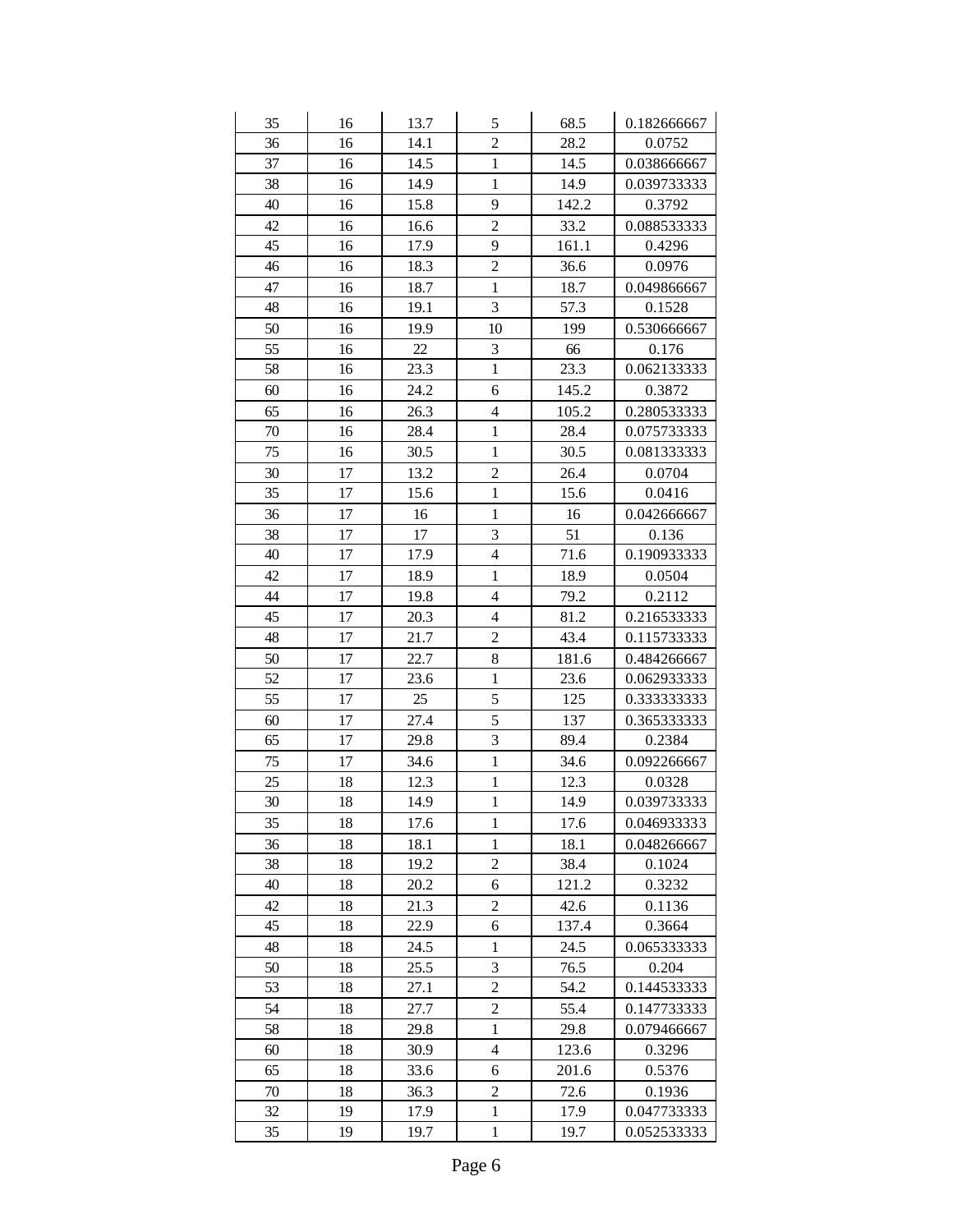| 40 | 19 | 22.6  | 1              | 22.6    | 0.060266667 |
|----|----|-------|----------------|---------|-------------|
| 45 | 19 | 25.6  | $\mathbf{1}$   | 25.6    | 0.068266667 |
| 50 | 19 | 28.6  | $\mathbf{1}$   | 28.6    | 0.076266667 |
| 55 | 19 | 31.6  | $\mathbf{1}$   | 31.6    | 0.084266667 |
| 56 | 19 | 32.2  | $\mathbf{1}$   | 32.2    | 0.085866667 |
| 60 | 19 | 34.6  | $\overline{c}$ | 69.2    | 0.184533333 |
| 65 | 19 | 37.6  | $\overline{4}$ | 150.4   | 0.401066667 |
| 34 | 20 | 21.3  | $\mathbf{1}$   | 21.3    | 0.0568      |
| 35 | 20 | 21.9  | $\mathbf 1$    | 21.9    | 0.0584      |
| 40 | 20 | 25.2  | 5              | 126     | 0.336       |
| 50 | 20 | 31.8  | $\mathbf{1}$   | 31.8    | 0.0848      |
| 35 | 21 | 24.3  | $\mathbf{1}$   | 24.3    | 0.0648      |
| 40 | 21 | 27.9  | $\mathbf{1}$   | 27.9    | 0.0744      |
| 43 | 21 | 30.1  | $\mathbf{1}$   | 30.1    | 0.080266667 |
| 47 | 21 | 33    | $\mathbf{1}$   | 33      | 0.088       |
| 48 | 21 | 33.8  | 3              | 101.4   | 0.2704      |
| 53 | 21 | 37.4  | $\mathbf{1}$   | 37.4    | 0.099733333 |
| 54 | 21 | 38.2  | $\mathbf{1}$   | 38.2    | 0.101866667 |
| 60 | 21 | 42.6  | $\overline{4}$ | 170.4   | 0.4544      |
| 70 | 21 | 50    | $\mathbf{1}$   | 50      | 0.133333333 |
| 40 | 22 | 30.8  | $\overline{c}$ | 61.6    | 0.164266667 |
| 45 | 22 | 34.8  | 3              | 104.4   | 0.2784      |
| 50 | 22 | 38.8  | $\mathbf{1}$   | 38.8    | 0.103466667 |
| 60 | 22 | 46.9  | $\overline{c}$ | 93.8    | 0.250133333 |
| 65 | 22 | 51    | $\overline{c}$ | 102     | 0.272       |
| 35 | 23 | 29.4  | $\mathbf{1}$   | 29.4    | 0.0784      |
| 40 | 23 | 33.8  | $\mathbf{1}$   | 33.8    | 0.090133333 |
| 45 | 23 | 38.2  | $\mathbf{1}$   | 38.2    | 0.101866667 |
| 48 | 23 | 40.8  | $\mathbf{1}$   | 40.8    | 0.1088      |
| 60 | 23 | 51.5  | $\mathbf{1}$   | 51.5    | 0.137333333 |
| 45 | 24 | 41.7  | $\overline{c}$ | 83.4    | 0.2224      |
| 48 | 24 | 44.6  | $\mathbf{1}$   | 44.6    | 0.118933333 |
| 65 | 24 | 61.1  | $\,1$          | 61.1    | 0.162933333 |
| 65 | 25 | 66.5  | $\mathbf{1}$   | 66.5    | 0.177333333 |
| 70 | 25 | 71.8  | 1              | 71.8    | 0.191466667 |
| 32 | 26 | 34.5  | $\mathbf{1}$   | 34.5    | 0.092       |
| 45 | 26 | 49.3  | $\mathbf{1}$   | 49.3    | 0.131466667 |
| 65 | 26 | 72.1  | $\,1$          | 72.1    | 0.192266667 |
| 32 | 27 | 37.4  | $\mathbf{1}$   | 37.4    | 0.099733333 |
| 65 | 27 | 77.9  | $\mathbf{1}$   | 77.9    | 0.207733333 |
| 50 | 28 | 64    | $\mathbf{1}$   | 64      | 0.170666667 |
| 70 | 30 | 104.5 | $\mathbf{1}$   | 104.5   | 0.278666667 |
| 35 | 35 | 70.3  | $\mathbf{1}$   | 70.3    | 0.187466667 |
| 65 | 37 | 149   | $\mathbf{1}$   | 149     | 0.397333333 |
|    |    |       | 3779           | 29654.1 | 78.3706936  |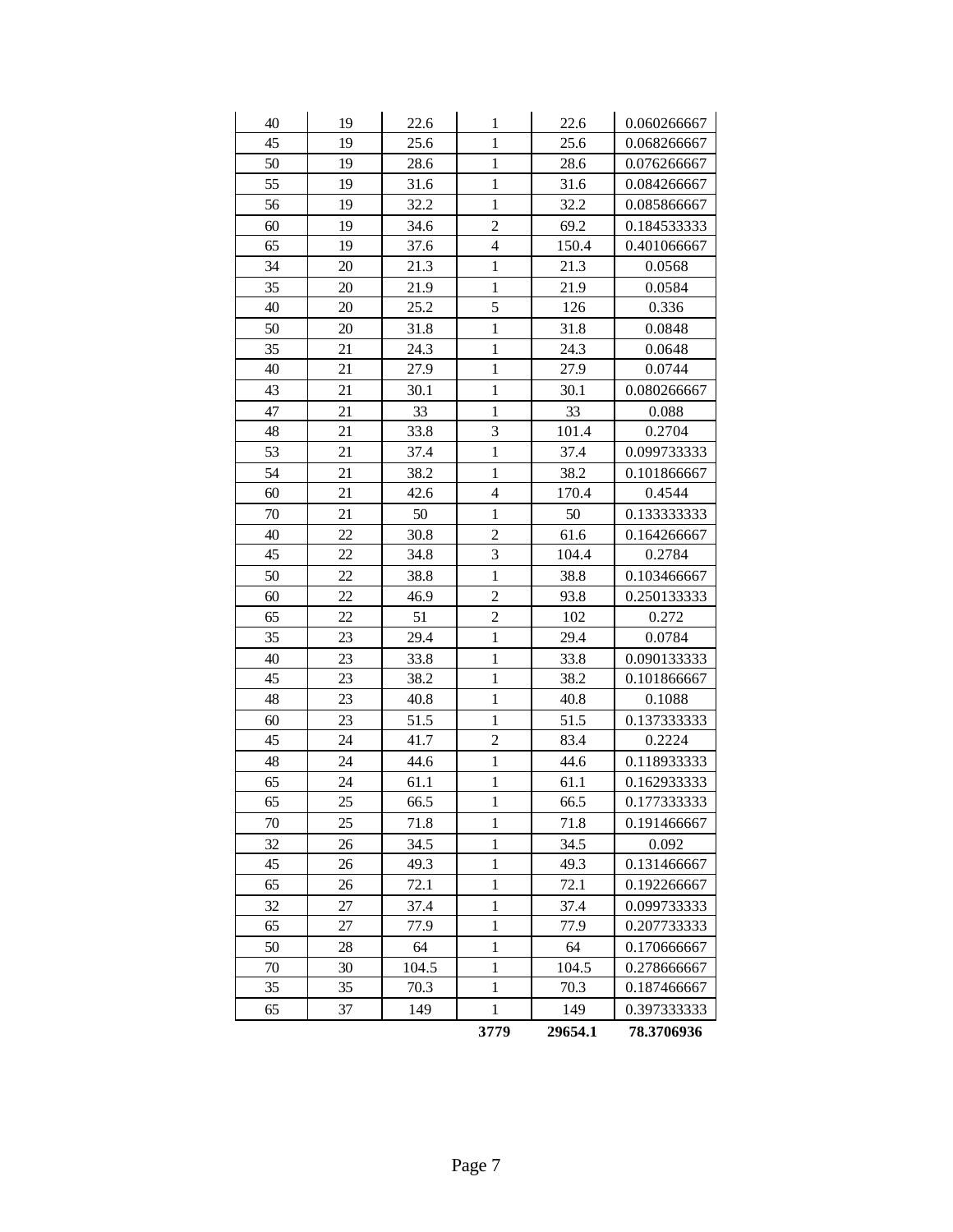### **Estimated Volumes for Basswood**

|         |     | Cubic<br>Foot  |                | <b>Total</b><br><b>Cubic</b> | <b>Estimated</b>  |
|---------|-----|----------------|----------------|------------------------------|-------------------|
| Average |     | Volume         | <b>Tree</b>    | Foot                         | <b>Cubic Foot</b> |
| Height  | DBH | per Tree       | <b>Tally</b>   | <b>Volume</b>                | per Acre          |
| 30      | 8   | 2.6            | $\overline{c}$ | 5.2                          | 0.013866667       |
| 32      | 8   | 2.8            | $\overline{3}$ | 8.4                          | 0.0224            |
| 35      | 8   | 3.1            | 6              | 18.6                         | 0.0496            |
| 37      | 8   | 3.3            | 9              | 29.7                         | 0.0792            |
| 40      | 8   | 3.6            | $\overline{7}$ | 25.2                         | 0.0672            |
| 45      | 8   | 4.1            | $\overline{c}$ | 8.2                          | 0.021866667       |
| 50      | 8   | 4.6            | $\overline{3}$ | 13.8                         | 0.0368            |
| 25      | 9   | 2.8            | $\mathbf{1}$   | 2.8                          | 0.007466667       |
| 30      | 9   | 3.4            | $\mathbf{1}$   | 3.4                          | 0.009066667       |
| 35      | 9   | $\overline{4}$ | 3              | 12                           | 0.032             |
| 36      | 9   | 4.1            | $\overline{4}$ | 16.4                         | 0.043733333       |
| 37      | 9   | 4.2            | $\overline{3}$ | 12.6                         | 0.0336            |
| 40      | 9   | 4.6            | $\overline{3}$ | 13.8                         | 0.0368            |
| 43      | 9   | 5              | $\mathbf{1}$   | 5                            | 0.013333333       |
| 45      | 9   | 5.2            | $\mathbf{1}$   | 5.2                          | 0.013866667       |
| 50      | 9   | 5.9            | 6              | 35.4                         | 0.0944            |
| 55      | 9   | 6.5            | $\mathbf{1}$   | 6.5                          | 0.017333333       |
| 56      | 9   | 6.6            | $\mathbf{1}$   | 6.6                          | 0.0176            |
| 65      | 9   | 7.8            | $\mathbf{1}$   | 7.8                          | 0.0208            |
| 30      | 10  | 4.2            | $\mathbf{1}$   | 4.2                          | 0.0112            |
| 35      | 10  | 5              | 5              | 25                           | 0.066666667       |
| 36      | 10  | 5.2            | $\mathbf{1}$   | 5.2                          | 0.013866667       |
| 37      | 10  | 5.3            | 3              | 15.9                         | 0.0424            |
| 40      | 10  | 5.8            | 3              | 17.4                         | 0.0464            |
| 43      | 10  | 6.3            | $\mathbf{1}$   | 6.3                          | 0.0168            |
| 45      | 10  | 6.6            | $\overline{2}$ | 13.2                         | 0.0352            |
| 50      | 10  | 7.4            | $\overline{7}$ | 51.8                         | 0.138133333       |
| 35      | 11  | 6.2            | $\overline{c}$ | 12.4                         | 0.033066667       |
| 37      | 11  | 6.5            | $\overline{c}$ | 13                           | 0.034666667       |
| 40      | 11  | 7.1            | $\overline{3}$ | 21.3                         | 0.0568            |
| 43      | 11  | 7.7            | 1              | 7.7                          | 0.020533333       |
| 45      | 11  | 8.1            | $\mathbf{1}$   | 8.1                          | 0.0216            |
| 50      | 11  | 9              | $\overline{c}$ | 18                           | 0.048             |
| 56      | 11  | 10.2           | 1              | 10.2                         | 0.0272            |
| 35      | 12  | 7.4            | 2              | 14.8                         | 0.039466667       |
| 37      | 12  | 7.9            | 3              | 23.7                         | 0.0632            |
| 40      | 12  | 8.6            | 6              | 51.6                         | 0.1376            |
| 43      | 12  | 9.3            | $\,1$          | 9.3                          | 0.0248            |
| 45      | 12  | 9.7            | $\,1$          | 9.7                          | 0.025866667       |
| 50      | 12  | 10.9           | 5              | 54.5                         | 0.145333333       |
| 56      | 12  | 12.3           | $\overline{c}$ | 24.6                         | 0.0656            |
| 35      | 13  | 8.8            | $\overline{c}$ | 17.6                         | 0.046933333       |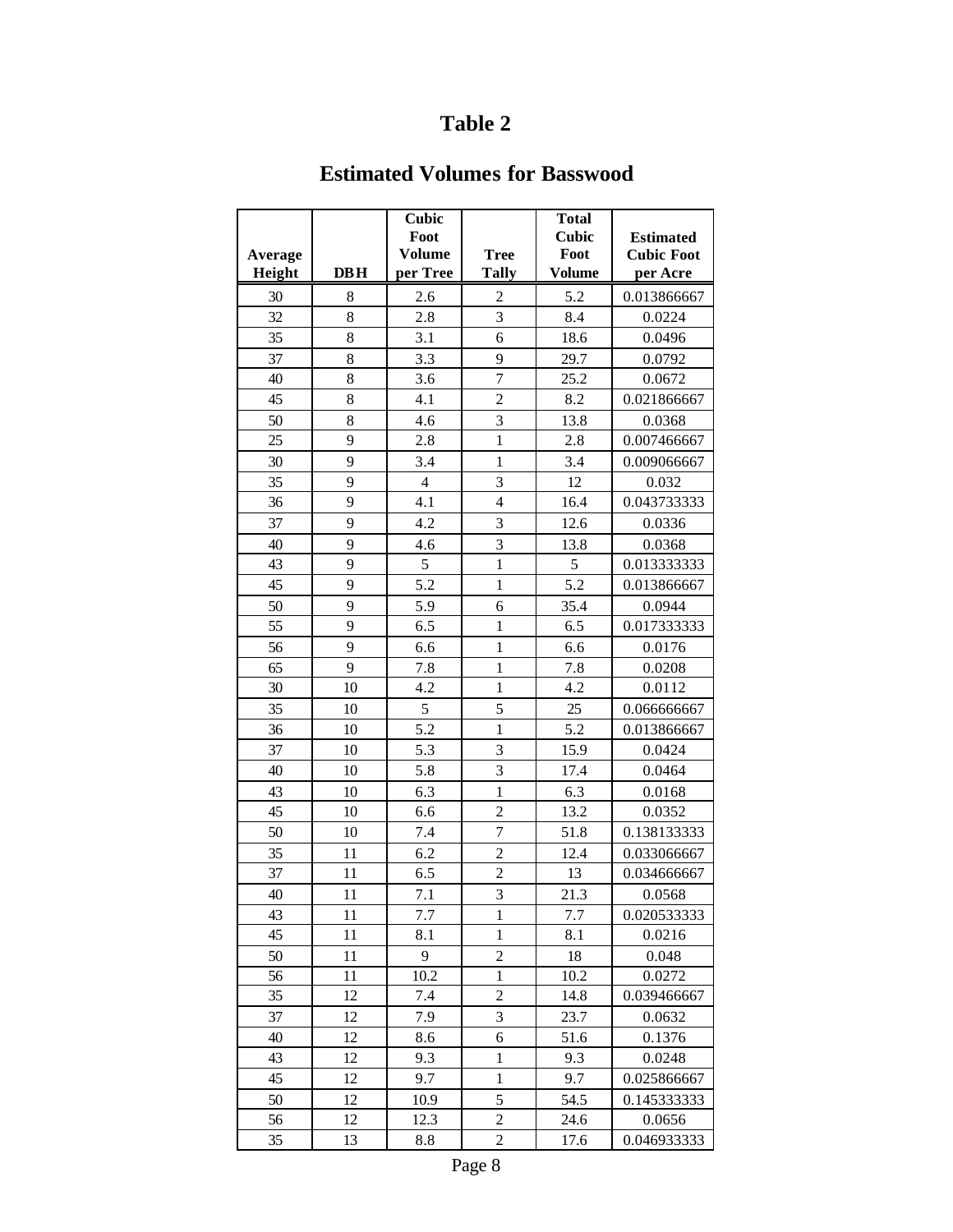| 40 | 13 | 10.2 | 4                       | 40.8   | 0.1088      |
|----|----|------|-------------------------|--------|-------------|
| 45 | 13 | 11.5 | $\mathbf{1}$            | 11.5   | 0.030666667 |
| 50 | 13 | 12.9 | $\mathbf{1}$            | 12.9   | 0.0344      |
| 35 | 14 | 10.3 | $\mathbf{1}$            | 10.3   | 0.027466667 |
| 40 | 14 | 11.9 | $\overline{2}$          | 23.8   | 0.063466667 |
| 43 | 14 | 12.8 | $\overline{c}$          | 25.6   | 0.068266667 |
| 45 | 14 | 13.5 | $\overline{c}$          | 27     | 0.072       |
| 50 | 14 | 15.1 | $\overline{2}$          | 30.2   | 0.080533333 |
| 56 | 14 | 17   | $\mathbf{1}$            | 17     | 0.045333333 |
| 65 | 14 | 19.9 | $\mathbf{1}$            | 19.9   | 0.053066667 |
| 40 | 15 | 13.8 | $\mathbf{1}$            | 13.8   | 0.0368      |
| 43 | 15 | 14.9 | $\mathbf{1}$            | 14.9   | 0.039733333 |
| 50 | 15 | 17.4 | $\mathbf{1}$            | 17.4   | 0.0464      |
| 55 | 15 | 19.3 | $\mathbf{1}$            | 19.3   | 0.051466667 |
| 35 | 16 | 13.7 | $\mathbf{1}$            | 13.7   | 0.036533333 |
| 40 | 16 | 15.8 | $\mathbf{1}$            | 15.8   | 0.042133333 |
| 43 | 16 | 17   | $\overline{c}$          | 34     | 0.090666667 |
| 50 | 16 | 19.9 | $\overline{c}$          | 39.8   | 0.106133333 |
| 55 | 16 | 22   | $\overline{2}$          | 44     | 0.117333333 |
| 55 | 17 | 25   | 3                       | 75     | 0.2         |
| 35 | 18 | 17.6 | $\mathbf{1}$            | 17.6   | 0.046933333 |
| 55 | 19 | 31.6 | $\mathbf{1}$            | 31.6   | 0.084266667 |
| 50 | 20 | 31.8 | $\mathbf{1}$            | 31.8   | 0.0848      |
| 55 | 20 | 35.2 | $\mathbf{1}$            | 35.2   | 0.093866667 |
| 55 | 21 | 38.9 | $\mathbf{1}$            | 38.9   | 0.103733333 |
| 50 | 22 | 38.8 | $\mathbf{1}$            | 38.8   | 0.103466667 |
| 55 | 22 | 42.9 | $\mathbf{1}$            | 42.9   | 0.1144      |
| 55 | 23 | 47   | $\overline{\mathbf{3}}$ | 141    | 0.376       |
| 35 | 24 | 32.1 | $\mathbf{1}$            | 32.1   | 0.0856      |
| 35 | 27 | 41   | $\mathbf{1}$            | 41     | 0.109333333 |
| 55 | 30 | 81.5 | $\mathbf{1}$            | 81.5   | 0.217333333 |
|    |    |      | 160                     | 1711.2 | 4.5632      |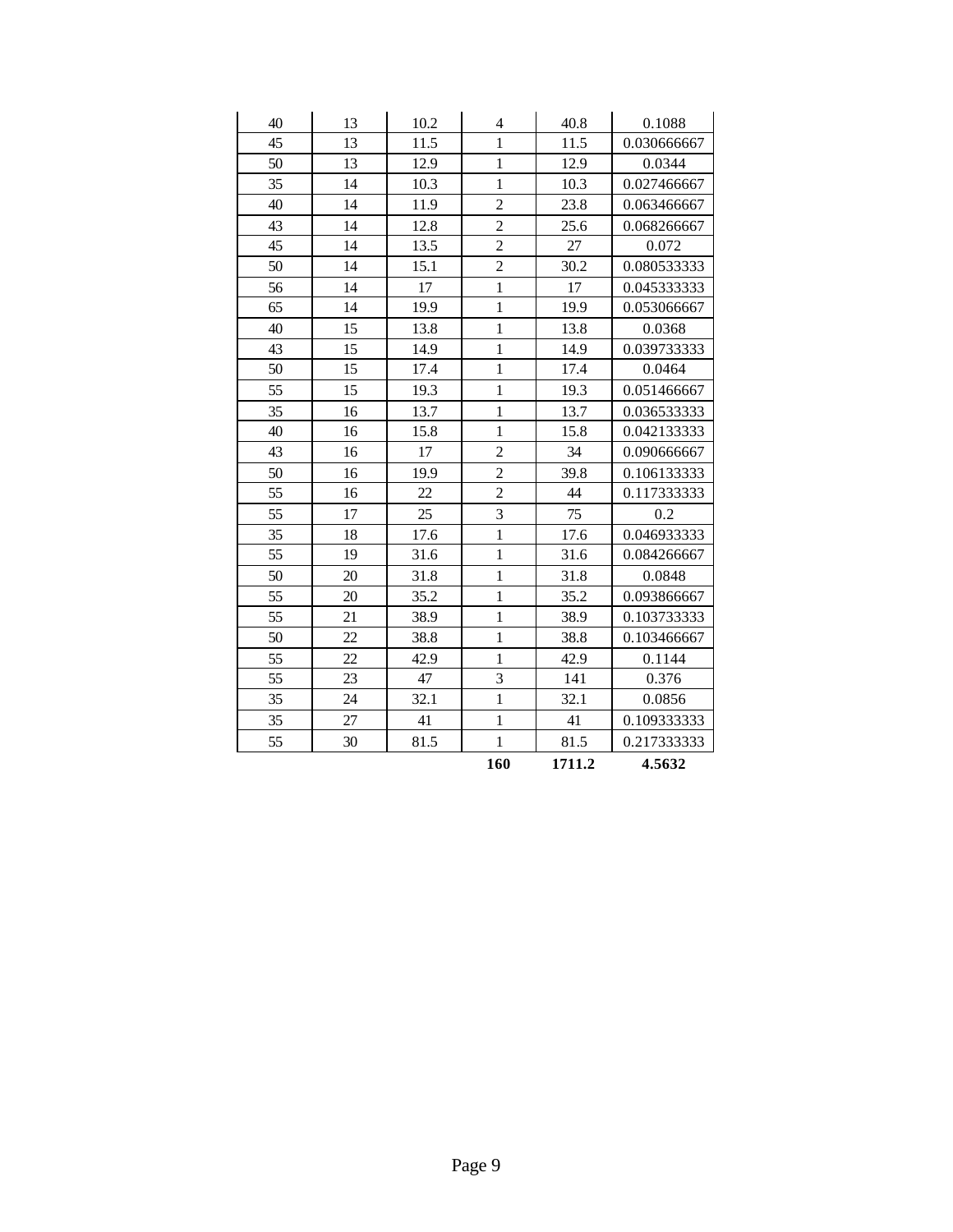### **Estimated Volumes for Boxelder**

| <b>Cubic</b><br>Foot<br><b>Estimated</b><br><b>Volume</b><br>Foot<br><b>Tree</b><br><b>Cubic Foot</b><br>Average<br><b>DBH</b><br>per Tree<br><b>Tally</b><br>Height<br><b>Volume</b><br>per Acre<br>10<br>0.8<br>0.002133333<br>8<br>1<br>0.8<br>15<br>8<br>1.2<br>7.2<br>0.0192<br>6<br>$\overline{3}$<br>8<br>1.4<br>4.2<br>17<br>0.0112<br>$\mathbf{1}$<br>8<br>1.5<br>0.004<br>18<br>1.5<br>8<br>1.7<br>12<br>20<br>0.0544<br>20.4<br>22<br>8<br>$\mathbf{1}$<br>1.8<br>0.0048<br>1.8<br>$\overline{c}$<br>8<br>8<br>$\overline{4}$<br>24<br>0.021333333<br>25<br>35.7<br>8<br>2.1<br>17<br>0.0952<br>5<br>27<br>8<br>2.3<br>0.030666667<br>11.5<br>$\overline{4}$<br>8<br>28<br>2.4<br>0.0256<br>9.6<br>8<br>30<br>2.6<br>45<br>117<br>0.312<br>32<br>8<br>2.8<br>11<br>0.082133333<br>30.8<br>$\overline{3}$<br>34<br>8<br>6<br>18<br>0.048<br>$\overline{3}$<br>35<br>8<br>18<br>54<br>0.144<br>36<br>8<br>3.2<br>$\overline{c}$<br>0.017066667<br>6.4 |  |
|----------------------------------------------------------------------------------------------------------------------------------------------------------------------------------------------------------------------------------------------------------------------------------------------------------------------------------------------------------------------------------------------------------------------------------------------------------------------------------------------------------------------------------------------------------------------------------------------------------------------------------------------------------------------------------------------------------------------------------------------------------------------------------------------------------------------------------------------------------------------------------------------------------------------------------------------------------------|--|
|                                                                                                                                                                                                                                                                                                                                                                                                                                                                                                                                                                                                                                                                                                                                                                                                                                                                                                                                                                |  |
|                                                                                                                                                                                                                                                                                                                                                                                                                                                                                                                                                                                                                                                                                                                                                                                                                                                                                                                                                                |  |
|                                                                                                                                                                                                                                                                                                                                                                                                                                                                                                                                                                                                                                                                                                                                                                                                                                                                                                                                                                |  |
|                                                                                                                                                                                                                                                                                                                                                                                                                                                                                                                                                                                                                                                                                                                                                                                                                                                                                                                                                                |  |
|                                                                                                                                                                                                                                                                                                                                                                                                                                                                                                                                                                                                                                                                                                                                                                                                                                                                                                                                                                |  |
|                                                                                                                                                                                                                                                                                                                                                                                                                                                                                                                                                                                                                                                                                                                                                                                                                                                                                                                                                                |  |
|                                                                                                                                                                                                                                                                                                                                                                                                                                                                                                                                                                                                                                                                                                                                                                                                                                                                                                                                                                |  |
|                                                                                                                                                                                                                                                                                                                                                                                                                                                                                                                                                                                                                                                                                                                                                                                                                                                                                                                                                                |  |
|                                                                                                                                                                                                                                                                                                                                                                                                                                                                                                                                                                                                                                                                                                                                                                                                                                                                                                                                                                |  |
|                                                                                                                                                                                                                                                                                                                                                                                                                                                                                                                                                                                                                                                                                                                                                                                                                                                                                                                                                                |  |
|                                                                                                                                                                                                                                                                                                                                                                                                                                                                                                                                                                                                                                                                                                                                                                                                                                                                                                                                                                |  |
|                                                                                                                                                                                                                                                                                                                                                                                                                                                                                                                                                                                                                                                                                                                                                                                                                                                                                                                                                                |  |
|                                                                                                                                                                                                                                                                                                                                                                                                                                                                                                                                                                                                                                                                                                                                                                                                                                                                                                                                                                |  |
|                                                                                                                                                                                                                                                                                                                                                                                                                                                                                                                                                                                                                                                                                                                                                                                                                                                                                                                                                                |  |
|                                                                                                                                                                                                                                                                                                                                                                                                                                                                                                                                                                                                                                                                                                                                                                                                                                                                                                                                                                |  |
|                                                                                                                                                                                                                                                                                                                                                                                                                                                                                                                                                                                                                                                                                                                                                                                                                                                                                                                                                                |  |
|                                                                                                                                                                                                                                                                                                                                                                                                                                                                                                                                                                                                                                                                                                                                                                                                                                                                                                                                                                |  |
|                                                                                                                                                                                                                                                                                                                                                                                                                                                                                                                                                                                                                                                                                                                                                                                                                                                                                                                                                                |  |
| 37<br>8<br>3.3<br>$\overline{4}$<br>13.2<br>0.0352                                                                                                                                                                                                                                                                                                                                                                                                                                                                                                                                                                                                                                                                                                                                                                                                                                                                                                             |  |
| $\overline{2}$<br>8<br>38<br>3.4<br>0.018133333<br>6.8                                                                                                                                                                                                                                                                                                                                                                                                                                                                                                                                                                                                                                                                                                                                                                                                                                                                                                         |  |
| 8<br>3.6<br>40<br>18<br>64.8<br>0.1728                                                                                                                                                                                                                                                                                                                                                                                                                                                                                                                                                                                                                                                                                                                                                                                                                                                                                                                         |  |
| 42<br>8<br>3.8<br>$\mathbf{1}$<br>3.8<br>0.010133333                                                                                                                                                                                                                                                                                                                                                                                                                                                                                                                                                                                                                                                                                                                                                                                                                                                                                                           |  |
| $\overline{c}$<br>8<br>45<br>4.1<br>8.2<br>0.021866667                                                                                                                                                                                                                                                                                                                                                                                                                                                                                                                                                                                                                                                                                                                                                                                                                                                                                                         |  |
| $\overline{7}$<br>8<br>50<br>4.6<br>32.2<br>0.085866667                                                                                                                                                                                                                                                                                                                                                                                                                                                                                                                                                                                                                                                                                                                                                                                                                                                                                                        |  |
| 5<br>55<br>8<br>$\overline{c}$<br>10<br>0.026666667                                                                                                                                                                                                                                                                                                                                                                                                                                                                                                                                                                                                                                                                                                                                                                                                                                                                                                            |  |
| $\overline{c}$<br>8<br>5.5<br>0.029333333<br>60<br>11                                                                                                                                                                                                                                                                                                                                                                                                                                                                                                                                                                                                                                                                                                                                                                                                                                                                                                          |  |
| $\mathbf{1}$<br>1.2<br>12<br>9<br>0.0032<br>1.2                                                                                                                                                                                                                                                                                                                                                                                                                                                                                                                                                                                                                                                                                                                                                                                                                                                                                                                |  |
| $\overline{c}$<br>9<br>0.008533333<br>15<br>1.6<br>3.2                                                                                                                                                                                                                                                                                                                                                                                                                                                                                                                                                                                                                                                                                                                                                                                                                                                                                                         |  |
| $\overline{c}$<br>9<br>1.8<br>17<br>3.6<br>0.0096                                                                                                                                                                                                                                                                                                                                                                                                                                                                                                                                                                                                                                                                                                                                                                                                                                                                                                              |  |
| 9<br>1.9<br>$\mathbf{1}$<br>0.005066667<br>18<br>1.9                                                                                                                                                                                                                                                                                                                                                                                                                                                                                                                                                                                                                                                                                                                                                                                                                                                                                                           |  |
| 2.2<br>20<br>9<br>$\overline{4}$<br>8.8<br>0.023466667                                                                                                                                                                                                                                                                                                                                                                                                                                                                                                                                                                                                                                                                                                                                                                                                                                                                                                         |  |
| 9<br>$\mathbf{1}$<br>24<br>2.6<br>0.006933333<br>2.6                                                                                                                                                                                                                                                                                                                                                                                                                                                                                                                                                                                                                                                                                                                                                                                                                                                                                                           |  |
| 9<br>25<br>2.8<br>6<br>16.8<br>0.0448                                                                                                                                                                                                                                                                                                                                                                                                                                                                                                                                                                                                                                                                                                                                                                                                                                                                                                                          |  |
| 27<br>3<br>$\overline{\mathbf{c}}$<br>0.016<br>9<br>6                                                                                                                                                                                                                                                                                                                                                                                                                                                                                                                                                                                                                                                                                                                                                                                                                                                                                                          |  |
| $\mathbf{1}$<br>9<br>28<br>3.1<br>3.1<br>0.008266667                                                                                                                                                                                                                                                                                                                                                                                                                                                                                                                                                                                                                                                                                                                                                                                                                                                                                                           |  |
| 9<br>30<br>3.4<br>13<br>44.2<br>0.117866667                                                                                                                                                                                                                                                                                                                                                                                                                                                                                                                                                                                                                                                                                                                                                                                                                                                                                                                    |  |
| 9<br>8<br>32<br>3.6<br>28.8<br>0.0768                                                                                                                                                                                                                                                                                                                                                                                                                                                                                                                                                                                                                                                                                                                                                                                                                                                                                                                          |  |
| 9<br>34<br>3.9<br>$\mathbf{1}$<br>0.0104<br>3.9                                                                                                                                                                                                                                                                                                                                                                                                                                                                                                                                                                                                                                                                                                                                                                                                                                                                                                                |  |
| 9<br>35<br>4<br>18<br>72<br>0.192                                                                                                                                                                                                                                                                                                                                                                                                                                                                                                                                                                                                                                                                                                                                                                                                                                                                                                                              |  |
| 9<br>$\overline{c}$<br>8.2<br>36<br>4.1<br>0.021866667                                                                                                                                                                                                                                                                                                                                                                                                                                                                                                                                                                                                                                                                                                                                                                                                                                                                                                         |  |
| $\mathbf{1}$<br>9<br>38<br>4.4<br>4.4<br>0.011733333                                                                                                                                                                                                                                                                                                                                                                                                                                                                                                                                                                                                                                                                                                                                                                                                                                                                                                           |  |
| 9<br>40<br>26<br>4.6<br>119.6<br>0.318933333                                                                                                                                                                                                                                                                                                                                                                                                                                                                                                                                                                                                                                                                                                                                                                                                                                                                                                                   |  |
| 9<br>5.2<br>$\boldsymbol{7}$<br>45<br>36.4<br>0.097066667                                                                                                                                                                                                                                                                                                                                                                                                                                                                                                                                                                                                                                                                                                                                                                                                                                                                                                      |  |
| 9<br>$8\,$<br>50<br>5.9<br>47.2<br>0.125866667                                                                                                                                                                                                                                                                                                                                                                                                                                                                                                                                                                                                                                                                                                                                                                                                                                                                                                                 |  |
| 3<br>9<br>55<br>6.5<br>19.5<br>0.052                                                                                                                                                                                                                                                                                                                                                                                                                                                                                                                                                                                                                                                                                                                                                                                                                                                                                                                           |  |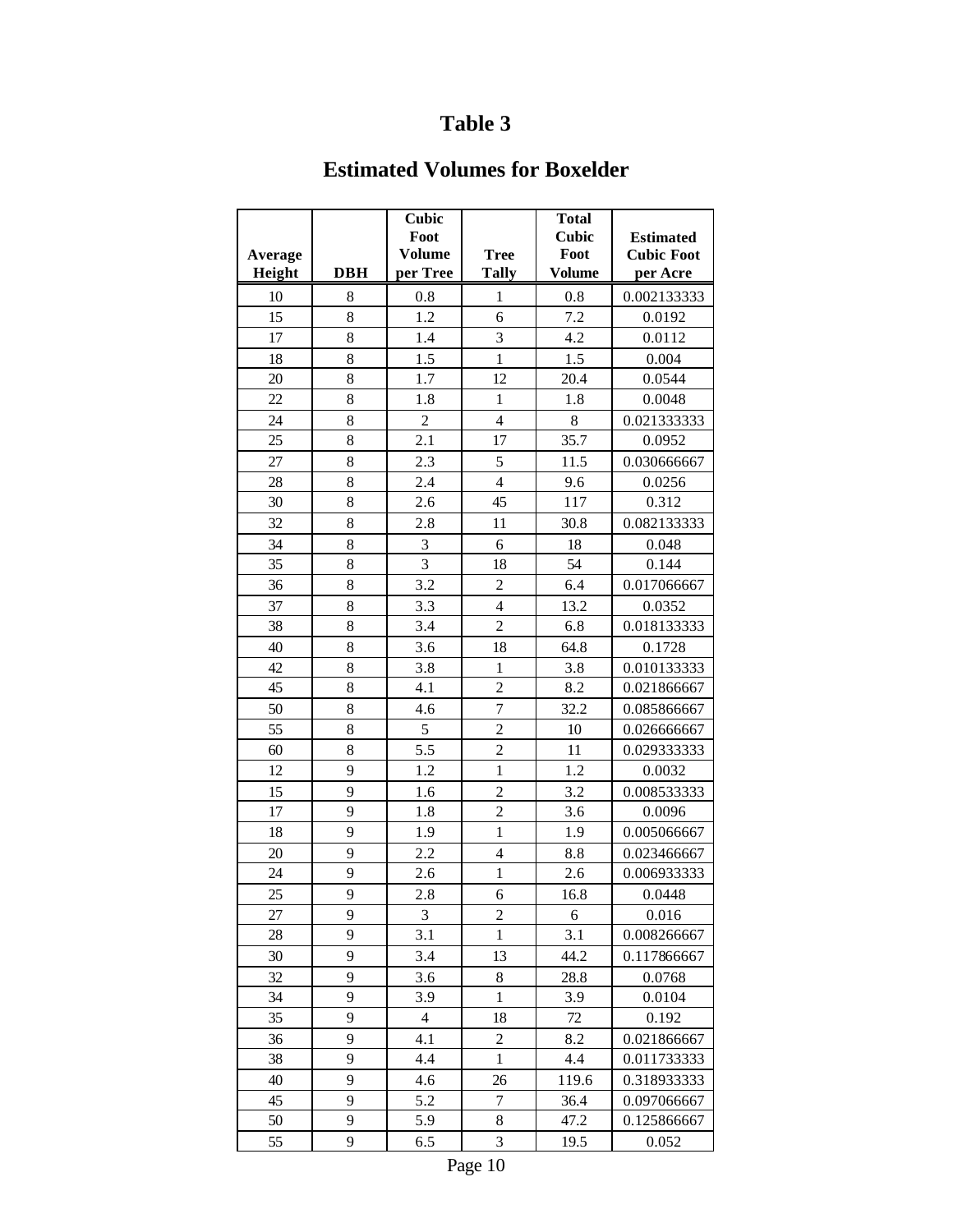| 15 | 10 | $\boldsymbol{2}$ | $\mathfrak{Z}$           | 6     | 0.016       |
|----|----|------------------|--------------------------|-------|-------------|
| 17 | 10 | 2.3              | $\overline{c}$           | 4.6   | 0.012266667 |
| 20 | 10 | 2.7              | 5                        | 13.5  | 0.036       |
| 23 | 10 | 3.2              | $\mathbf{1}$             | 3.2   | 0.008533333 |
| 24 | 10 | 3.3              | 3                        | 9.9   | 0.0264      |
| 25 | 10 | 3.5              | 5                        | 17.5  | 0.046666667 |
| 26 | 10 | 3.6              | $\overline{2}$           | 7.2   | 0.0192      |
| 27 | 10 | 3.8              | $\overline{c}$           | 7.6   | 0.020266667 |
| 28 | 10 | 3.9              | $\mathbf{1}$             | 3.9   | 0.0104      |
| 30 | 10 | 4.2              | 28                       | 117.6 | 0.3136      |
| 32 | 10 | 4.6              | $\overline{\mathcal{L}}$ | 18.4  | 0.049066667 |
| 33 | 10 | 4.7              | $\mathbf{1}$             | 4.7   | 0.012533333 |
| 34 | 10 | 4.9              | $\mathbf{1}$             | 4.9   | 0.013066667 |
| 35 | 10 | 5                | 19                       | 95    | 0.253333333 |
| 36 | 10 | 5.2              | $\mathbf{1}$             | 5.2   | 0.013866667 |
| 38 | 10 | 5.5              | $\overline{2}$           | 11    | 0.029333333 |
| 40 | 10 | 5.8              | 25                       | 145   | 0.386666667 |
| 43 | 10 | 6.3              | $\,1$                    | 6.3   | 0.0168      |
| 44 | 10 | 6.4              | $\mathbf{1}$             | 6.4   | 0.017066667 |
| 45 | 10 | 6.6              | 5                        | 33    | 0.088       |
| 50 | 10 | 7.4              | $\overline{4}$           | 29.6  | 0.078933333 |
| 55 | 10 | 8.2              | 6                        | 49.2  | 0.1312      |
| 15 | 11 | 2.5              | $\mathbf{1}$             | 2.5   | 0.006666667 |
| 17 | 11 | 2.8              | $\mathbf{1}$             | 2.8   | 0.007466667 |
| 18 | 11 | 3                | $\overline{c}$           | 6     | 0.016       |
| 20 | 11 | 3.4              | $\overline{\mathbf{3}}$  | 10.2  | 0.0272      |
| 24 | 11 | 4.1              | $\overline{\mathbf{4}}$  | 16.4  | 0.043733333 |
| 25 | 11 | 4.3              | $\overline{c}$           | 8.6   | 0.022933333 |
| 26 | 11 | 4.5              | $\mathbf{1}$             | 4.5   | 0.012       |
| 27 | 11 | 4.7              | $\mathbf{1}$             | 4.7   | 0.012533333 |
| 28 | 11 | 4.8              | $\mathbf{1}$             | 4.8   | 0.0128      |
| 30 | 11 | 5.2              | 31                       | 161.2 | 0.429866667 |
| 32 | 11 | 5.6              | $\overline{c}$           | 11.2  | 0.029866667 |
| 33 | 11 | 5.8              | $\mathbf{1}$             | 5.8   | 0.015466667 |
| 35 | 11 | 6.2              | 22                       | 136.4 | 0.363733333 |
| 36 | 11 | 6.4              | 1                        | 6.4   | 0.017066667 |
| 37 | 11 | 6.5              | 1                        | 6.5   | 0.017333333 |
| 38 | 11 | 6.7              | $\overline{c}$           | 13.4  | 0.035733333 |
| 40 | 11 | 7.1              | 19                       | 134.9 | 0.359733333 |
| 44 | 11 | 7.9              | $\mathbf{1}$             | 7.9   | 0.021066667 |
| 45 | 11 | 8.1              | $\overline{\mathcal{L}}$ | 32.4  | 0.0864      |
| 55 | 11 | 10               | 5                        | 50    | 0.133333333 |
| 60 | 11 | 11               | $\mathbf{1}$             | 11    | 0.029333333 |
| 15 | 12 | 3                | $\overline{c}$           | 6     | 0.016       |
| 17 | 12 | 3.4              | $\overline{\mathbf{4}}$  | 13.6  | 0.036266667 |
| 20 | 12 | 4.1              | 6                        | 24.6  | 0.0656      |
| 22 | 12 | 4.5              | $\mathbf{1}$             | 4.5   | 0.012       |
| 24 | 12 | 4.9              | $\overline{\mathbf{4}}$  | 19.6  | 0.052266667 |
| 25 | 12 | 5.2              | $\overline{4}$           | 20.8  | 0.055466667 |
| 27 | 12 | 5.6              | 1                        | 5.6   | 0.014933333 |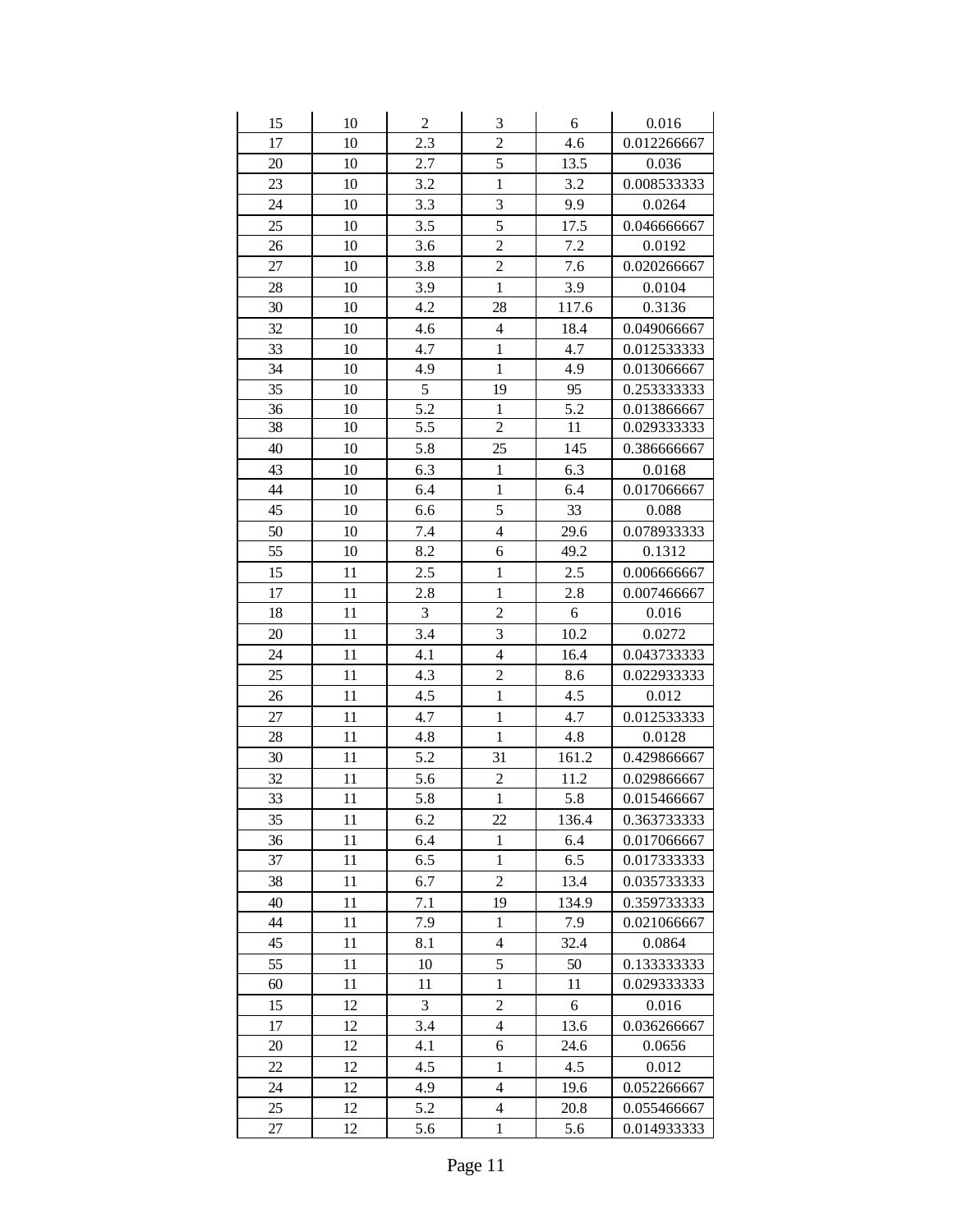| 28 | 12 | 5.8              | $\mathfrak{Z}$          | 17.4   | 0.0464      |
|----|----|------------------|-------------------------|--------|-------------|
| 30 | 12 | 6.3              | 17                      | 107.1  | 0.2856      |
| 32 | 12 | 6.7              | 3                       | 20.1   | 0.0536      |
| 33 | 12 | $\boldsymbol{7}$ | $\mathbf{1}$            | $\tau$ | 0.018666667 |
| 34 | 12 | 7.2              | $\overline{\mathbf{4}}$ | 28.8   | 0.0768      |
| 35 | 12 | 7.4              | 22                      | 162.8  | 0.434133333 |
| 36 | 12 | 7.7              | $\overline{c}$          | 15.4   | 0.041066667 |
| 38 | 12 | 8.1              | $\mathbf{1}$            | 8.1    | 0.0216      |
| 40 | 12 | 8.6              | 15                      | 129    | 0.344       |
| 44 | 12 | 9.5              | $\mathbf{1}$            | 9.5    | 0.025333333 |
| 45 | 12 | 9.7              | 3                       | 29.1   | 0.0776      |
| 48 | 12 | 10.4             | $\mathbf{1}$            | 10.4   | 0.027733333 |
| 50 | 12 | 10.9             | $\overline{4}$          | 43.6   | 0.116266667 |
| 55 | 12 | 12               | 6                       | $72\,$ | 0.192       |
| 60 | 12 | 13.2             | $\overline{c}$          | 26.4   | 0.0704      |
| 20 | 13 | 4.8              | $\mathbf{1}$            | 4.8    | 0.0128      |
| 24 | 13 | 5.9              | $\overline{4}$          | 23.6   | 0.062933333 |
| 25 | 13 | 6.1              | 5                       | 30.5   | 0.081333333 |
| 28 | 13 | 6.9              | $\overline{2}$          | 13.8   | 0.0368      |
| 30 | 13 | 7.5              | 11                      | 82.5   | 0.22        |
| 32 | 13 | 8                | $\mathbf{1}$            | $8\,$  | 0.021333333 |
| 33 | 13 | 8.3              | $\mathbf{1}$            | 8.3    | 0.022133333 |
| 35 | 13 | 8.8              | 13                      | 114.4  | 0.305066667 |
| 36 | 13 | 9.1              | $\overline{c}$          | 18.2   | 0.048533333 |
| 38 | 13 | 9.6              | $\overline{c}$          | 19.2   | 0.0512      |
| 40 | 13 | 10.2             | 17                      | 173.4  | 0.4624      |
| 44 | 13 | 11.2             | $\mathbf{1}$            | 11.2   | 0.029866667 |
| 45 | 13 | 11.5             | 3                       | 34.5   | 0.092       |
| 48 | 13 | 12.3             | $\mathbf{1}$            | 12.3   | 0.0328      |
| 55 | 13 | 14.2             | 3                       | 42.6   | 0.1136      |
| 20 | 14 | 5.7              | $\overline{4}$          | 22.8   | 0.0608      |
| 22 | 14 | 6.3              | $\overline{2}$          | 12.6   | 0.0336      |
| 25 | 14 | 7.2              | $\overline{c}$          | 14.4   | 0.0384      |
| 28 | 14 | 8.1              | $\,1$                   | 8.1    | 0.0216      |
| 35 | 14 | 10.3             | 13                      | 133.9  | 0.357066667 |
| 36 | 14 | 10.6             | 3                       | 31.8   | 0.0848      |
| 40 | 14 | 11.9             | $\overline{7}$          | 83.3   | 0.222133333 |
| 44 | 14 | 13.2             | $\,1$                   | 13.2   | 0.0352      |
| 45 | 14 | 13.5             | 4                       | 54     | 0.144       |
| 48 | 14 | 14.4             | $\overline{2}$          | 28.8   | 0.0768      |
| 55 | 14 | 16.6             | 3                       | 49.8   | 0.1328      |
| 20 | 15 | 6.6              | 3                       | 19.8   | 0.0528      |
| 25 | 15 | 8.4              | $\overline{4}$          | 33.6   | 0.0896      |
| 30 | 15 | 10.1             | 12                      | 121.2  | 0.3232      |
| 32 | 15 | 10.9             | $\overline{4}$          | 43.6   | 0.116266667 |
| 35 | 15 | 11.9             | $\overline{7}$          | 83.3   | 0.222133333 |
| 36 | 15 | 12.3             | $\overline{4}$          | 49.2   | 0.1312      |
| 40 | 15 | 13.8             | 6                       | 82.8   | 0.2208      |
| 44 | 15 | 15.2             | $\mathbf{1}$            | 15.2   | 0.040533333 |
| 45 | 15 | 15.6             | $\overline{c}$          | 31.2   | 0.0832      |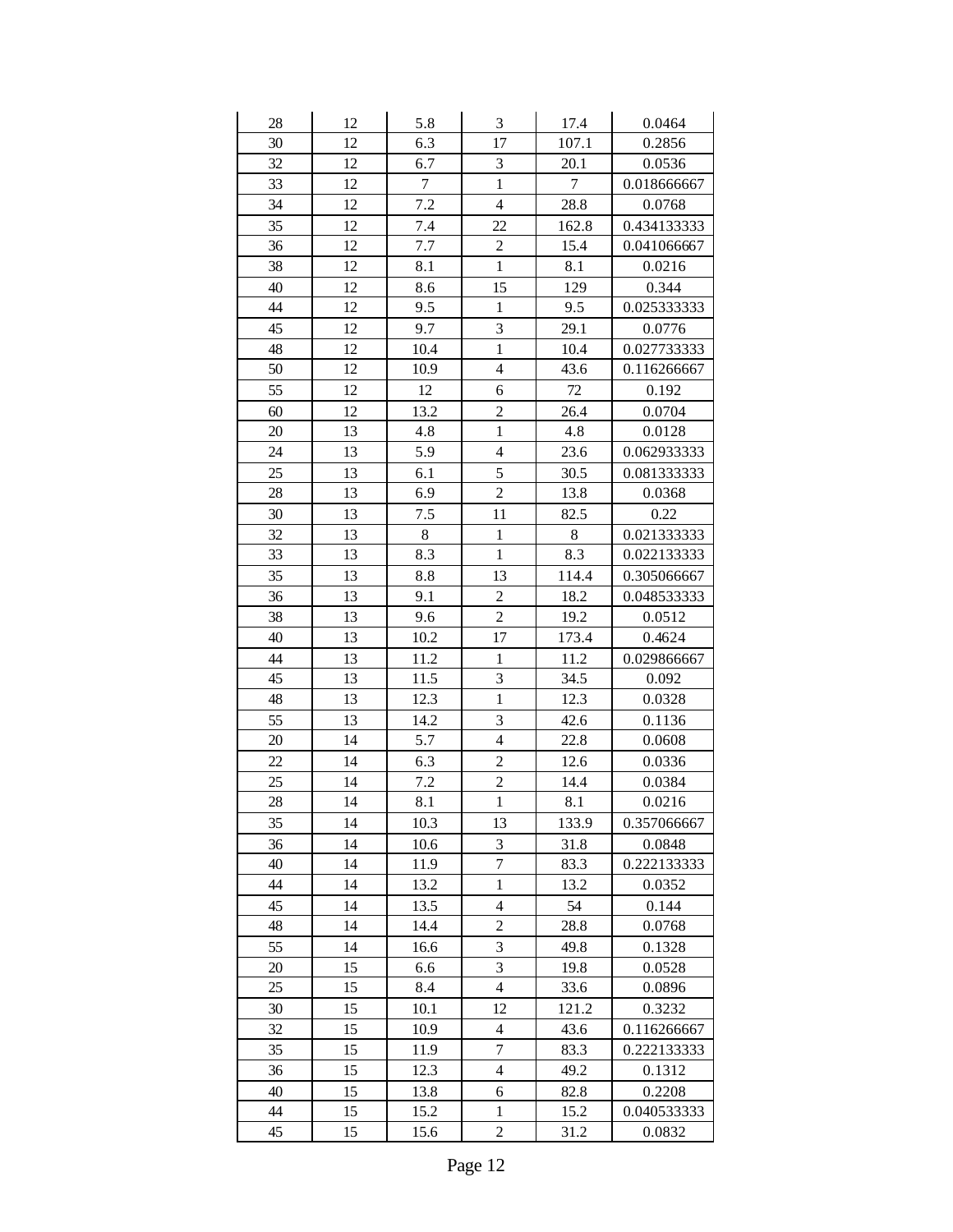| 55       | 15       | 19.3 | 4                            | 77.2         | 0.205866667 |
|----------|----------|------|------------------------------|--------------|-------------|
| 20       | 16       | 7.6  | $\mathbf{1}$                 | 7.6          | 0.020266667 |
| 23       | 16       | 8.8  | $\mathbf{1}$                 | 8.8          | 0.023466667 |
| 25       | 16       | 9.6  | $\overline{2}$               | 19.2         | 0.0512      |
| 27       | 16       | 10.4 | $\overline{c}$               | 20.8         | 0.055466667 |
| 30       | 16       | 11.6 | $\overline{7}$               | 81.2         | 0.216533333 |
| 32       | 16       | 12.5 | $\overline{\mathcal{L}}$     | 50           | 0.133333333 |
| 35       | 16       | 13.7 | $\overline{\mathbf{4}}$      | 54.8         | 0.146133333 |
| 38       | 16       | 14.9 | $\mathbf{1}$                 | 14.9         | 0.039733333 |
| 40       | 16       | 15.8 | $\overline{4}$               | 63.2         | 0.168533333 |
| 45       | 16       | 17.9 | $\overline{c}$               | 35.8         | 0.095466667 |
| 50       | 16       | 19.9 | $\mathbf{1}$                 | 19.9         | 0.053066667 |
| 55       | 16       | 22   | $\overline{3}$               | 66           | 0.176       |
| 25       | 17       | 10.9 | $\mathbf{1}$                 | 10.9         | 0.029066667 |
| 30       | 17       | 13.2 | 3                            | 39.6         | 0.1056      |
| 32       | 17       | 14.2 | $\mathbf{1}$                 | 14.2         | 0.037866667 |
| 35       | 17       | 15.6 | $\mathbf{1}$                 | 15.6         | 0.0416      |
| 40       | 17       | 17.9 | $\overline{2}$               | 35.8         | 0.095466667 |
| 20       | 18       | 9.7  | $\overline{c}$               | 19.4         | 0.051733333 |
| 27       | 18       | 13.4 | $\mathbf{1}$                 | 13.4         | 0.035733333 |
| 30       | 18       | 14.9 | 6                            | 89.4         | 0.2384      |
| 35       | 18       | 17.6 | $\mathbf{1}$                 | 17.6         | 0.046933333 |
| 38       | 18       | 19.2 | $\mathbf{1}$                 | 19.2         | 0.0512      |
| 40       | 18       | 20.2 | 5                            | 101          | 0.269333333 |
| 45       | 18       | 22.9 | $\mathbf{1}$                 | 22.9         | 0.061066667 |
|          |          |      |                              |              |             |
| 25       | 19       | 13.8 | 9                            | 124.2        | 0.3312      |
| 35       | 19       | 19.7 | $\overline{2}$               | 39.4         | 0.105066667 |
| 40       | 19       | 22.6 | $\mathbf{1}$                 | 22.6         | 0.060266667 |
| 20       | 20       | 12.1 | $\mathbf{1}$                 | 12.1         | 0.032266667 |
| 25       | 20       | 15.4 | $\overline{c}$               | 30.8         | 0.082133333 |
| 30       | 20       | 18.6 | 3                            | 55.8         | 0.1488      |
| 40       | 20       | 25.2 | $\overline{2}$               | 50.4         | 0.1344      |
| 30       | 21       | 20.7 | $\mathbf{1}$                 | 20.7         | 0.0552      |
| 32       | 21       | 22.1 | $\overline{c}$               | 44.2         | 0.117866667 |
| 34       | 21       | 23.6 | $\mathbf{1}$                 | 23.6         | 0.062933333 |
| 45       | 21       | 31.6 | $\mathbf{1}$                 | 31.6         | 0.084266667 |
| 20       | 22       | 14.9 | $\mathbf{1}$                 | 14.9         | 0.039733333 |
| 30       | 22       | 22.8 | $\mathbf{1}$                 | 22.8         | 0.0608      |
| 34       | 22       | 26   | $\mathbf{1}$                 | $26\,$       | 0.069333333 |
| 40       | 22       | 30.8 | $\mathbf{1}$                 | 30.8         | 0.082133333 |
| 48       | 22       | 37.2 | $\mathbf{1}$                 | 37.2         | 0.0992      |
| 30       | 23       | 25   | $\mathbf{1}$                 | 25           | 0.066666667 |
| 35       | 23       | 29.4 | $\mathbf{1}$                 | 29.4         | 0.0784      |
| 20       | 24       | 17.9 | $\mathbf{1}$                 | 17.9         | 0.047733333 |
| 30       | 24       | 27.3 | $\mathbf{1}$                 | 27.3         | 0.0728      |
| 55       | 24       | 51.4 | $\mathbf{1}$                 | 51.4         | 0.137066667 |
| 38       | 26       | 41.3 | $\mathbf{1}$                 | 41.3         | 0.110133333 |
| 40       | 26       | 43.6 | $\mathbf{1}$                 | 43.6         | 0.116266667 |
| 40<br>30 | 27<br>30 | 47.1 | $\mathbf{1}$<br>$\mathbf{1}$ | 47.1<br>43.5 | 0.1256      |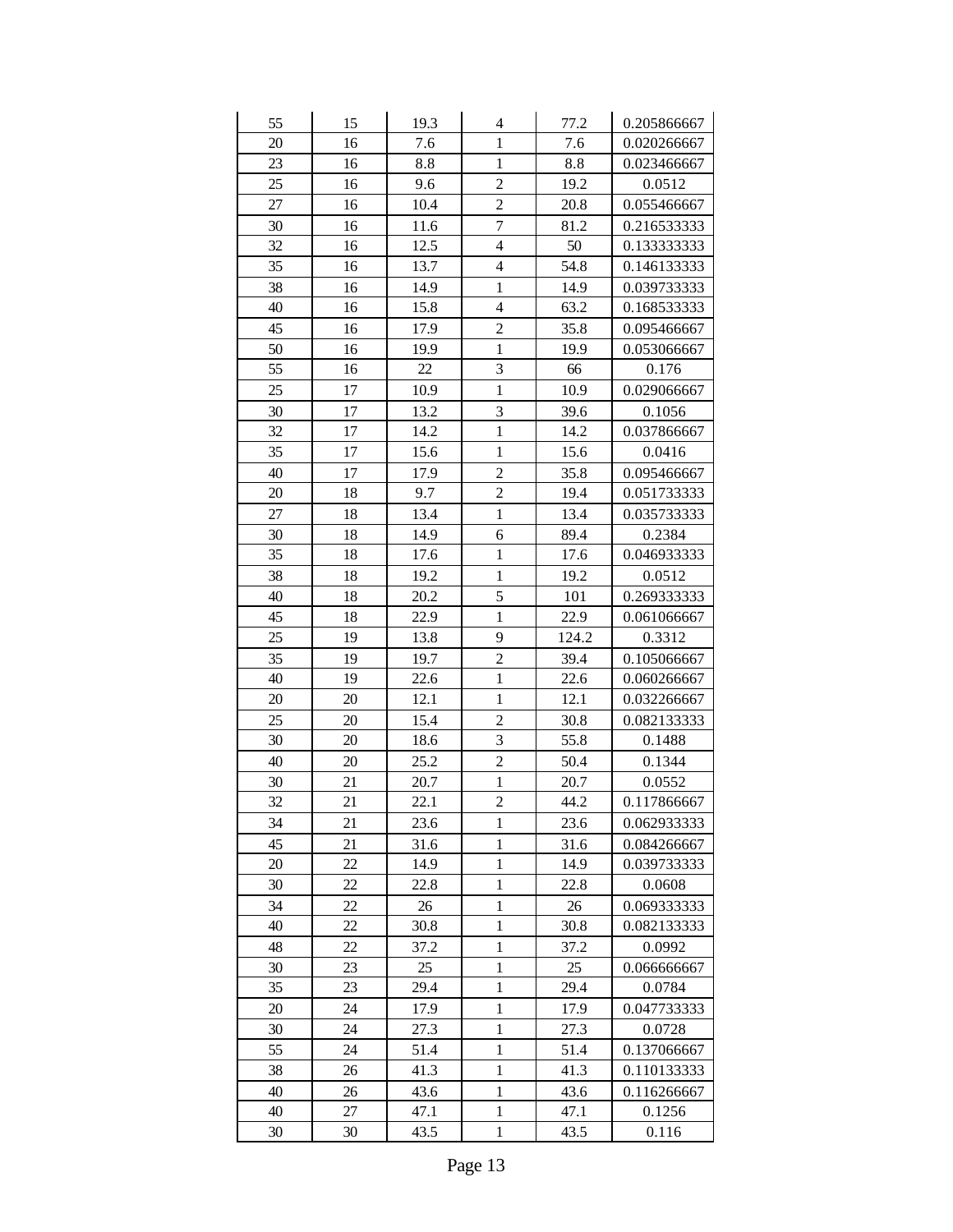| 40 | 30 | 58.6 |     | 58.6   | 0.156266667 |
|----|----|------|-----|--------|-------------|
| 32 | 32 | 53.2 |     | 53.2   | 0.141866667 |
| 38 | 32 | 63.6 |     | 63.6   | 0.1696      |
|    |    |      | 890 | 6633.3 | 17.2381333  |

## **Estimated Volume for Bur Oak**

| 1.1<br>2.2<br>0.005866667<br>10<br>8<br>2<br>$\overline{7}$<br>12<br>1.3<br>9.1<br>0.024266667<br>8<br>9<br>13<br>8<br>1.4<br>12.6<br>0.0336<br>15<br>8<br>1.6<br>128<br>0.341333333<br>80<br>16<br>8<br>1.7<br>$\mathbf{1}$<br>1.7<br>0.004533333<br>$\overline{17}$<br>$\overline{8}$<br>1.8<br>38<br>68.4<br>0.1824<br>8<br>22.8<br>18<br>1.9<br>12<br>0.0608<br>$\overline{8}$<br>19<br>$\overline{2}$<br>7<br>0.037333333<br>14<br>8<br>2.1<br>88<br>20<br>184.8<br>0.4928<br>8<br>$2.\overline{3}$<br>22<br>91<br>209.3<br>0.558133333<br>62.4<br>23<br>$8\,$<br>2.4<br>26<br>0.1664<br>8<br>9<br>24<br>2.5<br>22.5<br>0.06<br>25<br>8<br>231<br>2.6<br>600.6<br>1.6016<br>$\overline{78}$<br>8<br>0.208<br>26<br>2.6<br>30<br>27<br>8<br>2.7<br>294.3<br>0.7848<br>109<br>8<br>0.500266667<br>28<br>2.8<br>67<br>187.6<br>$\overline{8}$<br>29<br>18<br>52.2<br>2.9<br>0.1392<br>$\overline{8}$<br>30<br>3<br>222<br>1.776<br>666<br>31<br>8<br>3.1<br>$\overline{2}$<br>6.2<br>0.016533333<br>3.2<br>316.8<br>32<br>8<br>99<br>0.8448<br>33<br>8<br>3.3<br>10<br>33<br>0.088<br>34<br>8<br>3.4<br>88.4<br>26<br>0.235733333<br>35<br>8<br>259<br>2.417333333<br>3.5<br>906.5<br>8<br>216<br>0.576<br>36<br>3.6<br>60<br>37<br>8<br>3.7<br>155.4<br>0.4144<br>42<br>3.7<br>57<br>38<br>8<br>210.9<br>0.5624<br>$\overline{8}$<br>39<br>3.8<br>3<br>11.4<br>0.0304<br>$\overline{8}$<br>40<br>3.9<br>351<br>90<br>0.936<br>42<br>8<br>9<br>36.9<br>4.1<br>0.0984<br>8<br>4.2<br>$\overline{c}$<br>43<br>8.4<br>0.0224<br>4.3<br>44<br>8<br>25<br>107.5<br>0.286666667<br>$\overline{45}$<br>8<br>4.4<br>49<br>215.6<br>0.574933333 | Average |            | <b>Cubic</b><br>Foot<br><b>Volume</b> | <b>Tree</b>  | <b>Total</b><br><b>Cubic</b><br>Foot | <b>Estimated</b><br><b>Cubic Foot</b> |
|------------------------------------------------------------------------------------------------------------------------------------------------------------------------------------------------------------------------------------------------------------------------------------------------------------------------------------------------------------------------------------------------------------------------------------------------------------------------------------------------------------------------------------------------------------------------------------------------------------------------------------------------------------------------------------------------------------------------------------------------------------------------------------------------------------------------------------------------------------------------------------------------------------------------------------------------------------------------------------------------------------------------------------------------------------------------------------------------------------------------------------------------------------------------------------------------------------------------------------------------------------------------------------------------------------------------------------------------------------------------------------------------------------------------------------------------------------------------------------------------------------------------------------------------------------------------------------------------------------------------------------------|---------|------------|---------------------------------------|--------------|--------------------------------------|---------------------------------------|
|                                                                                                                                                                                                                                                                                                                                                                                                                                                                                                                                                                                                                                                                                                                                                                                                                                                                                                                                                                                                                                                                                                                                                                                                                                                                                                                                                                                                                                                                                                                                                                                                                                          | Height  | <b>DBH</b> | per Tree                              | <b>Tally</b> | <b>Volume</b>                        | per Acre                              |
|                                                                                                                                                                                                                                                                                                                                                                                                                                                                                                                                                                                                                                                                                                                                                                                                                                                                                                                                                                                                                                                                                                                                                                                                                                                                                                                                                                                                                                                                                                                                                                                                                                          |         |            |                                       |              |                                      |                                       |
|                                                                                                                                                                                                                                                                                                                                                                                                                                                                                                                                                                                                                                                                                                                                                                                                                                                                                                                                                                                                                                                                                                                                                                                                                                                                                                                                                                                                                                                                                                                                                                                                                                          |         |            |                                       |              |                                      |                                       |
|                                                                                                                                                                                                                                                                                                                                                                                                                                                                                                                                                                                                                                                                                                                                                                                                                                                                                                                                                                                                                                                                                                                                                                                                                                                                                                                                                                                                                                                                                                                                                                                                                                          |         |            |                                       |              |                                      |                                       |
|                                                                                                                                                                                                                                                                                                                                                                                                                                                                                                                                                                                                                                                                                                                                                                                                                                                                                                                                                                                                                                                                                                                                                                                                                                                                                                                                                                                                                                                                                                                                                                                                                                          |         |            |                                       |              |                                      |                                       |
|                                                                                                                                                                                                                                                                                                                                                                                                                                                                                                                                                                                                                                                                                                                                                                                                                                                                                                                                                                                                                                                                                                                                                                                                                                                                                                                                                                                                                                                                                                                                                                                                                                          |         |            |                                       |              |                                      |                                       |
|                                                                                                                                                                                                                                                                                                                                                                                                                                                                                                                                                                                                                                                                                                                                                                                                                                                                                                                                                                                                                                                                                                                                                                                                                                                                                                                                                                                                                                                                                                                                                                                                                                          |         |            |                                       |              |                                      |                                       |
|                                                                                                                                                                                                                                                                                                                                                                                                                                                                                                                                                                                                                                                                                                                                                                                                                                                                                                                                                                                                                                                                                                                                                                                                                                                                                                                                                                                                                                                                                                                                                                                                                                          |         |            |                                       |              |                                      |                                       |
|                                                                                                                                                                                                                                                                                                                                                                                                                                                                                                                                                                                                                                                                                                                                                                                                                                                                                                                                                                                                                                                                                                                                                                                                                                                                                                                                                                                                                                                                                                                                                                                                                                          |         |            |                                       |              |                                      |                                       |
|                                                                                                                                                                                                                                                                                                                                                                                                                                                                                                                                                                                                                                                                                                                                                                                                                                                                                                                                                                                                                                                                                                                                                                                                                                                                                                                                                                                                                                                                                                                                                                                                                                          |         |            |                                       |              |                                      |                                       |
|                                                                                                                                                                                                                                                                                                                                                                                                                                                                                                                                                                                                                                                                                                                                                                                                                                                                                                                                                                                                                                                                                                                                                                                                                                                                                                                                                                                                                                                                                                                                                                                                                                          |         |            |                                       |              |                                      |                                       |
|                                                                                                                                                                                                                                                                                                                                                                                                                                                                                                                                                                                                                                                                                                                                                                                                                                                                                                                                                                                                                                                                                                                                                                                                                                                                                                                                                                                                                                                                                                                                                                                                                                          |         |            |                                       |              |                                      |                                       |
|                                                                                                                                                                                                                                                                                                                                                                                                                                                                                                                                                                                                                                                                                                                                                                                                                                                                                                                                                                                                                                                                                                                                                                                                                                                                                                                                                                                                                                                                                                                                                                                                                                          |         |            |                                       |              |                                      |                                       |
|                                                                                                                                                                                                                                                                                                                                                                                                                                                                                                                                                                                                                                                                                                                                                                                                                                                                                                                                                                                                                                                                                                                                                                                                                                                                                                                                                                                                                                                                                                                                                                                                                                          |         |            |                                       |              |                                      |                                       |
|                                                                                                                                                                                                                                                                                                                                                                                                                                                                                                                                                                                                                                                                                                                                                                                                                                                                                                                                                                                                                                                                                                                                                                                                                                                                                                                                                                                                                                                                                                                                                                                                                                          |         |            |                                       |              |                                      |                                       |
|                                                                                                                                                                                                                                                                                                                                                                                                                                                                                                                                                                                                                                                                                                                                                                                                                                                                                                                                                                                                                                                                                                                                                                                                                                                                                                                                                                                                                                                                                                                                                                                                                                          |         |            |                                       |              |                                      |                                       |
|                                                                                                                                                                                                                                                                                                                                                                                                                                                                                                                                                                                                                                                                                                                                                                                                                                                                                                                                                                                                                                                                                                                                                                                                                                                                                                                                                                                                                                                                                                                                                                                                                                          |         |            |                                       |              |                                      |                                       |
|                                                                                                                                                                                                                                                                                                                                                                                                                                                                                                                                                                                                                                                                                                                                                                                                                                                                                                                                                                                                                                                                                                                                                                                                                                                                                                                                                                                                                                                                                                                                                                                                                                          |         |            |                                       |              |                                      |                                       |
|                                                                                                                                                                                                                                                                                                                                                                                                                                                                                                                                                                                                                                                                                                                                                                                                                                                                                                                                                                                                                                                                                                                                                                                                                                                                                                                                                                                                                                                                                                                                                                                                                                          |         |            |                                       |              |                                      |                                       |
|                                                                                                                                                                                                                                                                                                                                                                                                                                                                                                                                                                                                                                                                                                                                                                                                                                                                                                                                                                                                                                                                                                                                                                                                                                                                                                                                                                                                                                                                                                                                                                                                                                          |         |            |                                       |              |                                      |                                       |
|                                                                                                                                                                                                                                                                                                                                                                                                                                                                                                                                                                                                                                                                                                                                                                                                                                                                                                                                                                                                                                                                                                                                                                                                                                                                                                                                                                                                                                                                                                                                                                                                                                          |         |            |                                       |              |                                      |                                       |
|                                                                                                                                                                                                                                                                                                                                                                                                                                                                                                                                                                                                                                                                                                                                                                                                                                                                                                                                                                                                                                                                                                                                                                                                                                                                                                                                                                                                                                                                                                                                                                                                                                          |         |            |                                       |              |                                      |                                       |
|                                                                                                                                                                                                                                                                                                                                                                                                                                                                                                                                                                                                                                                                                                                                                                                                                                                                                                                                                                                                                                                                                                                                                                                                                                                                                                                                                                                                                                                                                                                                                                                                                                          |         |            |                                       |              |                                      |                                       |
|                                                                                                                                                                                                                                                                                                                                                                                                                                                                                                                                                                                                                                                                                                                                                                                                                                                                                                                                                                                                                                                                                                                                                                                                                                                                                                                                                                                                                                                                                                                                                                                                                                          |         |            |                                       |              |                                      |                                       |
|                                                                                                                                                                                                                                                                                                                                                                                                                                                                                                                                                                                                                                                                                                                                                                                                                                                                                                                                                                                                                                                                                                                                                                                                                                                                                                                                                                                                                                                                                                                                                                                                                                          |         |            |                                       |              |                                      |                                       |
|                                                                                                                                                                                                                                                                                                                                                                                                                                                                                                                                                                                                                                                                                                                                                                                                                                                                                                                                                                                                                                                                                                                                                                                                                                                                                                                                                                                                                                                                                                                                                                                                                                          |         |            |                                       |              |                                      |                                       |
|                                                                                                                                                                                                                                                                                                                                                                                                                                                                                                                                                                                                                                                                                                                                                                                                                                                                                                                                                                                                                                                                                                                                                                                                                                                                                                                                                                                                                                                                                                                                                                                                                                          |         |            |                                       |              |                                      |                                       |
|                                                                                                                                                                                                                                                                                                                                                                                                                                                                                                                                                                                                                                                                                                                                                                                                                                                                                                                                                                                                                                                                                                                                                                                                                                                                                                                                                                                                                                                                                                                                                                                                                                          |         |            |                                       |              |                                      |                                       |
|                                                                                                                                                                                                                                                                                                                                                                                                                                                                                                                                                                                                                                                                                                                                                                                                                                                                                                                                                                                                                                                                                                                                                                                                                                                                                                                                                                                                                                                                                                                                                                                                                                          |         |            |                                       |              |                                      |                                       |
|                                                                                                                                                                                                                                                                                                                                                                                                                                                                                                                                                                                                                                                                                                                                                                                                                                                                                                                                                                                                                                                                                                                                                                                                                                                                                                                                                                                                                                                                                                                                                                                                                                          |         |            |                                       |              |                                      |                                       |
|                                                                                                                                                                                                                                                                                                                                                                                                                                                                                                                                                                                                                                                                                                                                                                                                                                                                                                                                                                                                                                                                                                                                                                                                                                                                                                                                                                                                                                                                                                                                                                                                                                          |         |            |                                       |              |                                      |                                       |
|                                                                                                                                                                                                                                                                                                                                                                                                                                                                                                                                                                                                                                                                                                                                                                                                                                                                                                                                                                                                                                                                                                                                                                                                                                                                                                                                                                                                                                                                                                                                                                                                                                          |         |            |                                       |              |                                      |                                       |
|                                                                                                                                                                                                                                                                                                                                                                                                                                                                                                                                                                                                                                                                                                                                                                                                                                                                                                                                                                                                                                                                                                                                                                                                                                                                                                                                                                                                                                                                                                                                                                                                                                          |         |            |                                       |              |                                      |                                       |
|                                                                                                                                                                                                                                                                                                                                                                                                                                                                                                                                                                                                                                                                                                                                                                                                                                                                                                                                                                                                                                                                                                                                                                                                                                                                                                                                                                                                                                                                                                                                                                                                                                          | 46      | 8          | 4.5                                   | 6            | 27                                   | 0.072                                 |
| 8<br>197.8<br>0.527466667<br>48<br>4.6<br>43                                                                                                                                                                                                                                                                                                                                                                                                                                                                                                                                                                                                                                                                                                                                                                                                                                                                                                                                                                                                                                                                                                                                                                                                                                                                                                                                                                                                                                                                                                                                                                                             |         |            |                                       |              |                                      |                                       |
| 50<br>8<br>4.8<br>45<br>216<br>0.576                                                                                                                                                                                                                                                                                                                                                                                                                                                                                                                                                                                                                                                                                                                                                                                                                                                                                                                                                                                                                                                                                                                                                                                                                                                                                                                                                                                                                                                                                                                                                                                                     |         |            |                                       |              |                                      |                                       |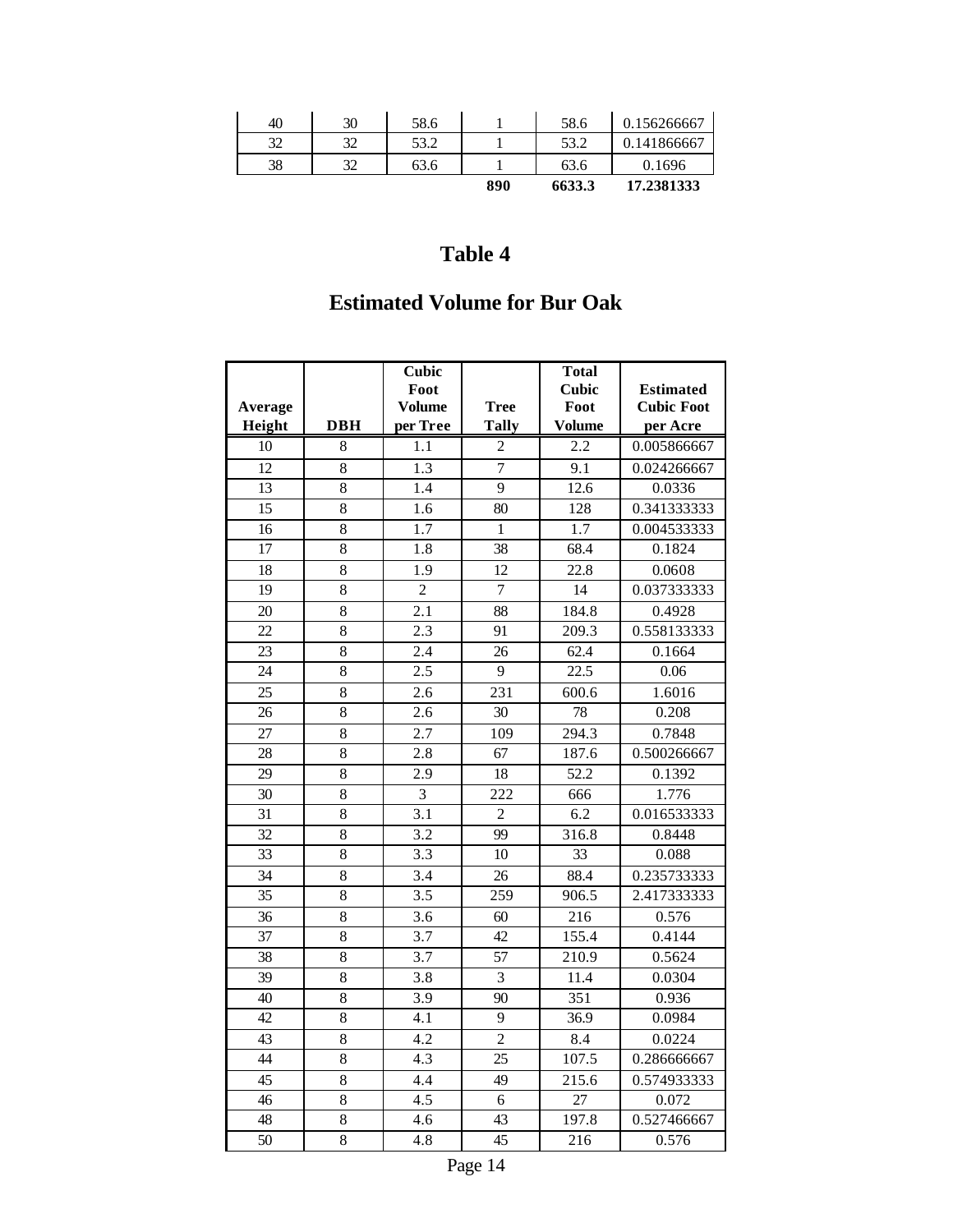| 52       | 8       | 5              | 5                       | 25           | 0.066666667                |
|----------|---------|----------------|-------------------------|--------------|----------------------------|
| 53       | 8       | 5.1            | 3                       | 15.3         | 0.0408                     |
| 54       | $8\,$   | 5.2            | $\overline{7}$          | 36.4         | 0.097066667                |
| 55       | 8       | 5.3            | 9                       | 47.7         | 0.1272                     |
| 56       | 8       | 5.3            | 3                       | 15.9         | 0.0424                     |
| 58       | $8\,$   | 5.5            | 3                       | 16.5         | 0.044                      |
| 60       | 8       | 5.7            | 13                      | 74.1         | 0.1976                     |
| 64       | 8       | 6.1            | $\mathbf{1}$            | 6.1          | 0.016266667                |
| 65       | $\,8\,$ | 6.1            | $\overline{2}$          | 12.2         | 0.032533333                |
| 12       | 9       | 1.6            | $\mathbf{1}$            | 1.6          | 0.004266667                |
| 13       | 9       | 1.8            | $\overline{c}$          | 3.6          | 0.0096                     |
| 15       | 9       | $\overline{c}$ | 13                      | 26           | 0.069333333                |
| 17       | 9       | 2.2            | 15                      | 33           | 0.088                      |
| 18       | 9       | 2.3            | 12                      | 27.6         | 0.0736                     |
| 20       | 9       | 2.6            | 36                      | 93.6         | 0.2496                     |
| 22       | 9       | 2.8            | 29                      | 81.2         | 0.216533333                |
| 23       | 9       | 2.9            | 20                      | 58           | 0.154666667                |
| 25       | 9       | 3.2            | 86                      | 275.2        | 0.733866667                |
| 26       | 9       | 3.3            | 14                      | 46.2         | 0.1232                     |
| 27       | 9       | 3.4            | 57                      | 193.8        | 0.5168                     |
| 28       | 9       | 3.5            | 32                      | 112          | 0.298666667                |
| 29       | 9       | 3.6            | $\,8\,$                 | 28.8         | 0.0768                     |
| 30       | 9       | 3.7            | 142                     | 525.4        | 1.401066667                |
| 32       | 9       | $\overline{4}$ | 51                      | 204          | 0.544                      |
| 33       | 9       | 4.1            | 3                       | 12.3         | 0.0328                     |
| 34       | 9       | 4.2            | 18                      | 75.6         | 0.2016                     |
| 35       | 9       | 4.3            | 162                     | 696.6        | 1.8576                     |
| 36       | 9       | 4.4            | 36                      | 158.4        | 0.4224                     |
| 37       | 9       | 4.5            | 24                      | 108          | 0.288                      |
| 38       | 9       | 4.6            | 36                      | 165.6        | 0.4416                     |
| 39       | 9       | 4.8            | 1                       | 4.8          | 0.0128                     |
| 40       | 9       | 4.9            | 66                      | 323.4        | 0.8624                     |
| 42       |         |                |                         |              |                            |
| 43       | 9<br>9  | 5.1<br>5.2     | $8\,$<br>$\overline{c}$ | 40.8<br>10.4 | 0.1088<br>0.027733333      |
| 44       |         |                |                         |              |                            |
| 45       | 9<br>9  | 5.3            | 14                      | 74.2         | 0.197866667<br>0.3744      |
|          |         | 5.4            | 26                      | 140.4        |                            |
| 46<br>48 | 9<br>9  | 5.5            | 10<br>32                | 55<br>185.6  | 0.146666667<br>0.494933333 |
| 50       | 9       | 5.8<br>6       | 45                      | 270          | 0.72                       |
| 52       | 9       | 6.2            |                         |              | 0.0992                     |
|          |         |                | 6<br>5                  | 37.2         | 0.084                      |
| 53       | 9       | 6.3            |                         | 31.5         |                            |
| 54       | 9       | 6.4            | 12                      | 76.8         | 0.2048                     |
| 55       | 9       | 6.5            | 16                      | 104<br>20.1  | 0.277333333                |
| 56       | 9       | 6.7            | 3                       |              | 0.0536                     |
| 57       | 9       | 6.8            | 3<br>8                  | 20.4         | 0.0544                     |
| 58       | 9       | 6.9            |                         | 55.2         | 0.1472                     |
| 60       | 9       | 7.1            | 13                      | 92.3         | 0.246133333                |
| 65       | 9       | 7.7            | $\overline{c}$          | 15.4         | 0.041066667                |
| 70       | 9       | 8.2            | $\mathbf{1}$            | 8.2          | 0.021866667                |
| 15       | 10      | 2.4            | $\overline{7}$          | 16.8         | 0.0448                     |
| 16       | 10      | 2.6            | $\mathbf{1}$            | 2.6          | 0.006933333                |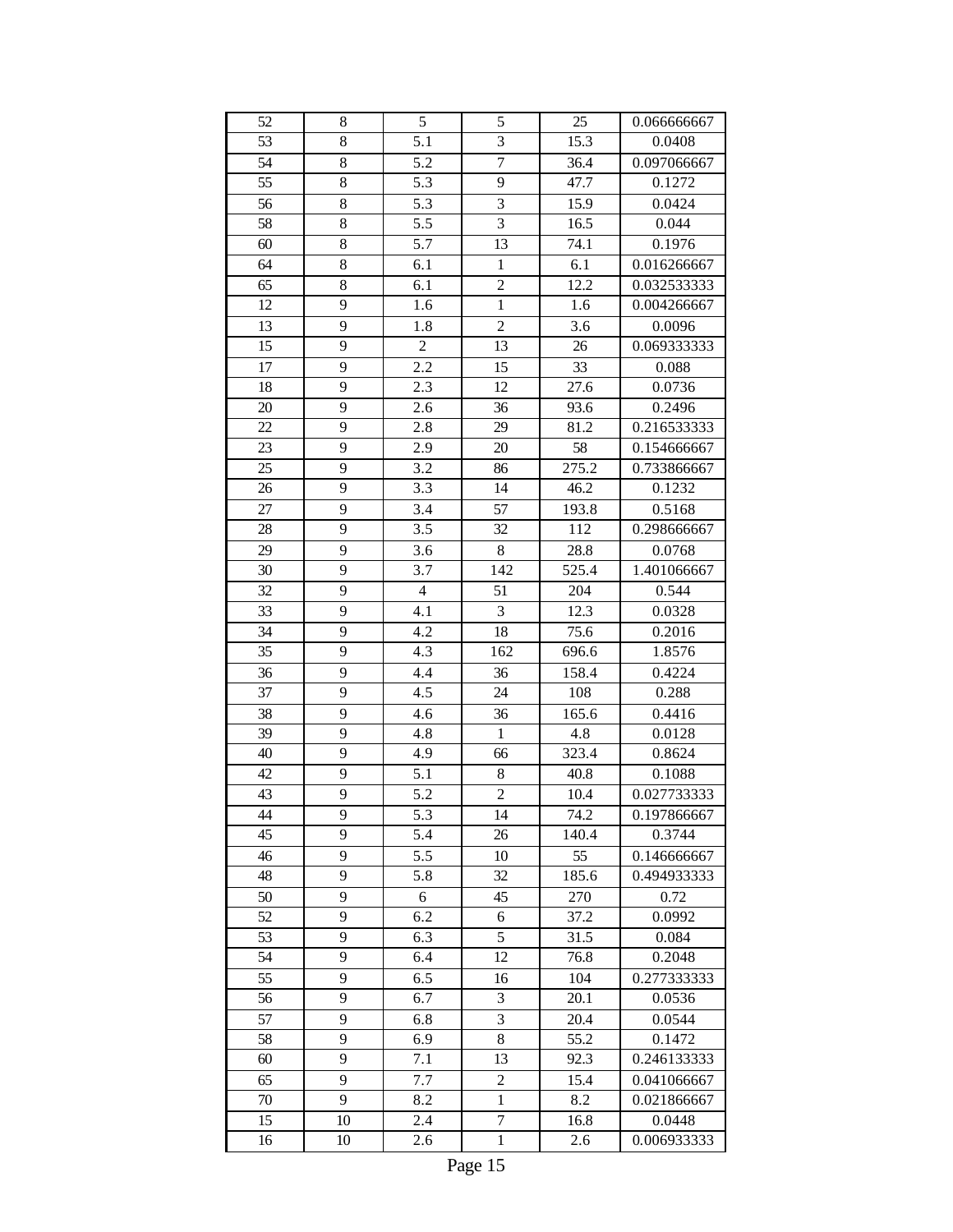| 17     | 10 | 2.7            | 8                | $21.6\,$ | 0.0576      |
|--------|----|----------------|------------------|----------|-------------|
| 20     | 10 | 3.1            | 27               | 83.7     | 0.2232      |
| 22     | 10 | 3.4            | 19               | 64.6     | 0.172266667 |
| 23     | 10 | 3.6            | 9                | 32.4     | 0.0864      |
| 24     | 10 | 3.7            | $\overline{2}$   | 7.4      | 0.019733333 |
| 25     | 10 | 3.8            | 100              | 380      | 1.013333333 |
| 26     | 10 | $\overline{4}$ | 12               | 48       | 0.128       |
| 27     | 10 | 4.1            | 54               | 221.4    | 0.5904      |
| 28     | 10 | 4.3            | 22               | 94.6     | 0.252266667 |
| 29     | 10 | 4.4            | 8                | 35.2     | 0.093866667 |
| 30     | 10 | 4.5            | 121              | 544.5    | 1.452       |
| 31     | 10 | 4.7            | $\mathbf{1}$     | 4.7      | 0.012533333 |
| 32     | 10 | 4.8            | 53               | 254.4    | 0.6784      |
| 33     | 10 | $\overline{5}$ | 3                | 15       | 0.04        |
| 34     | 10 | 5.1            | 12               | 61.2     | 0.1632      |
| 35     | 10 | 5.2            | 165              | 858      | 2.288       |
| 36     | 10 | 5.4            | 27               | 145.8    | 0.3888      |
| 37     | 10 | 5.5            | 20               | 110      | 0.293333333 |
| 38     | 10 | 5.6            | 20               | 112      | 0.298666667 |
| 39     | 10 | 5.8            | $\boldsymbol{2}$ | 11.6     | 0.030933333 |
| 40     | 10 | 5.9            | 77               | 454.3    | 1.211466667 |
| 42     | 10 | 6.2            | 10               | 62       | 0.165333333 |
| 43     | 10 | 6.3            | $\mathbf{1}$     | 6.3      | 0.0168      |
| 44     | 10 | 6.5            | 14               | 91       | 0.242666667 |
| 45     | 10 | 6.6            | 38               | 250.8    | 0.6688      |
| 46     | 10 | 6.7            | 14               | 93.8     | 0.250133333 |
| 48     | 10 | $\overline{7}$ | 41               | 287      | 0.765333333 |
| 49     | 10 | 7.2            | $\overline{c}$   | 14.4     | 0.0384      |
| 50     | 10 | 7.3            | 38               | 277.4    | 0.739733333 |
| 52     | 10 | 7.6            | 5                | 38       | 0.101333333 |
| 53     | 10 | 7.7            | $\mathbf{1}$     | 7.7      | 0.020533333 |
| 54     | 10 | 7.8            | 9                | 70.2     | 0.1872      |
| 55     | 10 | 8              | 6                | 48       | 0.128       |
| 56     | 10 | 8.1            | 3                | 24.3     | 0.0648      |
| 57     | 10 | 8.2            | 6                | 49.2     | 0.1312      |
| 58     | 10 | 8.4            | 8                | 67.2     | 0.1792      |
| 60     | 10 | 8.6            | 27               | 232.2    | 0.6192      |
| 65     | 10 | 9.3            | 3                | 27.9     | 0.0744      |
| 70     | 10 | 10             | 3                | 30       | 0.08        |
| 15     | 11 | 2.9            | $\overline{c}$   | 5.8      | 0.015466667 |
| 20     | 11 | 3.7            | 22               | 81.4     | 0.217066667 |
| $22\,$ | 11 | 4.1            | 8                | 32.8     | 0.087466667 |
| 23     | 11 | 4.2            | $\mathbf{1}$     | 4.2      | 0.0112      |
| 25     | 11 | 4.6            | 28               | 128.8    | 0.343466667 |
| 26     | 11 | 4.7            | $\boldsymbol{7}$ | 32.9     | 0.087733333 |
| 27     | 11 | 4.9            | 17               | 83.3     | 0.222133333 |
| 28     | 11 | 5.1            | 12               | 61.2     | 0.1632      |
| 29     | 11 | 5.2            | 5                | 26       | 0.069333333 |
| 30     | 11 | 5.4            | 60               | 324      | 0.864       |
| 32     | 11 | 5.7            | 21               | 119.7    | 0.3192      |
| 33     | 11 | 5.9            | 3                | 17.7     | 0.0472      |
|        |    |                |                  |          |             |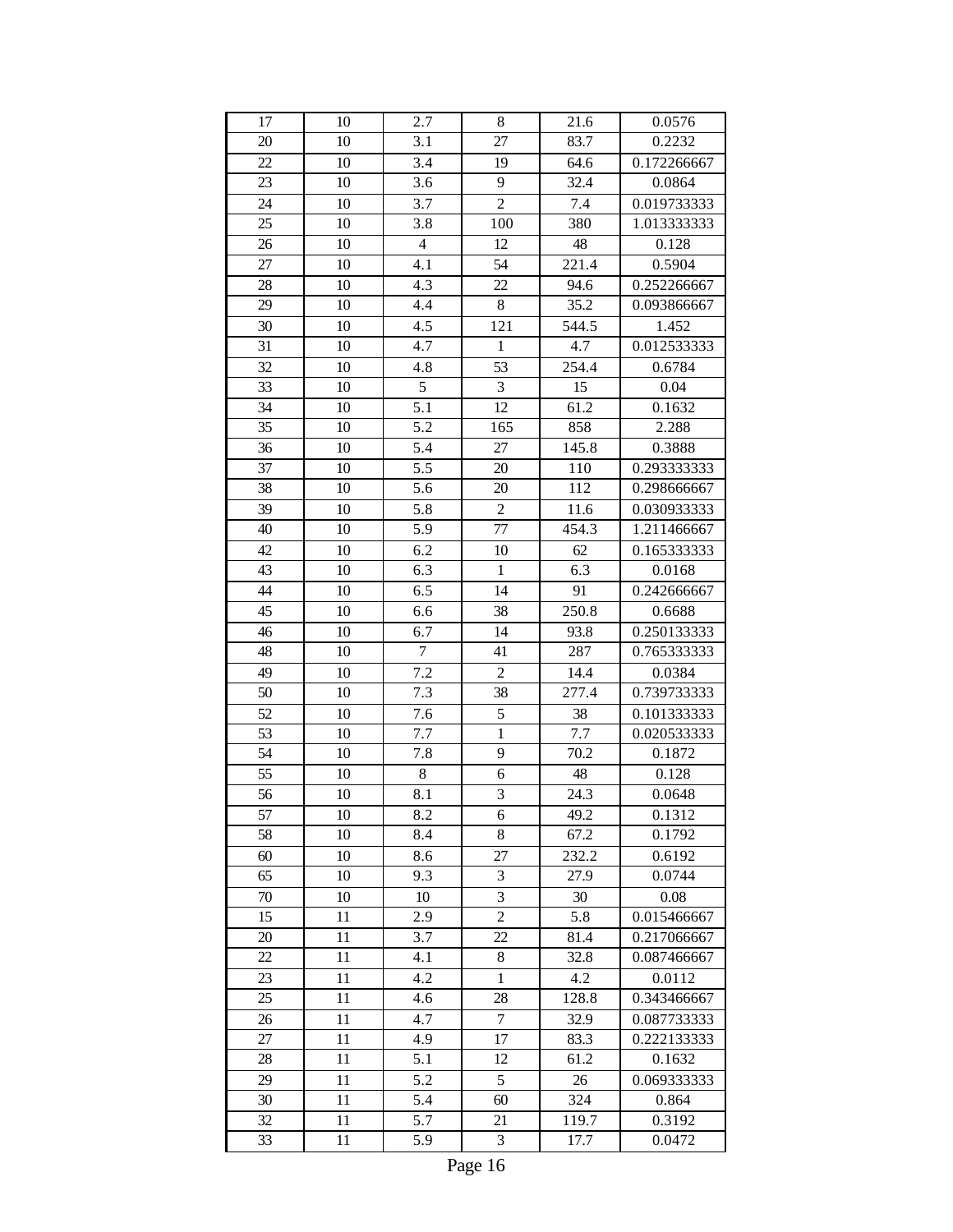| 34 | 11 | 6.1            | $\tau$                  | 42.7  | 0.113866667 |
|----|----|----------------|-------------------------|-------|-------------|
| 35 | 11 | 6.2            | 80                      | 496   | 1.322666667 |
| 36 | 11 | 6.4            | 23                      | 147.2 | 0.392533333 |
| 37 | 11 | 6.6            | 11                      | 72.6  | 0.1936      |
| 38 | 11 | 6.7            | 11                      | 73.7  | 0.196533333 |
| 40 | 11 | 7.1            | 44                      | 312.4 | 0.833066667 |
| 42 | 11 | 7.4            | 8                       | 59.2  | 0.157866667 |
| 43 | 11 | 7.6            | $\overline{2}$          | 15.2  | 0.040533333 |
| 44 | 11 | 7.7            | 13                      | 100.1 | 0.266933333 |
| 45 | 11 | 7.9            | 18                      | 142.2 | 0.3792      |
| 46 | 11 | 8.1            | 9                       | 72.9  | 0.1944      |
| 48 | 11 | 8.4            | 22                      | 184.8 | 0.4928      |
| 49 | 11 | 8.6            | $\mathbf{1}$            | 8.6   | 0.022933333 |
| 50 | 11 | 8.7            | 36                      | 313.2 | 0.8352      |
| 52 | 11 | 9              | $\mathbf 1$             | 9     | 0.024       |
| 53 | 11 | 9.2            | $\overline{c}$          | 18.4  | 0.049066667 |
| 54 | 11 | 9.4            | $\overline{2}$          | 18.8  | 0.050133333 |
| 55 | 11 | 9.5            | 10                      | 95    | 0.253333333 |
| 56 | 11 | 9.7            | 5                       | 48.5  | 0.129333333 |
| 57 | 11 | 9.9            | $\overline{5}$          | 49.5  | 0.132       |
| 58 | 11 | 10             | 11                      | 110   | 0.293333333 |
| 60 | 11 | 10.3           | 20                      | 206   | 0.549333333 |
| 64 | 11 | 11             | $\mathbf{1}$            | 11    | 0.029333333 |
| 65 | 11 | 11.2           | $\overline{c}$          | 22.4  | 0.059733333 |
| 70 | 11 | 12             | $\overline{3}$          | 36    | 0.096       |
| 15 | 12 | 3.4            | $\overline{3}$          | 10.2  | 0.0272      |
| 17 | 12 | 3.8            | $\overline{2}$          | 7.6   | 0.020266667 |
| 18 | 12 | $\overline{4}$ | $\overline{\mathbf{3}}$ | 12    | 0.032       |
| 20 | 12 | 4.4            | 16                      | 70.4  | 0.187733333 |
| 22 | 12 | 4.8            | 6                       | 28.8  | 0.0768      |
| 23 | 12 | 5              | $\mathbf{1}$            | 5     | 0.013333333 |
| 24 | 12 | 5.2            | $\overline{c}$          | 10.4  | 0.027733333 |
| 25 | 12 | 5.4            | 47                      | 253.8 | 0.6768      |
| 26 | 12 | 5.6            | 6                       | 33.6  | 0.0896      |
| 27 | 12 | 5.8            | 13                      | 75.4  | 0.201066667 |
| 28 | 12 | 6              | 12                      | 72    | 0.192       |
| 29 | 12 | 6.2            | $\mathbf{1}$            | 6.2   | 0.016533333 |
| 30 | 12 | 6.4            | 53                      | 339.2 | 0.904533333 |
| 32 | 12 | 6.8            | 22                      | 149.6 | 0.398933333 |
| 33 | 12 | 7              | 5                       | 35    | 0.093333333 |
| 34 | 12 | 7.1            | 5                       | 35.5  | 0.094666667 |
|    |    | 7.3            | 95                      |       |             |
| 35 | 12 |                |                         | 693.5 | 1.849333333 |
| 36 | 12 | 7.5            | 14                      | 105   | 0.28        |
| 37 | 12 | 7.7            | 8                       | 61.6  | 0.164266667 |
| 38 | 12 | 7.9            | 5                       | 39.5  | 0.105333333 |
| 39 | 12 | 8.1            | $\mathbf{1}$            | 8.1   | 0.0216      |
| 40 | 12 | 8.3            | 44                      | 365.2 | 0.973866667 |
| 42 | 12 | 8.7            | 9                       | 78.3  | 0.2088      |
| 43 | 12 | 8.9            | 4                       | 35.6  | 0.094933333 |
| 44 | 12 | 9.1            | 16                      | 145.6 | 0.388266667 |
| 45 | 12 | 9.3            | 32                      | 297.6 | 0.7936      |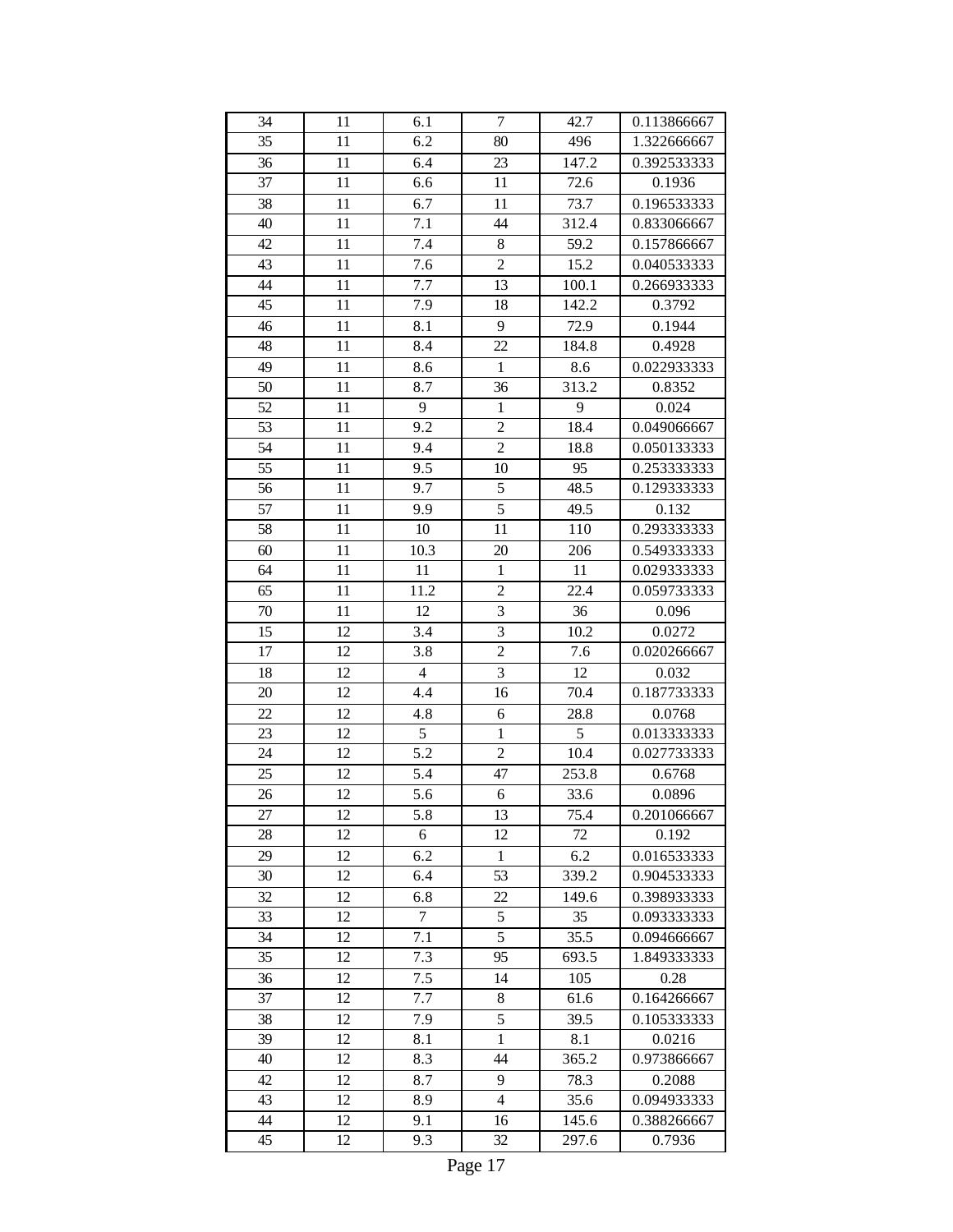| 46 | 12 | 9.5  | $\overline{7}$          | 66.5  | 0.177333333 |
|----|----|------|-------------------------|-------|-------------|
| 48 | 12 | 9.9  | 19                      | 188.1 | 0.5016      |
| 50 | 12 | 10.3 | 20                      | 206   | 0.549333333 |
| 52 | 12 | 10.6 | $\sqrt{2}$              | 21.2  | 0.056533333 |
| 53 | 12 | 10.8 | $\overline{\mathbf{3}}$ | 32.4  | 0.0864      |
| 54 | 12 | 11   | $\overline{4}$          | 44    | 0.117333333 |
| 55 | 12 | 11.2 | 12                      | 134.4 | 0.3584      |
| 56 | 12 | 11.4 | 6                       | 68.4  | 0.1824      |
| 57 | 12 | 11.6 | 3                       | 34.8  | 0.0928      |
| 58 | 12 | 11.8 | $\overline{7}$          | 82.6  | 0.220266667 |
| 60 | 12 | 12.2 | 14                      | 170.8 | 0.455466667 |
| 64 | 12 | 13   | 3                       | 39    | 0.104       |
| 65 | 12 | 13.1 | 3                       | 39.3  | 0.1048      |
| 70 | 12 | 14.1 | $\overline{3}$          | 42.3  | 0.1128      |
| 17 | 13 | 4.4  | $\overline{1}$          | 4.4   | 0.011733333 |
| 20 | 13 | 5.1  | $\mathbf{1}$            | 5.1   | 0.0136      |
| 22 | 13 | 5.5  | $\overline{2}$          | 11    | 0.029333333 |
| 25 | 13 | 6.2  | 10                      | 62    | 0.165333333 |
| 26 | 13 | 6.5  | $\mathbf{1}$            | 6.5   | 0.017333333 |
| 27 | 13 | 6.7  | $\overline{4}$          | 26.8  | 0.071466667 |
| 28 | 13 | 6.9  | $\mathbf{1}$            | 6.9   | 0.0184      |
| 29 | 13 | 7.2  | 6                       | 43.2  | 0.1152      |
| 30 | 13 | 7.4  | 20                      | 148   | 0.394666667 |
| 32 | 13 | 7.8  | 13                      | 101.4 | 0.2704      |
| 33 | 13 | 8.1  | 3                       | 24.3  | 0.0648      |
| 34 | 13 | 8.3  | $\overline{4}$          | 33.2  | 0.088533333 |
| 35 | 13 | 8.5  | 23                      | 195.5 | 0.521333333 |
| 36 | 13 | 8.8  | 5                       | 44    | 0.117333333 |
| 37 | 13 | 9    | $\overline{2}$          | 18    | 0.048       |
| 38 | 13 | 9.2  | $\overline{3}$          | 27.6  | 0.0736      |
| 40 | 13 | 9.7  | 28                      | 271.6 | 0.724266667 |
| 42 | 13 | 10.1 | $\boldsymbol{7}$        | 70.7  | 0.188533333 |
| 44 | 13 | 10.6 | 10                      | 106   | 0.282666667 |
| 45 | 13 | 10.8 | 15                      | 162   | 0.432       |
| 46 | 13 | 11   | 3                       | 33    | 0.088       |
| 48 | 13 | 11.5 | 8                       | 92    | 0.245333333 |
| 50 | 13 | 11.9 | 18                      | 214.2 | 0.5712      |
| 52 | 13 | 12.4 | $\mathbf{1}$            | 12.4  | 0.033066667 |
| 53 | 13 | 12.6 | $\mathbf{1}$            | 12.6  | 0.0336      |
| 54 | 13 | 12.8 | $\overline{2}$          | 25.6  | 0.068266667 |
| 55 | 13 | 13.1 | 10                      | 131   | 0.349333333 |
| 56 | 13 | 13.3 | $\,1$                   | 13.3  | 0.035466667 |
| 57 | 13 | 13.5 | $\overline{4}$          | 54    | 0.144       |
| 58 | 13 | 13.7 | $\overline{7}$          | 95.9  | 0.255733333 |
| 60 | 13 | 14.2 | 8                       | 113.6 | 0.302933333 |
| 64 | 13 | 15.1 | $\mathbf{1}$            | 15.1  | 0.040266667 |
| 65 | 13 | 15.3 | $\overline{c}$          | 30.6  | 0.0816      |
| 70 | 13 | 16.4 | 5                       | 82    | 0.218666667 |
| 80 | 13 | 18.6 | $\mathbf{1}$            | 18.6  | 0.0496      |
| 15 | 14 | 4.5  | $\overline{c}$          | 9     | 0.024       |
| 20 | 14 | 5.8  | $\overline{c}$          | 11.6  | 0.030933333 |
|    |    |      |                         |       |             |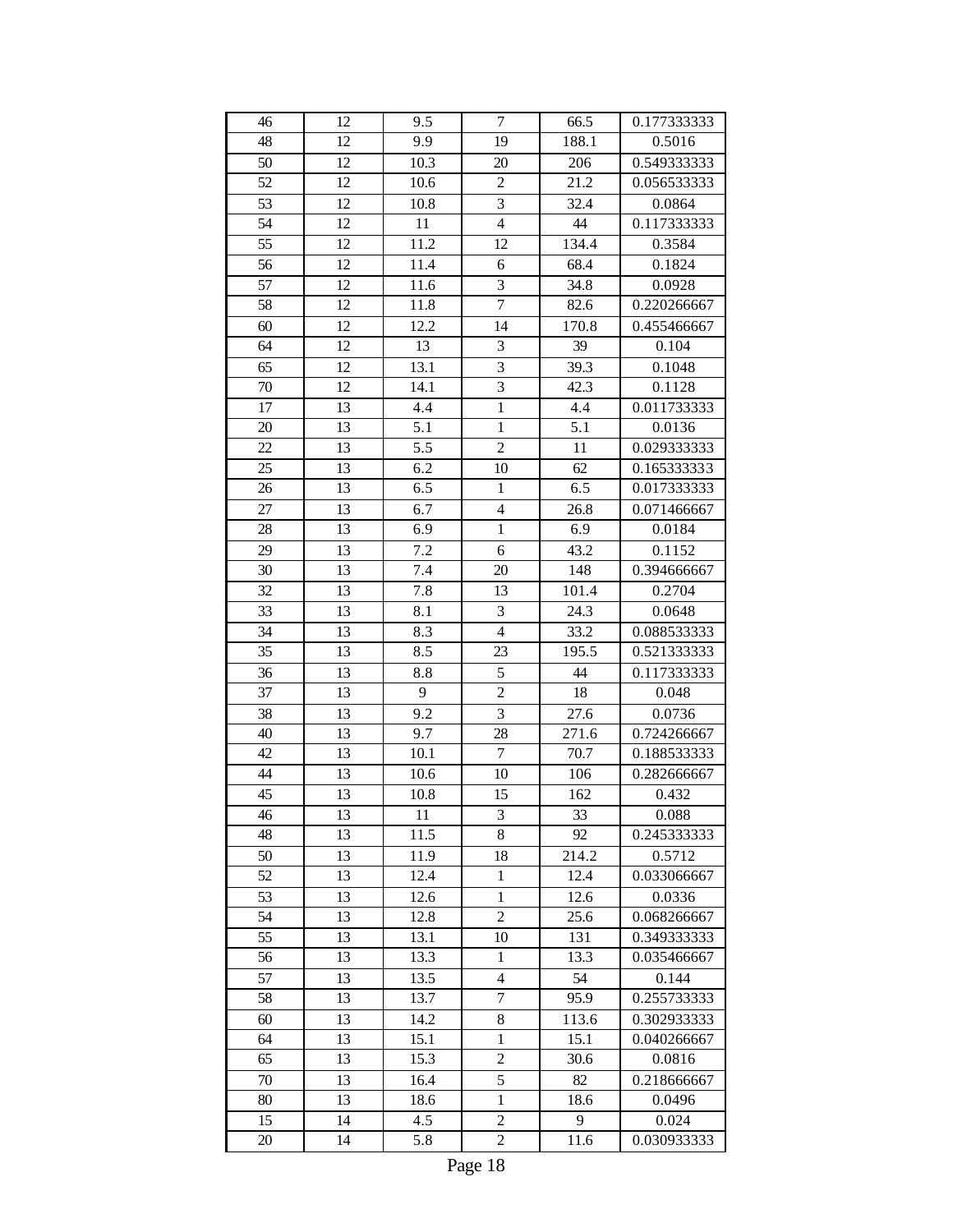| 22 | 14 | 6.4              | $\mathbf{1}$     | 6.4   | 0.017066667 |
|----|----|------------------|------------------|-------|-------------|
| 24 | 14 | 6.9              | $\mathbf{1}$     | 6.9   | 0.0184      |
| 25 | 14 | 7.2              | 5                | 36    | 0.096       |
| 26 | 14 | 7.4              | $\overline{2}$   | 14.8  | 0.039466667 |
| 27 | 14 | 7.7              | $\overline{3}$   | 23.1  | 0.0616      |
| 30 | 14 | 8.5              | 17               | 144.5 | 0.385333333 |
| 32 | 14 | 9                | 9                | 81    | 0.216       |
| 33 | 14 | $\overline{9.3}$ | $\overline{3}$   | 27.9  | 0.0744      |
| 35 | 14 | 9.8              | 18               | 176.4 | 0.4704      |
| 36 | 14 | 10.1             | $\boldsymbol{7}$ | 70.7  | 0.188533333 |
| 37 | 14 | 10.3             | $\overline{c}$   | 20.6  | 0.054933333 |
| 38 | 14 | 10.6             | $\boldsymbol{7}$ | 74.2  | 0.197866667 |
| 39 | 14 | 10.9             | $\overline{2}$   | 21.8  | 0.058133333 |
| 40 | 14 | 11.1             | 30               | 333   | 0.888       |
| 42 | 14 | 11.6             | $\mathfrak{Z}$   | 34.8  | 0.0928      |
| 43 | 14 | 11.9             | $\overline{c}$   | 23.8  | 0.063466667 |
| 44 | 14 | 12.2             | $\overline{3}$   | 36.6  | 0.0976      |
| 45 | 14 | 12.4             | 16               | 198.4 | 0.529066667 |
| 46 | 14 | 12.7             | $\overline{4}$   | 50.8  | 0.135466667 |
| 48 | 14 | 13.2             | 9                | 118.8 | 0.3168      |
| 50 | 14 | 13.7             | 16               | 219.2 | 0.584533333 |
| 54 | 14 | 14.8             | $\overline{c}$   | 29.6  | 0.078933333 |
| 55 | 14 | 15               | 11               | 165   | 0.44        |
| 56 | 14 | 15.3             | $\overline{c}$   | 30.6  | 0.0816      |
| 57 | 14 | 15.5             | $\overline{3}$   | 46.5  | 0.124       |
| 58 | 14 | 15.8             | $\overline{4}$   | 63.2  | 0.168533333 |
| 60 | 14 | 16.3             | $\overline{7}$   | 114.1 | 0.304266667 |
| 65 | 14 | 17.6             | $\overline{2}$   | 35.2  | 0.093866667 |
| 70 | 14 | 18.9             | 9                | 170.1 | 0.4536      |
| 20 | 15 | 6.6              | $\mathbf{1}$     | 6.6   | 0.0176      |
| 25 | 15 | 8.1              | 19               | 153.9 | 0.4104      |
| 26 | 15 | 8.4              | $\mathbf{1}$     | 8.4   | 0.0224      |
| 27 | 15 | 8.7              | $\overline{c}$   | 17.4  | 0.0464      |
| 30 | 15 | 9.7              | 6                | 58.2  | 0.1552      |
| 33 | 15 | 10.6             | $\overline{c}$   | 21.2  | 0.056533333 |
| 34 | 15 | 10.9             | $\mathbf{1}$     | 10.9  | 0.029066667 |
| 35 | 15 | 11.2             | 11               | 123.2 | 0.328533333 |
| 36 | 15 | 11.5             | $\boldsymbol{2}$ | 23    | 0.061333333 |
| 37 | 15 | 11.8             | $\mathbf{1}$     | 11.8  | 0.031466667 |
| 38 | 15 | 12.1             | $\overline{2}$   | 24.2  | 0.064533333 |
| 40 | 15 | 12.7             | 11               | 139.7 | 0.372533333 |
| 42 | 15 | 13.3             | $\mathfrak{Z}$   | 39.9  | 0.1064      |
| 43 | 15 | 13.6             | $\mathbf{1}$     | 13.6  | 0.036266667 |
| 44 | 15 | 13.9             | $\mathbf{1}$     | 13.9  | 0.037066667 |
| 45 | 15 | 14.2             | 12               | 170.4 | 0.4544      |
| 46 | 15 | 14.5             | $\overline{c}$   | 29    | 0.077333333 |
| 48 | 15 | 15.1             | $\overline{7}$   | 105.7 | 0.281866667 |
| 50 | 15 | 15.6             | $\overline{7}$   | 109.2 | 0.2912      |
| 53 | 15 | 16.5             | $\mathbf{1}$     | 16.5  | 0.044       |
| 54 | 15 | 16.8             | $\mathbf{1}$     | 16.8  | 0.0448      |
| 55 | 15 | 17.1             | 10               | 171   | 0.456       |
|    |    |                  |                  |       |             |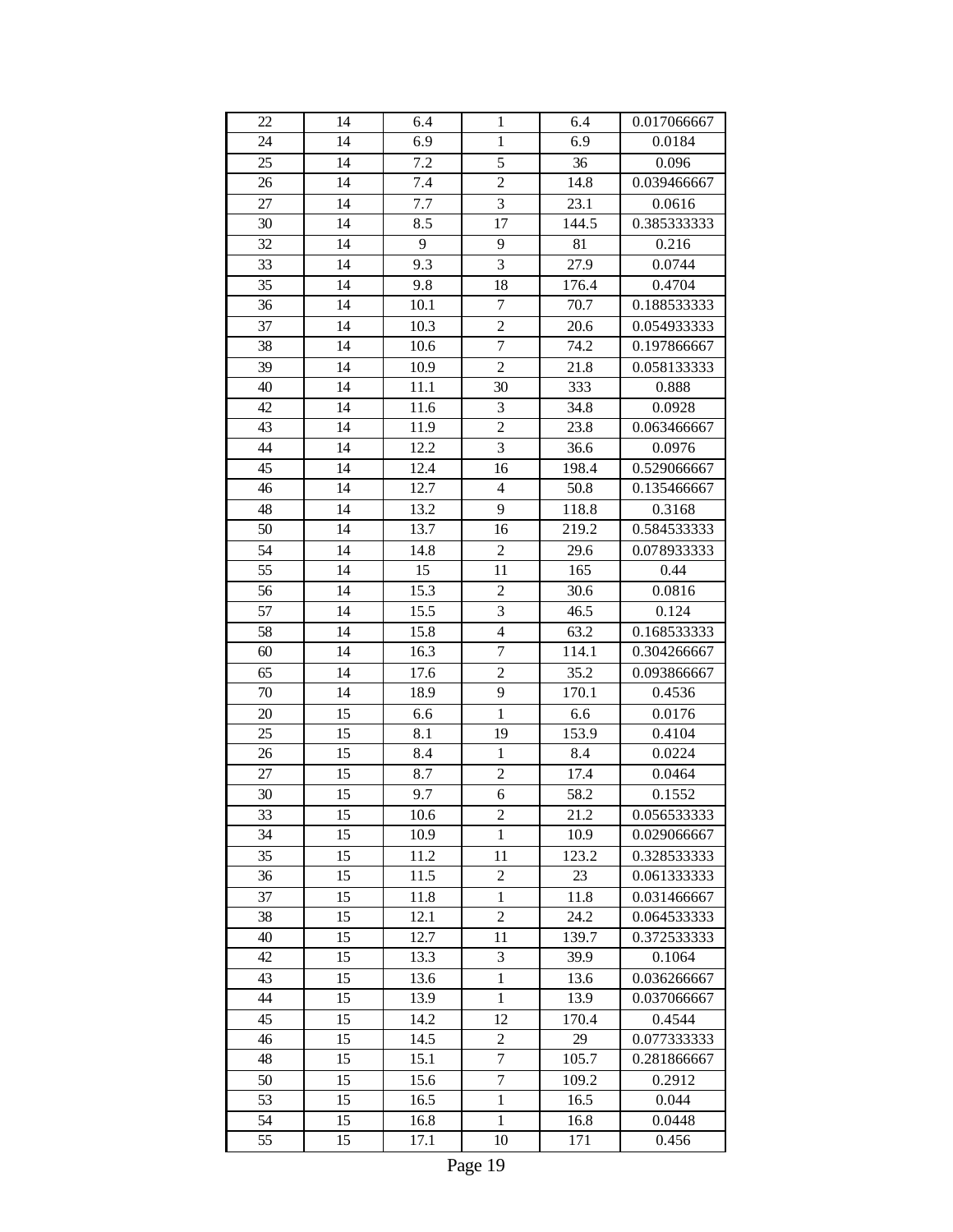| 57 | 15 | 17.7 | 8                       | 141.6 | 0.3776      |
|----|----|------|-------------------------|-------|-------------|
| 58 | 15 | 18   | 5                       | 90    | 0.24        |
| 60 | 15 | 18.6 | $\overline{7}$          | 130.2 | 0.3472      |
| 65 | 15 | 20.1 | $\overline{\mathbf{3}}$ | 60.3  | 0.1608      |
| 70 | 15 | 21.5 | $\overline{4}$          | 86    | 0.229333333 |
| 80 | 15 | 24.5 | $\mathbf 1$             | 24.5  | 0.065333333 |
| 18 | 16 | 6.1  | $\mathbf{1}$            | 6.1   | 0.016266667 |
| 20 | 16 | 7.5  | $\mathbf{1}$            | 7.5   | 0.02        |
| 25 | 16 | 9.2  | $\overline{\mathbf{4}}$ | 36.8  | 0.098133333 |
| 27 | 16 | 9.9  | $\,1$                   | 9.9   | 0.0264      |
| 28 | 16 | 10.2 | $\mathbf{1}$            | 10.2  | 0.0272      |
| 30 | 16 | 10.9 | 14                      | 152.6 | 0.406933333 |
| 32 | 16 | 11.6 | $\mathbf{1}$            | 11.6  | 0.030933333 |
| 34 | 16 | 12.3 | $\mathbf{1}$            | 12.3  | 0.0328      |
| 35 | 16 | 12.6 | 5                       | 63    | 0.168       |
| 36 | 16 | 13   | $\overline{4}$          | 52    | 0.138666667 |
| 40 | 16 | 14.3 | 15                      | 214.5 | 0.572       |
| 42 | 16 | 15   | $\overline{4}$          | 60    | 0.16        |
| 44 | 16 | 15.7 | $\mathbf{1}$            | 15.7  | 0.041866667 |
| 45 | 16 | 16   | 8                       | 128   | 0.341333333 |
| 48 | 16 | 17   | 9                       | 153   | 0.408       |
| 50 | 16 | 17.7 | $\overline{7}$          | 123.9 | 0.3304      |
| 52 | 16 | 18.4 | $\overline{c}$          | 36.8  | 0.098133333 |
| 53 | 16 | 18.7 | $\mathbf{1}$            | 18.7  | 0.049866667 |
| 55 | 16 | 19.4 | $\overline{c}$          | 38.8  | 0.103466667 |
| 56 | 16 | 19.7 | $\overline{c}$          | 39.4  | 0.105066667 |
| 57 | 16 | 20   | $\overline{4}$          | 80    | 0.213333333 |
| 58 | 16 | 20.4 | 5                       | 102   | 0.272       |
| 60 | 16 | 21   | $\overline{7}$          | 147   | 0.392       |
| 70 | 16 | 24.4 | $\overline{\mathbf{3}}$ | 73.2  | 0.1952      |
| 80 | 16 | 27.7 | $\mathbf{1}$            | 27.7  | 0.073866667 |
| 25 | 17 | 10.3 | $\overline{c}$          | 20.6  | 0.054933333 |
| 30 | 17 | 12.2 | 3                       | 36.6  | 0.0976      |
| 35 | 17 | 14.1 | $\overline{\mathbf{4}}$ | 56.4  | 0.1504      |
| 36 | 17 | 14.5 | 1                       | 14.5  | 0.038666667 |
| 37 | 17 | 14.9 | $\mathbf{1}$            | 14.9  | 0.039733333 |
| 38 | 17 | 15.3 | $\overline{c}$          | 30.6  | 0.0816      |
| 40 | 17 | 16.1 | 9                       | 144.9 | 0.3864      |
| 45 | 17 | 18   | 3                       | 54    | 0.144       |
| 46 | 17 | 18.3 | $\overline{c}$          | 36.6  | 0.0976      |
| 48 | 17 | 19.1 | 3                       | 57.3  | 0.1528      |
| 49 | 17 | 19.5 | $\mathbf{1}$            | 19.5  | 0.052       |
| 50 | 17 | 19.8 | 6                       | 118.8 | 0.3168      |
| 53 | 17 | 21   | $\mathbf{1}$            | 21    | 0.056       |
| 55 | 17 | 21.7 | $\overline{c}$          | 43.4  | 0.115733333 |
| 56 | 17 | 22.1 | $\overline{c}$          | 44.2  | 0.117866667 |
| 58 | 17 | 22.9 | 3                       | 68.7  | 0.1832      |
| 60 | 17 | 23.6 | 8                       | 188.8 | 0.503466667 |
| 70 | 17 | 27.4 | $\overline{7}$          | 191.8 | 0.511466667 |
| 80 | 17 | 31.1 | 3                       | 93.3  | 0.2488      |
| 20 | 18 | 9.3  | $\mathbf{1}$            | 9.3   | 0.0248      |
|    |    |      |                         |       |             |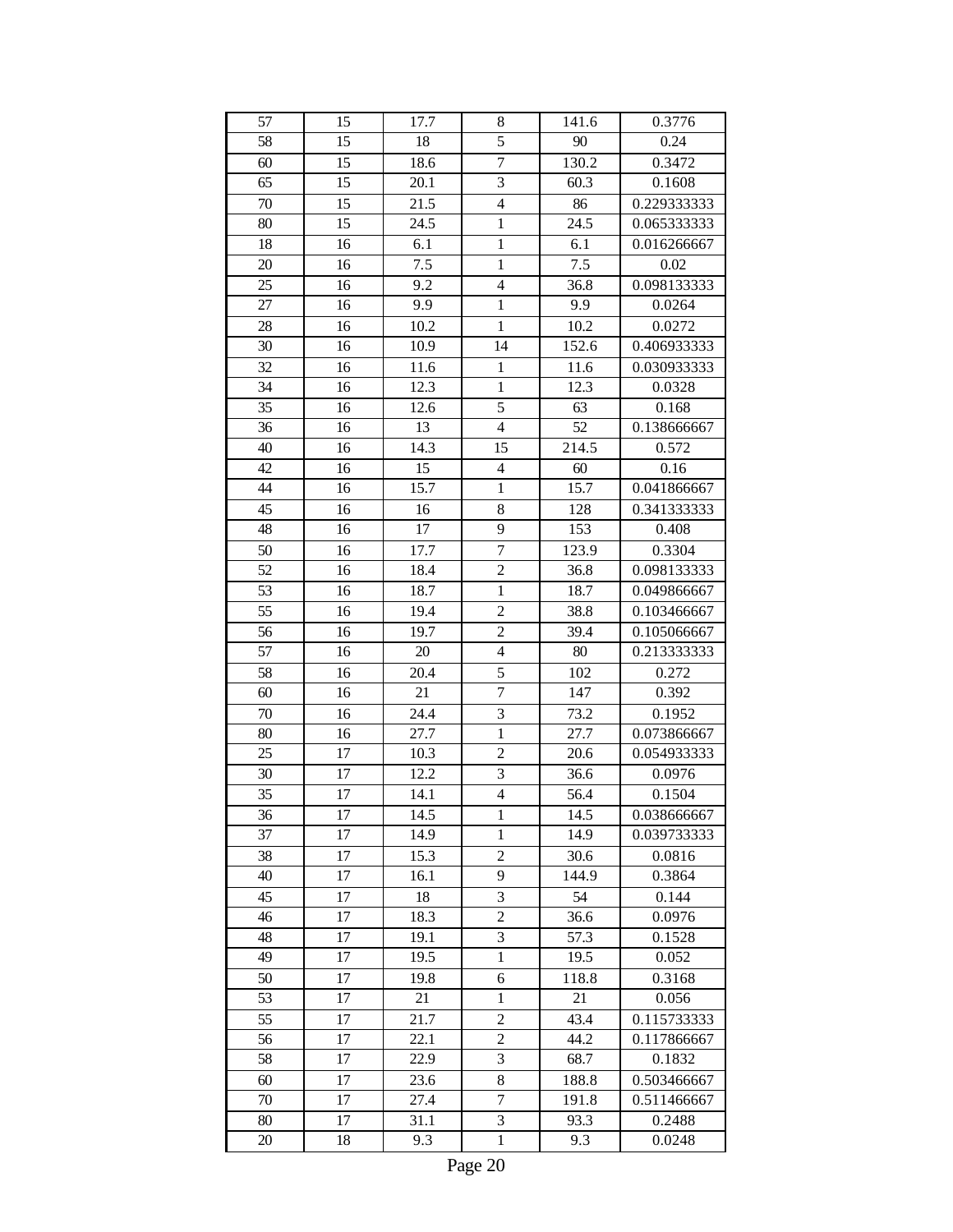| 27 | 18 | 12.3 | 1                | 12.3  | 0.0328      |
|----|----|------|------------------|-------|-------------|
| 28 | 18 | 12.8 | $\mathbf{1}$     | 12.8  | 0.034133333 |
| 30 | 18 | 13.6 | $\overline{4}$   | 54.4  | 0.145066667 |
| 32 | 18 | 14.5 | $\,1$            | 14.5  | 0.038666667 |
| 35 | 18 | 15.8 | 6                | 94.8  | 0.2528      |
| 36 | 18 | 16.2 | $\mathbf{1}$     | 16.2  | 0.0432      |
| 38 | 18 | 17   | $\mathbf{1}$     | 17    | 0.045333333 |
| 40 | 18 | 17.9 | 13               | 232.7 | 0.620533333 |
| 42 | 18 | 18.7 | $\mathfrak{Z}$   | 56.1  | 0.1496      |
| 45 | 18 | 20   | 6                | 120   | 0.32        |
| 48 | 18 | 21.3 | 3                | 63.9  | 0.1704      |
| 50 | 18 | 22.1 | $\boldsymbol{7}$ | 154.7 | 0.412533333 |
| 52 | 18 | 23   | $\mathbf{1}$     | 23    | 0.061333333 |
| 54 | 18 | 23.8 | $\mathbf{1}$     | 23.8  | 0.063466667 |
| 55 | 18 | 24.2 | $\mathbf{1}$     | 24.2  | 0.064533333 |
| 56 | 18 | 24.7 | $\overline{c}$   | 49.4  | 0.131733333 |
| 58 | 18 | 25.5 | $\overline{c}$   | 51    | 0.136       |
| 60 | 18 | 26.3 | 6                | 157.8 | 0.4208      |
| 70 | 18 | 30.5 | 6                | 183   | 0.488       |
| 80 | 18 | 34.7 | $\mathbf{1}$     | 34.7  | 0.092533333 |
| 32 | 19 | 16   | $\mathbf{1}$     | 16    | 0.042666667 |
| 40 | 19 | 19.8 | 4                | 79.2  | 0.2112      |
| 44 | 19 | 21.7 | $\mathbf{1}$     | 21.7  | 0.057866667 |
| 45 | 19 | 22.2 | 3                | 66.6  | 0.1776      |
| 46 | 19 | 22.7 | $\mathbf{1}$     | 22.7  | 0.060533333 |
| 48 | 19 | 23.6 | $\overline{c}$   | 47.2  | 0.125866667 |
| 50 | 19 | 24.5 | $\overline{c}$   | 49    | 0.130666667 |
| 56 | 19 | 27.4 | $\mathfrak{Z}$   | 82.2  | 0.2192      |
| 58 | 19 | 28.3 | $\mathbf{1}$     | 28.3  | 0.075466667 |
| 60 | 19 | 29.2 | 5                | 146   | 0.389333333 |
| 70 | 19 | 33.9 | $\overline{2}$   | 67.8  | 0.1808      |
| 80 | 19 | 38.5 | $\mathbf{1}$     | 38.5  | 0.102666667 |
| 39 | 20 | 21.4 | $\mathbf{1}$     | 21.4  | 0.057066667 |
| 40 | 20 | 21.9 | 3                | 65.7  | 0.1752      |
| 42 | 20 | 22.9 | $\mathbf{1}$     | 22.9  | 0.061066667 |
| 44 | 20 | 24   | $\mathbf{1}$     | 24    | 0.064       |
| 48 | 20 | 26   | 5                | 130   | 0.346666667 |
| 50 | 20 | 27.1 | $\overline{c}$   | 54.2  | 0.144533333 |
| 55 | 20 | 29.7 | $\mathbf{1}$     | 29.7  | 0.0792      |
| 58 | 20 | 31.2 | $\overline{4}$   | 124.8 | 0.3328      |
| 60 | 20 | 32.2 | $\overline{2}$   | 64.4  | 0.171733333 |
| 70 | 20 | 37.4 | 5                | 187   | 0.498666667 |
| 20 | 21 | 12.4 | 1                | 12.4  | 0.033066667 |
| 35 | 21 | 21.1 | $\mathbf{1}$     | 21.1  | 0.056266667 |
| 38 | 21 | 22.9 | $\mathbf{1}$     | 22.9  | 0.061066667 |
| 42 | 21 | 25.2 | $\overline{2}$   | 50.4  | 0.1344      |
| 45 | 21 | 26.9 | 3                | 53.8  | 0.143466667 |
| 48 | 21 | 28.6 | $\mathbf{1}$     | 28.6  | 0.076266667 |
| 50 | 21 | 29.7 | 6                | 178.2 | 0.4752      |
| 58 | 21 | 34.3 | $\mathbf{1}$     | 34.3  | 0.091466667 |
| 60 | 21 | 35.4 | $\mathbf{1}$     | 35.4  | 0.0944      |
|    |    |      |                  |       |             |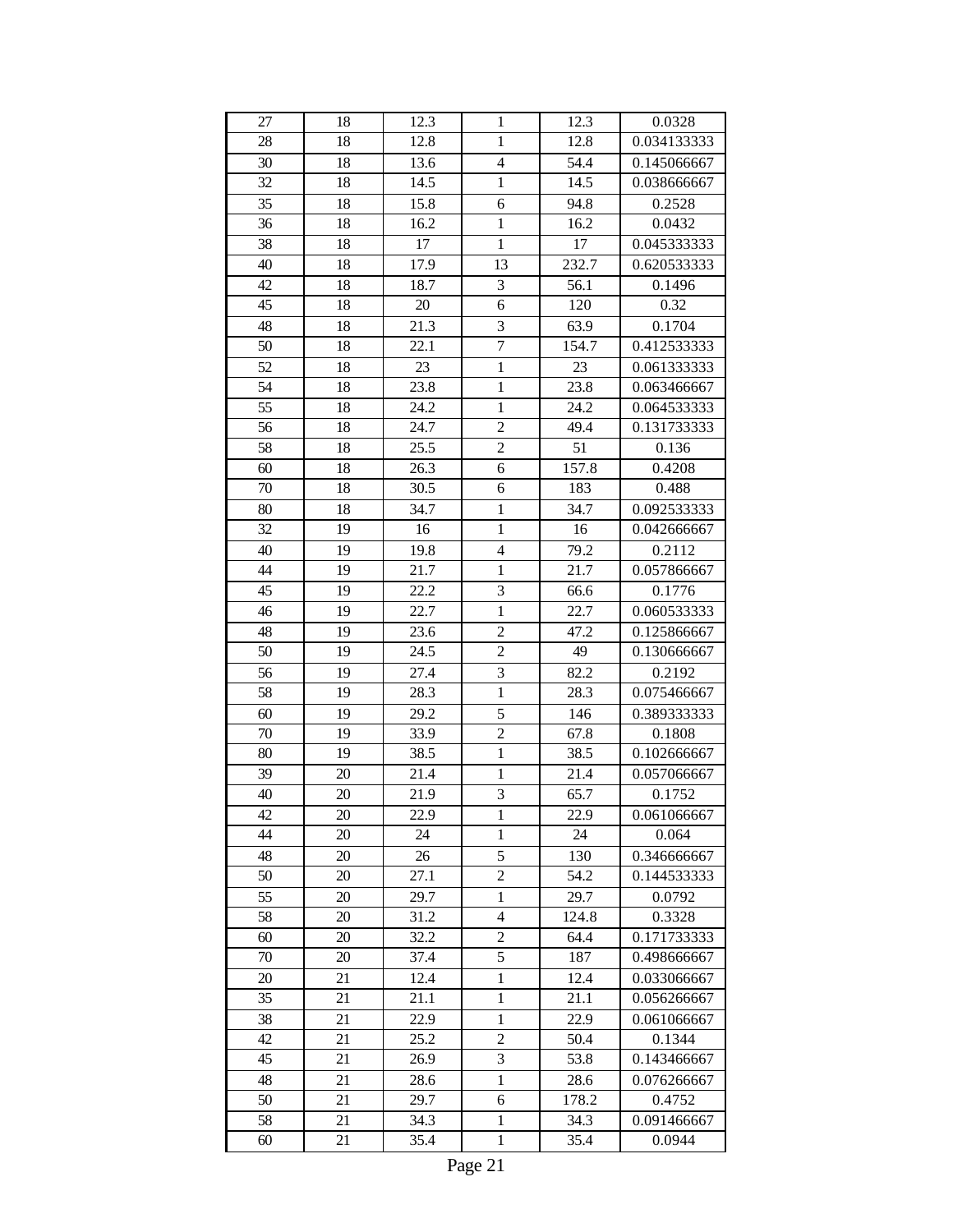|    |    |      | 5971                     | 37986.4 | 101.296933  |
|----|----|------|--------------------------|---------|-------------|
| 40 | 31 | 50.7 | $\mathbf{1}$             | 50.7    | 0.1352      |
| 54 | 30 | 63.6 | $\mathbf{1}$             | 63.6    | 0.1696      |
| 50 | 29 | 55.3 | $\mathbf{1}$             | 55.3    | 0.147466667 |
| 60 | 27 | 57.5 | $\mathbf{1}$             | 57.5    | 0.153333333 |
| 53 | 27 | 51   | $\mathbf{1}$             | 51      | 0.136       |
| 25 | 27 | 24.8 | $\mathbf{1}$             | 24.8    | 0.066133333 |
| 80 | 26 | 70.6 | $\overline{2}$           | 70.6    | 0.188266667 |
| 70 | 26 | 62   | $\mathbf{1}$             | 62      | 0.165333333 |
| 55 | 26 | 49.1 | $\overline{1}$           | 49.1    | 0.130933333 |
| 45 | 26 | 40.5 | $\overline{2}$           | 81      | 0.216       |
| 65 | 25 | 53.5 | $\mathbf{1}$             | 53.55   | 0.1428      |
| 60 | 25 | 49.5 | $\mathbf{1}$             | 49.5    | 0.132       |
| 55 | 25 | 45.6 | $\mathbf{1}$             | 45.6    | 0.1216      |
| 50 | 25 | 41.6 | $\mathbf{1}$             | 41.6    | 0.110933333 |
| 48 | 25 | 40   | $\mathbf{1}$             | 40      | 0.106666667 |
| 70 | 24 | 53.1 | $\mathbf{1}$             | 53.1    | 0.1416      |
| 64 | 24 | 48.7 | $\overline{1}$           | 48.7    | 0.129866667 |
| 50 | 24 | 38.4 | $\overline{2}$           | 76.8    | 0.2048      |
| 48 | 24 | 36.9 | $\overline{3}$           | 110.7   | 0.2952      |
| 45 | 24 | 34.7 | $\mathbf{1}$             | 34.7    | 0.092533333 |
| 40 | 24 | 31   | $\mathbf{1}$             | 31      | 0.082666667 |
| 30 | 24 | 23.5 | $\mathbf{1}$             | 23.5    | 0.062666667 |
| 70 | 23 | 48.9 | $\mathbf{1}$             | 48.9    | 0.1304      |
| 80 | 22 | 51.1 | $\mathbf{1}$             | 51.1    | 0.136266667 |
| 65 | 22 | 41.8 | $\mathbf{1}$             | 41.8    | 0.111466667 |
| 48 | 22 | 31.3 | $\overline{3}$           | 93.9    | 0.2504      |
| 45 | 22 | 29.4 | $\overline{2}$           | 58.8    | 0.1568      |
| 42 | 22 | 27.5 | $\mathbf{1}$             | 27.5    | 0.073333333 |
| 40 | 22 | 26.2 | $\overline{\mathcal{L}}$ | 104.8   | 0.279466667 |
| 38 | 22 | 25   | $\overline{1}$           | 25      | 0.066666667 |
| 25 | 22 | 16.8 | $\mathbf{1}$             | 16.8    | 0.0448      |
| 80 | 21 | 46.7 | $\overline{3}$           | 140.1   | 0.3736      |
| 70 | 21 | 41.1 | 3                        | 123.3   | 0.3288      |

# **Estimated Volumes for Cottonwood**

| Average<br>Height | <b>DBH</b> | Cubic<br>Foot<br>Volume<br>per Tree | <b>Tree</b><br><b>Tally</b> | <b>Total</b><br><b>Cubic</b><br>Foot<br>Volume | <b>Estimated</b><br><b>Cubic Foot</b><br>per Acre |
|-------------------|------------|-------------------------------------|-----------------------------|------------------------------------------------|---------------------------------------------------|
| 40                | 8          | 3.6                                 | 2                           | 7.2                                            | 0.0192                                            |
| 45                | 8          | 4.1                                 | $\mathfrak{D}$              | 8.2                                            | 0.021866667                                       |
| 50                | 8          | 4.6                                 |                             | 4.6                                            | 0.012266667                                       |
| 55                | 8          | 5                                   | $\overline{c}$              | 10                                             | 0.026666667                                       |
| 60                | 8          | 5.5                                 | 6                           | 33                                             | 0.088                                             |
| 65                | 8          | 6                                   | $\mathfrak{D}$              | 12                                             | 0.032                                             |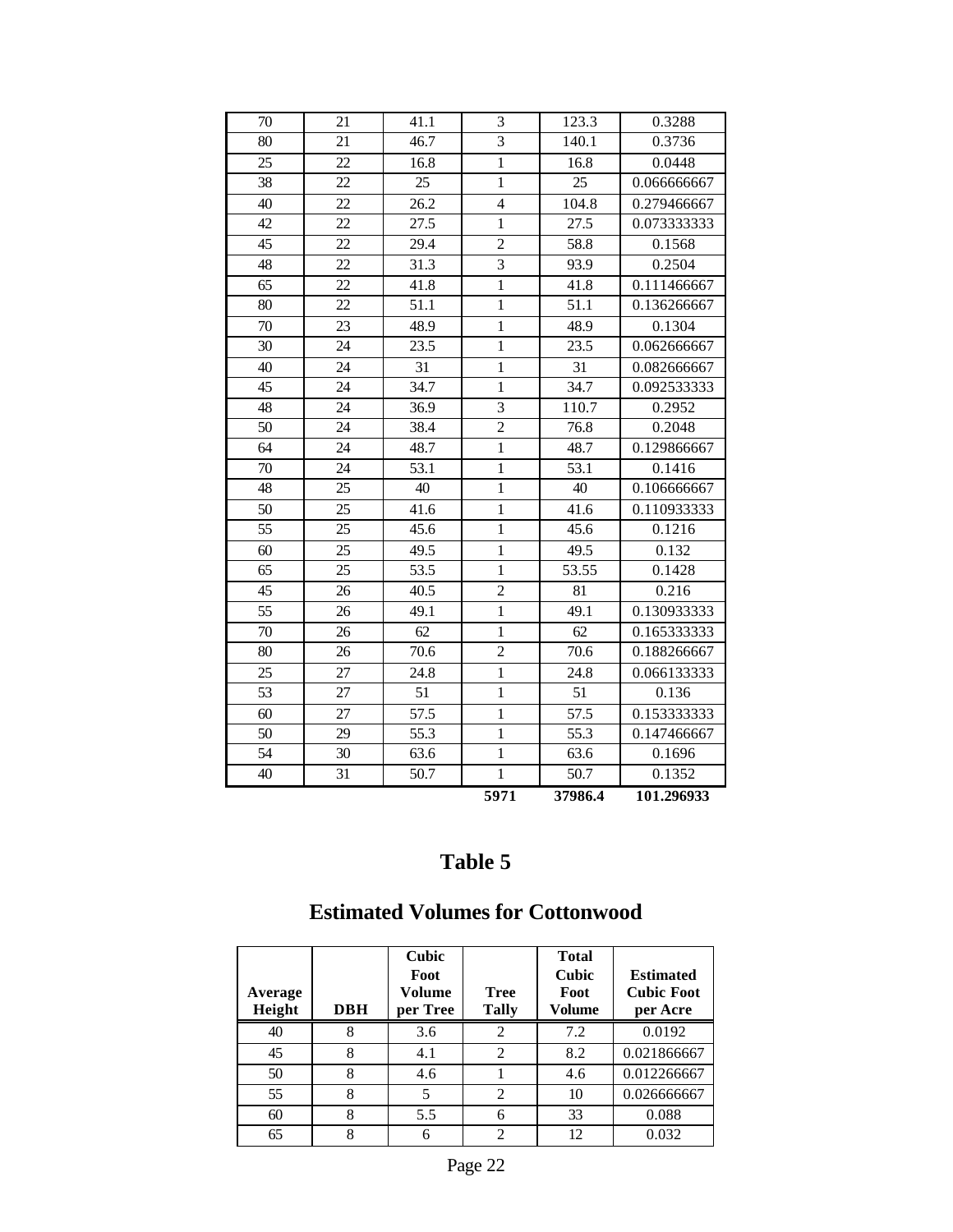| 70  | 8  | 6.5            | $\overline{2}$ | 13   | 0.034666667 |
|-----|----|----------------|----------------|------|-------------|
| 75  | 8  | $\overline{7}$ | 3              | 21   | 0.056       |
| 80  | 8  | 7.6            | $\mathbf{1}$   | 7.6  | 0.020266667 |
| 90  | 8  | 8.6            | 3              | 25.8 | 0.0688      |
| 100 | 8  | 9.6            | $\mathbf{1}$   | 9.6  | 0.0256      |
| 55  | 9  | 6.5            | 5              | 32.5 | 0.086666667 |
| 60  | 9  | 7.1            | $\overline{c}$ | 14.2 | 0.037866667 |
| 70  | 9  | 8.4            | 3              | 25.2 | 0.0672      |
| 75  | 9  | 9.1            | 5              | 45.5 | 0.121333333 |
| 80  | 9  | 9.7            | $\overline{c}$ | 19.4 | 0.051733333 |
| 90  | 9  | 11             | 6              | 66   | 0.176       |
| 35  | 10 | 5              | $\mathbf{1}$   | 5    | 0.013333333 |
| 37  | 10 | 5.3            | $\mathbf{1}$   | 5.3  | 0.014133333 |
| 40  | 10 | 5.8            | $\mathbf{1}$   | 5.8  | 0.015466667 |
| 42  | 10 | 6.1            | $\mathbf{1}$   | 6.1  | 0.016266667 |
| 50  | 10 | 7.4            | $\mathbf{1}$   | 7.4  | 0.019733333 |
| 53  | 10 | 7.8            | $\mathbf{1}$   | 7.8  | 0.0208      |
| 55  | 10 | 8.2            | $\overline{c}$ | 16.4 | 0.043733333 |
| 60  | 10 | 8.9            | $\overline{2}$ | 17.8 | 0.047466667 |
| 65  | 10 | 9.4            | 3              | 28.2 | 0.0752      |
| 70  | 10 | 10.5           | $\overline{c}$ | 21   | 0.056       |
| 72  | 10 | 10.9           | 1              | 10.9 | 0.029066667 |
| 75  | 10 | 11.3           | $\overline{c}$ | 22.6 | 0.060266667 |
| 80  | 10 | 12.1           | $\mathbf{1}$   | 12.1 | 0.032266667 |
| 85  | 10 | 13             | $\mathbf{1}$   | 13   | 0.034666667 |
| 90  | 10 | 13.8           | $\mathbf{1}$   | 13.8 | 0.0368      |
| 95  | 10 | 14.6           | $\mathbf{1}$   | 14.6 | 0.038933333 |
| 100 | 10 | 15.4           | $\overline{c}$ | 30.8 | 0.082133333 |
| 50  | 11 | 9              | 3              | 27   | 0.072       |
| 53  | 11 | 9.6            | $\mathbf{1}$   | 9.6  | 0.0256      |
| 65  | 11 | 11.9           | $\mathbf{1}$   | 11.9 | 0.031733333 |
| 70  | 11 | 12.9           | 5              | 64.5 | 0.172       |
| 72  | 11 | 13.3           | 1              | 13.3 | 0.035466667 |
| 75  | 11 | 13.9           | 4              | 55.6 | 0.148266667 |
| 80  | 11 | 14.9           | 4              | 59.6 | 0.158933333 |
| 90  | 11 | 16.8           | 5              | 84   | 0.224       |
| 95  | 11 | 17.8           | 1              | 17.8 | 0.047466667 |
| 100 | 11 | 18.8           | 5              | 94   | 0.250666667 |
| 105 | 11 | 19.8           | 1              | 19.8 | 0.0528      |
| 30  | 12 | 6.3            | $\mathbf{1}$   | 6.3  | 0.0168      |
| 35  | 12 | 7.4            | 1              | 7.4  | 0.019733333 |
| 37  | 12 | 7.9            | $\mathbf{1}$   | 7.9  | 0.021066667 |
| 40  | 12 | 8.6            | $\mathbf{1}$   | 8.6  | 0.022933333 |
| 50  | 12 | 10.9           | 1              | 10.9 | 0.029066667 |
| 55  | 12 | 12             | $\mathbf{1}$   | 12   | 0.032       |
| 60  | 12 | 13.2           | 3              | 39.6 | 0.1056      |
| 65  | 12 | 14.3           | 3              | 42.9 | 0.1144      |
| 70  | 12 | 15.5           | $\overline{4}$ | 62   | 0.165333333 |
| 72  | 12 | 16             | 3              | 48   | 0.128       |
| 75  | 12 | 16.7           | 4              | 66.8 | 0.178133333 |
| 80  | 12 | 17.9           | 3              | 53.7 | 0.1432      |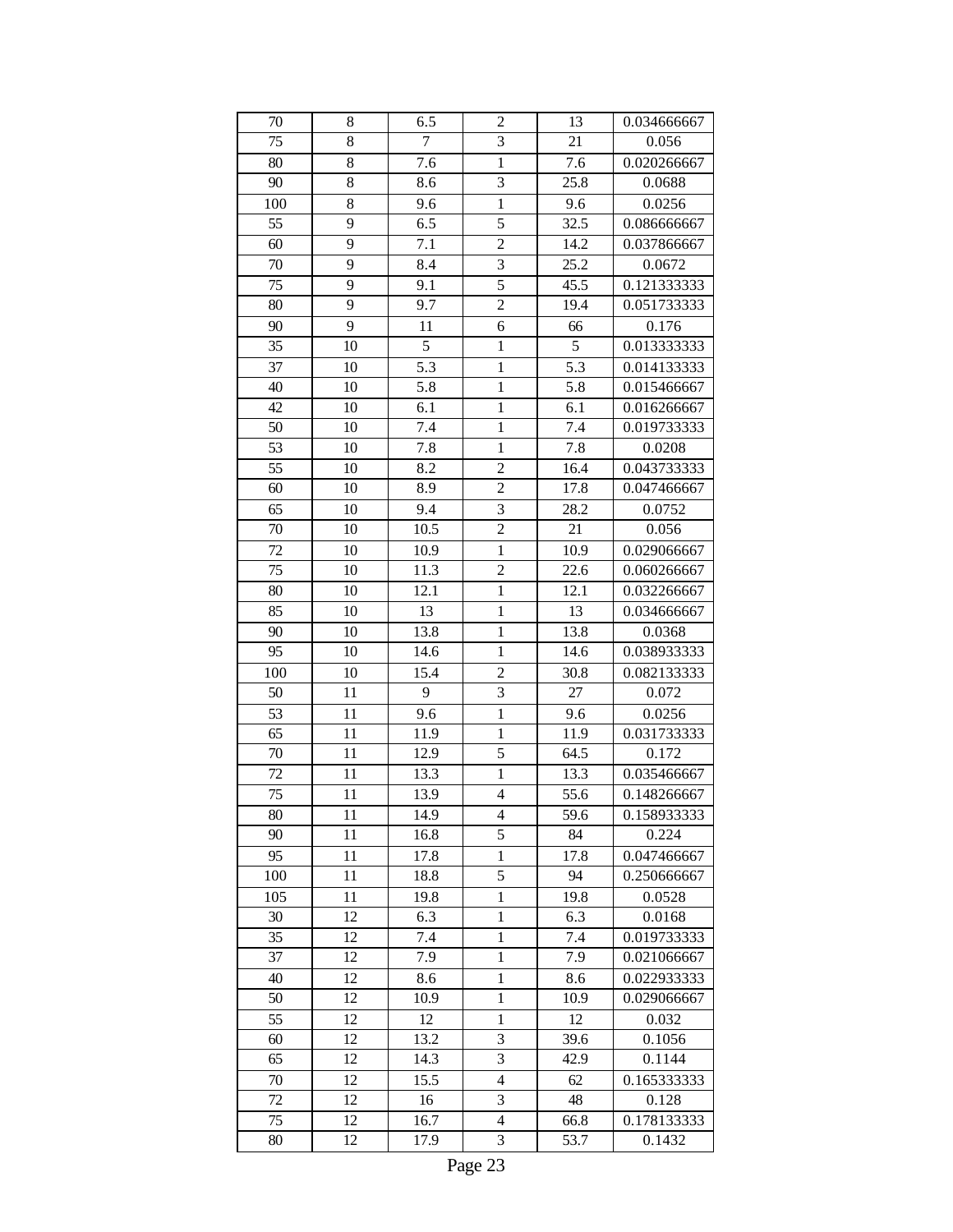| 90       | 12 | 20.2         | 3                                       | 60.6         | 0.1616           |
|----------|----|--------------|-----------------------------------------|--------------|------------------|
| 100      | 12 | 22.6         | $\overline{4}$                          | 90.4         | 0.241066667      |
| 110      | 12 | 24.9         | $\mathbf{1}$                            | 24.9         | 0.0664           |
| 40       | 13 | 10.2         | $\mathbf{1}$                            | 10.2         | 0.0272           |
| 43       | 13 | 11           | $\mathbf{1}$                            | 11           | 0.029333333      |
| 52       | 13 | 13.4         | $\overline{c}$                          | 26.8         | 0.071466667      |
| 55       | 13 | 14.2         | 3                                       | 42.6         | 0.1136           |
| 60       | 13 | 15.6         | 5                                       | 78           | 0.208            |
| 65       | 13 | 17           | $\mathbf{1}$                            | 17           | 0.045333333      |
| 68       | 13 | 17.8         | $\,1$                                   | 17.8         | 0.047466667      |
| 70       | 13 | 18.4         | $\overline{4}$                          | 73.6         | 0.196266667      |
| 72       | 13 | 18.9         | $\overline{c}$                          | 37.8         | 0.1008           |
| 75       | 13 | 19.7         | 5                                       | 98.5         | 0.262666667      |
| 80       | 13 | 21.1         | $\overline{\mathbf{3}}$                 | 63.3         | 0.1688           |
| 90       | 13 | 23.9         | 8                                       | 191.2        | 0.509866667      |
| 95       | 13 | 25.3         | $\overline{2}$                          | 50.6         | 0.134933333      |
| 100      | 13 | 26.7         | 6                                       | 160.2        | 0.4272           |
| 110      | 13 | 29.5         | $\mathbf{1}$                            | 29.5         | 0.078666667      |
| 35       | 14 | 10.3         | $\mathbf{1}$                            | 10.3         | 0.027466667      |
| 47       | 14 |              |                                         |              |                  |
| 48       | 14 | 14.1<br>14.4 | $\,1$<br>$\mathbf{1}$                   | 14.1<br>14.4 | 0.0376<br>0.0384 |
|          |    |              |                                         |              | 0.080533333      |
| 50<br>52 | 14 | 15.1<br>15.7 | $\overline{\mathbf{c}}$<br>$\mathbf{1}$ | 30.2         |                  |
|          | 14 |              |                                         | 15.7         | 0.041866667      |
| 54       | 14 | 16.3         | $\mathbf{1}$                            | 16.3         | 0.043466667      |
| 55       | 14 | 16.6         | $\overline{4}$                          | 66.4         | 0.177066667      |
| 60       | 14 | 18.2         | $\mathbf{1}$                            | 18.2         | 0.048533333      |
| 65       | 14 | 19.9         | $\overline{\mathbf{3}}$                 | 59.7         | 0.1592           |
| 70       | 14 | 21.5         | $\overline{2}$                          | 43           | 0.114666667      |
| 75       | 14 | 23.1         | 5                                       | 115.5        | 0.308            |
| 85       | 14 | 26.3         | $\overline{2}$                          | 52.6         | 0.140266667      |
| 90       | 14 | 27.9         | $\overline{7}$                          | 195.3        | 0.5208           |
| 95       | 14 | 29.5         | $\overline{\mathbf{3}}$                 | 88.5         | 0.236            |
| 100      | 14 | 31.2         | 8                                       | 249.6        | 0.6656           |
| 35       | 15 | 11.9         | $\mathbf{1}$                            | 11.9         | 0.031733333      |
| 52       | 15 | 18.2         | $\mathbf{1}$                            | 18.2         | 0.048533333      |
| 55       | 15 | 19.3         | $\overline{c}$                          | 38.6         | 0.102933333      |
| 60       | 15 | 21.1         | $\overline{c}$                          | 42.2         | 0.112533333      |
| 65       | 15 | 22.9         | $\overline{c}$                          | 45.8         | 0.122133333      |
| 70       | 15 | 24.8         | $\overline{c}$                          | 49.6         | 0.132266667      |
| 75       | 15 | 26.7         | 5                                       | 133.5        | 0.356            |
| 80       | 15 | 28.5         | 5                                       | 142.5        | 0.38             |
| 85       | 15 | 30.4         | $\mathbf{1}$                            | 30.4         | 0.081066667      |
| 90       | 15 | 32.2         | $\overline{7}$                          | 225.4        | 0.601066667      |
| 95       | 15 | 34.1         | $\overline{4}$                          | 136.4        | 0.363733333      |
| 100      | 15 | 36           | 8                                       | 288          | 0.768            |
| 30       | 16 | 11.6         | $\mathbf{1}$                            | 11.6         | 0.030933333      |
| 35       | 16 | 13.7         | $\mathbf{1}$                            | 13.7         | 0.036533333      |
| 40       | 16 | 15.8         | $\mathbf{1}$                            | 15.8         | 0.042133333      |
| 45       | 16 | 17.9         | $\overline{c}$                          | 35.8         | 0.095466667      |
| 50       | 16 | 19.9         | $\overline{c}$                          | 39.8         | 0.106133333      |
| 52       | 16 | 20.8         | $\mathbf{1}$                            | 20.8         | 0.055466667      |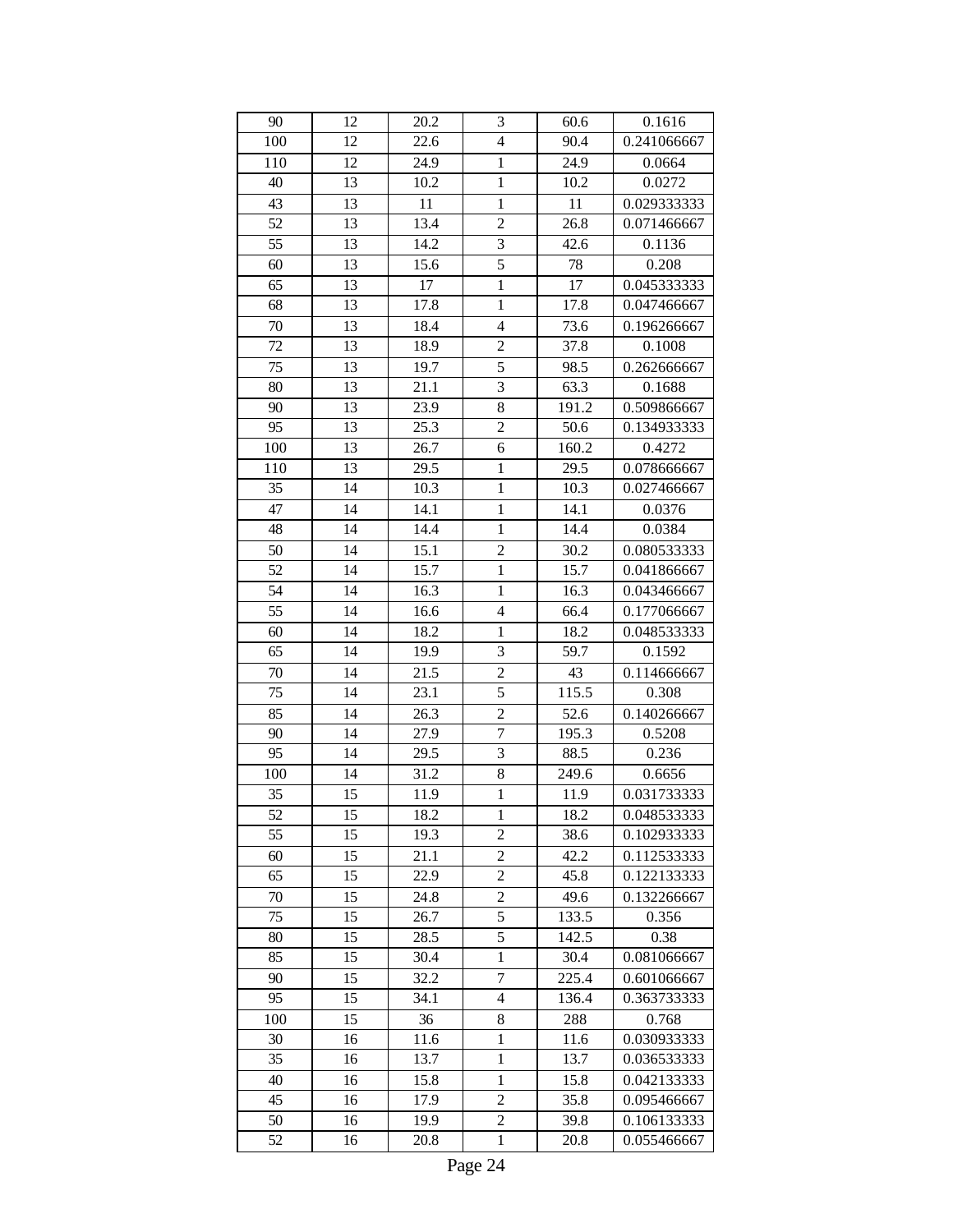| 55  | 16 | 22   | $\overline{c}$          | 44    | 0.117333333 |
|-----|----|------|-------------------------|-------|-------------|
| 70  | 16 | 28.4 | 3                       | 85.2  | 0.2272      |
| 75  | 16 | 30.5 | $\overline{7}$          | 213.5 | 0.569333333 |
| 80  | 16 | 32.6 | $\overline{c}$          | 65.2  | 0.173866667 |
| 85  | 16 | 34.8 | $\mathbf{1}$            | 34.8  | 0.0928      |
| 90  | 16 | 36.9 | 3                       | 110.7 | 0.2952      |
| 95  | 16 | 39   | 8                       | 312   | 0.832       |
| 100 | 16 | 41.2 | 6                       | 247.2 | 0.6592      |
| 40  | 17 | 17.9 | $\mathbf{1}$            | 17.9  | 0.047733333 |
| 50  | 17 | 22.7 | $\mathbf{1}$            | 22.7  | 0.060533333 |
| 54  | 17 | 24.6 | 1                       | 24.6  | 0.0656      |
| 60  | 17 | 27.4 | $\mathbf{1}$            | 27.4  | 0.073066667 |
| 65  | 17 | 29.8 | $\mathbf{1}$            | 29.8  | 0.079466667 |
| 68  | 17 | 31.3 | $\mathbf{1}$            | 31.3  | 0.083466667 |
| 70  | 17 | 32.2 | 3                       | 96.6  | 0.2576      |
| 75  | 17 | 34.6 | 5                       | 173   | 0.461333333 |
| 80  | 17 | 37   | $\overline{c}$          | 74    | 0.197333333 |
| 90  | 17 | 41.9 | $\overline{\mathbf{4}}$ | 167.6 | 0.446933333 |
| 95  | 17 | 44.3 | 5                       | 221.5 | 0.590666667 |
| 100 | 17 | 46.7 | 15                      | 700.5 | 1.868       |
| 110 | 17 | 51.6 | $\overline{c}$          | 103.2 | 0.2752      |
| 30  | 18 | 14.9 | 1                       | 14.9  | 0.039733333 |
| 35  | 18 | 17.6 | $\mathbf{1}$            | 17.6  | 0.046933333 |
| 40  | 18 | 20.2 | $\overline{c}$          | 40.4  | 0.107733333 |
| 45  | 18 | 22.9 | $\mathbf{1}$            | 22.9  | 0.061066667 |
| 47  | 18 | 23.9 | $\mathbf{1}$            | 23.9  | 0.063733333 |
| 48  | 18 | 24.5 | $\overline{c}$          | 49    | 0.130666667 |
| 50  | 18 | 25.5 | $\mathbf{1}$            | 25.5  | 0.068       |
| 55  | 18 | 28.2 | $\overline{c}$          | 56.4  | 0.1504      |
| 60  | 18 | 30.9 | $\overline{c}$          | 61.8  | 0.1648      |
| 65  | 18 | 33.6 | $\overline{c}$          | 67.2  | 0.1792      |
| 70  | 18 | 36.3 | $\mathbf{1}$            | 36.3  | 0.0968      |
| 80  | 18 | 41.7 | $\overline{c}$          | 83.4  | 0.2224      |
| 85  | 18 | 44.4 | $\overline{2}$          | 88.8  | 0.2368      |
| 95  | 18 | 49.9 | 6                       | 299.4 | 0.7984      |
| 100 | 18 | 52.6 | 6                       | 315.6 | 0.8416      |
| 110 | 18 | 58   | $\overline{c}$          | 116   | 0.309333333 |
| 35  | 19 | 19.7 | 3                       | 59.1  | 0.1576      |
| 50  | 19 | 28.6 | 1                       | 28.6  | 0.076266667 |
| 55  | 19 | 31.6 | $\mathbf{1}$            | 31.6  | 0.084266667 |
| 68  | 19 | 39.4 | 1                       | 39.4  | 0.105066667 |
| 70  | 19 | 40.6 | $\overline{c}$          | 81.2  | 0.216533333 |
| 75  | 19 | 43.6 | $\overline{c}$          | 87.2  | 0.232533333 |
| 85  | 19 | 49.7 | 2                       | 99.4  | 0.265066667 |
| 90  | 19 | 52.7 | 3                       | 158.1 | 0.4216      |
| 95  | 19 | 55.8 | $\overline{2}$          | 111.6 | 0.2976      |
| 100 | 19 | 58.8 | 3                       | 176.4 | 0.4704      |
| 27  | 20 | 16.7 | 1                       | 16.7  | 0.044533333 |
| 45  | 20 | 28.5 | 1                       | 28.5  | 0.076       |
| 48  | 20 | 30.5 | 1                       | 30.5  | 0.081333333 |
| 50  | 20 | 31.8 | $\overline{c}$          | 63.6  | 0.1696      |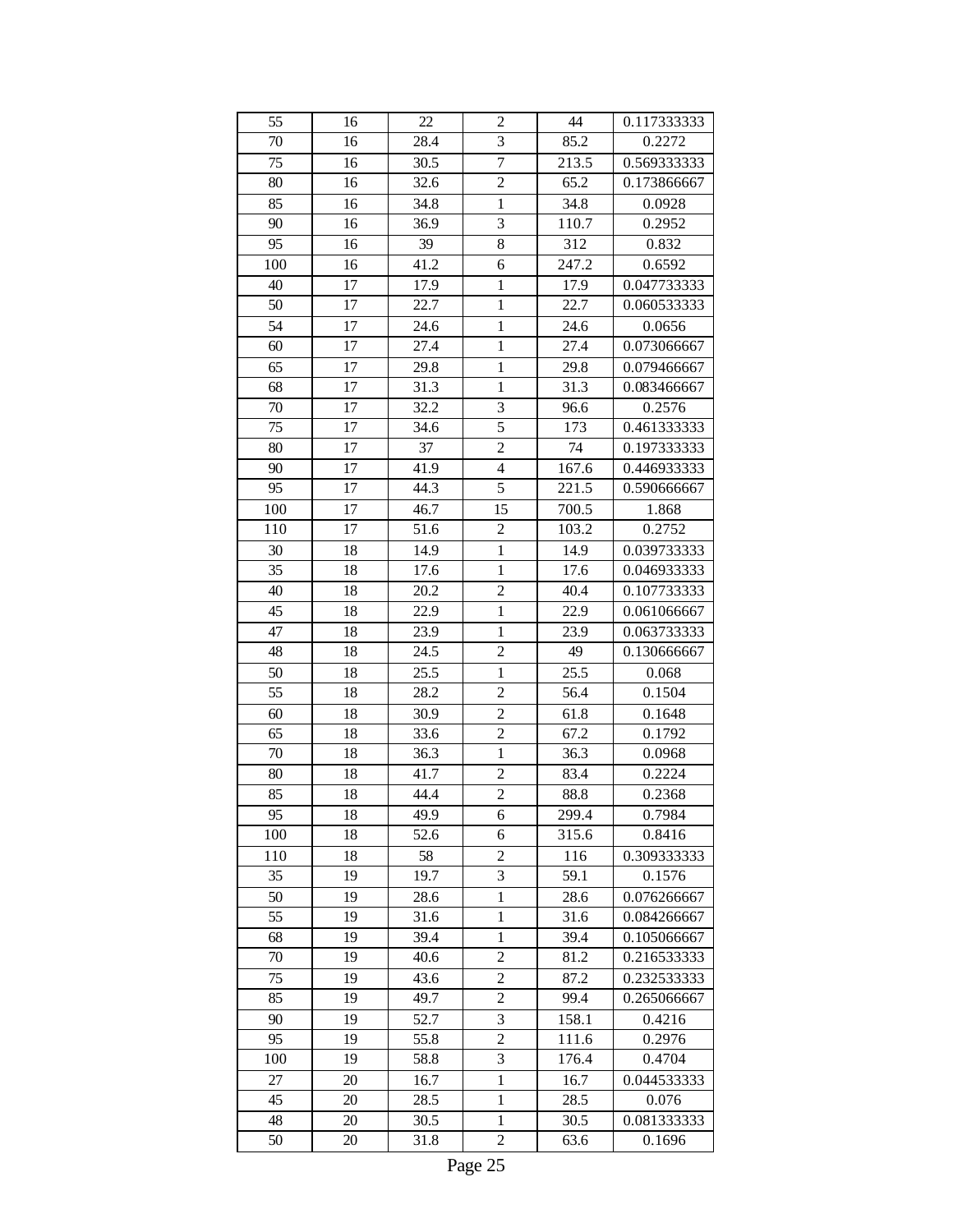| 55  | 20 | 35.2 | $\overline{c}$ | 70.4  | 0.187733333                |
|-----|----|------|----------------|-------|----------------------------|
| 70  | 20 | 45.2 | 3              | 135.6 | 0.3616                     |
| 75  | 20 | 48.5 | 5              | 242.5 | 0.646666667                |
| 80  | 20 | 51.9 | $\overline{4}$ | 207.6 | 0.5536                     |
| 85  | 20 | 55.3 | $\overline{c}$ | 110.6 | 0.294933333                |
| 95  | 20 | 62   | 3              | 186   | 0.496                      |
| 100 | 20 | 65.4 | 6              | 392.4 | 1.0464                     |
| 105 | 20 | 68.8 | $\overline{2}$ | 137.6 | 0.366933333                |
| 55  | 21 | 38.9 | $\mathbf{1}$   | 38.9  | 0.103733333                |
| 56  | 21 | 39.7 | $\mathbf{1}$   | 39.7  | 0.105866667                |
| 65  | 21 | 46.3 | 3              | 138.9 | 0.3704                     |
| 70  | 21 | 50   | $\mathbf{1}$   | 50    | 0.133333333                |
| 75  | 21 | 53.7 | 3              | 161.1 | 0.4296                     |
| 85  | 21 | 61.2 | $\overline{c}$ | 122.4 | 0.3264                     |
| 95  | 21 | 68.6 | $\overline{4}$ | 274.4 | 0.731733333                |
| 100 | 21 | 72.3 | $\overline{c}$ | 144.6 | 0.3856                     |
| 105 | 21 | 76.1 | $\overline{c}$ | 152.2 | 0.405866667                |
| 35  | 22 | 26.8 | $\overline{c}$ | 53.6  | 0.142933333                |
| 60  | 22 | 46.9 | $\overline{c}$ | 93.8  | 0.250133333                |
| 65  | 22 | 51   | $\mathbf{1}$   | 51    | 0.136                      |
| 70  | 22 | 55.1 | $\overline{c}$ | 110.2 | 0.293866667                |
| 73  | 22 | 57.5 | 1              | 57.5  | 0.153333333                |
| 75  | 22 | 59.2 | $\mathbf{1}$   | 59.2  | 0.157866667                |
| 80  | 22 | 63.2 | $\mathbf{1}$   | 63.2  | 0.168533333                |
| 90  | 22 | 71.4 | 3              | 214.2 | 0.5712                     |
| 95  | 22 | 75.5 | $\mathbf{1}$   | 75.5  | 0.201333333                |
| 100 | 22 | 79.6 | 3              | 238.8 | 0.6368                     |
| 105 | 22 | 83.8 | $\mathbf{1}$   | 83.8  | 0.223466667                |
| 45  | 23 | 38.2 | $\mathbf{1}$   | 38.2  | 0.101866667                |
| 48  | 23 | 40.8 | $\mathbf{1}$   | 40.8  | 0.1088                     |
| 65  | 23 | 55.9 | $\mathbf{1}$   | 55.9  | 0.149066667                |
| 70  | 23 | 60.4 | $\mathbf{1}$   | 60.4  | 0.161066667                |
| 90  | 23 | 78.3 | 2              | 156.6 | 0.4176                     |
| 95  | 23 | 82.8 | 3              | 248.4 | 0.6624                     |
| 100 | 23 | 87.3 | 3              | 261.9 | 0.6984                     |
| 105 | 23 | 91.8 | 1              | 91.8  | 0.2448                     |
| 110 | 23 | 96.3 | $\overline{c}$ | 192.6 | 0.5136                     |
| 48  | 24 | 44.6 | 1              | 44.6  | 0.118933333                |
| 50  | 24 | 46.5 | 1              | 46.5  | 0.124                      |
| 55  | 24 | 51.4 | $\overline{c}$ | 102.8 | 0.274133333                |
| 60  | 24 | 56.2 | 1              | 56.2  | 0.149866667                |
| 65  | 24 | 61.1 | $\,1$          | 61.1  | 0.162933333                |
| 70  | 24 | 65.9 | 1              | 65.9  | 0.5664                     |
| 75  | 24 | 70.8 | 3              | 212.4 | 0.5664                     |
| 80  | 24 | 75.7 | 3              | 227.1 | 0.6056                     |
| 85  | 24 | 80.6 | $\mathbf{1}$   | 80.6  | 0.214933333                |
| 95  | 24 | 90.4 | $\overline{c}$ | 180.8 | 0.482133333                |
| 100 | 24 | 95.3 | 5              | 476.5 | 1.270666667                |
| 50  | 25 | 50.6 | 1              | 50.6  | 0.134933333                |
| 65  | 25 | 66.5 | $\overline{c}$ | 133   |                            |
| 70  | 25 | 71.8 | $\mathbf{1}$   | 71.8  | 0.354666667<br>0.191466667 |
|     |    |      |                |       |                            |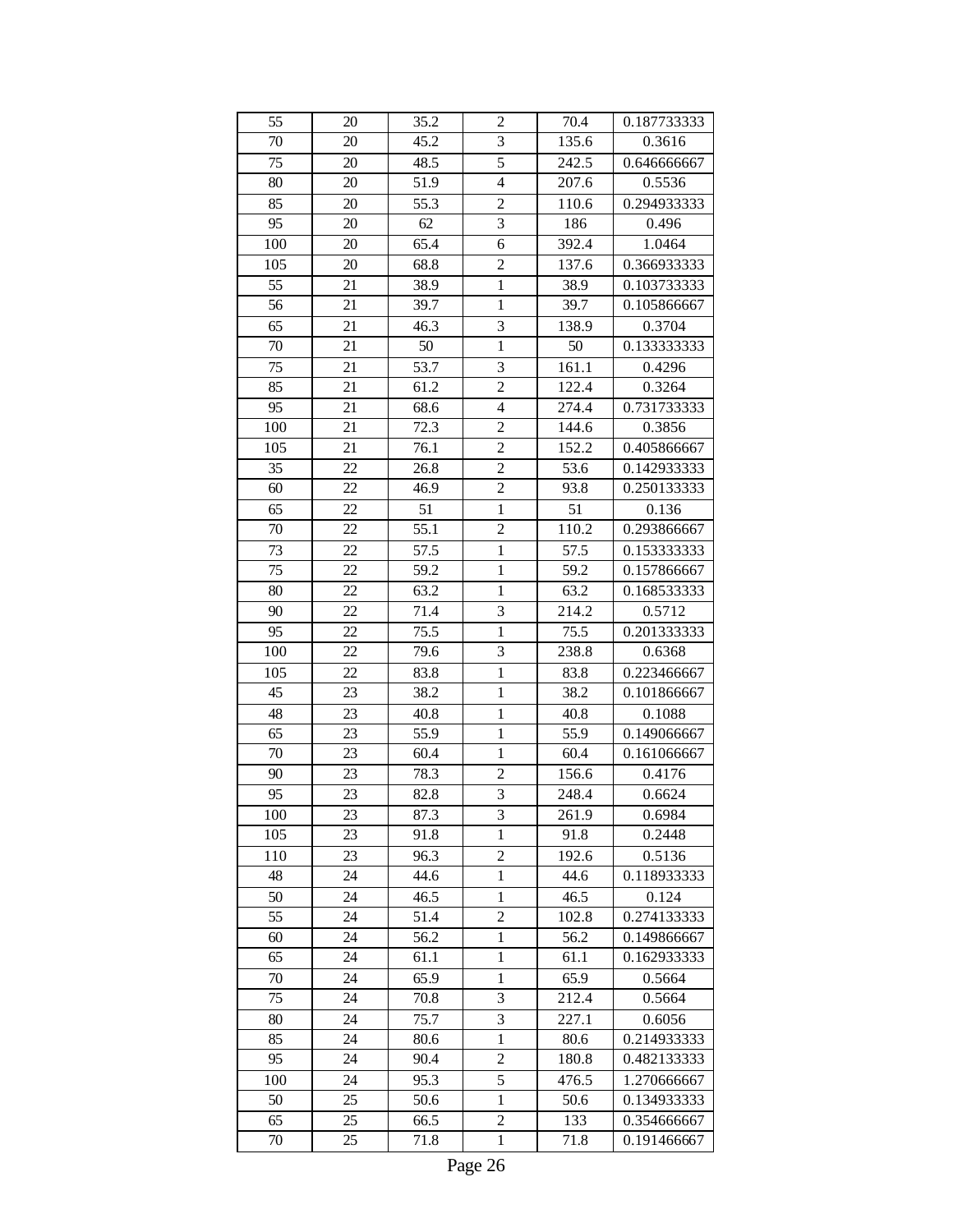| 75  | 25 | 77    | 1              | 77    | 0.205333333 |
|-----|----|-------|----------------|-------|-------------|
| 80  | 25 | 82.4  | $\mathbf{1}$   | 82.4  | 0.219733333 |
| 90  | 25 | 93    | $\mathbf{1}$   | 93    | 0.248       |
| 95  | 25 | 98.3  | 6              | 589.8 | 1.5728      |
| 100 | 25 | 103.7 | 6              | 622.2 | 1.6592      |
| 105 | 25 | 109   | $\mathbf{1}$   | 109   | 0.290666667 |
| 50  | 26 | 54.9  | $\mathbf{1}$   | 54.9  | 0.1464      |
| 60  | 26 | 66.3  | $\overline{2}$ | 132.6 | 0.192266667 |
| 65  | 26 | 72.1  | $\mathbf{1}$   | 72.1  | 0.192266667 |
| 70  | 26 | 77.8  | $\mathbf{1}$   | 77.8  | 0.207466667 |
| 85  | 26 | 95.1  | $\mathbf{1}$   | 95.1  | 0.2536      |
| 90  | 26 | 100.8 | $\overline{c}$ | 201.6 | 0.5376      |
| 95  | 26 | 106.6 | 3              | 319.8 | 0.8528      |
| 100 | 26 | 112.4 | $\mathbf{1}$   | 112.4 | 0.299733333 |
| 105 | 26 | 118.1 | $\mathbf{1}$   | 118.1 | 0.314933333 |
| 35  | 27 | 41    | $\overline{c}$ | 82    | 0.218666667 |
| 45  | 27 | 53.3  | $\mathbf{1}$   | 53.3  | 0.142133333 |
| 65  | 27 | 77.9  | $\mathbf{1}$   | 77.9  | 0.207733333 |
| 80  | 27 | 96.5  | $\overline{2}$ | 193   | 0.514666667 |
| 90  | 27 | 109   | $\overline{c}$ | 218   | 0.581333333 |
| 95  | 27 | 115.2 | $\mathbf{1}$   | 115.2 | 0.3072      |
| 96  | 27 | 116.4 | 1              | 116.4 | 0.3104      |
| 100 | 27 | 121.4 | 6              | 728.4 | 1.9424      |
| 30  | 28 | 37.7  | $\mathbf{1}$   | 37.7  | 0.100533333 |
| 35  | 28 | 44.3  | $\mathbf{1}$   | 44.3  | 0.118133333 |
| 40  | 28 | 50.8  | $\mathbf{1}$   | 50.8  | 0.135466667 |
| 50  | 28 | 64    | $\mathbf{1}$   | 64    | 0.170666667 |
| 55  | 28 | 70.7  | $\mathbf{1}$   | 70.7  | 0.188533333 |
| 60  | 28 | 77.3  | $\mathbf{1}$   | 77.3  | 0.206133333 |
| 65  | 28 | 84    | $\mathbf{1}$   | 84    | 0.224       |
| 70  | 28 | 90.7  | $\mathbf{1}$   | 90.7  | 0.241866667 |
| 80  | 28 | 104   | $\mathbf{1}$   | 104   | 0.277333333 |
| 100 | 28 | 130.9 | $\overline{c}$ | 261.8 | 0.698133333 |
| 25  | 29 | 33.5  | $\mathbf{1}$   | 33.5  | 0.089333333 |
| 35  | 29 | 47.6  | 1              | 47.6  | 0.126933333 |
| 50  | 29 | 68.9  | $\mathbf{1}$   | 68.9  | 0.183733333 |
| 80  | 29 | 111.8 | $\mathbf{1}$   | 111.8 | 0.298133333 |
| 90  | 29 | 126.2 | 1              | 126.2 | 0.336533333 |
| 96  | 29 | 134.9 | 1              | 134.9 | 0.359733333 |
| 48  | 30 | 70.8  | $\mathbf{1}$   | 70.8  | 0.1888      |
| 55  | 30 | 81.5  | 3              | 244.5 | 0.652       |
| 65  | 30 | 96.8  | $\mathbf{1}$   | 96.8  | 0.258133333 |
| 80  | 30 | 119.9 | $\overline{c}$ | 239.8 | 0.639466667 |
| 95  | 30 | 143   | 1              | 143   | 0.381333333 |
| 100 | 30 | 150.8 | $\mathbf{1}$   | 150.8 | 0.402133333 |
| 105 | 30 | 158.5 | $\overline{c}$ | 317   | 0.845333333 |
| 50  | 31 | 79    | 1              | 79    | 0.210666667 |
| 58  | 31 | 92.1  | $\mathbf{1}$   | 92.1  | 0.2456      |
| 60  | 31 | 95.4  | $\mathbf{1}$   | 95.4  | 0.2544      |
| 72  | 31 | 115.1 | 1              | 115.1 | 0.306933333 |
| 80  | 31 | 128.3 | $\mathbf{1}$   | 128.3 | 0.342133333 |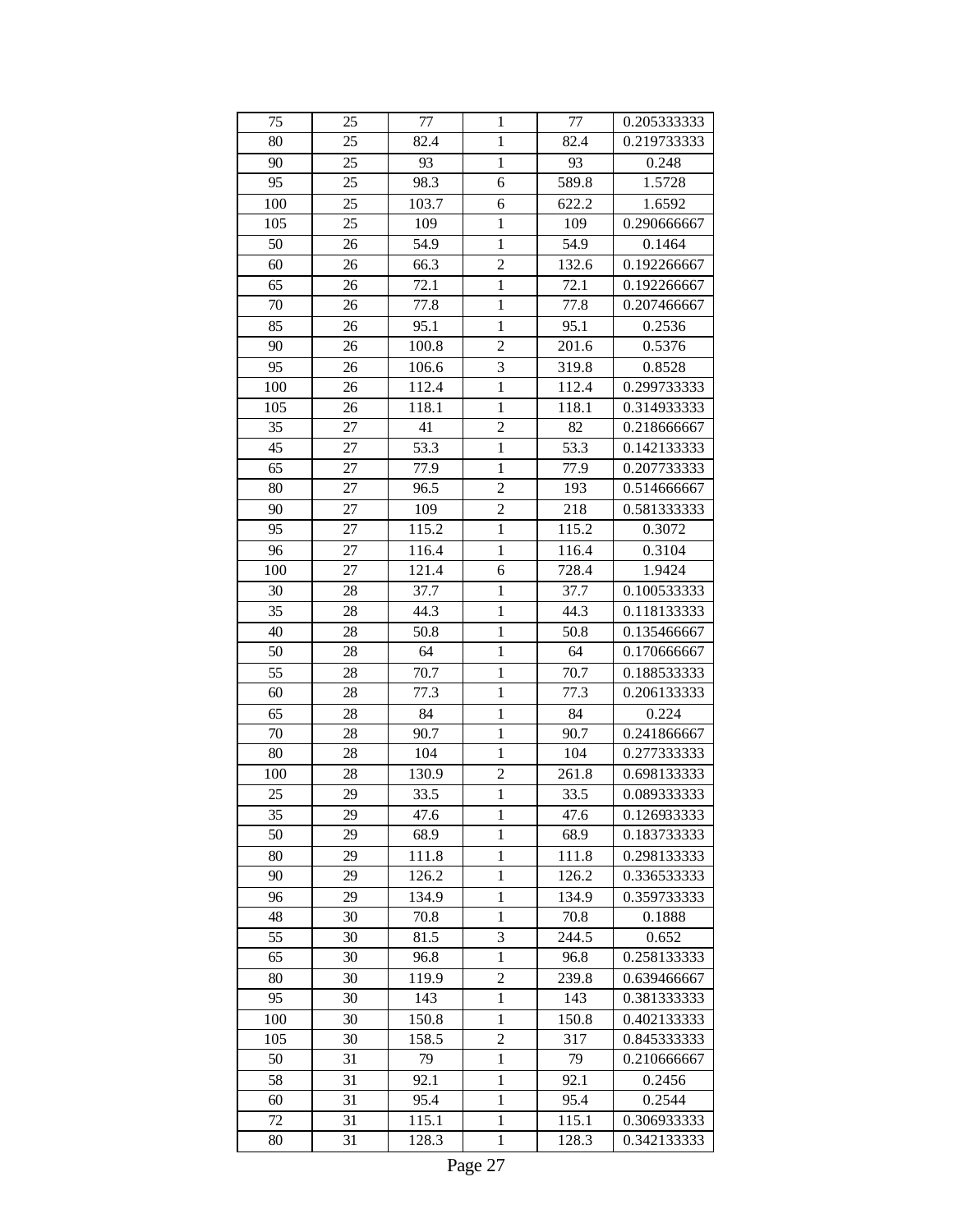| 95  | 31 | 153   | 1              | 153   | 0.408       |
|-----|----|-------|----------------|-------|-------------|
| 96  | 31 | 154.6 | $\mathbf{1}$   | 154.6 | 0.412266667 |
| 40  | 32 | 67    | $\mathbf{1}$   | 67    | 0.178666667 |
| 55  | 32 | 93.1  | $\mathbf{1}$   | 93.1  | 0.248266667 |
| 57  | 32 | 96.6  | $\mathbf{1}$   | 96.6  | 0.2576      |
| 70  | 32 | 119.3 | $\mathbf{1}$   | 119.3 | 0.318133333 |
| 80  | 32 | 136.9 | $\mathbf{1}$   | 136.9 | 0.365066667 |
| 96  | 32 | 165.1 | $\mathbf{1}$   | 165.1 | 0.440266667 |
| 100 | 32 | 172.1 | $\overline{c}$ | 344.2 | 0.917866667 |
| 70  | 33 | 127.1 | $\mathbf{1}$   | 127.1 | 0.338933333 |
| 80  | 33 | 145.8 | 1              | 145.8 | 0.3888      |
| 100 | 33 | 183.3 | $\mathbf{1}$   | 183.3 | 0.4888      |
| 62  | 34 | 119.3 | $\mathbf{1}$   | 119.3 | 0.318133333 |
| 70  | 34 | 135.2 | $\overline{2}$ | 270.4 | 0.721066667 |
| 80  | 34 | 155   | $\overline{c}$ | 310   | 0.826666667 |
| 100 | 34 | 194.9 | $\mathbf{1}$   | 194.9 | 0.519733333 |
| 58  | 35 | 118.3 | $\mathbf{1}$   | 118.3 | 0.315466667 |
| 80  | 35 | 164.5 | $\overline{c}$ | 329   | 0.877333333 |
| 85  | 35 | 175.1 | $\mathbf{1}$   | 175.1 | 0.466933333 |
| 105 | 35 | 217.4 | 3              | 652.2 | 1.7392      |
| 55  | 36 | 118.7 | $\mathbf{1}$   | 118.7 | 0.316533333 |
| 70  | 36 | 152   | $\overline{c}$ | 304   | 0.810666667 |
| 75  | 36 | 163.2 | $\mathbf{1}$   | 163.2 | 0.4352      |
| 80  | 36 | 174.3 | 1              | 174.3 | 0.4648      |
| 55  | 37 | 125.5 | $\mathbf{1}$   | 125.5 | 0.334666667 |
| 80  | 37 | 184.4 | $\mathbf{1}$   | 184.4 | 0.491733333 |
| 105 | 37 | 243.5 | $\mathbf{1}$   | 243.5 | 0.649333333 |
| 45  | 38 | 107.9 | $\mathbf{1}$   | 107.9 | 0.287733333 |
| 65  | 40 | 174.9 | $\mathbf{1}$   | 174.9 | 0.4664      |
| 80  | 40 | 216.3 | $\overline{c}$ | 432.6 | 1.1536      |
| 90  | 40 | 244   | $\mathbf{1}$   | 244   | 0.650666667 |
| 95  | 41 | 271.2 | $\mathbf{1}$   | 271.2 | 0.7232      |
| 65  | 42 | 193.2 | 1              | 193.2 | 0.5152      |
| 80  | 42 | 239   | $\mathbf{1}$   | 239   | 0.637333333 |
| 85  | 44 | 279.6 | 1              | 279.6 | 0.7456      |
| 100 | 44 | 330.1 | 1              | 330.1 | 0.880266667 |
| 50  | 45 | 170.1 | 1              | 170.1 | 0.4536      |
| 65  | 45 | 222.6 | 1              | 222.6 | 0.5936      |
| 70  | 48 | 273.9 | 1              | 273.9 | 0.7304      |
| 80  | 48 | 313.9 | 1              | 313.9 | 0.837066667 |
| 60  | 49 | 244.1 | 1              | 244.1 | 0.650933333 |
| 60  | 50 | 254.4 | $\overline{c}$ | 508.8 | 1.3568      |
| 80  | 50 | 341.2 | 1              | 341.2 | 0.909866667 |
| 85  | 52 | 393.1 | 1              | 393.1 | 1.048266667 |
| 63  | 54 | 312.9 | 1              | 312.9 | 0.8344      |
| 70  | 56 | 375.2 | 1              | 375.2 | 1.000533333 |
| 70  | 69 | 573.8 | 1              | 573.8 | 1.530133333 |
|     |    |       | 643            | 35380 | 94.576      |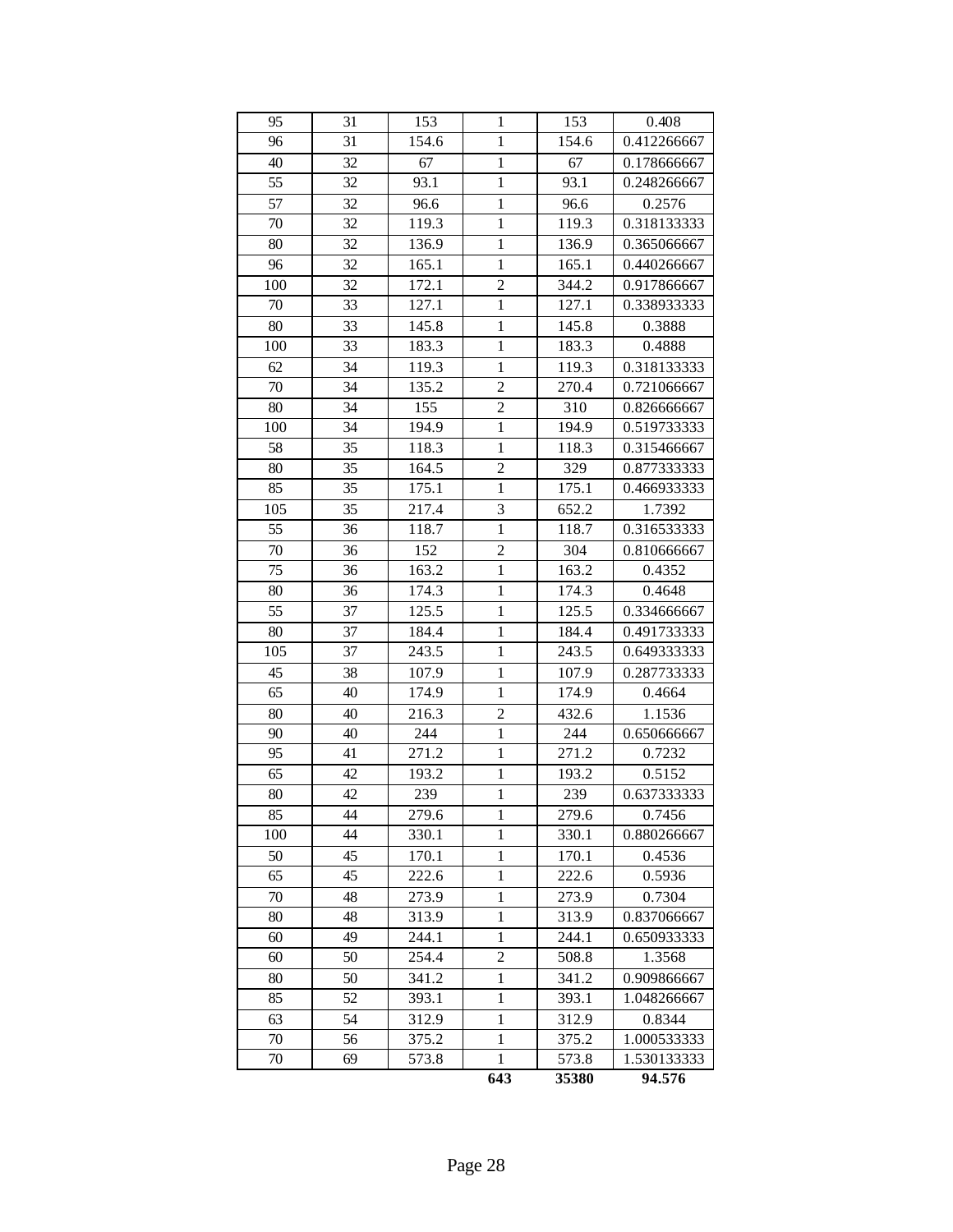|         |            | Cubic<br>Foot  |                | <b>Total</b><br><b>Cubic</b> | <b>Estimated</b>  |
|---------|------------|----------------|----------------|------------------------------|-------------------|
| Average |            | <b>Volume</b>  | <b>Tree</b>    | Foot                         | <b>Cubic Foot</b> |
| Height  | <b>DBH</b> | per Tree       | <b>Tally</b>   | <b>Volume</b>                | per Acre          |
| 10      | 8          | 1.2            | $\mathbf{1}$   | 1.2                          | 0.0032            |
| 12      | 8          | 1.4            | 11             | 15.4                         | 0.041066667       |
| 13      | 8          | 1.5            | $\mathbf{1}$   | 1.5                          | 0.004             |
| 15      | 8          | 1.7            | 39             | 66.3                         | 0.1768            |
| 16      | 8          | 1.8            | $\mathbf 1$    | 1.8                          | 0.0048            |
| 17      | 8          | $\overline{c}$ | 18             | 36                           | 0.096             |
| 18      | 8          | 2.1            | 20             | 42                           | 0.112             |
| 19      | 8          | 2.2            | 6              | 13.2                         | 0.0352            |
| 20      | 8          | 2.3            | 77             | 177.1                        | 0.472266667       |
| 21      | 8          | 2.4            | $\overline{4}$ | 9.6                          | 0.0256            |
| 22      | 8          | 2.5            | 36             | 90                           | 0.24              |
| 23      | 8          | 2.6            | 27             | 70.2                         | 0.1872            |
| 24      | 8          | 2.7            | 54             | 145.8                        | 0.3888            |
| 25      | 8          | 2.8            | 104            | 291.2                        | 0.776533333       |
| 26      | 8          | 3              | 37             | 111                          | 0.296             |
| 27      | 8          | 3.1            | 28             | 86.8                         | 0.231466667       |
| 28      | 8          | 3.2            | 74             | 236.8                        | 0.631466667       |
| 29      | 8          | 3.3            | $\mathbf{1}$   | 3.3                          | 0.0088            |
| 30      | 8          | 3.4            | 183            | 622.2                        | 1.6592            |
| 32      | 8          | 3.6            | 71             | 255.6                        | 0.6816            |
| 33      | 8          | 3.7            | 15             | 55.5                         | 0.148             |
| 34      | 8          | 3.9            | 69             | 269.1                        | 0.7176            |
| 35      | 8          | $\overline{4}$ | 84             | 336                          | 0.896             |
| 36      | 8          | 4.1            | 41             | 168.1                        | 0.448266667       |
| 37      | 8          | 4.2            | 6              | 25.2                         | 0.0672            |
| 38      | 8          | 4.3            | 34             | 146.2                        | 0.389866667       |
| 39      | 8          | 4.4            | $\mathbf{1}$   | 4.4                          | 0.011733333       |
| 40      | 8          | 4.5            | 92             | 414                          | 1.104             |
| 42      | 8          | 4.7            | 6              | 28.2                         | 0.0752            |
| 44      | 8          | 5              | 18             | 90                           | 0.24              |
| 45      | $8\,$      | 5.1            | 30             | 153                          | 0.408             |
| 46      | 8          | 5.2            | 9              | 46.8                         | 0.1248            |
| 48      | 8          | 5.4            | 11             | 59.4                         | 0.1584            |
| 50      | 8          | 5.6            | 14             | 78.4                         | 0.209066667       |
| 55      | 8          | 6.2            | 8              | 49.6                         | 0.132266667       |
| 12      | 9          | 1.7            | $\mathbf{1}$   | 1.7                          | 0.004533333       |
| 13      | 9          | 1.9            | $\mathbf{1}$   | 1.9                          | 0.005066667       |
| 15      | 9          | 2.2            | $\overline{4}$ | 8.8                          | 0.023466667       |
| 17      | 9          | 2.5            | 5              | 12.5                         | 0.033333333       |
| 18      | 9          | 2.6            | $\mathbf{1}$   | 2.6                          | 0.006933333       |
| 20      | 9          | 2.9            | 12             | 34.8                         | 0.0928            |
| 22      | 9          | 3.2            | 6              | 19.2                         | 0.0512            |

### **Estimated Volumes for Eastern redcedar**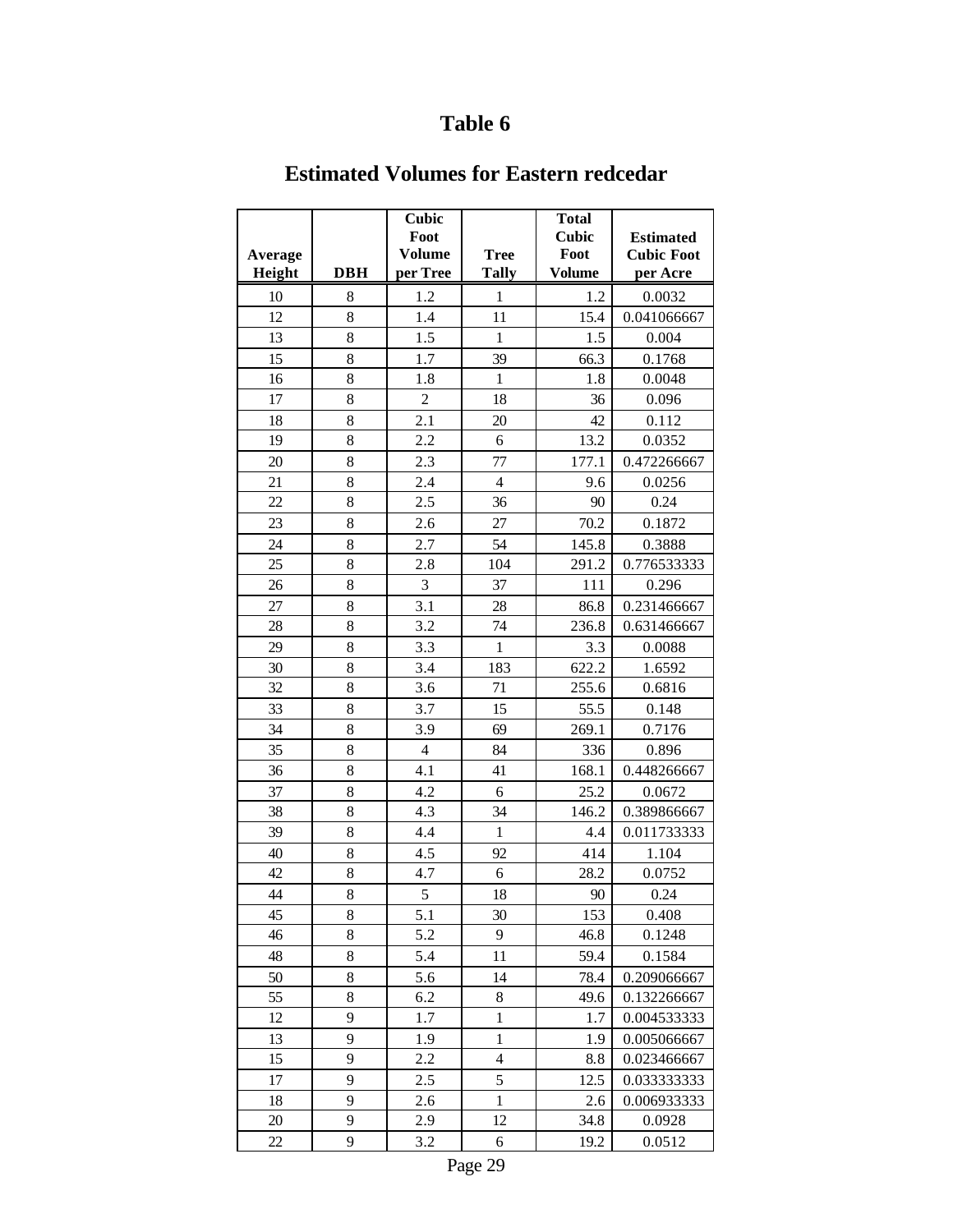| 23 | 9  | 3.3            | $\boldsymbol{7}$ | 23.1  | 0.0616      |
|----|----|----------------|------------------|-------|-------------|
| 24 | 9  | 3.4            | 11               | 37.4  | 0.099733333 |
| 25 | 9  | 3.6            | 56               | 201.6 | 0.5376      |
| 26 | 9  | 3.7            | 13               | 48.1  | 0.128266667 |
| 27 | 9  | 3.9            | 12               | 46.8  | 0.1248      |
| 28 | 9  | $\overline{4}$ | 35               | 140   | 0.373333333 |
| 30 | 9  | 4.3            | 84               | 361.2 | 0.9632      |
| 32 | 9  | 4.6            | 25               | 115   | 0.306666667 |
| 33 | 9  | 4.7            | 6                | 28.2  | 0.0752      |
| 34 | 9  | 4.9            | 33               | 161.7 | 0.4312      |
| 35 | 9  | $\mathfrak{S}$ | 65               | 325   | 0.866666667 |
| 36 | 9  | 5.1            | 27               | 137.7 | 0.3672      |
| 37 | 9  | 5.3            | 5                | 26.5  | 0.070666667 |
| 38 | 9  | 5.4            | 26               | 140.4 | 0.3744      |
| 39 | 9  | 5.6            | $\mathbf{1}$     | 5.6   | 0.014933333 |
| 40 | 9  | 5.7            | 67               | 381.9 | 1.0184      |
| 42 | 9  | 6              | 3                | 18    | 0.048       |
| 44 | 9  | 6.3            | 13               | 81.9  | 0.2184      |
| 45 | 9  | 6.4            | 24               | 153.6 | 0.4096      |
| 46 | 9  | 6.5            | $\overline{7}$   | 45.5  | 0.121333333 |
| 48 | 9  | 6.8            | $\overline{7}$   | 47.6  | 0.126933333 |
| 50 | 9  | 7.1            | 12               | 85.2  | 0.2272      |
| 55 | 9  | 7.8            | 5                | 39    | 0.104       |
| 15 | 10 | 2.7            | $\overline{c}$   | 5.4   | 0.0144      |
| 17 | 10 | 3              | $\overline{7}$   | 21    | 0.056       |
| 18 | 10 | 3.2            | 6                | 19.2  | 0.0512      |
| 19 | 10 | 3.4            | $\mathbf{1}$     | 3.4   | 0.009066667 |
| 20 | 10 | 3.5            | 14               | 49    | 0.130666667 |
| 22 | 10 | 3.9            | 13               | 50.7  | 0.1352      |
| 23 | 10 | 4.1            | $\overline{c}$   | 8.2   | 0.021866667 |
| 24 | 10 | 4.2            | $\overline{7}$   | 29.4  | 0.0784      |
| 25 | 10 | 4.2            | 18               | 75.6  | 0.2016      |
| 26 | 10 | 4.6            | 10               | 46    | 0.122666667 |
| 27 | 10 | 4.8            | $\overline{7}$   | 33.6  | 0.0896      |
| 28 | 10 | 4.9            | 25               | 122.5 | 0.326666667 |
| 30 | 10 | 5.3            | 62               | 328.6 | 0.876266667 |
| 32 | 10 | 5.6            | 23               | 128.8 | 0.343466667 |
| 33 | 10 | 5.8            | $\overline{4}$   | 23.2  | 0.061866667 |
| 34 | 10 | 6              | 33               | 198   | 0.528       |
| 35 | 10 | 6.2            | 40               | 248   | 0.661333333 |
| 36 | 10 | 6.3            | 19               | 119.7 | 0.3192      |
| 37 | 10 | 6.5            | 5                | 32.5  | 0.086666667 |
| 38 | 10 | 6.7            | 18               | 120.6 | 0.3216      |
| 39 | 10 | 6.8            | $\overline{4}$   | 27.2  | 0.072533333 |
| 40 | 10 | $\tau$         | 58               | 406   | 1.082666667 |
| 42 | 10 | 7.4            | 6                | 44.4  | 0.1184      |
| 44 | 10 | 7.7            | 13               | 100.1 | 0.266933333 |
| 45 | 10 | 7.9            | 15               | 118.5 | 0.316       |
| 46 | 10 | 8.1            | 5                | 40.5  | 0.108       |
| 48 | 10 | 8.4            | 6                | 50.4  | 0.1344      |
|    |    |                |                  |       |             |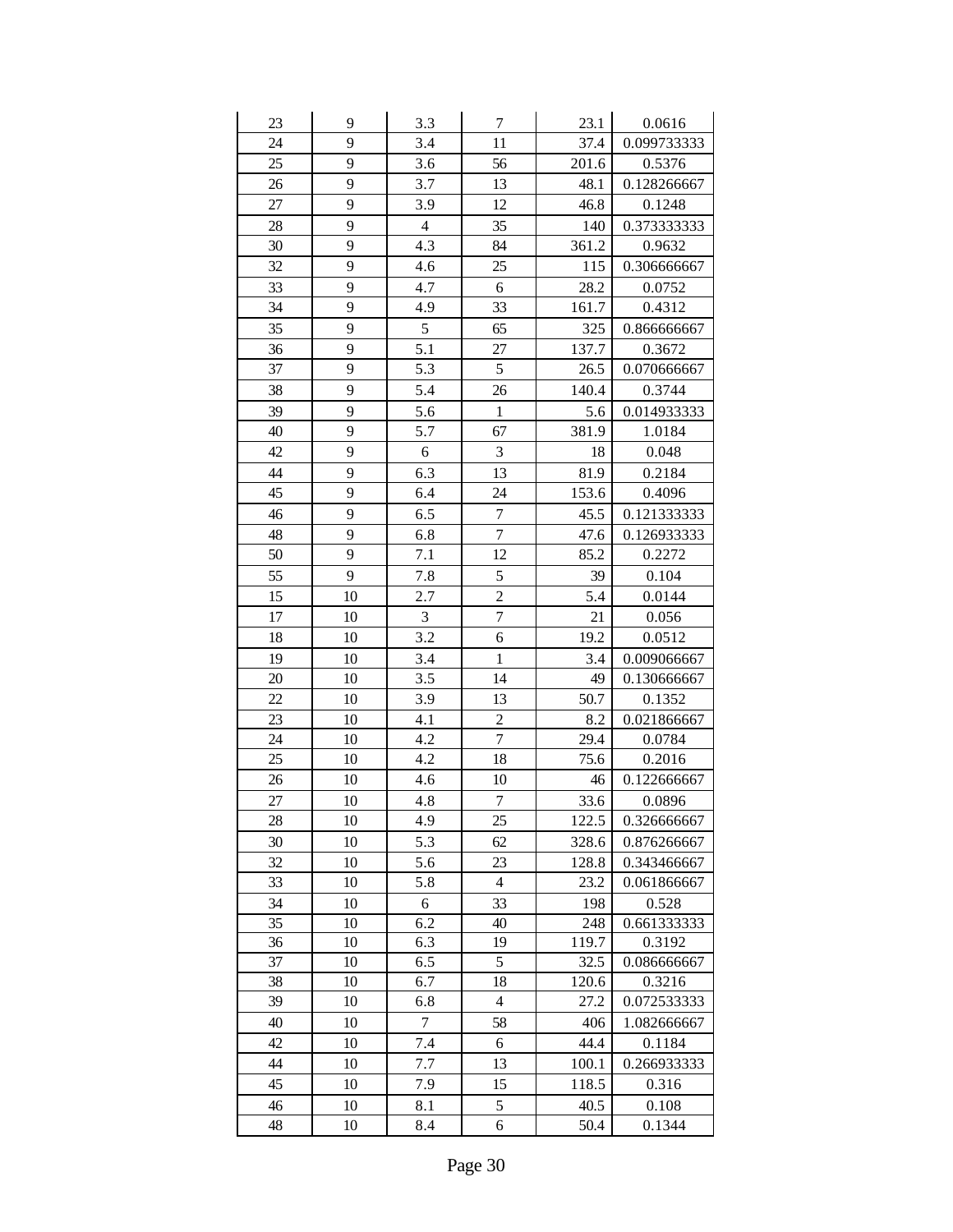| 50 | 10 | 8.8            | 7                       | 61.6  | 0.164266667 |
|----|----|----------------|-------------------------|-------|-------------|
| 54 | 10 | 9.4            | $\mathbf{1}$            | 9.4   | 0.025066667 |
| 55 | 10 | 9.6            | $\overline{c}$          | 19.2  | 0.0512      |
| 15 | 11 | 3.2            | $\mathbf{1}$            | 3.2   | 0.008533333 |
| 17 | 11 | 3.6            | $\overline{\mathbf{3}}$ | 10.8  | 0.0288      |
| 18 | 11 | 3.9            | $\mathbf{1}$            | 3.9   | 0.0104      |
| 20 | 11 | 4.3            | $\overline{c}$          | 8.6   | 0.022933333 |
| 22 | 11 | 4.7            | $\overline{4}$          | 18.8  | 0.050133333 |
| 24 | 11 | 5.1            | 6                       | 30.6  | 0.0816      |
| 25 | 11 | 5.3            | 11                      | 58.3  | 0.155466667 |
| 26 | 11 | 5.5            | $\overline{c}$          | 11    | 0.029333333 |
| 27 | 11 | 5.8            | $\overline{2}$          | 11.6  | 0.030933333 |
| 28 | 11 | 6              | 15                      | 90    | 0.24        |
| 30 | 11 | 6.4            | 39                      | 249.6 | 0.6656      |
| 31 | 11 | 6.6            | $\mathbf{1}$            | 6.6   | 0.0176      |
| 32 | 11 | 6.8            | 14                      | 95.2  | 0.253866667 |
| 33 | 11 | $\overline{7}$ | $\mathbf{1}$            | 7     | 0.018666667 |
| 34 | 11 | 7.2            | 22                      | 158.4 | 0.4224      |
| 35 | 11 | 7.4            | 35                      | 259   | 0.690666667 |
| 36 | 11 | 7.6            | 13                      | 98.8  | 0.263466667 |
| 37 | 11 | 7.8            | $\overline{4}$          | 31.2  | 0.0832      |
| 38 | 11 | 8.1            | 13                      | 105.3 | 0.2808      |
| 39 | 11 | 8.3            | 3                       | 24.9  | 0.0664      |
| 40 | 11 | 8.5            | 49                      | 416.5 | 1.110666667 |
| 42 | 11 | 8.9            | $\overline{4}$          | 35.6  | 0.094933333 |
| 44 | 11 | 9.3            | 6                       | 55.8  | 0.1488      |
| 45 | 11 | 9.5            | 14                      | 133   | 0.354666667 |
| 46 | 11 | 9.7            | $\mathbf{1}$            | 9.7   | 0.025866667 |
| 48 | 11 | 10.2           | $\overline{7}$          | 71.4  | 0.1904      |
| 50 | 11 | 10.6           | $\overline{7}$          | 74.2  | 0.197866667 |
| 55 | 11 | 11.6           | $\overline{c}$          | 23.2  | 0.061866667 |
| 12 | 12 | 3.1            | $\mathbf{1}$            | 3.1   | 0.008266667 |
| 15 | 12 | $3.8\,$        | $\mathbf 1$             | 3.8   | 0.010133333 |
| 17 | 12 | 4.3            | $\overline{c}$          | 8.6   | 0.022933333 |
| 18 | 12 | 4.6            | $\mathfrak{Z}$          | 13.8  | 0.0368      |
| 20 | 12 |                |                         |       |             |
| 22 |    | 5.1            | 3                       | 15.3  | 0.0408      |
|    | 12 | 5.6            | $\overline{4}$          | 22.4  | 0.059733333 |
| 23 | 12 | 5.8            | $\overline{c}$          | 11.6  | 0.030933333 |
| 24 | 12 | 6.1            | $\overline{c}$          | 12.2  | 0.032533333 |
| 25 | 12 | 6.3            | 13                      | 81.9  | 0.2184      |
| 26 | 12 | 6.6            | 5                       | 33    | 0.088       |
| 27 | 12 | 6.8            | $\overline{4}$          | 27.2  | 0.072533333 |
| 28 | 12 | 7.1            | 13                      | 92.3  | 0.246133333 |
| 30 | 12 | 7.6            | 34                      | 258.4 | 0.689066667 |
| 32 | 12 | 8.1            | 17                      | 137.7 | 0.3672      |
| 33 | 12 | 8.3            | $\overline{c}$          | 16.6  | 0.044266667 |
| 34 | 12 | 8.6            | 14                      | 120.4 | 0.321066667 |
| 35 | 12 | 8.8            | 31                      | 272.8 | 0.727466667 |
| 36 | 12 | 9.1            | 11                      | 100.1 | 0.266933333 |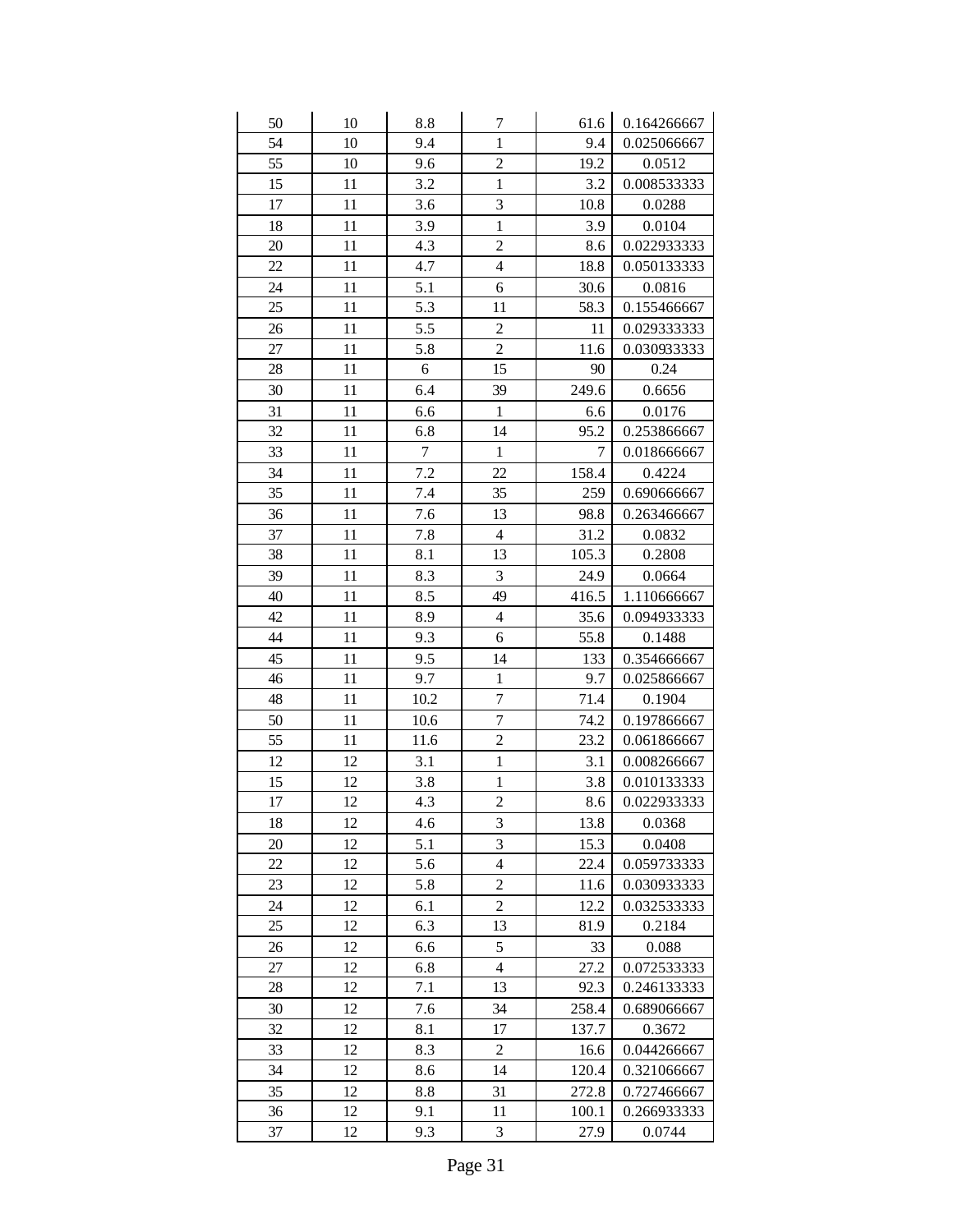| 38 | 12 | 9.6  | 11                      | 105.6 | 0.2816      |
|----|----|------|-------------------------|-------|-------------|
| 39 | 12 | 9.8  | $\overline{c}$          | 19.6  | 0.052266667 |
| 20 | 13 | 5.9  | $\overline{4}$          | 23.6  | 0.062933333 |
| 23 | 13 | 6.8  | $\overline{c}$          | 13.6  | 0.036266667 |
| 24 | 13 | 7.1  | $\overline{\mathbf{3}}$ | 21.3  | 0.0568      |
| 25 | 13 | 7.4  | $\overline{7}$          | 51.8  | 0.138133333 |
| 27 | 13 | 8    | $\overline{c}$          | 16    | 0.042666667 |
| 28 | 13 | 8.3  | 5                       | 41.5  | 0.110666667 |
| 30 | 13 | 8.9  | 16                      | 142.4 | 0.379733333 |
| 32 | 13 | 9.5  | 5                       | 47.5  | 0.126666667 |
| 33 | 13 | 9.8  | $\mathbf{1}$            | 9.8   | 0.026133333 |
| 34 | 13 | 10   | 9                       | 90    | 0.24        |
| 35 | 13 | 10.3 | 11                      | 113.3 | 0.302133333 |
| 36 | 13 | 10.6 | $\overline{c}$          | 21.2  | 0.056533333 |
| 37 | 13 | 10.9 | $\overline{c}$          | 21.8  | 0.058133333 |
| 38 | 13 | 11.2 | $\overline{7}$          | 78.4  | 0.209066667 |
| 40 | 13 | 11.8 | 21                      | 247.8 | 0.6608      |
| 42 | 13 | 12.4 | $\overline{c}$          | 24.8  | 0.066133333 |
| 44 | 13 | 13   | 5                       | 65    | 0.173333333 |
| 45 | 13 | 13.3 | 9                       | 119.7 | 0.3192      |
| 46 | 13 | 13.5 | $\mathbf{1}$            | 13.5  | 0.036       |
| 48 | 13 | 14.1 | 3                       | 42.3  | 0.1128      |
| 50 | 13 | 14.7 | $\overline{\mathbf{3}}$ | 44.1  | 0.1176      |
| 55 | 13 | 16.2 | $\mathbf{1}$            | 16.2  | 0.0432      |
| 20 | 14 | 6.9  | $\overline{4}$          | 27.6  | 0.0736      |
| 22 | 14 | 7.6  | $\overline{c}$          | 15.2  | 0.040533333 |
| 25 | 14 | 8.6  | $\overline{7}$          | 60.2  | 0.160533333 |
| 26 | 14 | 8.9  | $\overline{c}$          | 17.8  | 0.047466667 |
| 28 | 14 | 9.6  | $\overline{c}$          | 19.2  | 0.0512      |
| 30 | 14 | 10.3 | 15                      | 154.5 | 0.412       |
| 32 | 14 | 11   | $\boldsymbol{7}$        | 77    | 0.205333333 |
| 33 | 14 | 11.3 | $\mathbf{1}$            | 11.3  | 0.030133333 |
| 34 | 14 | 11.6 | 6                       | 69.6  | 0.1856      |
| 35 | 14 | 12   | 9                       | 108   | 0.288       |
| 36 | 14 | 12.3 | 5                       | 61.5  | 0.164       |
| 37 | 14 | 12.6 | 3                       | 37.8  | 0.1008      |
| 40 | 14 | 13.7 | 14                      | 191.8 | 0.511466667 |
| 42 | 14 | 14.3 | $\overline{c}$          | 28.6  | 0.076266667 |
| 44 | 14 | 15   | $\overline{c}$          | 30    | 0.08        |
| 45 | 14 | 15.3 | 8                       | 122.4 | 0.3264      |
| 46 | 14 | 15.7 | $\overline{c}$          | 31.4  | 0.083733333 |
| 48 | 14 | 16.4 | $\overline{c}$          | 32.8  | 0.087466667 |
| 55 | 14 | 18.7 | $\mathbf{1}$            | 18.7  | 0.049866667 |
| 18 | 15 | 7.1  | $\overline{c}$          | 14.2  | 0.037866667 |
| 22 | 15 | 8.7  | $\mathbf{1}$            | 8.7   | 0.0232      |
| 24 | 15 | 9.4  | $\mathbf{1}$            | 9.4   | 0.025066667 |
| 25 | 15 | 9.8  | $\overline{c}$          | 19.6  | 0.052266667 |
| 30 | 15 | 11.8 | 8                       | 94.4  | 0.251733333 |
| 32 | 15 | 12.6 | $\overline{c}$          | 25.2  | 0.0672      |
| 34 | 15 | 13.3 | $\overline{c}$          | 26.6  | 0.070933333 |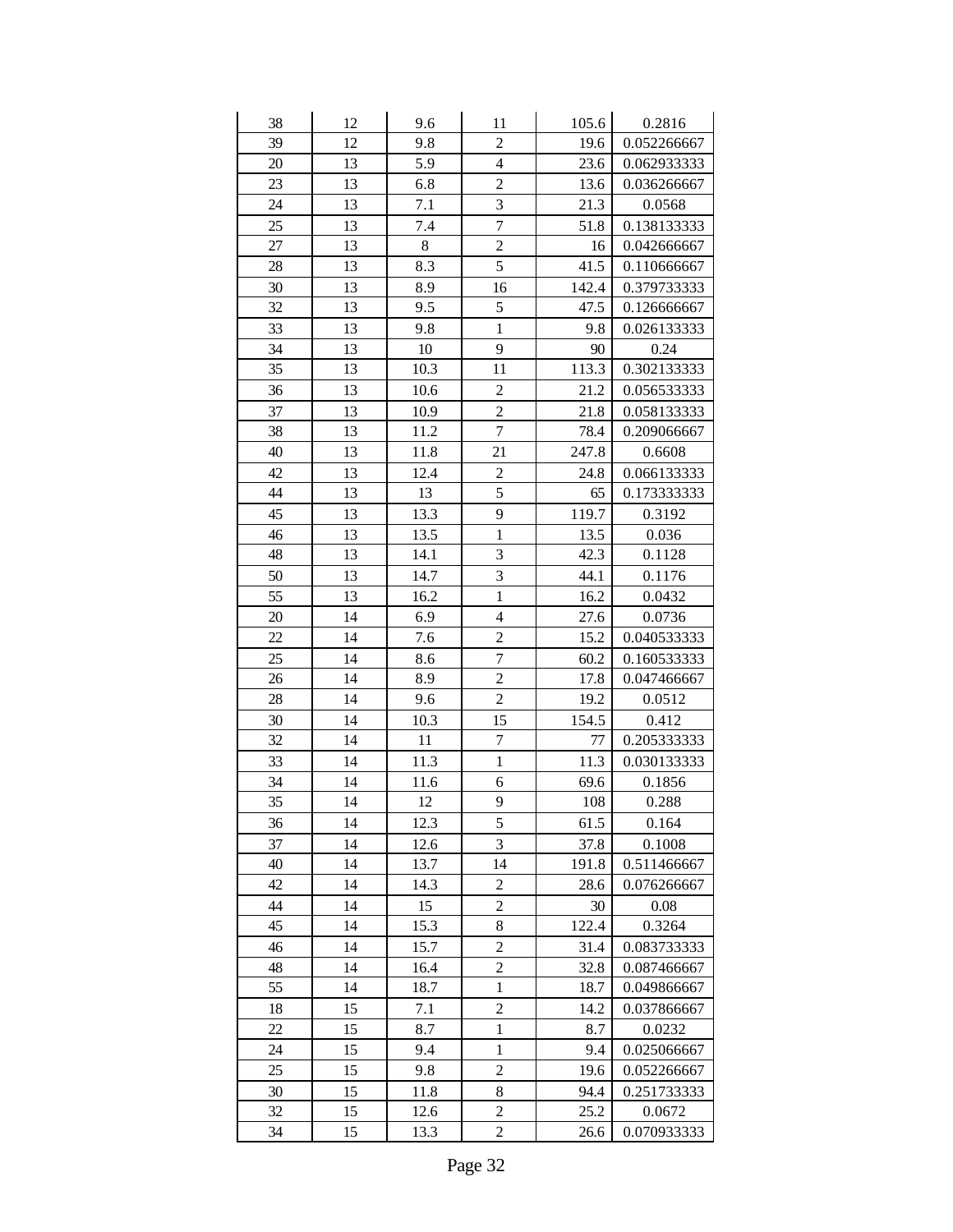| 35 | 15 | 13.7 | 15             | 205.5   | 0.548       |
|----|----|------|----------------|---------|-------------|
| 36 | 15 | 13.7 | 3              | 41.1    | 0.1096      |
| 37 | 15 | 14.5 | $\mathbf{1}$   | 14.5    | 0.038666667 |
| 38 | 15 | 14.9 | 5              | 74.5    | 0.198666667 |
| 40 | 15 | 15.7 | $\overline{7}$ | 109.9   | 0.293066667 |
| 42 | 15 | 16.4 | 3              | 49.2    | 0.1312      |
| 44 | 15 | 17.2 | 3              | 51.6    | 0.1376      |
| 45 | 15 | 17.6 | 5              | 88      | 0.234666667 |
| 46 | 15 | 18   | $\mathbf{1}$   | 18      | 0.048       |
| 55 | 15 | 21.5 | $\mathbf 1$    | 21.5    | 0.057333333 |
| 20 | 16 | 9    | $\overline{c}$ | 18      | 0.048       |
| 24 | 16 | 10.7 | $\mathbf{1}$   | 10.7    | 0.028533333 |
| 30 | 16 | 13.4 | 4              | 53.6    | 0.142933333 |
| 33 | 16 | 14.7 | $\mathbf 1$    | 14.7    | 0.0392      |
| 35 | 16 | 15.6 | 6              | 93.6    | 0.2496      |
| 36 | 16 | 16   | $\mathbf 1$    | 16      | 0.042666667 |
| 37 | 16 | 16.5 | $\mathbf{1}$   | 16.5    | 0.044       |
| 38 | 16 | 16.9 | $\mathbf{1}$   | 16.9    | 0.045066667 |
| 39 | 16 | 17.4 | $\mathbf{1}$   | 17.4    | 0.0464      |
| 40 | 16 | 17.8 | 5              | 89      | 0.237333333 |
| 42 | 16 | 18.7 | $\mathbf 1$    | 18.7    | 0.049866667 |
| 45 | 16 | 20   | 5              | 100     | 0.266666667 |
| 25 | 17 | 12.6 | $\mathbf{1}$   | 12.6    | 0.0336      |
| 35 | 17 | 17.6 | $\overline{c}$ | 35.2    | 0.093866667 |
| 38 | 17 | 19.1 | $\mathbf{1}$   | 19.1    | 0.050933333 |
| 40 | 17 | 20.1 | 3              | 60.3    | 0.1608      |
| 45 | 17 | 22.6 | 3              | 67.8    | 0.1808      |
| 48 | 17 | 24   | $\mathbf{1}$   | 24      | 0.064       |
| 50 | 17 | 25   | $\mathbf 1$    | 25      | 0.066666667 |
| 30 | 18 | 16.9 | $\mathbf{1}$   | 16.9    | 0.045066667 |
| 34 | 18 | 19.1 | $\mathbf{1}$   | 19.1    | 0.050933333 |
| 36 | 18 | 20.2 | $\overline{c}$ | 40.4    | 0.107733333 |
| 40 | 18 | 22.5 | $\mathbf{1}$   | 22.5    | 0.06        |
| 45 | 18 | 25.3 | $\mathbf{1}$   | 25.3    | 0.067466667 |
| 30 | 19 | 18.8 | $\mathbf{1}$   | 18.8    | 0.050133333 |
| 34 | 19 | 21.3 | $\mathbf{1}$   | 21.3    | 0.0568      |
| 35 | 19 | 21.9 | $\mathbf{1}$   | 21.9    | 0.0584      |
| 38 | 19 | 23.8 | $\,1$          | 23.8    | 0.063466667 |
| 45 | 19 | 28.1 | $\mathbf{1}$   | 28.1    | 0.074933333 |
| 30 | 20 | 20.8 | $\mathbf{1}$   | 20.8    | 0.055466667 |
| 30 | 22 | 25.2 | $\mathbf{1}$   | 25.2    | 0.0672      |
| 48 | 22 | 40.1 | $\mathbf{1}$   | 40.1    | 0.106933333 |
| 50 | 22 | 41.8 | $\mathbf{1}$   | 41.8    | 0.111466667 |
| 40 | 24 | 39.8 | $\mathbf{1}$   | 39.8    | 0.106133333 |
|    |    |      | 3107           | 18146.1 | 46.2090667  |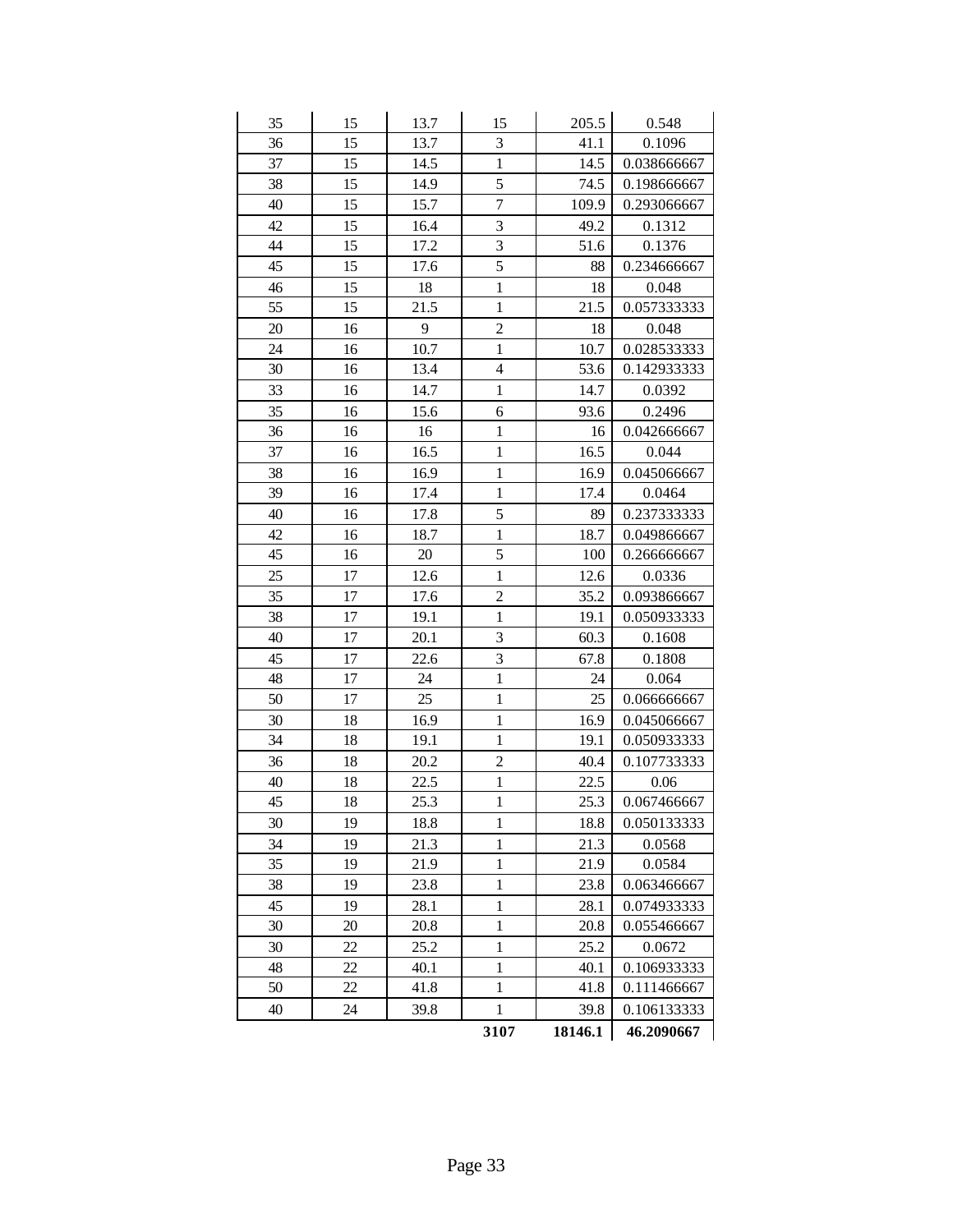## **Estimated Volumes for Elm**

| Average<br>Height | <b>DBH</b> | Cubic<br>Foot<br><b>Volume</b><br>per Tree | <b>Tree</b><br><b>Tally</b> | <b>Total</b><br><b>Cubic</b><br>Foot<br><b>Volume</b> | <b>Estimated</b><br><b>Cubic Foot</b><br>per Acre |
|-------------------|------------|--------------------------------------------|-----------------------------|-------------------------------------------------------|---------------------------------------------------|
| 15                | 8          | 1.2                                        | 2                           | 2.4                                                   | 0.0064                                            |
| 17                | 8          | 1.4                                        | $\mathbf{1}$                | 1.4                                                   | 0.003733333                                       |
| 20                | 8          | 1.7                                        | 11                          | 18.7                                                  | 0.049866667                                       |
| 22                | 8          | 1.8                                        | 6                           | 10.8                                                  | 0.0288                                            |
| 23                | 8          | 1.9                                        | $\overline{7}$              | 13.3                                                  | 0.035466667                                       |
| 24                | 8          | $\overline{2}$                             | 11                          | 22                                                    | 0.058666667                                       |
| 25                | 8          | 2.1                                        | 22                          | 46.2                                                  | 0.1232                                            |
| 26                | 8          | 2.2                                        | 3                           | 6.6                                                   | 0.0176                                            |
| 27                | 8          | 2.3                                        | 9                           | 20.7                                                  | 0.0552                                            |
| 28                | 8          | 2.4                                        | 18                          | 43.2                                                  | 0.1152                                            |
| 29                | 8          | 2.5                                        | $\overline{c}$              | 5                                                     | 0.013333333                                       |
| 30                | 8          | 2.6                                        | 100                         | 260                                                   | 0.693333333                                       |
| 31                | 8          | 2.7                                        | $\mathbf{1}$                | 2.7                                                   | 0.0072                                            |
| 32                | 8          | 2.8                                        | 31                          | 86.8                                                  | 0.231466667                                       |
| 33                | 8          | 2.9                                        | $\overline{4}$              | 11.6                                                  | 0.030933333                                       |
| 34                | 8          | 3                                          | 41                          | 123                                                   | 0.328                                             |
| 35                | 8          | 3.1                                        | 98                          | 303.8                                                 | 0.810133333                                       |
| 36                | 8          | 3.2                                        | 36                          | 115.2                                                 | 0.3072                                            |
| 37                | 8          | 3.3                                        | 12                          | 39.6                                                  | 0.1056                                            |
| 38                | 8          | 3.4                                        | 30                          | 102                                                   | 0.272                                             |
| 40                | 8          | 3.6                                        | 83                          | 298.8                                                 | 0.7968                                            |
| 42                | 8          | 3.8                                        | 5                           | 19                                                    | 0.050666667                                       |
| 43                | 8          | 3.9                                        | $\overline{3}$              | 11.7                                                  | 0.0312                                            |
| 44                | 8          | $\overline{4}$                             | 8                           | 32                                                    | 0.085333333                                       |
| 45                | 8          | 4.1                                        | 26                          | 106.6                                                 | 0.284266667                                       |
| 46                | 8          | 4.2                                        | $\overline{4}$              | 16.8                                                  | 0.0448                                            |
| 47                | 8          | 4.3                                        | $\mathbf{1}$                | 4.3                                                   | 0.011466667                                       |
| 48                | 8          | 4.4                                        | 11                          | 48.4                                                  | 0.129066667                                       |
| 50                | 8          | 4.6                                        | 42                          | 193.2                                                 | 0.5152                                            |
| 52                | 8          | 4.8                                        | 13                          | 62.4                                                  | 0.1664                                            |
| 53                | 8          | 4.8                                        | $\overline{c}$              | 9.6                                                   | 0.0256                                            |
| 54                | 8          | 4.9                                        | 11                          | 53.9                                                  | 0.143733333                                       |
| 55                | 8          | 5                                          | 17                          | 85                                                    | 0.226666667                                       |
| 58                | 8          | 5.3                                        | 12                          | 63.6                                                  | 0.1696                                            |
| 60                | 8          | 5.5                                        | 20                          | 110                                                   | 0.293333333                                       |
| 64                | 8          | 5.9                                        | 3                           | 17.7                                                  | 0.0472                                            |
| 65                | 8          | 6                                          | 6                           | 36                                                    | 0.096                                             |
| 70                | 8          | 6.5                                        | $\overline{c}$              | 13                                                    | 0.034666667                                       |
| 20                | 9          | 2.2                                        | $\overline{4}$              | 8.8                                                   | 0.023466667                                       |
| 22                | 9          | 2.4                                        | $\overline{c}$              | 4.8                                                   | 0.0128                                            |
| 24                | 9          | 2.6                                        | 3                           | 7.8                                                   | 0.0208                                            |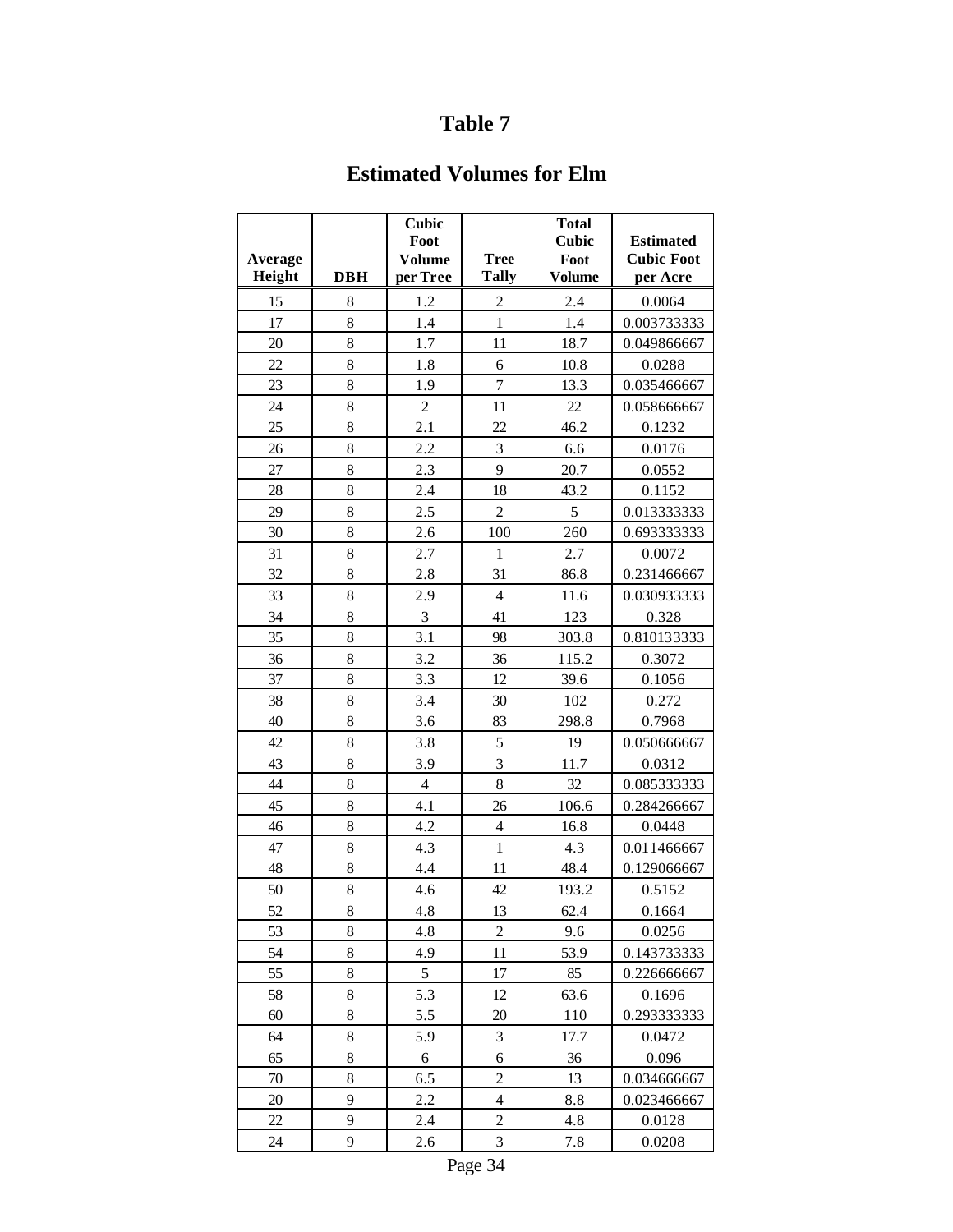| 25     | 9  | 2.8            | 12                      | 33.6  | 0.0896      |
|--------|----|----------------|-------------------------|-------|-------------|
| 26     | 9  | 2.9            | $\overline{c}$          | 5.8   | 0.015466667 |
| $27\,$ | 9  | $\mathfrak{Z}$ | $\overline{\mathbf{4}}$ | 12    | 0.032       |
| 28     | 9  | 3.1            | 12                      | 37.2  | 0.0992      |
| 30     | 9  | 3.4            | 46                      | 156.4 | 0.417066667 |
| 32     | 9  | 3.6            | 7                       | 25.2  | 0.0672      |
| 33     | 9  | 3.7            | 5                       | 18.5  | 0.049333333 |
| 34     | 9  | 3.9            | 17                      | 66.3  | 0.1768      |
| 35     | 9  | $\overline{4}$ | 56                      | 224   | 0.597333333 |
| 36     | 9  | 4.1            | 23                      | 94.3  | 0.251466667 |
| 37     | 9  | 4.2            | 9                       | 37.8  | 0.1008      |
| 38     | 9  | 4.4            | 10                      | 44    | 0.117333333 |
| 40     | 9  | 4.6            | 63                      | 289.8 | 0.7728      |
| 42     | 9  | 4.9            | 3                       | 14.7  | 0.0392      |
| 43     | 9  | $\mathfrak s$  | 3                       | 15    | 0.04        |
| 44     | 9  | 5.1            | 8                       | 40.8  | 0.1088      |
| 45     | 9  | 5.2            | 34                      | 176.8 | 0.471466667 |
| 46     | 9  | 5.4            | 3                       | 16.2  | 0.0432      |
| 47     | 9  | 5.5            | $\mathbf{1}$            | 5.5   | 0.014666667 |
| 48     | 9  | 5.6            | 10                      | 56    | 0.149333333 |
| 50     | 9  | 5.9            | 34                      | 200.6 | 0.534933333 |
| 52     | 9  | 6.1            | 6                       | 36.6  | 0.0976      |
| 53     | 9  | 6.3            | 5                       | 31.5  | 0.084       |
| 54     | 9  | 6.4            | 8                       | 51.2  | 0.136533333 |
| 55     | 9  | 6.5            | 12                      | 78    | 0.208       |
| 58     | 9  | 6.9            | 6                       | 41.4  | 0.1104      |
| 60     | 9  | 7.1            | 17                      | 120.7 | 0.321866667 |
| 64     | 9  | 7.7            | $\overline{c}$          | 15.4  | 0.041066667 |
| 65     | 9  | 7.8            | 3                       | 23.4  | 0.0624      |
| 70     | 9  | 8.4            | $\overline{2}$          | 16.8  | 0.0448      |
| 80     | 9  | 9.7            | $\overline{c}$          | 19.4  | 0.051733333 |
| 12     | 10 | 1.5            | $\mathbf{1}$            | 1.5   | 0.004       |
| 20     | 10 | 2.7            | 4                       | 10.8  | 0.0288      |
| 22     | 10 | 3              | $\mathbf{1}$            | 3     | 0.008       |
| 23     | 10 | 3.2            | $\mathbf{1}$            | 3.2   | 0.008533333 |
| 24     | 10 | 3.3            | $\mathbf{1}$            | 3.3   | 0.0088      |
| 25     | 10 | 3.5            | 3                       | 10.5  | 0.028       |
| 26     | 10 | 3.6            | $\mathbf{1}$            | 3.6   | 0.0096      |
| $27\,$ | 10 | 3.8            | 3                       | 11.4  | 0.0304      |
| 28     | 10 | 3.9            | 9                       | 35.1  | 0.0936      |
| 30     | 10 | 4.2            | 41                      | 172.2 | 0.4592      |
| 31     | 10 | 4.4            | $\mathbf{1}$            | 4.4   | 0.011733333 |
| 32     | 10 | 4.6            | 8                       | 36.8  | 0.098133333 |
| 33     | 10 | 4.7            | 3                       | 14.1  | 0.0376      |
| 34     | 10 | 4.9            | 15                      | 73.5  | 0.196       |
| 35     | 10 | 5              | 39                      | 195   | 0.52        |
| 36     | 10 | 5.2            | 19                      | 98.8  | 0.263466667 |
| 37     | 10 | 5.3            | 9                       | 47.7  | 0.1272      |
| 38     | 10 | 5.5            | 12                      | 66    | 0.176       |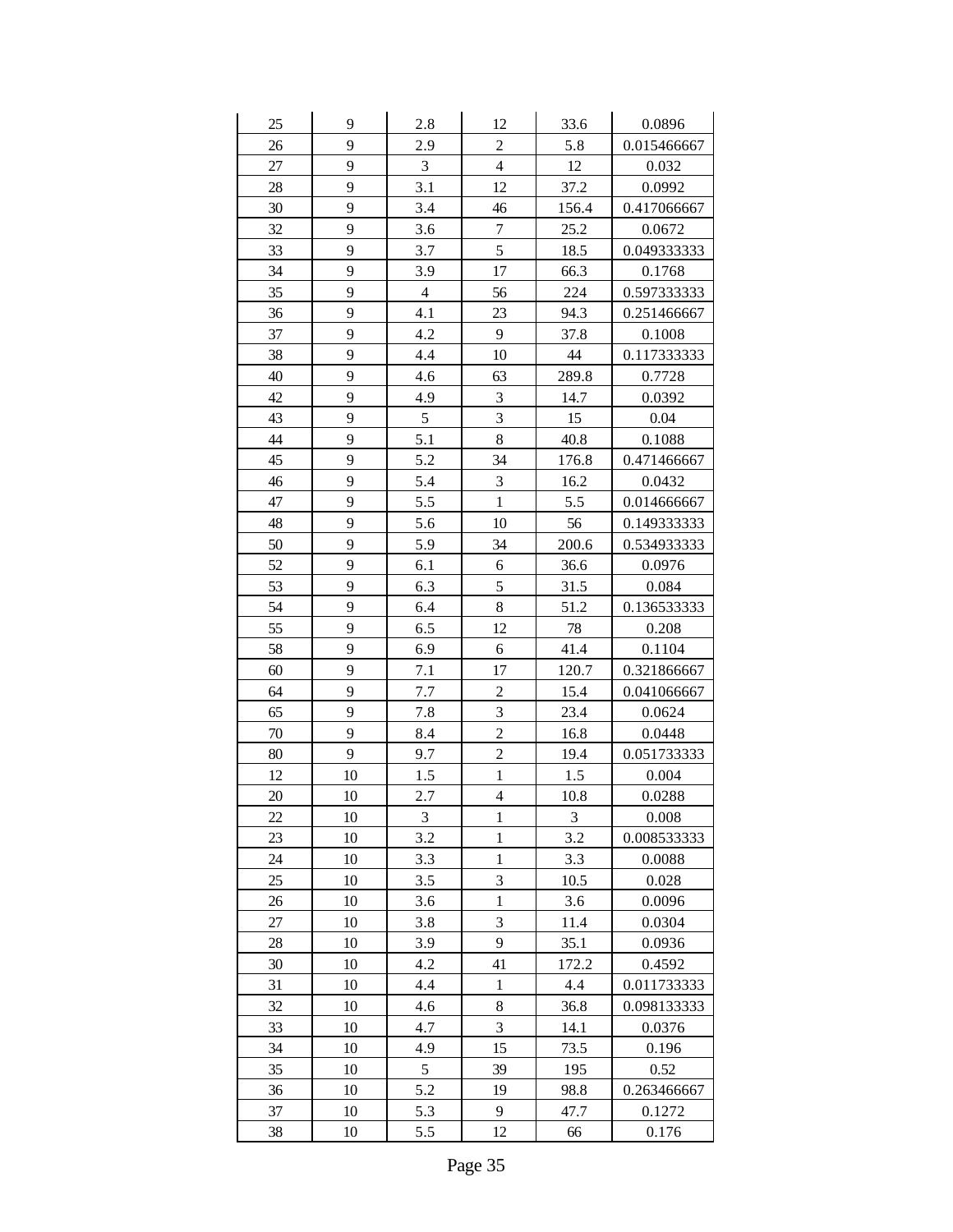| 40 | 10 | 5.8              | 56             | 324.8 | 0.866133333 |
|----|----|------------------|----------------|-------|-------------|
| 42 | 10 | 6.1              | 8              | 48.8  | 0.130133333 |
| 43 | 10 | 6.3              | $\mathbf{1}$   | 6.3   | 0.0168      |
| 44 | 10 | 6.4              | 10             | 64    | 0.170666667 |
| 45 | 10 | 6.6              | 33             | 217.8 | 0.5808      |
| 46 | 10 | 6.7              | $\mathbf{1}$   | 6.7   | 0.017866667 |
| 47 | 10 | 6.9              | $\mathbf{1}$   | 6.9   | 0.0184      |
| 48 | 10 | $\boldsymbol{7}$ | $\overline{4}$ | 28    | 0.074666667 |
| 50 | 10 | 7.4              | 30             | 222   | 0.592       |
| 52 | 10 | 7.7              | 3              | 23.1  | 0.0616      |
| 53 | 10 | 7.8              | $\mathbf{1}$   | 7.8   | 0.0208      |
| 54 | 10 | 8                | 9              | 72    | 0.192       |
| 55 | 10 | 8.2              | 12             | 98.4  | 0.2624      |
| 60 | 10 | 8.9              | 15             | 133.5 | 0.356       |
| 64 | 10 | 9.6              | $\mathbf{1}$   | 9.6   | 0.0256      |
| 65 | 10 | 9.7              | 3              | 29.1  | 0.0776      |
| 70 | 10 | 10.5             | $\overline{c}$ | 21    | 0.056       |
| 20 | 11 | 3.4              | $\overline{2}$ | 6.8   | 0.018133333 |
| 24 | 11 | 4.1              | 3              | 12.3  | 0.0328      |
| 25 | 11 | 4.3              | $\overline{c}$ | 8.6   | 0.022933333 |
| 26 | 11 | 4.5              | $\mathbf{1}$   | 4.5   | 0.012       |
| 28 | 11 | 4.8              | $\overline{7}$ | 33.6  | 0.0896      |
| 30 | 11 | 5.2              | 20             | 104   | 0.277333333 |
| 32 | 11 | 5.6              | 10             | 56    | 0.149333333 |
| 33 | 11 | 5.8              | $\mathbf 1$    | 5.8   | 0.015466667 |
| 34 | 11 | 6                | $\overline{7}$ | 42    | 0.112       |
| 35 | 11 | 6.2              | 37             | 229.4 | 0.611733333 |
| 36 | 11 | 6.4              | 13             | 83.2  | 0.221866667 |
| 37 | 11 | 6.5              | 6              | 39    | 0.104       |
| 38 | 11 | 6.7              | 10             | 67    | 0.178666667 |
| 40 | 11 | 7.1              | 34             | 241.4 | 0.643733333 |
| 42 | 11 | 7.5              | 6              | 45    | 0.12        |
| 43 | 11 | 7.7              | $\overline{c}$ | 15.4  | 0.041066667 |
| 44 | 11 | 7.9              | 9              | 71.1  | 0.1896      |
| 45 | 11 | 8.1              | 20             | 162   | 0.432       |
| 46 | 11 | 8.3              | $\,1$          | 8.3   | 0.022133333 |
| 47 | 11 | 8.4              | $\overline{c}$ | 16.8  | 0.0448      |
| 48 | 11 | 8.6              | 12             | 103.2 | 0.2752      |
| 50 | 11 | 9                | 20             | 180   | 0.48        |
| 52 | 11 | 9.4              | $\overline{c}$ | 18.8  | 0.050133333 |
| 54 | 11 | 9.8              | 8              | 78.4  | 0.209066667 |
| 55 | 11 | 10               | 8              | 80    | 0.213333333 |
| 58 | 11 | 10.6             | $\overline{c}$ | 21.2  | 0.056533333 |
| 60 | 11 | 11               | 11             | 121   | 0.322666667 |
| 64 | 11 | 11.7             | $\,1$          | 11.7  | 0.0312      |
| 65 | 11 | 11.9             | $\overline{7}$ | 83.3  | 0.222133333 |
| 70 | 11 | 12.9             | $\overline{3}$ | 38.7  | 0.1032      |
| 20 | 12 | 4.1              | $\overline{c}$ | 8.2   | 0.021866667 |
| 22 | 12 | 4.5              | $\mathbf{1}$   | 4.5   | 0.012       |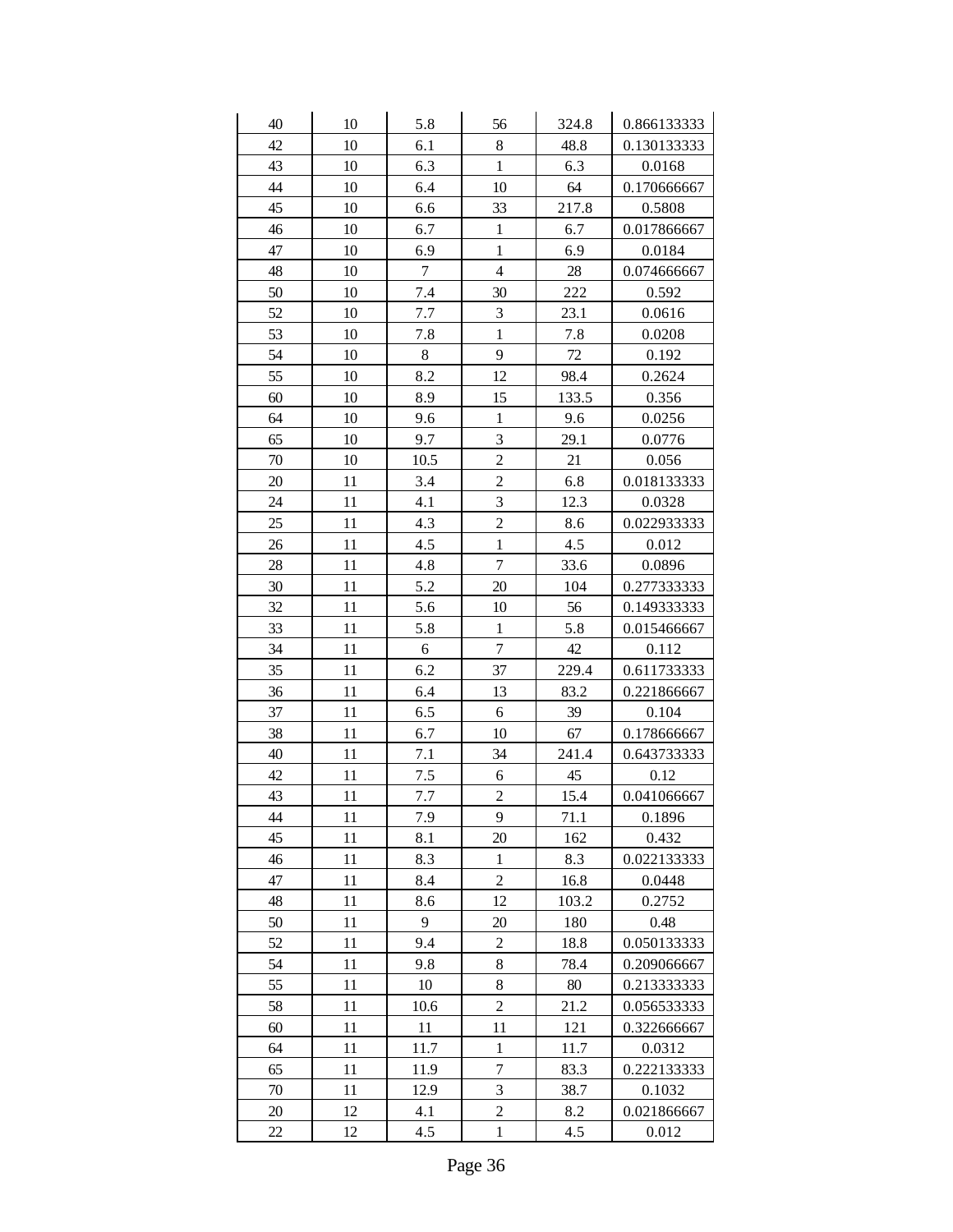| 24     | 12 | 4.9              | $\mathbf{1}$            | 4.9              | 0.013066667 |
|--------|----|------------------|-------------------------|------------------|-------------|
| 25     | 12 | 5.2              | 5                       | 26               | 0.069333333 |
| 27     | 12 | 5.6              | $\overline{3}$          | 16.8             | 0.0448      |
| 28     | 12 | 5.8              | $\sqrt{6}$              | 34.8             | 0.0928      |
| 30     | 12 | 6.3              | 22                      | 138.6            | 0.3696      |
| 32     | 12 | 6.7              | 11                      | 73.7             | 0.196533333 |
| 33     | 12 | $\boldsymbol{7}$ | $\,1$                   | $\boldsymbol{7}$ | 0.018666667 |
| 34     | 12 | 7.2              | $\overline{\mathbf{4}}$ | 28.8             | 0.0768      |
| 35     | 12 | 7.4              | 28                      | 207.2            | 0.552533333 |
| 36     | 12 | 7.7              | $\boldsymbol{7}$        | 53.9             | 0.143733333 |
| 37     | 12 | 7.9              | 5                       | 39.5             | 0.105333333 |
| 38     | 12 | 8.1              | 16                      | 129.6            | 0.3456      |
| 40     | 12 | 8.6              | 36                      | 309.6            | 0.8256      |
| 42     | 12 | 9                | 6                       | 54               | 0.144       |
| 43     | 12 | 9.3              | $\overline{3}$          | 27.9             | 0.0744      |
| 44     | 12 | 9.5              | 10                      | 95               | 0.253333333 |
| 45     | 12 | 9.7              | 30                      | 291              | 0.776       |
| 46     | 12 | 9.9              | $\mathbf{1}$            | 9.9              | 0.0264      |
| 47     | 12 | 10.2             | $\overline{3}$          | 30.6             | 0.0816      |
| 48     | 12 | 10.4             | 9                       | 93.6             | 0.2496      |
| 50     | 12 | 10.9             | 25                      | 272.5            | 0.726666667 |
| 52     | 12 | 11.3             | 5                       | 56.5             | 0.150666667 |
| 54     | 12 | 11.8             | $\overline{c}$          | 23.6             | 0.062933333 |
| 55     | 12 | 12               | 9                       | 108              | 0.288       |
| 56     | 12 | 12.3             | $\mathbf{1}$            | 12.3             | 0.0328      |
| 58     | 12 | 12.7             | 6                       | 76.2             | 0.2032      |
| 60     | 12 | 13.2             | $8\,$                   | 105.6            | 0.2816      |
| 64     | 12 | 14.1             | $\mathbf{1}$            | 14.1             | 0.0376      |
| 65     | 12 | 14.3             | 10                      | 143              | 0.381333333 |
| $70\,$ | 12 | 15.5             | $\overline{4}$          | 62               | 0.165333333 |
| 16     | 13 | 3.8              | $\,1$                   | 3.8              | 0.010133333 |
| 20     | 13 | 4.8              | $\mathbf{1}$            | 4.8              | 0.0128      |
| 25     | 13 | 6.1              | $\overline{3}$          | 18.3             | 0.0488      |
| 28     | 13 | 6.9              | 3                       | 20.7             | 0.0552      |
| 30     | 13 | 7.5              | 10                      | 75               | 0.2         |
| 32     | 13 | 8                | $\boldsymbol{7}$        | 56               | 0.149333333 |
| 33     | 13 | 8.3              | 3                       | 24.9             | 0.0664      |
| 34     | 13 | 8.5              | $\overline{4}$          | 34               | 0.090666667 |
| 35     | 13 | 8.8              | 19                      | 167.2            | 0.445866667 |
| 36     | 13 | 9.1              | $\mathfrak{Z}$          | 27.3             | 0.0728      |
| 37     | 13 | 9.3              | $\mathbf{1}$            | 9.3              | 0.0248      |
| 38     | 13 | 9.6              | 11                      | 105.6            | 0.2816      |
| 40     | 13 | 10.2             | 26                      | 265.2            | 0.7072      |
| 42     | 13 | 10.7             | $\overline{\mathbf{4}}$ | 42.8             | 0.114133333 |
| 43     | 13 | 11               | $\mathbf{1}$            | 11               | 0.029333333 |
| 44     | 13 | 11.2             | 6                       | 67.2             | 0.1792      |
| 45     | 13 | 11.5             | 13                      | 149.5            | 0.398666667 |
| 48     | 13 | 12.3             | $\mathfrak{Z}$          | 36.9             | 0.0984      |
| 50     | 13 | 12.9             | 13                      | 167.7            | 0.4472      |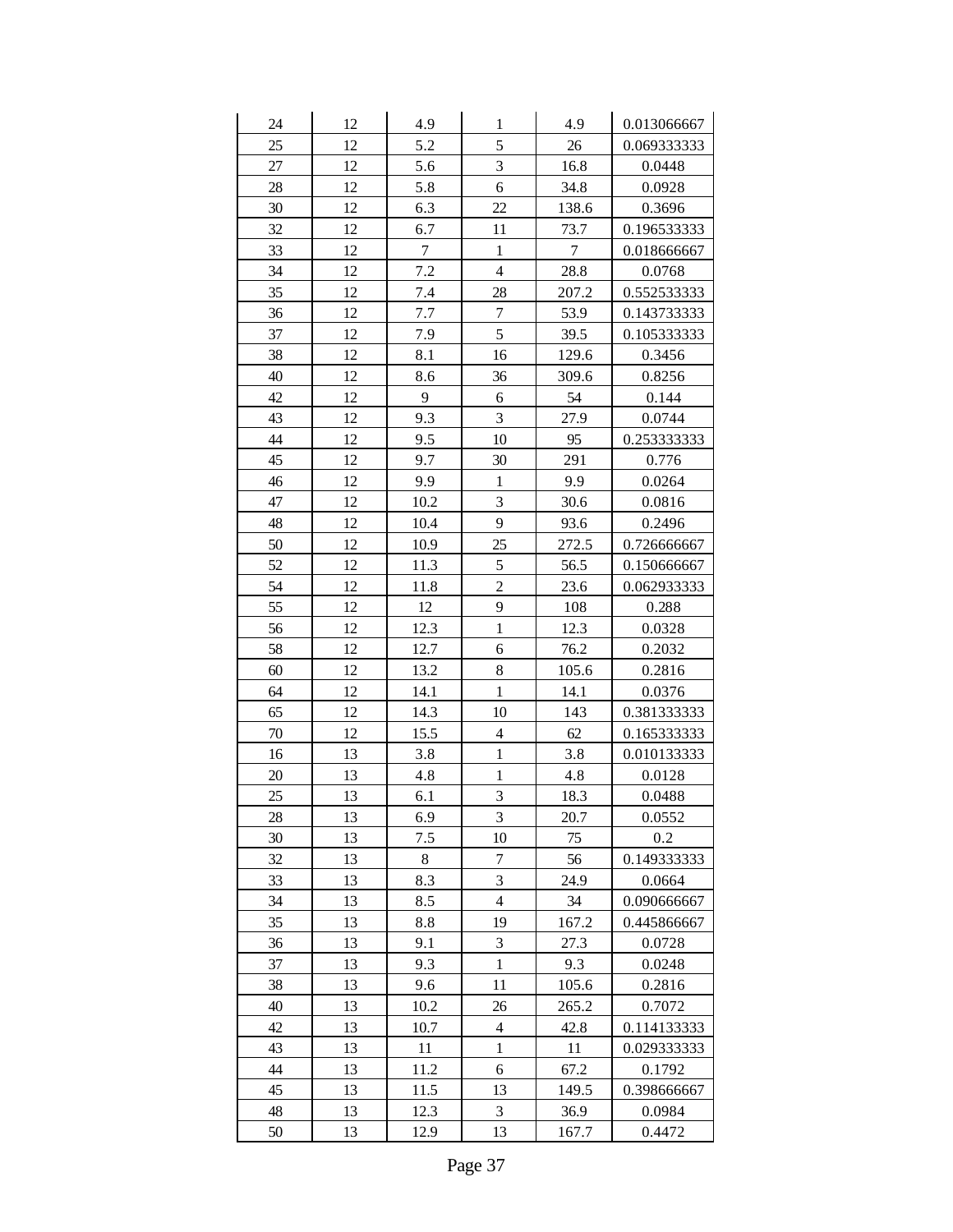| 52 | 13 | 13.4 | $\mathfrak{Z}$          | 40.2  | 0.1072      |
|----|----|------|-------------------------|-------|-------------|
| 53 | 13 | 13.7 | $\mathbf{1}$            | 13.7  | 0.036533333 |
| 54 | 13 | 14   | $\mathbf{1}$            | 14    | 0.037333333 |
| 55 | 13 | 14.2 | 9                       | 127.8 | 0.3408      |
| 56 | 13 | 14.5 | $\mathbf{1}$            | 14.5  | 0.038666667 |
| 60 | 13 | 15.6 | 13                      | 202.8 | 0.5408      |
| 64 | 13 | 16.7 | $\,1$                   | 16.7  | 0.044533333 |
| 65 | 13 | 17   | 6                       | 102   | 0.272       |
| 70 | 13 | 18.4 | $\mathbf{1}$            | 18.4  | 0.049066667 |
| 80 | 13 | 21.1 | $\mathbf{1}$            | 21.1  | 0.056266667 |
| 20 | 14 | 5.7  | $\mathbf{1}$            | 5.7   | 0.0152      |
| 25 | 14 | 7.2  | $\overline{4}$          | 28.8  | 0.0768      |
| 30 | 14 | 8.8  | 12                      | 105.6 | 0.2816      |
| 32 | 14 | 9.4  | 6                       | 56.4  | 0.1504      |
| 33 | 14 | 9.7  | $\overline{c}$          | 19.4  | 0.051733333 |
| 34 | 14 | 10   | 5                       | 50    | 0.133333333 |
| 35 | 14 | 10.3 | 12                      | 123.6 | 0.3296      |
| 36 | 14 | 10.6 | $\boldsymbol{7}$        | 74.2  | 0.197866667 |
| 37 | 14 | 10.9 | $\mathbf 1$             | 10.9  | 0.029066667 |
| 38 | 14 | 11.3 | 6                       | 67.8  | 0.1808      |
| 40 | 14 | 11.9 | 30                      | 357   | 0.952       |
| 42 | 14 | 12.5 | 3                       | 37.5  | 0.1         |
| 44 | 14 | 13.2 | $\overline{3}$          | 39.6  | 0.1056      |
| 45 | 14 | 13.5 | 10                      | 135   | 0.36        |
| 46 | 14 | 13.8 | $\mathbf{1}$            | 13.8  | 0.0368      |
| 47 | 14 | 14.1 | $\mathbf{1}$            | 14.1  | 0.0376      |
| 48 | 14 | 14.4 | $\overline{3}$          | 43.2  | 0.1152      |
| 50 | 14 | 15.1 | 14                      | 211.4 | 0.563733333 |
| 52 | 14 | 15.7 | 3                       | 47.1  | 0.1256      |
| 53 | 14 | 16   | $\mathbf{1}$            | 16    | 0.042666667 |
| 54 | 14 | 16.3 | $\overline{\mathbf{4}}$ | 65.2  | 0.173866667 |
| 55 | 14 | 16.6 | $\tau$                  | 116.2 | 0.309866667 |
| 60 | 14 | 18.2 | $\overline{7}$          | 127.4 | 0.339733333 |
| 64 | 14 | 19.5 | $\mathbf{1}$            | 19.5  | 0.052       |
| 65 | 14 | 19.9 | $\overline{4}$          | 79.6  | 0.212266667 |
| 70 | 14 | 21.5 | $\overline{c}$          | 43    | 0.114666667 |
| 80 | 14 | 24.7 | $\mathbf{1}$            | 24.7  | 0.065866667 |
| 30 | 15 | 10.1 | $\mathbf{1}$            | 10.1  | 0.026933333 |
| 32 | 15 | 10.9 | $\overline{c}$          | 21.8  | 0.058133333 |
| 33 | 15 | 11.2 | $\mathbf{1}$            | 11.2  | 0.029866667 |
| 34 | 15 | 11.6 | $\mathbf{1}$            | 11.6  | 0.030933333 |
| 35 | 15 | 11.9 | $\mathbf{1}$            | 11.9  | 0.031733333 |
| 36 | 15 | 12.3 | 5                       | 61.5  | 0.164       |
| 37 | 15 | 12.7 | $\overline{2}$          | 25.4  | 0.067733333 |
| 38 | 15 | 13   | 9                       | 117   | 0.312       |
| 40 | 15 | 13.8 | 11                      | 151.8 | 0.4048      |
| 42 | 15 | 14.5 | $\mathbf{1}$            | 14.5  | 0.038666667 |
| 44 | 15 | 15.2 | $\overline{2}$          | 30.4  | 0.081066667 |
| 45 | 15 | 15.6 | 12                      | 187.2 | 0.4992      |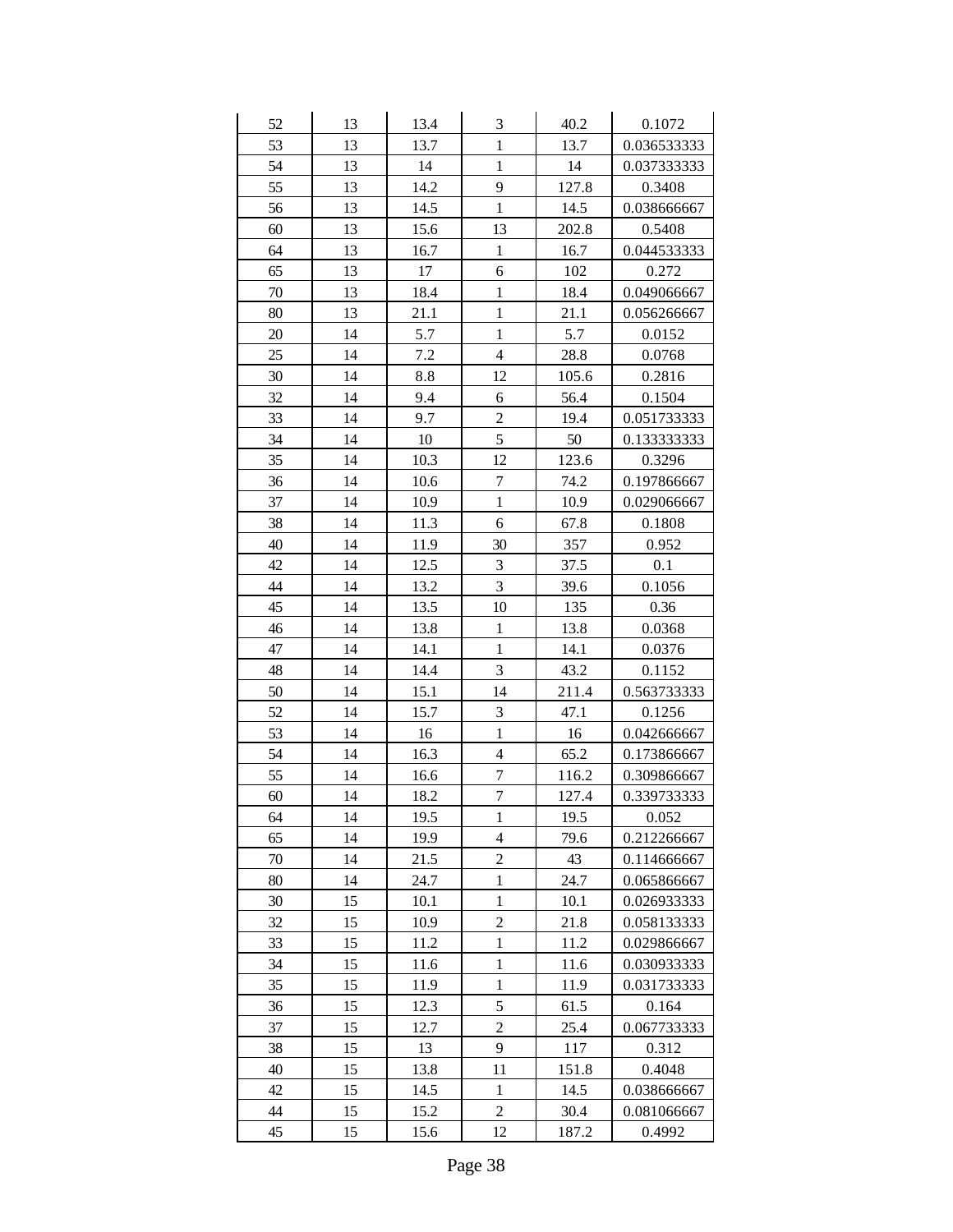| 48 | 15 | 16.7   | $\mathbf{1}$     | 16.7  | 0.044533333 |
|----|----|--------|------------------|-------|-------------|
| 50 | 15 | 17.4   | $\overline{7}$   | 121.8 | 0.3248      |
| 52 | 15 | 18.2   | $\overline{c}$   | 36.4  | 0.097066667 |
| 54 | 15 | 18.9   | $\mathbf{1}$     | 18.9  | 0.0504      |
| 55 | 15 | 19.3   | $\overline{4}$   | 77.2  | 0.205866667 |
| 58 | 15 | 20.4   | $\mathbf{1}$     | 20.4  | 0.0544      |
| 60 | 15 | 21.1   | 5                | 105.5 | 0.281333333 |
| 64 | 15 | 22.6   | $\mathbf{1}$     | 22.6  | 0.060266667 |
| 65 | 15 | 22.9   | 3                | 68.7  | 0.1832      |
| 80 | 15 | 28.5   | $\mathbf{1}$     | 28.5  | 0.076       |
| 23 | 16 | 8.8    | $\mathbf{1}$     | 8.8   | 0.023466667 |
| 30 | 16 | 11.6   | 6                | 69.6  | 0.1856      |
| 32 | 16 | 12.5   | 3                | 37.5  | 0.1         |
| 34 | 16 | 13.3   | $\overline{2}$   | 26.6  | 0.070933333 |
| 35 | 16 | 13.7   | 9                | 123.3 | 0.3288      |
| 36 | 16 | 14.1   | $\overline{4}$   | 56.4  | 0.1504      |
| 38 | 16 | 14.9   | $\mathbf{1}$     | 14.9  | 0.039733333 |
| 40 | 16 | 15.8   | 9                | 142.2 | 0.3792      |
| 42 | 16 | 16.6   | $\mathbf{1}$     | 16.6  | 0.044266667 |
| 44 | 16 | 17.4   | $\mathbf{1}$     | 17.4  | 0.0464      |
| 45 | 16 | 17.9   | 9                | 161.1 | 0.4296      |
| 48 | 16 | 19.1   | 5                | 95.5  | 0.254666667 |
| 49 | 16 | 19.5   | $\mathbf{1}$     | 19.5  | 0.052       |
| 50 | 16 | 19.9   | 6                | 119.4 | 0.3184      |
| 52 | 16 | 20.8   | 3                | 62.4  | 0.1664      |
| 54 | 16 | 21.6   | $\overline{2}$   | 43.2  | 0.1152      |
| 55 | 16 | $22\,$ | $\overline{7}$   | 154   | 0.410666667 |
| 60 | 16 | 24.2   | $\overline{7}$   | 169.4 | 0.451733333 |
| 65 | 16 | 26.3   | 3                | 78.9  | 0.2104      |
| 80 | 16 | 32.6   | $\overline{3}$   | 97.8  | 0.2608      |
| 25 | 17 | 10.9   | $\mathbf{1}$     | 10.9  | 0.029066667 |
| 30 | 17 | 13.2   | $\overline{4}$   | 52.8  | 0.1408      |
| 32 | 17 | 14.2   | $\mathbf{1}$     | 14.2  | 0.037866667 |
| 34 | 17 | 15.1   | $\,1$            | 15.1  | 0.040266667 |
| 35 | 17 | 15.6   | 5                | 78    | 0.208       |
| 36 | 17 | 16     | $\mathbf{1}$     | 16    | 0.042666667 |
| 38 | 17 | 17     | $\mathbf{1}$     | 17    | 0.045333333 |
| 40 | 17 | 17.9   | 10               | 179   | 0.477333333 |
| 42 | 17 | 18.9   | $\overline{c}$   | 37.8  | 0.1008      |
| 44 | 17 | 19.8   | $\,1$            | 19.8  | 0.0528      |
| 45 | 17 | 20.3   | $\boldsymbol{7}$ | 142.1 | 0.378933333 |
| 50 | 17 | 22.7   | $\overline{c}$   | 45.4  | 0.121066667 |
| 55 | 17 | 25     | $\overline{c}$   | 50    | 0.133333333 |
| 60 | 17 | 27.4   | 4                | 109.6 | 0.292266667 |
| 65 | 17 | 29.8   | $\overline{c}$   | 59.6  | 0.158933333 |
| 70 | 17 | 32.2   | $\overline{2}$   | 64.4  | 0.171733333 |
| 80 | 17 | 37     | $\mathbf 1$      | 37    | 0.098666667 |
| 25 | 18 | 12.3   | $\,1$            | 12.3  | 0.0328      |
| 30 | 18 | 14.9   | $\mathfrak{Z}$   | 44.7  | 0.1192      |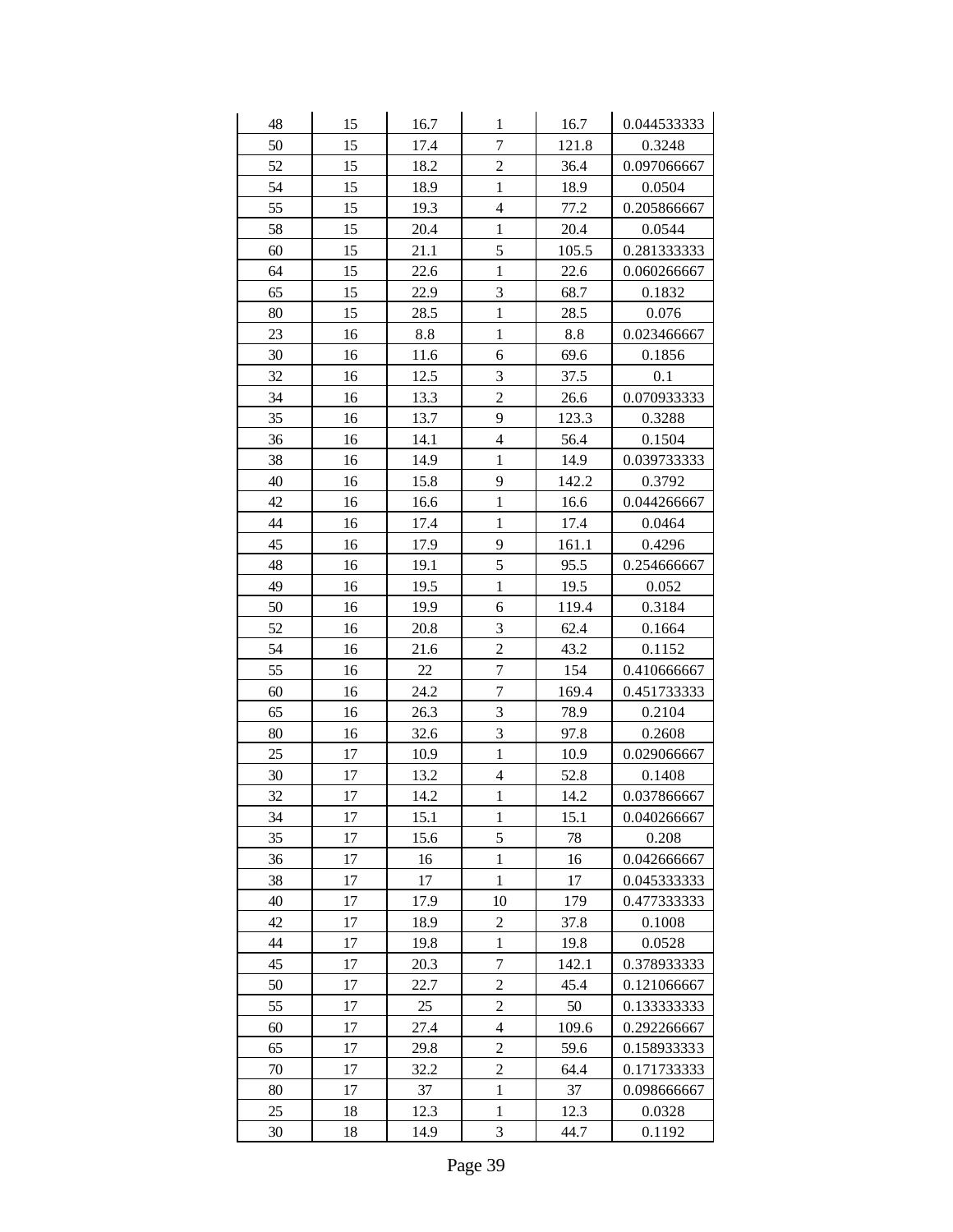| 32 | 18 | 16   | $\overline{c}$          | 32    | 0.085333333 |
|----|----|------|-------------------------|-------|-------------|
| 35 | 18 | 17.6 | 3                       | 52.8  | 0.1408      |
| 38 | 18 | 19.2 | 5                       | 96    | 0.256       |
| 40 | 18 | 20.2 | 14                      | 282.8 | 0.754133333 |
| 44 | 18 | 22.3 | $\overline{c}$          | 44.6  | 0.118933333 |
| 45 | 18 | 22.9 | $\overline{4}$          | 91.6  | 0.244266667 |
| 46 | 18 | 23.4 | $\mathbf{1}$            | 23.4  | 0.0624      |
| 48 | 18 | 24.5 | $\mathbf{1}$            | 24.5  | 0.065333333 |
| 50 | 18 | 25.5 | 5                       | 127.5 | 0.34        |
| 52 | 18 | 26.6 | $\mathbf{1}$            | 26.6  | 0.070933333 |
| 54 | 18 | 27.7 | $\mathbf{1}$            | 27.7  | 0.073866667 |
| 55 | 18 | 28.2 | $\overline{c}$          | 56.4  | 0.1504      |
| 60 | 18 | 30.9 | $\overline{\mathbf{4}}$ | 123.6 | 0.3296      |
| 65 | 18 | 33.6 | $\overline{c}$          | 67.2  | 0.1792      |
| 30 | 19 | 16.7 | $\mathbf{1}$            | 16.7  | 0.044533333 |
| 35 | 19 | 19.7 | $\overline{4}$          | 78.8  | 0.210133333 |
| 40 | 19 | 22.6 | 6                       | 135.6 | 0.3616      |
| 44 | 19 | 25   | $\mathbf{1}$            | 25    | 0.066666667 |
| 45 | 19 | 25.6 | 5                       | 128   | 0.341333333 |
| 48 | 19 | 27.4 | $\overline{c}$          | 54.8  | 0.146133333 |
| 50 | 19 | 28.6 | $\overline{4}$          | 114.4 | 0.305066667 |
| 52 | 19 | 29.8 | $\mathbf{1}$            | 29.8  | 0.079466667 |
| 54 | 19 | 31   | $\mathbf{1}$            | 31    | 0.082666667 |
| 55 | 19 | 31.6 | $\overline{\mathbf{4}}$ | 126.4 | 0.337066667 |
| 56 | 19 | 32.2 | $\mathbf{1}$            | 32.2  | 0.085866667 |
| 60 | 19 | 34.6 | $\overline{c}$          | 69.2  | 0.184533333 |
| 64 | 19 | 37   | $\mathbf{1}$            | 37    | 0.098666667 |
| 65 | 19 | 37.6 | $\mathbf{1}$            | 37.6  | 0.100266667 |
| 30 | 20 | 18.6 | $\mathbf{1}$            | 18.6  | 0.0496      |
| 35 | 20 | 21.9 | $\overline{\mathbf{4}}$ | 87.6  | 0.2336      |
| 40 | 20 | 25.2 | 5                       | 126   | 0.336       |
| 44 | 20 | 27.9 | $\mathbf{1}$            | 27.9  | 0.0744      |
| 45 | 20 | 28.5 | $\overline{c}$          | 57    | 0.152       |
| 48 | 20 | 30.5 | $\overline{c}$          | 61    | 0.162666667 |
| 50 | 20 | 31.8 | $\overline{2}$          | 63.6  | 0.1696      |
| 54 | 20 | 34.5 | $\mathbf{1}$            | 34.5  | 0.092       |
| 55 | 20 | 35.2 | $\overline{c}$          | 70.4  | 0.187733333 |
| 65 | 20 | 41.8 | 1                       | 41.8  | 0.111466667 |
| 70 | 20 | 45.2 | $\mathbf{1}$            | 45.2  | 0.120533333 |
| 32 | 21 | 22.1 | $\mathbf{1}$            | 22.1  | 0.058933333 |
| 35 | 21 | 24.3 | $\overline{c}$          | 48.6  | 0.1296      |
| 40 | 21 | 27.9 | 1                       | 27.9  | 0.0744      |
| 42 | 21 | 29.4 | $\mathbf{1}$            | 29.4  | 0.0784      |
| 45 | 21 | 31.6 | $\mathbf{1}$            | 31.6  | 0.084266667 |
| 50 | 21 | 35.2 | 3                       | 105.6 | 0.2816      |
| 65 | 21 | 46.3 | $\mathbf{1}$            | 46.3  | 0.123466667 |
| 25 | 22 | 18.8 | $\mathbf{1}$            | 18.8  | 0.050133333 |
| 30 | 22 | 22.8 | $\,1$                   | 22.8  | 0.0608      |
| 35 | 22 | 26.8 | $\mathbf{1}$            | 26.8  | 0.071466667 |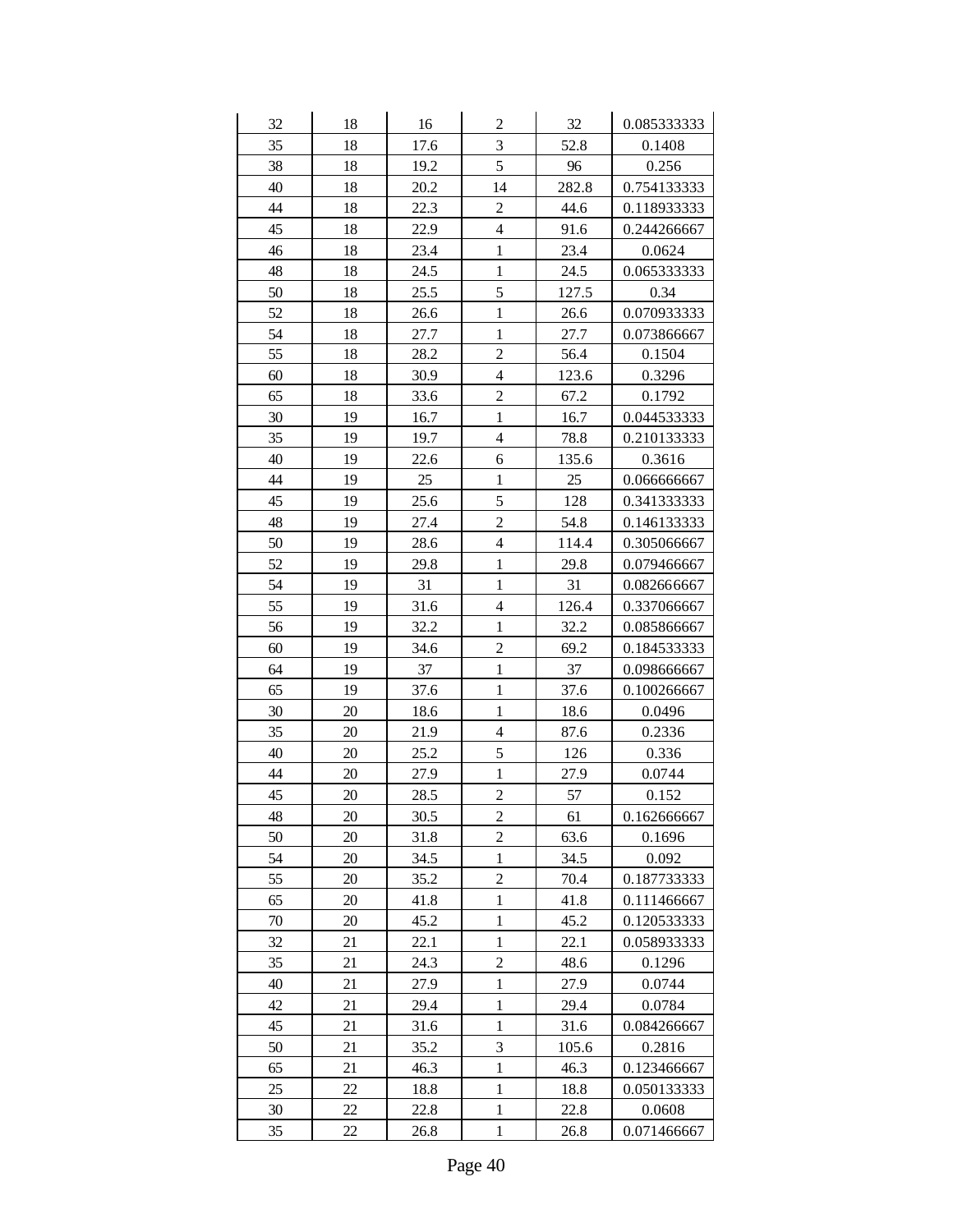| 36 | 22 | 27.6  | $\mathbf{1}$   | 27.6    | 0.0736      |
|----|----|-------|----------------|---------|-------------|
| 40 | 22 | 30.8  | $\overline{3}$ | 92.4    | 0.2464      |
| 45 | 22 | 34.8  | $\overline{4}$ | 139.2   | 0.3712      |
| 48 | 22 | 37.2  | $\mathbf{1}$   | 37.2    | 0.0992      |
| 65 | 22 | 51    | $\mathbf{1}$   | 51      | 0.136       |
| 80 | 22 | 63.2  | $\overline{2}$ | 126.4   | 0.337066667 |
| 40 | 23 | 33.8  | $\mathbf{1}$   | 33.8    | 0.090133333 |
| 45 | 23 | 38.2  | $\mathbf{1}$   | 38.2    | 0.101866667 |
| 50 | 23 | 42.6  | $\mathbf{1}$   | 42.6    | 0.1136      |
| 30 | 24 | 27.3  | $\mathbf{1}$   | 27.3    | 0.0728      |
| 35 | 24 | 32.1  | $\overline{c}$ | 64.2    | 0.1712      |
| 40 | 24 | 36.9  | $\mathbf{1}$   | 36.9    | 0.0984      |
| 42 | 24 | 38.8  | $\mathbf{1}$   | 38.8    | 0.103466667 |
| 50 | 24 | 46.5  | $\overline{c}$ | 93      | 0.248       |
| 65 | 24 | 61.1  | $\mathbf{1}$   | 61.1    | 0.162933333 |
| 35 | 25 | 35    | $\mathbf{1}$   | 35      | 0.093333333 |
| 40 | 25 | 40.2  | $\mathbf{1}$   | 40.2    | 0.1072      |
| 45 | 26 | 49.3  | $\mathbf{1}$   | 49.3    | 0.131466667 |
| 65 | 26 | 72.1  | $\mathbf{1}$   | 72.1    | 0.192266667 |
| 40 | 27 | 47.1  | $\mathbf{1}$   | 47.1    | 0.1256      |
| 48 | 27 | 56.9  | $\mathbf{1}$   | 56.9    | 0.151733333 |
| 55 | 27 | 65.6  | $\mathbf{1}$   | 65.6    | 0.174933333 |
| 45 | 28 | 57.4  | $\mathbf{1}$   | 57.4    | 0.153066667 |
| 48 | 28 | 61.4  | $\mathbf{1}$   | 61.4    | 0.163733333 |
| 65 | 28 | 84    | $\mathbf{1}$   | 84      | 0.224       |
| 45 | 29 | 61.8  | $\mathbf{1}$   | 61.8    | 0.1648      |
| 40 | 32 | 67    | $\mathbf{1}$   | 67      | 0.178666667 |
| 60 | 34 | 115.4 | $\mathbf{1}$   | 115.4   | 0.307733333 |
|    |    |       | 2737           | 23313.4 | 62.1690667  |

# **Estimated Volumes for Hackberry**

| Average<br>Height | <b>DBH</b> | Cubic<br>Foot<br>Volume<br>per Tree | <b>Tree</b><br><b>Tally</b> | <b>Total</b><br><b>Cubic</b><br>Foot<br>Volume | <b>Estimated</b><br><b>Cubic Foot</b><br>per Acre |
|-------------------|------------|-------------------------------------|-----------------------------|------------------------------------------------|---------------------------------------------------|
| 15                | 8          | 1.2                                 | 2                           | 2.4                                            | 0.0064                                            |
| 20                | 8          | 1.7                                 | $\overline{c}$              | 3.4                                            | 0.00906667                                        |
| 22                | 8          | 1.8                                 | $\overline{c}$              | 3.6                                            | 0.0096                                            |
| 25                | 8          | 2.1                                 | 7                           | 14.7                                           | 0.0392                                            |
| 26                | 8          | 2.2                                 | 8                           | 17.6                                           | 0.04693333                                        |
| 27                | 8          | 2.3                                 | 1                           | 2.3                                            | 0.00613333                                        |
| 28                | 8          | 2.4                                 | 5                           | 12                                             | 0.032                                             |
| 29                | 8          | 2.5                                 | $\overline{c}$              | 5                                              | 0.01333333                                        |
| 30                | 8          | 2.6                                 | 15                          | 39                                             | 0.104                                             |
| 32                | 8          | 2.8                                 | 24                          | 67.2                                           | 0.1792                                            |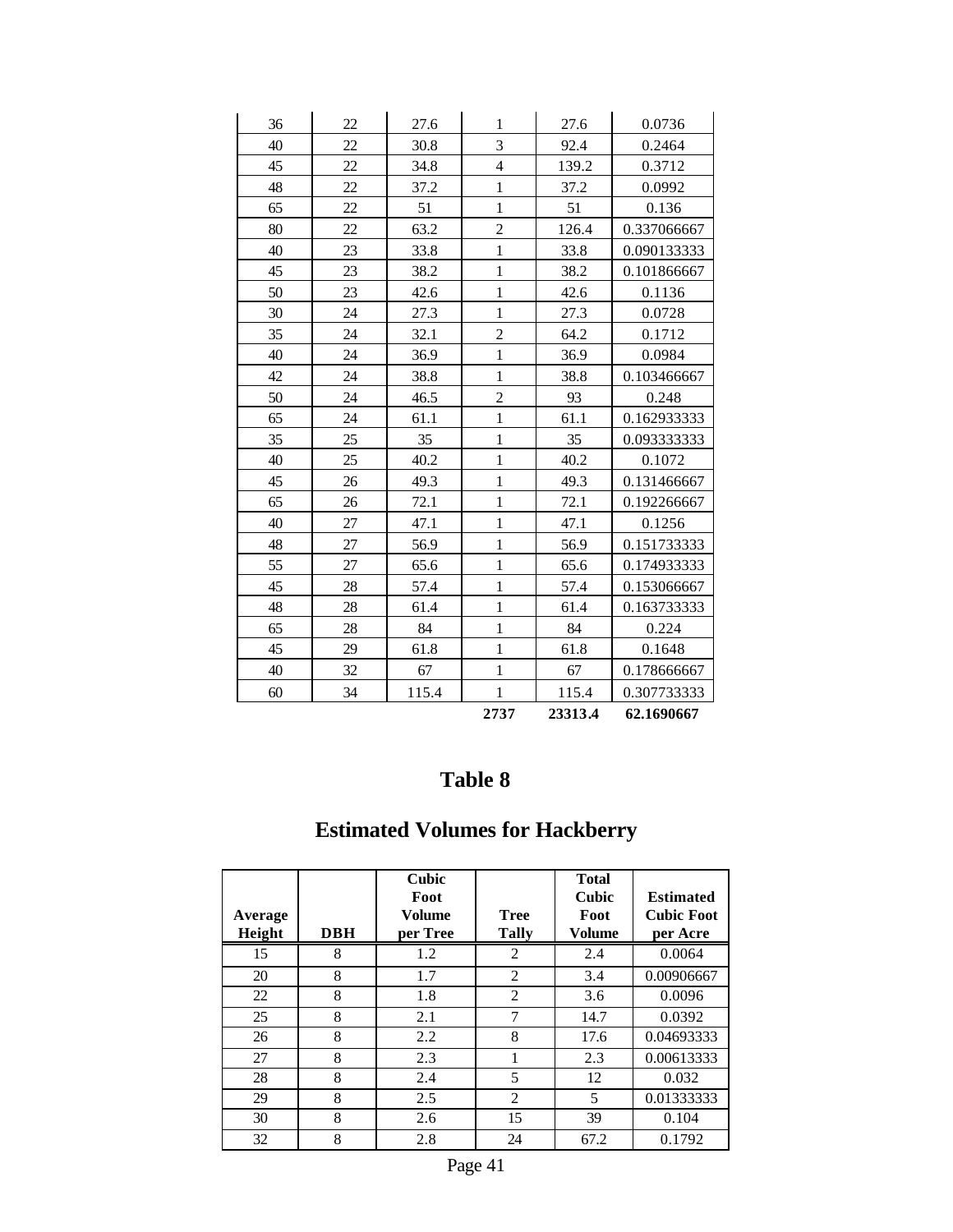| 34              | 8  | 3                | $\tau$         | 21               | 0.056      |
|-----------------|----|------------------|----------------|------------------|------------|
| $\overline{35}$ | 8  | 3.1              | 31             | 96.1             | 0.25626667 |
| 36              | 8  | 3.2              | 15             | 48               | 0.128      |
| 38              | 8  | 3.4              | 5              | 17               | 0.04533333 |
| 40              | 8  | 3.6              | 41             | 147.6            | 0.3936     |
| 41              | 8  | 3.7              | $\mathbf{1}$   | 3.7              | 0.00986667 |
| 43              | 8  | 3.9              | $\overline{2}$ | 7.8              | 0.0208     |
| 44              | 8  | $\overline{4}$   | 10             | 40               | 0.10666667 |
| 45              | 8  | 4.1              | 21             | 86.1             | 0.2296     |
| 48              | 8  | 4.4              | 5              | 22               | 0.05866667 |
| 50              | 8  | 4.6              | 16             | 73.6             | 0.19626667 |
| 54              | 8  | 4.9              | $\overline{c}$ | 9.8              | 0.02613333 |
| 55              | 8  | $\overline{5}$   | $\overline{4}$ | 20               | 0.05333333 |
| 60              | 8  | $\overline{5.5}$ | $\overline{2}$ | 11               | 0.02933333 |
| 63              | 8  | 5.8              | $\overline{1}$ | 5.8              | 0.01546667 |
| 65              | 8  | 6                | $\mathbf{1}$   | $\boldsymbol{6}$ | 0.016      |
| 15              | 9  | 1.6              | $\mathbf{1}$   | 1.6              | 0.00426667 |
| 25              | 9  | 2.8              | $\mathbf{1}$   | 2.8              | 0.00746667 |
| 27              | 9  | 3                | $\mathbf{1}$   | 3                | 0.008      |
| 28              | 9  | 3.1              | $\overline{c}$ | 6.2              | 0.01653333 |
| 30              | 9  | 3.4              | 12             | 40.8             | 0.1088     |
| 32              | 9  | 3.6              | 10             | 36               | 0.096      |
| 34              | 9  | 3.9              | 3              | 11.7             | 0.0312     |
| 35              | 9  | $\overline{4}$   | 16             | 48               | 0.128      |
| 36              | 9  | 4.1              | 5              | 20.5             | 0.05466667 |
| 38              | 9  | 4.4              | $\overline{7}$ | 30.8             | 0.08213333 |
| 40              | 9  | 4.6              | 15             | 69               | 0.184      |
| 42              | 9  | 4.9              | $\mathbf{1}$   | 4.9              | 0.01306667 |
| 43              | 9  | 5                | $\overline{2}$ | 10               | 0.02666667 |
| 44              | 9  | $\overline{5.1}$ | $\overline{4}$ | 20.4             | 0.0544     |
| 45              | 9  | $\overline{5.2}$ | 14             | 72.8             | 0.19413333 |
| 46              | 9  | 5.4              | $\overline{c}$ | 10.8             | 0.0288     |
| 48              | 9  | 5.6              | $8\,$          | 44.8             | 0.11946667 |
| 50              | 9  | 5.9              | 3              | 17.7             | 0.0472     |
| 52              | 9  | 6.1              | $\overline{c}$ | 12.2             | 0.03253333 |
| 54              | 9  | 6.4              | $\overline{2}$ | 12.8             | 0.03413333 |
| 55              | 9  | 6.5              | 9              | 58.5             | 0.156      |
| 58              | 9  | 6.9              | $\overline{c}$ | 13.8             | 0.0368     |
| 60              | 9  | 7.1              | $\overline{4}$ | 28.4             | 0.07573333 |
| 63              | 9  | 7.5              | $\tau$         | 52.5             | 0.14       |
| 65              | 9  | 7.8              | $\overline{c}$ | 15.6             | 0.0416     |
| 25              | 10 | 3.5              | $\overline{c}$ | $\overline{7}$   | 0.01866667 |
| 27              | 10 | 3.8              | $\overline{c}$ | 7.6              | 0.02026667 |
| 28              | 10 | 3.9              | $\mathbf{1}$   | 3.9              | 0.0104     |
| 30              | 10 | 4.2              | 12             | 50.4             | 0.1344     |
| 32              | 10 | 4.6              | 5              | 23               | 0.06133333 |
| 33              | 10 | 4.7              | $\mathbf{1}$   | 4.7              | 0.01253333 |
| 34              | 10 | 4.9              | $\overline{7}$ | 34.3             | 0.09146667 |
| 35              | 10 | 5                | 17             | 85               | 0.22666667 |
| 36              | 10 | 5.2              | 5              | 26               | 0.06933333 |
| 38              | 10 | 5.5              | $\overline{4}$ | 22               | 0.05866667 |
|                 |    |                  |                |                  |            |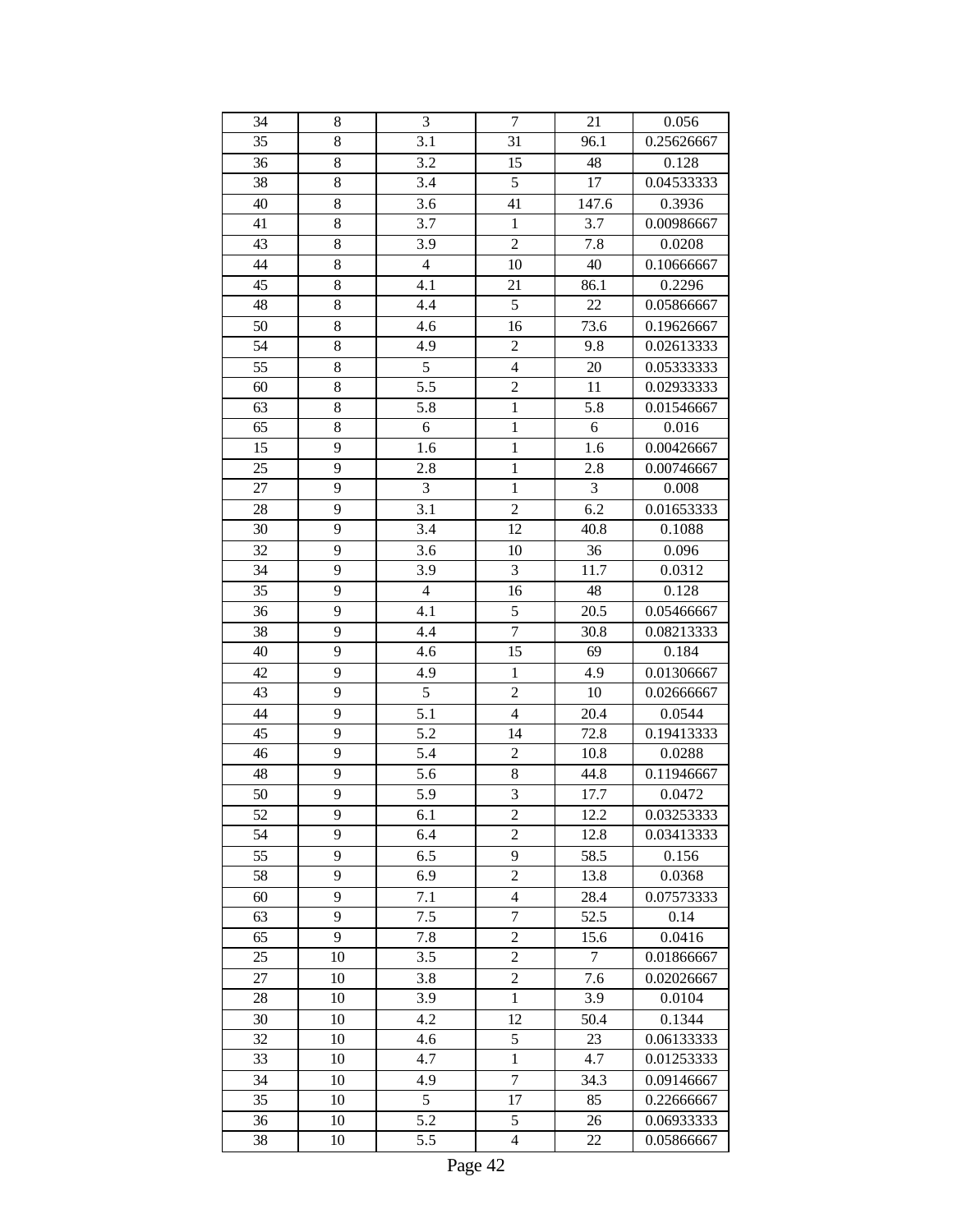| 40 | 10 | 5.8              | 22             | 127.6            | 0.34026667 |
|----|----|------------------|----------------|------------------|------------|
| 43 | 10 | 6.3              | $\overline{c}$ | 12.6             | 0.0336     |
| 44 | 10 | 6.4              | 6              | 38.4             | 0.1024     |
| 45 | 10 | 6.6              | 10             | 66               | 0.176      |
| 46 | 10 | 6.7              | $\overline{c}$ | 13.4             | 0.03573333 |
| 48 | 10 | $\boldsymbol{7}$ | $\overline{4}$ | 28               | 0.07466667 |
| 50 | 10 | 7.4              | 6              | 44.4             | 0.1184     |
| 53 | 10 | 7.8              | $\mathbf{1}$   | 7.8              | 0.0208     |
| 54 | 10 | $8\,$            | $\overline{c}$ | 16               | 0.04266667 |
| 55 | 10 | 8.2              | 9              | 73.8             | 0.1968     |
| 56 | 10 | 8.3              | $\mathbf{1}$   | 8.3              | 0.02213333 |
| 58 | 10 | 8.6              | $\mathbf{1}$   | 8.6              | 0.02293333 |
| 60 | 10 | 8.9              | 5              | 44.5             | 0.11866667 |
| 63 | 10 | 9.4              | 3              | 28.2             | 0.0752     |
| 65 | 10 | 9.7              | 3              | 29.1             | 0.0776     |
| 20 | 11 | 3.4              | $\overline{c}$ | 6.8              | 0.01813333 |
| 28 | 11 | 4.8              | $\mathbf{1}$   | 4.8              | 0.0128     |
| 30 | 11 | 5.2              | $8\,$          | 41.6             | 0.11093333 |
| 32 | 11 | 5.6              | $\overline{2}$ | 11.2             | 0.02986667 |
| 34 | 11 | $\sqrt{6}$       | $\mathbf{1}$   | $\boldsymbol{6}$ | 0.016      |
| 35 | 11 | 6.2              | $\overline{7}$ | 43.4             | 0.11573333 |
| 36 | 11 | 6.4              | 6              | 38.4             | 0.1024     |
| 37 | 11 | 6.5              | $\mathbf{1}$   | 6.5              | 0.01733333 |
| 38 | 11 | 6.7              | $\overline{2}$ | 13.4             | 0.03573333 |
| 40 | 11 | 7.1              | 5              | 35.5             | 0.09466667 |
| 42 | 11 | 7.5              | $\mathbf{1}$   | 7.5              | 0.02       |
| 43 | 11 | 7.7              | $\mathbf{1}$   | 7.7              | 0.02053333 |
| 44 | 11 | 7.9              | $\mathbf{1}$   | 7.9              | 0.02106667 |
| 45 | 11 | 8.1              | 11             | 89.1             | 0.2376     |
| 48 | 11 | 8.6              | $\overline{4}$ | 34.4             | 0.09173333 |
| 52 | 11 | 9.4              | $\overline{c}$ | 18.8             | 0.05013333 |
| 54 | 11 | 9.8              | $\mathbf{1}$   | 9.8              | 0.02613333 |
| 55 | 11 | 10               | 4              | 40               | 0.10666667 |
| 60 | 11 | 11               | $\mathbf{1}$   | 11               | 0.02933333 |
| 63 | 11 | 11.5             | $\overline{c}$ | 23               | 0.06133333 |
| 65 | 11 | 11.9             | 1              | 11.9             | 0.03173333 |
| 20 | 12 | 4.1              | 1              | 4.1              | 0.01093333 |
| 24 | 12 | 4.9              | 1              | 4.9              | 0.01306667 |
| 28 | 12 | 5.8              | 1              | 5.8              | 0.01546667 |
| 30 | 12 | 6.3              | $\overline{4}$ | 25.2             | 0.0672     |
| 32 | 12 | 6.7              | 5              | 33.5             | 0.08933333 |
| 34 | 12 | 7.2              | $\mathfrak{2}$ | 14.4             | 0.0384     |
| 35 | 12 | 7.4              | 9              | 66.6             | 0.1776     |
| 36 | 12 | 7.7              | 3              | 23.1             | 0.0616     |
| 37 | 12 | 7.9              | $\mathbf{1}$   | 7.9              | 0.02106667 |
| 38 | 12 | 8.1              | 3              | 24.3             | 0.0648     |
| 40 | 12 | 8.6              | $\tau$         | 60.2             | 0.16053333 |
| 43 | 12 | 9.3              | $\overline{c}$ | 18.6             | 0.0496     |
| 44 | 12 | 9.5              | 5              | 47.5             | 0.12666667 |
| 45 | 12 | 9.7              | 9              | 87.3             | 0.2328     |
| 46 | 12 | 9.9              | 1              | 9.9              | 0.0264     |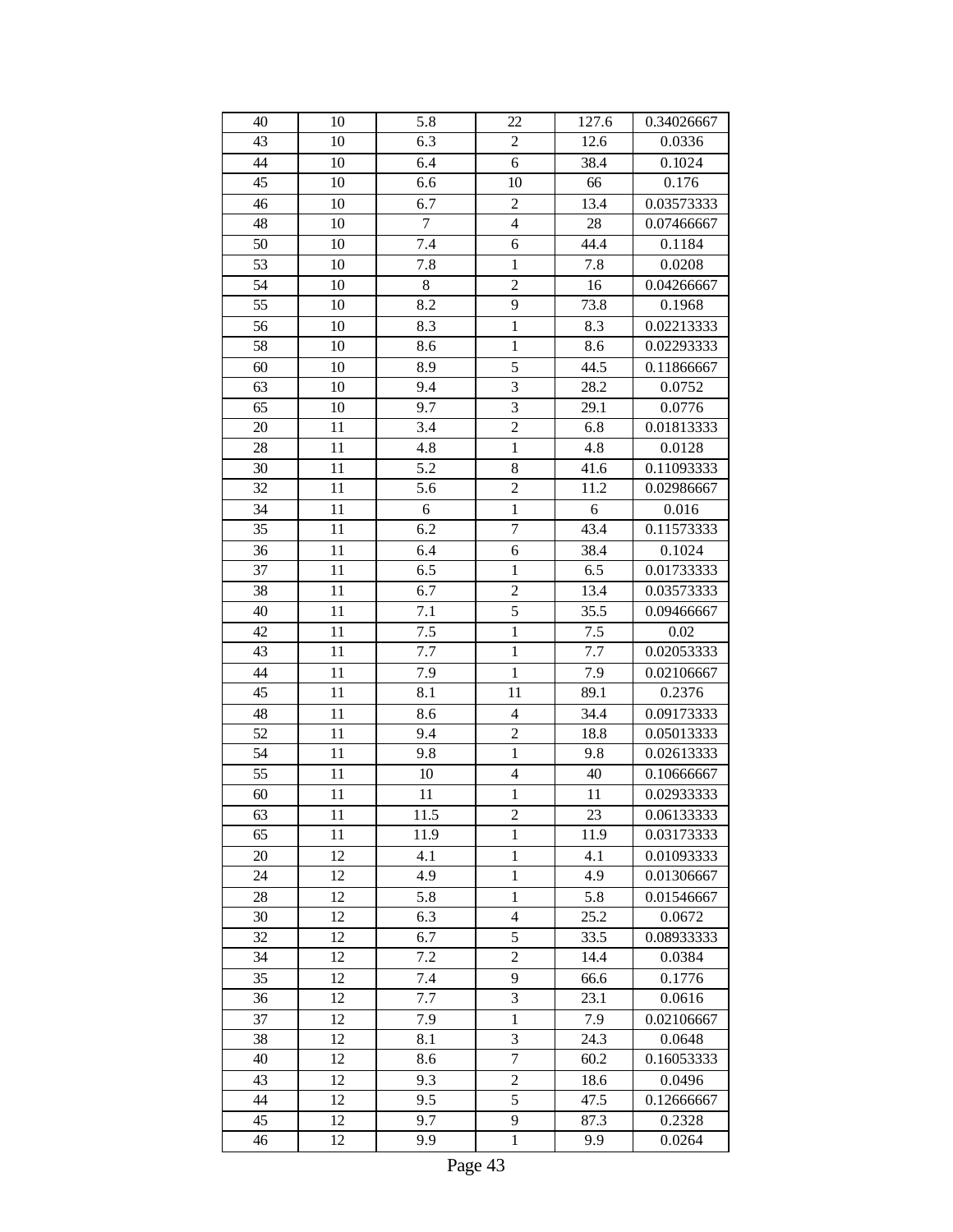| 50 | 12 | 10.9    | 6                       | 65.4  | 0.1744     |
|----|----|---------|-------------------------|-------|------------|
| 51 | 12 | 11.1    | $\mathbf{1}$            | 11.1  | 0.0296     |
| 52 | 12 | 11.3    | $\mathbf{1}$            | 11.3  | 0.03013333 |
| 54 | 12 | 11.8    | $\overline{2}$          | 23.6  | 0.06293333 |
| 55 | 12 | 12      | $\mathbf{1}$            | 12    | 0.032      |
| 65 | 12 | 14.3    | $\overline{c}$          | 28.6  | 0.07626667 |
| 25 | 13 | 6.1     | $\mathbf{1}$            | 6.1   | 0.01626667 |
| 30 | 13 | 7.5     | $\overline{3}$          | 22.5  | 0.06       |
| 32 | 13 | $\,8\,$ | $\overline{\mathbf{3}}$ | 24    | 0.064      |
| 35 | 13 | $8.8\,$ | $\overline{4}$          | 35.2  | 0.09386667 |
| 36 | 13 | 9.1     | $\mathbf{1}$            | 9.1   | 0.02426667 |
| 40 | 13 | 10.2    | 3                       | 30.6  | 0.0816     |
| 44 | 13 | 11.2    | $\overline{2}$          | 22.4  | 0.05973333 |
| 45 | 13 | 11.5    | $\overline{2}$          | 23    | 0.06133333 |
| 48 | 13 | 12.3    | $\overline{\mathbf{3}}$ | 36.9  | 0.0984     |
| 50 | 13 | 12.9    | $\overline{2}$          | 25.8  | 0.0688     |
| 52 | 13 | 13.4    | $\mathbf{1}$            | 13.4  | 0.03573333 |
| 54 | 13 | 14      | $\mathbf{1}$            | 14    | 0.03733333 |
| 55 | 13 | 14.2    | $\overline{4}$          | 56.8  | 0.15146667 |
| 58 | 13 | 15.1    | 3                       | 45.3  | 0.1208     |
| 60 | 13 | 15.6    | 3                       | 46.8  | 0.1248     |
| 63 | 13 | 16.4    | $\mathbf{1}$            | 16.4  | 0.04373333 |
| 65 | 13 | 17      | $\overline{c}$          | 34    | 0.09066667 |
| 30 | 14 | 8.8     | $\mathbf{1}$            | 8.8   | 0.02346667 |
| 32 | 14 | 9.4     | $\,1$                   | 9.4   | 0.02506667 |
| 35 | 14 | 10.3    | 3                       | 30.9  | 0.0824     |
| 40 | 14 | 11.9    | $\overline{5}$          | 59.5  | 0.15866667 |
| 42 | 14 | 12.5    | $\overline{1}$          | 12.5  | 0.03333333 |
| 43 | 14 | 12.8    | $\mathbf{1}$            | 12.8  | 0.03413333 |
| 44 | 14 | 13.2    | $\mathbf{1}$            | 13.2  | 0.0352     |
| 45 | 14 | 13.5    | 6                       | 81    | 0.216      |
| 48 | 14 | 14.4    | $\mathbf{1}$            | 14.4  | 0.0384     |
| 50 | 14 | 15.1    | $\overline{c}$          | 30.2  | 0.08053333 |
| 55 | 14 | 16.6    | 8                       | 132.8 | 0.35413333 |
| 63 | 14 | 19.2    | $\,1$                   | 19.2  | 0.0512     |
| 30 | 15 | 10.1    | $\overline{c}$          | 20.2  | 0.05386667 |
| 35 | 15 | 11.9    | $\mathbf{1}$            | 11.9  | 0.03173333 |
| 40 | 15 | 13.8    | 3                       | 41.4  | 0.1104     |
| 45 | 15 | 15.6    | $\overline{2}$          | 31.2  | 0.0832     |
| 50 | 15 | 17.4    | $\overline{2}$          | 34.8  | 0.0928     |
| 55 | 15 | 19.3    | 3                       | 57.9  | 0.1544     |
| 58 | 15 | 20.4    | $\mathbf{1}$            | 20.4  | 0.0544     |
| 63 | 15 | 22.2    | $\overline{2}$          | 44.4  | 0.1184     |
| 65 | 15 | 22.9    | $\mathbf{1}$            | 22.9  | 0.06106667 |
| 30 | 16 | 11.6    | $\overline{2}$          | 23.2  | 0.06186667 |
| 35 | 16 | 13.7    | $\mathbf{1}$            | 13.7  | 0.03653333 |
| 37 | 16 | 14.5    | $\mathbf{1}$            | 14.5  | 0.03866667 |
| 40 | 16 | 15.8    | $\mathbf{1}$            | 15.8  | 0.04213333 |
| 45 | 16 | 17.9    | $\mathbf{1}$            | 17.9  | 0.04773333 |
| 46 | 16 | 18.3    | $\mathbf{1}$            | 18.3  | 0.0488     |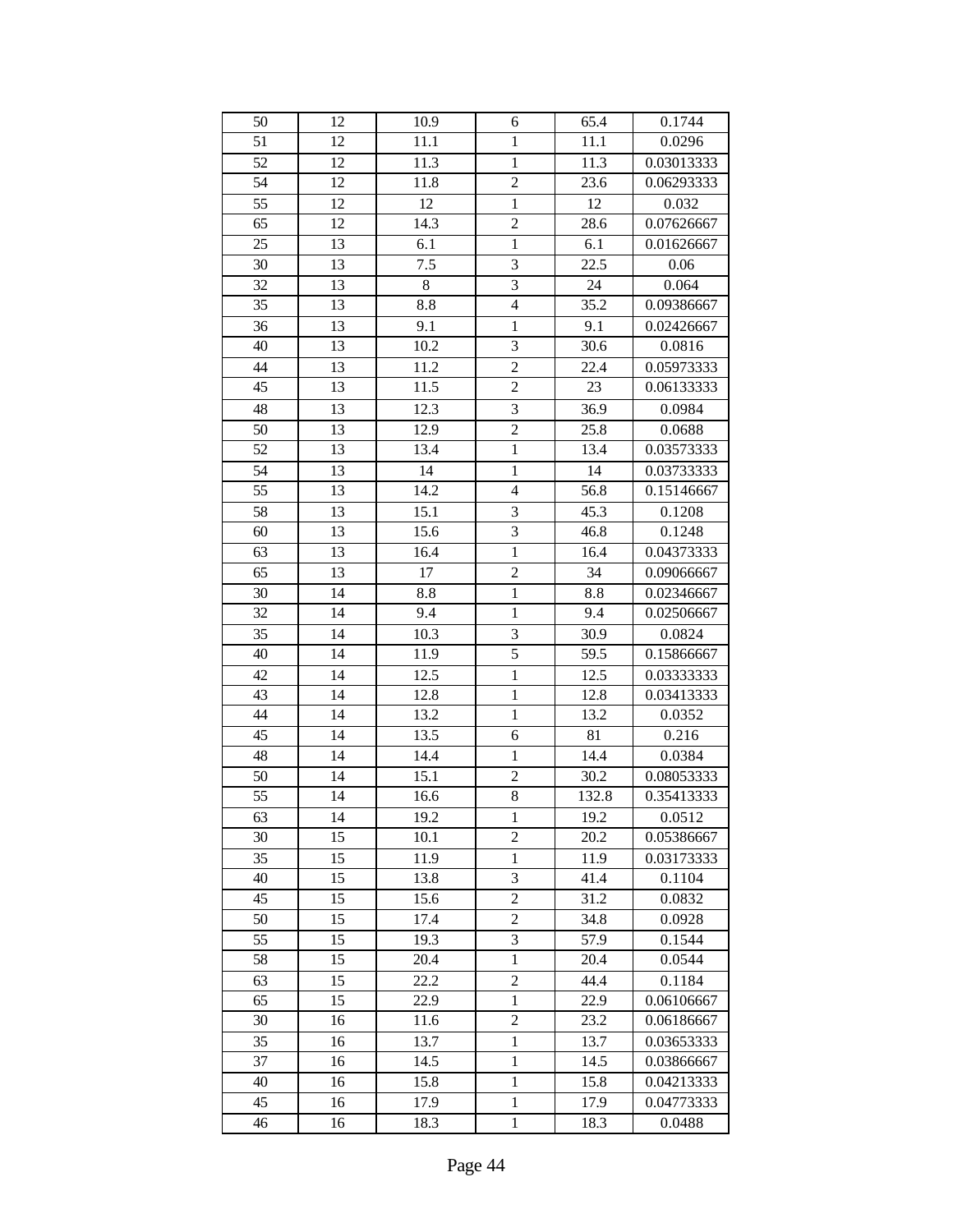| 50              | 16 | 19.9  | 3              | 59.7   | 0.1592     |
|-----------------|----|-------|----------------|--------|------------|
| 52              | 16 | 20.8  | $\mathbf{1}$   | 20.8   | 0.05546667 |
| 55              | 16 | 22    | $\mathbf{1}$   | 22     | 0.05866667 |
| 56              | 16 | 22.5  | $\mathbf{1}$   | 22.5   | 0.06       |
| 58              | 16 | 23.3  | $\mathbf{1}$   | 23.3   | 0.06213333 |
| 63              | 16 | 25.4  | $\mathbf{1}$   | 25.4   | 0.06773333 |
| 30              | 17 | 13.2  | $\mathbf{1}$   | 13.2   | 0.0352     |
| 32              | 17 | 14.2  | $\mathbf{1}$   | 14.2   | 0.03786667 |
| 35              | 17 | 15.6  | $\mathbf{1}$   | 15.6   | 0.0416     |
| 36              | 17 | 16    | $\mathbf{1}$   | 16     | 0.04266667 |
| 40              | 17 | 17.9  | $\mathbf{1}$   | 17.9   | 0.04773333 |
| 45              | 17 | 20.3  | $\mathbf{1}$   | 20.3   | 0.05413333 |
| 58              | 17 | 26.5  | $\mathbf{1}$   | 26.5   | 0.07066667 |
| 60              | 17 | 27.4  | $\mathbf{1}$   | 27.4   | 0.07306667 |
| 63              | 17 | 28.9  | $\mathbf{1}$   | 28.9   | 0.07706667 |
| 40              | 18 | 20.2  | $\overline{c}$ | 40.4   | 0.10773333 |
| 44              | 18 | 22.3  | $\mathbf{1}$   | 22.3   | 0.05946667 |
| 48              | 18 | 24.5  | $\,1$          | 24.5   | 0.06533333 |
| 53              | 18 | 27.1  | $\mathbf{1}$   | 27.1   | 0.07226667 |
| 58              | 18 | 29.8  | $\mathbf{1}$   | 29.8   | 0.07946667 |
| 30              | 19 | 16.7  | $\mathbf{1}$   | 16.7   | 0.04453333 |
| 35              | 19 | 19.7  | $\mathbf{1}$   | 19.7   | 0.05253333 |
| 50              | 19 | 28.6  | $\mathbf{1}$   | 28.6   | 0.07626667 |
| 52              | 19 | 29.8  | $\mathbf{1}$   | 29.8   | 0.07946667 |
| $\overline{55}$ | 19 | 31.6  | $\mathbf{1}$   | 31.6   | 0.08426667 |
| 48              | 20 | 30.5  | $\mathbf{1}$   | 30.5   | 0.08133333 |
| 50              | 20 | 31.8  | $\mathbf{1}$   | 31.8   | 0.0848     |
| 60              | 20 | 38.5  | $\mathbf{1}$   | 38.5   | 0.10266667 |
| 65              | 20 | 41.8  | $\mathbf{1}$   | 41.8   | 0.11146667 |
| 36              | 21 | 25    | $\mathbf{1}$   | 25     | 0.06666667 |
| 65              | 21 | 46.3  | $\mathbf{1}$   | 46.3   | 0.12346667 |
| 30              | 22 | 22.8  | $\,1$          | 22.8   | 0.0608     |
| 35              | 22 | 26.8  | 3              | 80.4   | 0.2144     |
| 40              | 22 | 30.8  | $\overline{1}$ | 30.8   | 0.08213333 |
| 51              | 22 | 39.6  | $\mathbf{1}$   | 39.6   | 0.1056     |
| 55              | 22 | 42.9  | $\mathbf{1}$   | 42.9   | 0.1144     |
| 48              | 24 | 44.6  | $\,1$          | 44.6   | 0.11893333 |
| 60              | 25 | 61.2  | $\mathbf{1}$   | 61.2   | 0.1632     |
| 50              | 27 | 59.4  | $\,1$          | 59.4   | 0.1584     |
| 60              | 29 | 83.1  | $\mathbf 1$    | 83.1   | 0.2216     |
| 56              | 32 | 94.9  | $\mathbf{1}$   | 94.9   | 0.25306667 |
| 55              | 36 | 118.7 | $\mathbf 1$    | 118.7  | 0.31653333 |
|                 |    |       | 772            | 6084.9 | 16.2264    |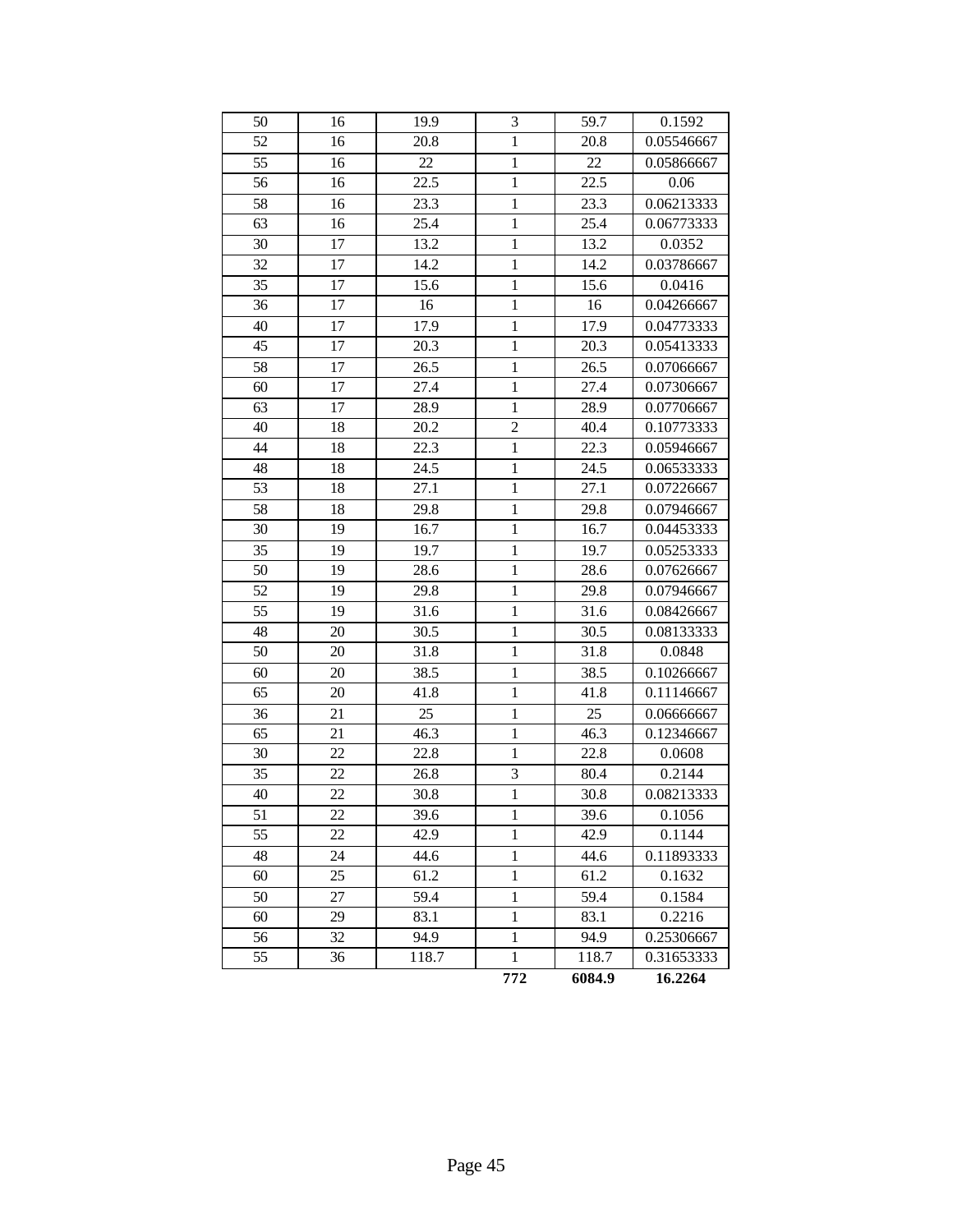# **Estimated Volumes for Honeylocust**

| Average<br>Height | <b>DBH</b> | <b>Cubic</b><br>Foot<br>Volume<br>per Tree | <b>Tree</b><br><b>Tally</b> | <b>Total</b><br><b>Cubic</b><br>Foot<br><b>Volume</b> | <b>Estimated</b><br><b>Cubic Foot</b><br>per Acre |
|-------------------|------------|--------------------------------------------|-----------------------------|-------------------------------------------------------|---------------------------------------------------|
| 32                | 8          | 2.8                                        | 1                           | 2.8                                                   | 0.007466667                                       |
| 40                | 8          | 3.6                                        | $\overline{c}$              | 7.6                                                   | 0.020266667                                       |
| 45                | 8          | 4.1                                        | $\overline{3}$              | 12.3                                                  | 0.0328                                            |
| 55                | 8          | 5                                          | $\mathbf{1}$                | 5                                                     | 0.013333333                                       |
| 45                | 9          | 5.2                                        | $\mathbf{1}$                | 5.2                                                   | 0.013866667                                       |
| 50                | 9          | 5.9                                        | $\mathbf{1}$                | 5.9                                                   | 0.015733333                                       |
| 35                | 10         | 5                                          | $\overline{c}$              | 10                                                    | 0.026666667                                       |
| 40                | 10         | 5.8                                        | $\overline{c}$              | 11.6                                                  | 0.030933333                                       |
| 45                | 10         | 6.6                                        | $\overline{c}$              | 13.2                                                  | 0.0352                                            |
| 40                | 11         | 7.1                                        | $\mathbf{1}$                | 7.1                                                   | 0.018933333                                       |
| 40                | 12         | 8.6                                        | $\mathbf{1}$                | 8.6                                                   | 0.022933333                                       |
| 45                | 12         | 9.7                                        | $\overline{4}$              | 38.8                                                  | 0.103466667                                       |
| 47                | 12         | 10.2                                       | $\mathbf{1}$                | 10.2                                                  | 0.0272                                            |
| 64                | 12         | 14.1                                       | $\mathbf{1}$                | 14.1                                                  | 0.0376                                            |
| 40                | 13         | 10.2                                       | $\mathbf{1}$                | 10.2                                                  | 0.0272                                            |
| 45                | 13         | 11.5                                       | $\mathbf{1}$                | 11.5                                                  | 0.030666667                                       |
| 60                | 13         | 15.6                                       | $\mathbf{1}$                | 15.6                                                  | 0.0416                                            |
| 36                | 14         | 10.6                                       | $\mathbf{1}$                | 10.6                                                  | 0.028266667                                       |
| 40                | 14         | 11.9                                       | $\overline{\mathbf{3}}$     | 35.7                                                  | 0.0952                                            |
| 45                | 14         | 13.5                                       | $\mathbf{1}$                | 13.5                                                  | 0.036                                             |
| 36                | 15         | 12.3                                       | $\mathbf{1}$                | 12.3                                                  | 0.0328                                            |
| 40                | 15         | 13.8                                       | $\mathbf{1}$                | 13.8                                                  | 0.0368                                            |
| 45                | 15         | 15.6                                       | $\mathbf{1}$                | 15.6                                                  | 0.0416                                            |
| 48                | 15         | 16.7                                       | $\mathbf{1}$                | 16.7                                                  | 0.044533333                                       |
| 36                | 16         | 14.1                                       | $\mathbf{1}$                | 14.1                                                  | 0.0376                                            |
| 45                | 16         | 17.9                                       | $\overline{c}$              | 35.8                                                  | 0.095466667                                       |
| 36                | 17         | 16                                         | $\mathbf{1}$                | 16                                                    | 0.042666667                                       |
| 45                | 17         | 20.3                                       | $\mathbf{1}$                | 20.3                                                  | 0.054133333                                       |
| 32                | 19         | 17.9                                       | $\mathbf{1}$                | 17.9                                                  | 0.047733333                                       |
| 45                | 20         | 28.5                                       | $\mathbf{1}$                | 28.5                                                  | 0.076                                             |
|                   |            |                                            | 42                          | 440.5                                                 | 1.17466667                                        |

## **Table 10**

## **Estimate Volumes for Mulberry**

| Average<br>Height | DBH | Cubic<br>Foot<br>Volume<br>per Acre | <b>Tree</b><br>Tallv | <b>Total</b><br>Cubic<br>Foot<br>Volume | <b>Estimated</b><br><b>Cubic Foot</b><br>per Acre |
|-------------------|-----|-------------------------------------|----------------------|-----------------------------------------|---------------------------------------------------|
| 30                |     | 2.6                                 |                      | 18.2                                    | 0.048533333                                       |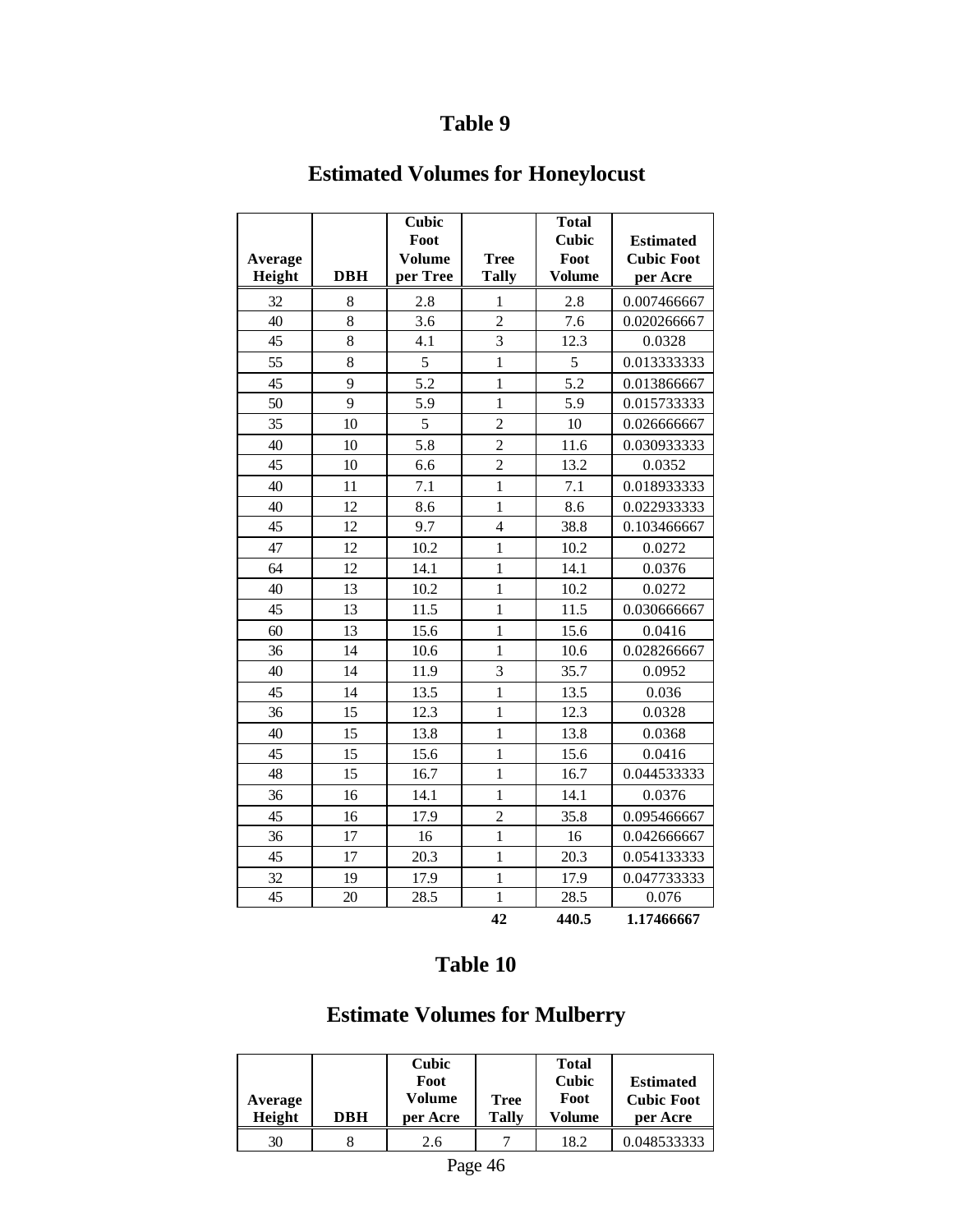| 34 | 8  | $\mathfrak{Z}$ | 1                       | $\mathfrak{Z}$ | 0.008       |
|----|----|----------------|-------------------------|----------------|-------------|
| 35 | 8  | 3.1            | $\overline{3}$          | 9.3            | 0.0248      |
| 40 | 8  | 3.6            | 6                       | 21.6           | 0.0576      |
| 43 | 8  | 3.9            | $\overline{c}$          | 7.8            | 0.0208      |
| 44 | 8  | $\overline{4}$ | $\mathbf{1}$            | $\overline{4}$ | 0.010666667 |
| 46 | 8  | 4.2            | 3                       | 12.6           | 0.0336      |
| 58 | 8  | 5.3            | $\mathbf{1}$            | 5.3            | 0.014133333 |
| 34 | 9  | 3.9            | $\mathbf{1}$            | 3.9            | 0.0104      |
| 35 | 9  | $\overline{4}$ | $\mathbf{1}$            | $\overline{4}$ | 0.010666667 |
| 40 | 9  | 4.6            | 3                       | 13.8           | 0.0368      |
| 45 | 9  | 5.2            | 8                       | 11.6           | 0.030933333 |
| 46 | 9  | 5.4            | $\mathbf 1$             | 5.4            | 0.0144      |
| 35 | 10 | 5              | $\mathbf{1}$            | 5              | 0.013333333 |
| 43 | 10 | 6.3            | $\overline{\mathbf{c}}$ | 12.6           | 0.0336      |
| 44 | 10 | 6.4            | $\mathbf{1}$            | 6.4            | 0.017066667 |
| 45 | 10 | 6.6            | $\mathbf 1$             | 6.6            | 0.0176      |
| 30 | 11 | 5.2            | $\mathbf{1}$            | 5.2            | 0.013866667 |
| 34 | 11 | 6              | $\overline{c}$          | 12             | 0.032       |
| 35 | 11 | 6.2            | $\mathbf{1}$            | 6.2            | 0.016533333 |
| 45 | 11 | 8.1            | $\overline{c}$          | 16.2           | 0.0432      |
| 46 | 11 | 8.3            | 3                       | 24.9           | 0.0664      |
| 50 | 11 | 9              | $\overline{c}$          | 18             | 0.048       |
| 30 | 12 | 6.3            | $\mathbf{1}$            | 6.3            | 0.0168      |
| 45 | 12 | 9.7            | $\mathbf{1}$            | 9.7            | 0.025866667 |
| 34 | 13 | 8.5            | $\mathbf{1}$            | 8.5            | 0.022666667 |
| 35 | 13 | 8.8            | $\mathbf{1}$            | 8.8            | 0.023466667 |
| 40 | 13 | 10.2           | $\mathbf{1}$            | 10.2           | 0.0272      |
| 42 | 13 | 10.7           | $\mathbf 1$             | 10.7           | 0.028533333 |
| 46 | 13 | 11.8           | $\overline{c}$          | 23.6           | 0.062933333 |
| 42 | 14 | 12.5           | $\mathbf 1$             | 12.5           | 0.033333333 |
| 43 | 14 | 12.8           | $\mathbf 1$             | 12.8           | 0.034133333 |
| 46 | 14 | 13.8           | 3                       | 41.4           | 0.1104      |
| 65 | 14 | 19.9           | $\mathbf{1}$            | 19.9           | 0.053066667 |
| 32 | 15 | 10.9           | $\mathbf{1}$            | 10.9           | 0.029066667 |
| 40 | 15 | 13.8           | $\mathbf{1}$            | 13.8           | 0.0368      |
| 42 | 15 | 14.5           | 1                       | 14.5           | 0.038666667 |
| 30 | 16 | 11.6           | $\mathbf 1$             | 11.6           | 0.030933333 |
| 34 | 16 | 13.3           | $\,1\,$                 | 13.3           | 0.035466667 |
| 46 | 16 | 18.3           | $\mathbf{1}$            | 18.3           | 0.0488      |
| 58 | 18 | 29.8           | $\mathbf{1}$            | 29.8           | 0.079466667 |
| 44 | 21 | 30.8           | $\mathbf{1}$            | 30.8           | 0.082133333 |
| 42 | 23 | 35.5           | $\mathbf{1}$            | 35.5           | 0.094666667 |
| 50 | 29 | 68.9           | $\mathbf{1}$            | 69.9           | 0.1864      |
| 65 | 30 | 96.8           | $\,1$                   | 96.8           | 0.258133333 |
| 50 | 35 | 101.5          | $\mathbf{1}$            | 101.5          | 0.270666667 |
|    |    |                | 80                      | 844.7          | 2.25253333  |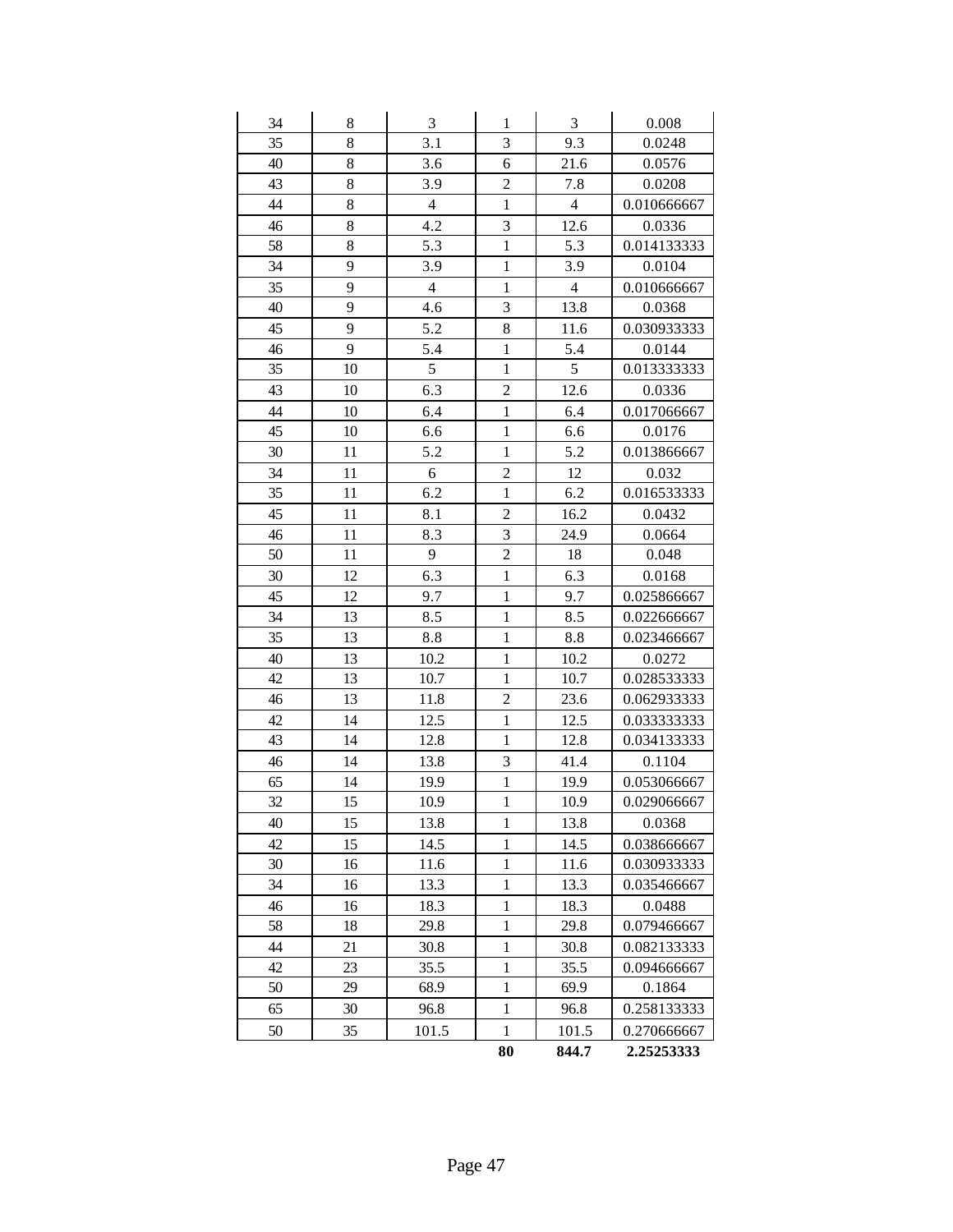## **Estimated Volumes for Silver Maple**

| Average |            | Cubic<br>Foot<br><b>Volume</b> | <b>Tree</b>             | <b>Total</b><br><b>Cubic</b><br>Foot | <b>Estimated</b><br><b>Cubic Foot</b> |
|---------|------------|--------------------------------|-------------------------|--------------------------------------|---------------------------------------|
| Height  | <b>DBH</b> | per Tree                       | <b>Tally</b>            | <b>Volume</b>                        | per Acre                              |
| 35      | 8          | 3.1                            | $\mathbf{1}$            | 3.1                                  | 0.008266667                           |
| 70      | 8          | 6.5                            | $\mathbf{1}$            | 6.5                                  | 0.017333333                           |
| 75      | 8          | $\overline{7}$                 | $\overline{\mathbf{3}}$ | 21                                   | 0.056                                 |
| 65      | 9          | 7.8                            | $\mathbf{1}$            | 7.8                                  | 0.0208                                |
| 75      | 9          | 9.1                            | $\mathbf{1}$            | 9.1                                  | 0.024266667                           |
| 35      | 10         | 5                              | $\mathbf{1}$            | 5                                    | 0.013333333                           |
| 65      | 10         | 9.7                            | $\mathbf{1}$            | 9.7                                  | 0.025866667                           |
| 70      | 10         | 10.5                           | 5                       | 52.5                                 | 0.14                                  |
| 75      | 10         | 11.3                           | $\overline{3}$          | 33.9                                 | 0.0904                                |
| 44      | 11         | 7.9                            | $\mathbf{1}$            | 7.9                                  | 0.021066667                           |
| 70      | 11         | 12.9                           | 5                       | 64.5                                 | 0.172                                 |
| 65      | 12         | 14.3                           | $\mathbf{1}$            | 14.3                                 | 0.038133333                           |
| 70      | 12         | 15.5                           | $\overline{3}$          | 46.5                                 | 0.124                                 |
| 75      | 12         | 16.7                           | $\overline{2}$          | 33.4                                 | 0.089066667                           |
| 44      | 13         | 11.2                           | $\mathbf{1}$            | 11.2                                 | 0.029866667                           |
| 65      | 13         | 17                             | $\mathbf{1}$            | 17                                   | 0.045333333                           |
| 70      | 13         | 18.4                           | 3                       | 55.2                                 | 0.1472                                |
| 75      | 13         | 19.7                           | $\overline{2}$          | 39.4                                 | 0.105066667                           |
| 35      | 14         | 10.3                           | $\mathbf{1}$            | 10.3                                 | 0.027466667                           |
| 65      | 14         | 19.9                           | $\mathbf{1}$            | 19.9                                 | 0.053066667                           |
| 70      | 14         | 21.5                           | $\mathbf{1}$            | 21.5                                 | 0.057333333                           |
| 75      | 14         | 23.1                           | $\mathbf{1}$            | 23.1                                 | 0.0616                                |
| 65      | 15         | 22.9                           | $\mathbf{1}$            | 22.9                                 | 0.061066667                           |
| 70      | 15         | 24.8                           | $\mathbf{1}$            | 24.8                                 | 0.066133333                           |
| 65      | 16         | 26.3                           | $\mathbf{1}$            | 26.3                                 | 0.070133333                           |
| 70      | 16         | 28.4                           | $\mathbf{1}$            | 28.4                                 | 0.075733333                           |
| 75      | 16         | 30.5                           | $\overline{2}$          | 61                                   | 0.162666667                           |
|         |            |                                | 46                      | 676.2                                | 1.8032                                |

### **Table 12**

### **Estimated Volumes for Willow**

| Average<br>Height | <b>DBH</b> | <b>Cubic</b><br>Foot<br>Volume<br>per Tree | <b>Tree</b><br><b>Tally</b> | <b>Total</b><br>Cubic<br>Foot<br>Volume | <b>Estimated</b><br><b>Cubic Foot</b><br>per Acre |
|-------------------|------------|--------------------------------------------|-----------------------------|-----------------------------------------|---------------------------------------------------|
| 30                |            | 2.6                                        |                             | 5.2                                     | 0.013866667                                       |
| 34                |            |                                            |                             |                                         | 0.008                                             |
| 35                |            | 3.1                                        |                             | 3.1                                     | 0.008266667                                       |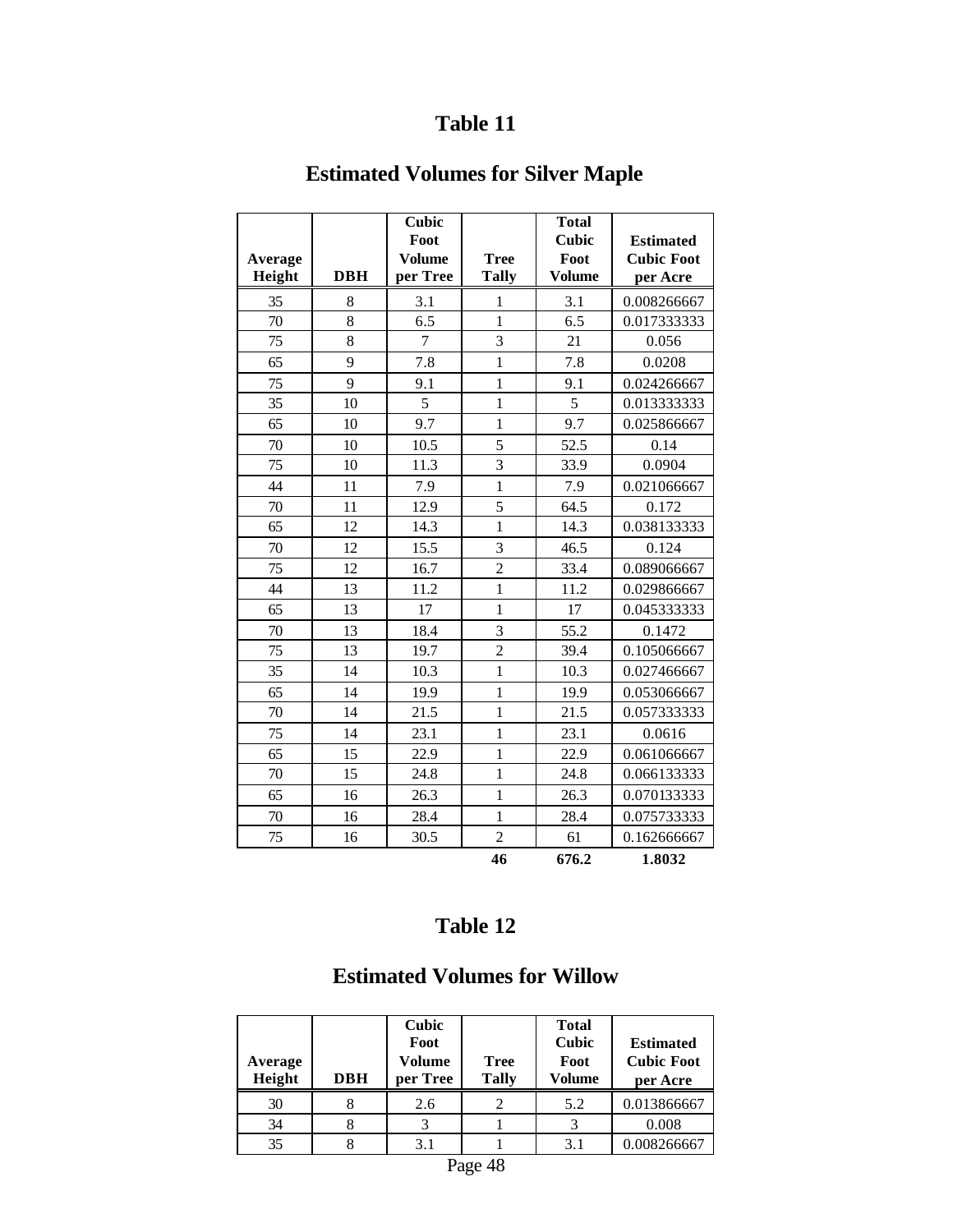| 38 | $8\,$ | 3.4  | 1              | 3.4  | 0.009066667 |
|----|-------|------|----------------|------|-------------|
| 45 | 8     | 4.1  | $\mathbf{1}$   | 4.1  | 0.010933333 |
| 30 | 9     | 3.4  | $\mathbf{1}$   | 3.4  | 0.009066667 |
| 45 | 9     | 5.2  | $\overline{3}$ | 15.6 | 0.0416      |
| 50 | 9     | 5.9  | $\overline{c}$ | 11.8 | 0.031466667 |
| 55 | 9     | 6.5  | $\mathbf{1}$   | 6.5  | 0.017333333 |
| 30 | 10    | 4.2  | $\mathbf{1}$   | 4.2  | 0.0112      |
| 38 | 10    | 5.5  | $\mathbf{1}$   | 5.5  | 0.014666667 |
| 40 | 10    | 5.8  | $\mathbf{1}$   | 5.8  | 0.015466667 |
| 45 | 10    | 6.6  | 8              | 52.8 | 0.1408      |
| 50 | 10    | 7.4  | $\mathbf{1}$   | 7.4  | 0.019733333 |
| 64 | 10    | 9.6  | $\overline{2}$ | 19.2 | 0.0512      |
| 30 | 11    | 5.2  | $\overline{2}$ | 10.4 | 0.027733333 |
| 35 | 11    | 6.2  | $\overline{c}$ | 12.4 | 0.033066667 |
| 40 | 11    | 7.1  | $\overline{c}$ | 14.2 | 0.037866667 |
| 45 | 11    | 8.1  | 4              | 32.4 | 0.0864      |
| 50 | 11    | 9    | $\mathbf{1}$   | 9    | 0.024       |
| 32 | 12    | 6.7  | $\mathbf{1}$   | 6.7  | 0.017866667 |
| 35 | 12    | 7.4  | $\overline{c}$ | 14.8 | 0.039466667 |
| 40 | 12    | 8.6  | $\mathbf{1}$   | 8.6  | 0.022933333 |
| 45 | 12    | 9.7  | 6              | 58.2 | 0.1552      |
| 50 | 12    | 10.9 | $\mathbf{1}$   | 10.9 | 0.029066667 |
| 56 | 12    | 12.3 | $\overline{2}$ | 24.6 | 0.0656      |
| 64 | 12    | 14.1 | $\mathbf{1}$   | 14.1 | 0.0376      |
| 30 | 13    | 7.5  | $\mathbf{1}$   | 7.5  | 0.02        |
| 35 | 13    | 8.8  | $\mathbf{1}$   | 8.8  | 0.023466667 |
| 42 | 13    | 10.7 | $\mathbf{1}$   | 10.7 | 0.028533333 |
| 45 | 13    | 11.5 | 3              | 34.5 | 0.092       |
| 50 | 13    | 12.9 | $\mathbf{1}$   | 12.9 | 0.0344      |
| 56 | 13    | 14.5 | $\mathbf{1}$   | 14.5 | 0.038666667 |
| 25 | 14    | 7.2  | $\mathbf{1}$   | 7.2  | 0.0192      |
| 30 | 14    | 8.8  | $\mathbf{1}$   | 8.8  | 0.023466667 |
| 35 | 14    | 10.3 | $\overline{c}$ | 20.6 | 0.054933333 |
| 45 | 14    | 13.5 | 3              | 40.5 | 0.108       |
| 64 | 14    | 19.5 | $\overline{c}$ | 39   | 0.104       |
| 90 | 14    | 27.9 | $\mathbf{1}$   | 27.9 | 0.0744      |
| 30 | 15    | 10.1 | $\mathbf{1}$   | 10.1 | 0.026933333 |
| 45 | 15    | 15.6 | $\mathbf{1}$   | 15.6 | 0.0416      |
| 56 | 15    | 19.6 | $\mathbf{1}$   | 19.6 | 0.052266667 |
| 70 | 15    | 24.8 | $\mathbf{1}$   | 24.8 | 0.066133333 |
| 45 | 16    | 17.9 | 1              | 17.9 | 0.047733333 |
| 50 | 16    | 19.9 | $\mathbf{1}$   | 19.9 | 0.053066667 |
| 55 | 16    | 22   | $\mathbf{1}$   | 22   | 0.058666667 |
| 45 | 17    | 20.3 | $\mathbf{1}$   | 20.3 | 0.054133333 |
| 56 | 17    | 25.5 | $\mathbf{1}$   | 25.5 | 0.068       |
| 45 | 18    | 22.9 | $\mathbf{1}$   | 22.9 | 0.061066667 |
| 64 | 18    | 33.1 | $\mathbf{1}$   | 33.1 | 0.088266667 |
| 60 | 19    | 34.6 | $\mathbf{1}$   | 34.6 | 0.092266667 |
| 70 | 19    | 40.6 | $\mathbf{1}$   | 40.6 | 0.108266667 |
| 52 | 20    | 33.2 | $\mathbf{1}$   | 33.2 | 0.088533333 |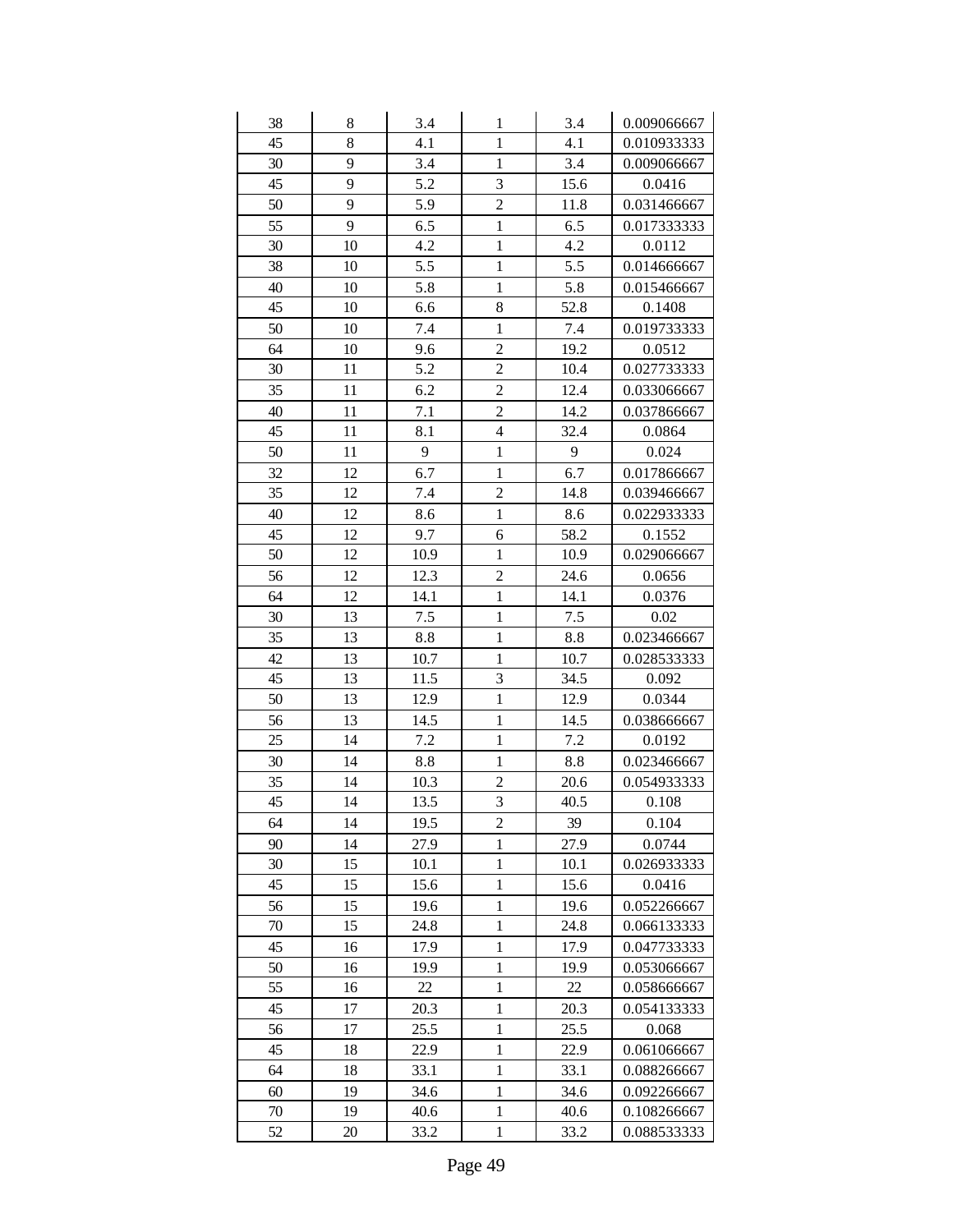|    |    |      | 92 | 1307.6 | 3.48693333  |
|----|----|------|----|--------|-------------|
| 40 | 31 | 62.8 |    | 62.8   | 0.167466667 |
| 64 | 24 | 60.1 |    | 60.1   | 0.160266667 |
| 55 | 24 | 51.4 |    | 51.4   | 0.137066667 |
| 52 | 23 | 44.4 |    | 44.4   | 0.1184      |
| 45 | 22 | 34.8 |    | 34.8   | 0.0928      |
| 56 | 21 | 39.7 |    | 39.7   | 0.105866667 |
| 55 | 21 | 38.9 |    | 38.9   | 0.103733333 |
| 55 | 20 | 35.2 |    | 35.2   | 0.093866667 |

### **Estimated Volumes for Miscellaneous**

| Average<br>Height | <b>DBH</b> | <b>Cubic</b><br>Foot<br>Volume<br>per Tree | <b>Tree</b><br><b>Tally</b> | <b>Total</b><br>Cubic<br>Foot<br>Volume | <b>Estimated</b><br><b>Cubic Foot</b><br>per Acre |
|-------------------|------------|--------------------------------------------|-----------------------------|-----------------------------------------|---------------------------------------------------|
| 17                | 10         | 2.3                                        |                             | 2.3                                     | 0.006133333                                       |
| 60                | 12         | 13.2                                       |                             | 13.2                                    | 0.0352                                            |
|                   |            |                                            |                             | 15.5                                    | 0.041333333                                       |

#### **Estimated Volumes for Black Walnut**

### **Estimated Volumes for Catalpa**

| Average<br>Height | <b>DBH</b> | Cubic<br>Foot<br>Volume<br>per Tree | <b>Tree</b><br>Tally | <b>Total</b><br>Cubic<br>Foot<br>Volume | <b>Estimated</b><br><b>Cubic Foot</b><br>per Acre |
|-------------------|------------|-------------------------------------|----------------------|-----------------------------------------|---------------------------------------------------|
| 48                |            | 4.4                                 |                      | 4.4                                     | 0.011733333                                       |
|                   |            |                                     |                      | 4.4                                     | 0.011733333                                       |

#### **Estimated Volumes for Chokecherry**

| Average<br>Height | <b>DBH</b> | Cubic<br>Foot<br>Volume<br>per Tree | Tree<br><b>Tally</b> | <b>Total</b><br>Cubic<br>Foot<br>Volume | <b>Estimated</b><br><b>Cubic Foot</b><br>per Acre |
|-------------------|------------|-------------------------------------|----------------------|-----------------------------------------|---------------------------------------------------|
| 17                |            | 1.4                                 |                      | 1.4                                     | 0.003733333                                       |
|                   |            |                                     |                      | 1.4                                     | 0.003733333                                       |

#### **Estimated Volumes for Dogwood**

|         |            | Cubic    |              | <b>Total</b> |                   |
|---------|------------|----------|--------------|--------------|-------------------|
|         |            | Foot     |              | Cubic        | <b>Estimated</b>  |
| Average |            | Volume   | Tree         | Foot         | <b>Cubic Foot</b> |
| Height  | <b>DBH</b> | per Tree | <b>Tally</b> | Volume       | per Acre          |
| 39      |            | 3.5      |              | 3.5          | 0.009333333       |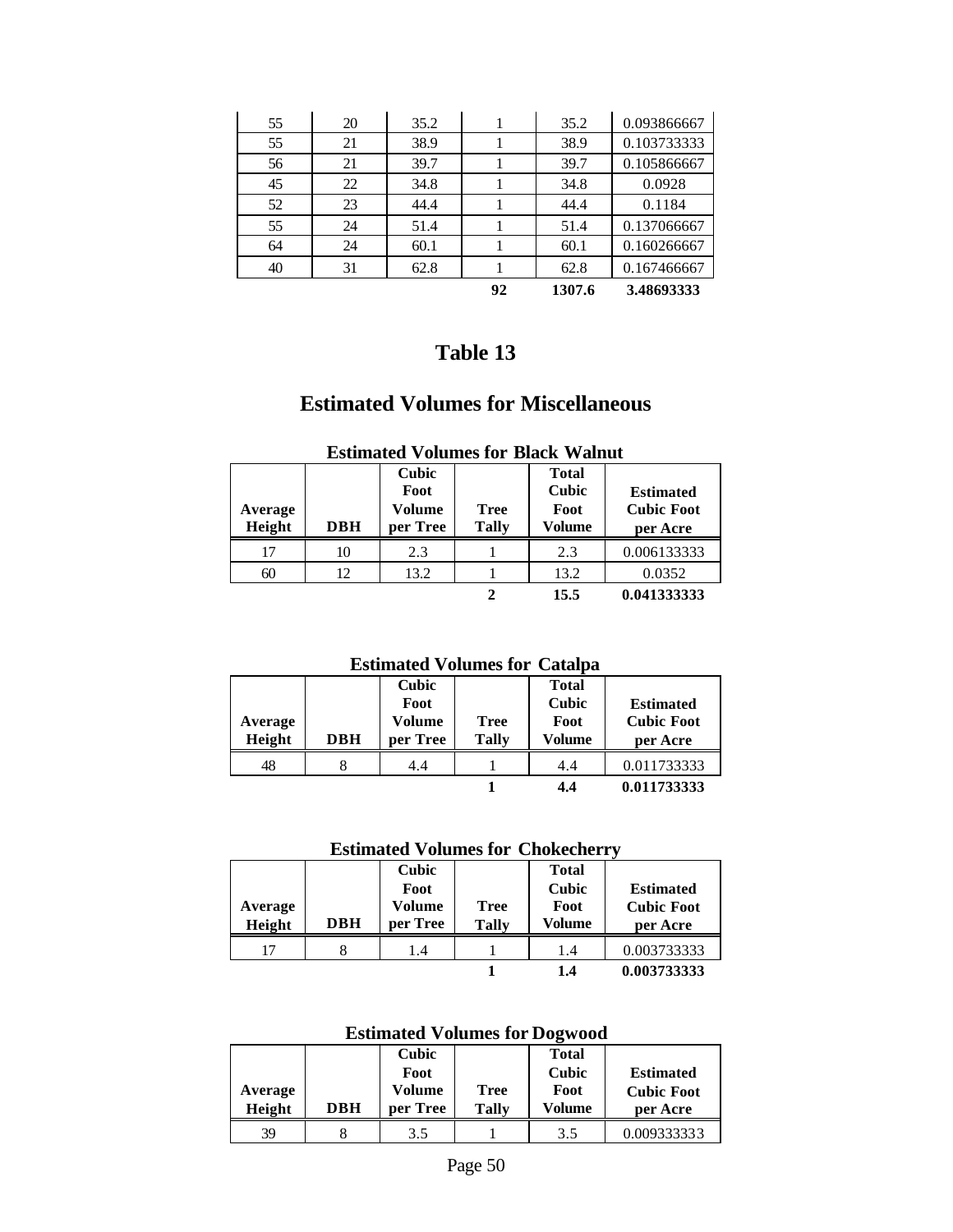| 39 | Q  | 4.5 |   | 4.5  | 0.012       |
|----|----|-----|---|------|-------------|
| 39 | 10 | 5.6 |   | 5.6  | 0.014933333 |
| 30 | 11 | 5.2 |   | 5.2  | 0.013866667 |
| 39 | 11 | 6.9 |   | 13.8 | 0.0368      |
| 39 | 12 | 8.3 |   | 16.6 | 0.044266667 |
| 30 | 14 | 8.8 |   | 8.8  | 0.023466667 |
|    |    |     | q | 58   | 0.154666667 |

#### **Estimated Volumes for Ironwood**

| Average<br>Height | <b>DBH</b> | <b>Cubic</b><br>Foot<br>Volume<br>per Tree | <b>Tree</b><br><b>Tally</b> | <b>Total</b><br>Cubic<br>Foot<br>Volume | <b>Estimated</b><br><b>Cubic Foot</b><br>per Acre |
|-------------------|------------|--------------------------------------------|-----------------------------|-----------------------------------------|---------------------------------------------------|
|                   | 8          | 1.4                                        |                             | 1.4                                     | 0.003733333                                       |
| 25                | 8          | 2.1                                        | 9                           | 18.9                                    | 0.0504                                            |
| 20                | Q          | 2.2                                        |                             | 2.2                                     | 0.005866667                                       |
|                   |            |                                            |                             | 22.5                                    | 0.06                                              |

#### **Estimate Volumes for Ponderosa Pine**

| Average<br>Height | <b>DBH</b> | Cubic<br>Foot<br><b>Volume</b><br>per Tree | <b>Tree</b><br><b>Tally</b> | <b>Total</b><br>Cubic<br>Foot<br>Volume | <b>Estimated</b><br><b>Cubic Foot</b><br>per Acre |
|-------------------|------------|--------------------------------------------|-----------------------------|-----------------------------------------|---------------------------------------------------|
| 35                |            |                                            |                             |                                         | 0.013333333                                       |
| 38                |            | 6.8                                        |                             | 6.8                                     | 0.018133333                                       |
| 35                | 12         | 11.2                                       | 2                           | 22.4                                    | 0.059733333                                       |
|                   |            |                                            |                             | 34.2                                    | 0.0912                                            |

#### **Estimated Volumes for White Poplar**

| Average<br>Height | <b>DBH</b> | Cubic<br>Foot<br>Volume<br>per Tree | <b>Tree</b><br><b>Tally</b> | <b>Total</b><br><b>Cubic</b><br>Foot<br><b>Volume</b> | <b>Estimated</b><br><b>Cubic Foot</b><br>per Acre |
|-------------------|------------|-------------------------------------|-----------------------------|-------------------------------------------------------|---------------------------------------------------|
| 80                | 13         | 21.1                                | 1                           | 21.1                                                  | 0.056266667                                       |
| 55                | 15         | 19.3                                |                             | 19.3                                                  | 0.051466667                                       |
| 55                | 16         | 22                                  | 1                           | 22                                                    | 0.058666667                                       |
| 80                | 16         | 32.6                                | 1                           | 32.6                                                  | 0.086933333                                       |
| 80                | 18         | 41.7                                | 1                           | 41.7                                                  | 0.1112                                            |
| 55                | 19         | 31.6                                |                             | 31.6                                                  | 0.084266667                                       |
| 80                | 19         | 46.7                                | 1                           | 46.7                                                  | 0.124533333                                       |
| 80                | 22         | 63.2                                | 1                           | 63.2                                                  | 0.168533333                                       |
| 80                | 28         | 104                                 | $\overline{2}$              | 104                                                   | 0.277333333                                       |
| 80                | 46         | 287.8                               | 1                           | 287.8                                                 | 0.767466667                                       |
|                   |            |                                     | 11                          | 670                                                   | 1.786666667                                       |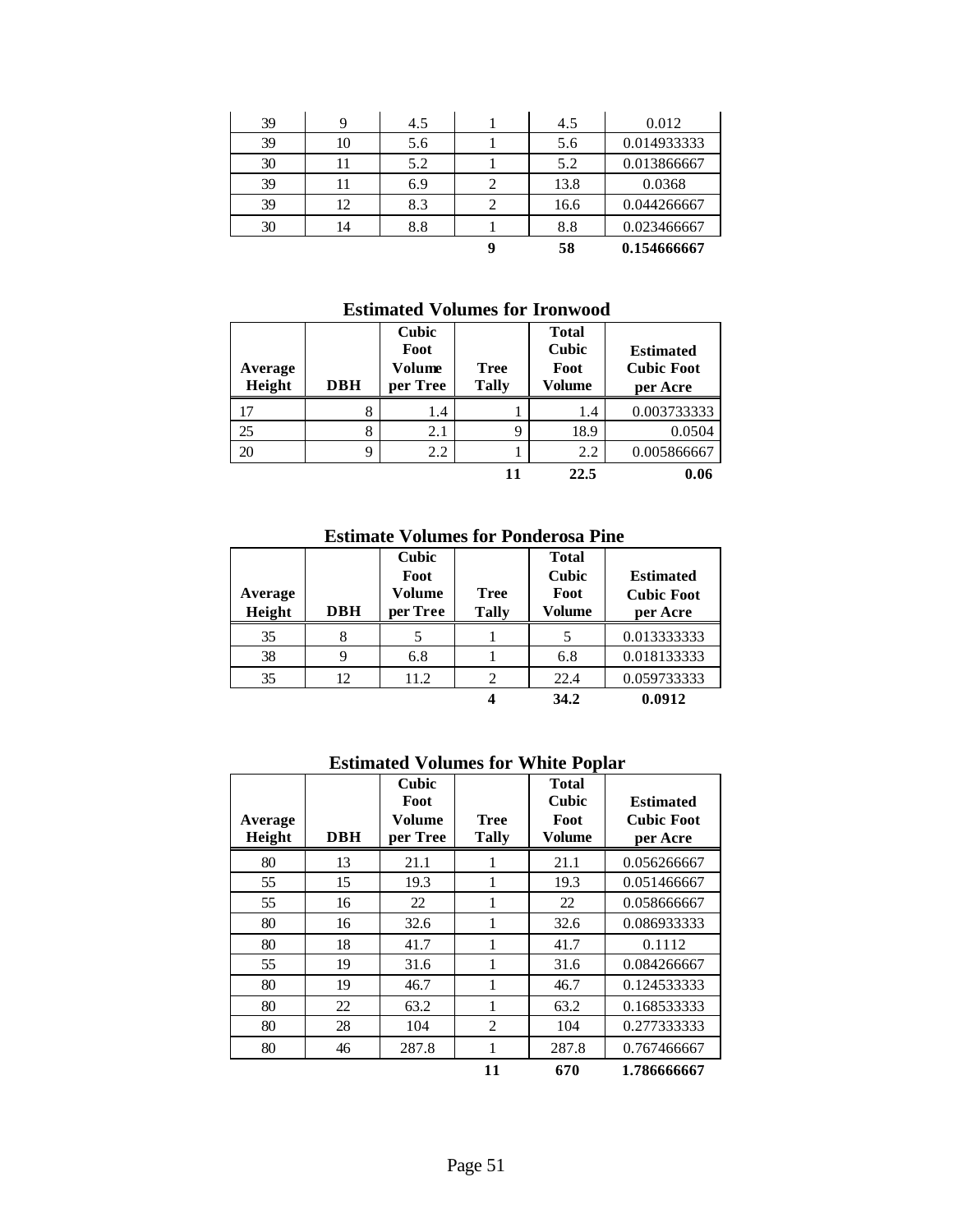### **Table 14 ESTIMATED TOTAL VOLUME for BON HOMME COUNTY**

|                         | <b>Cubic feet</b> | Weight   |       | <b>Total Cubic</b>                    |
|-------------------------|-------------------|----------|-------|---------------------------------------|
| <b>Species</b>          | per Acre          | Ratio    | Acres | Feet                                  |
|                         |                   |          |       |                                       |
| <b>ASH</b>              | 78.3706936        | 0.25     | 8176  | 160,189.70                            |
| <b>BASSWOOD</b>         | 4.5632            | 0.040323 | 8176  | 1,504.40                              |
| <b>BOX ELDER</b>        | 17.2381333        | 0.056452 | 8176  | 7,956.29                              |
| <b>EASTERN REDCEDAR</b> | 46.2090667        | 0.540323 | 8176  | 204,136.91                            |
| <b>COTTONWOOD</b>       | 94.576            | 0.072581 | 8176  | 56,123.50                             |
| <b>ELM</b>              | 62.1690667        | 0.620968 | 8176  | 315,634.49                            |
| <b>HACKBERRY</b>        | 16.2264           | 0.185484 | 8176  | 24,607.61                             |
| <b>HONEYLOCUST</b>      | 1.17466667        | 0.08871  | 8176  | 851.98                                |
| MULBERRY                | 2.25253333        | 0.056452 | 8176  | 1,039.66                              |
| <b>OAK</b>              | 101.296933        | 0.403226 | 8176  | 333,953.27                            |
| <b>BLACK WALNUT</b>     | 0.04133333        | 0.008065 | 8176  | 2.73                                  |
| <b>WILLOW</b>           | 3.48693333        | 0.04323  | 8176  | 1,232.45<br>$\overline{1}$ 107 000 00 |

 **1,107,232.99**

#### **Table 15 ESTIMATED TOTAL VOLUME for BRULE COUNTY**

|                         | <b>Cubic Feet</b> | Weight       |              | <b>Total Cubic</b> |
|-------------------------|-------------------|--------------|--------------|--------------------|
| <b>Species</b>          | per Acre          | <b>Ratio</b> | <b>Acres</b> | Feet               |
|                         |                   |              |              |                    |
| <b>ASH</b>              | 78.3706936        | 0.195122     | 2573         | 39,345.92          |
| <b>BOX ELDER</b>        | 17.2381333        | 0.097561     | 2573         | 4,327.19           |
| <b>EASTERN REDCEDAR</b> | 46.2090667        | 0.560976     | 2573         | 66,697.76          |
| <b>COTTONWOOD</b>       | 94.576            | 0.02439      | 2573         | 5,935.16           |
| <b>ELM</b>              | 62.1690667        | 0.02439      | 2573         | 3,901.45           |
| <b>HACKBERRY</b>        | 16.2264           | 0.02439      | 2573         | 1,018.30           |
| <b>OAK</b>              | 101.296933        | 0.121951     | 2573         | 31,784.94          |
| <b>WHITE POPLAR</b>     | 1.78666667        | 0.02439      | 2573         | 112.12             |
|                         |                   |              |              | AED ADD OF         |

 **153,122.85**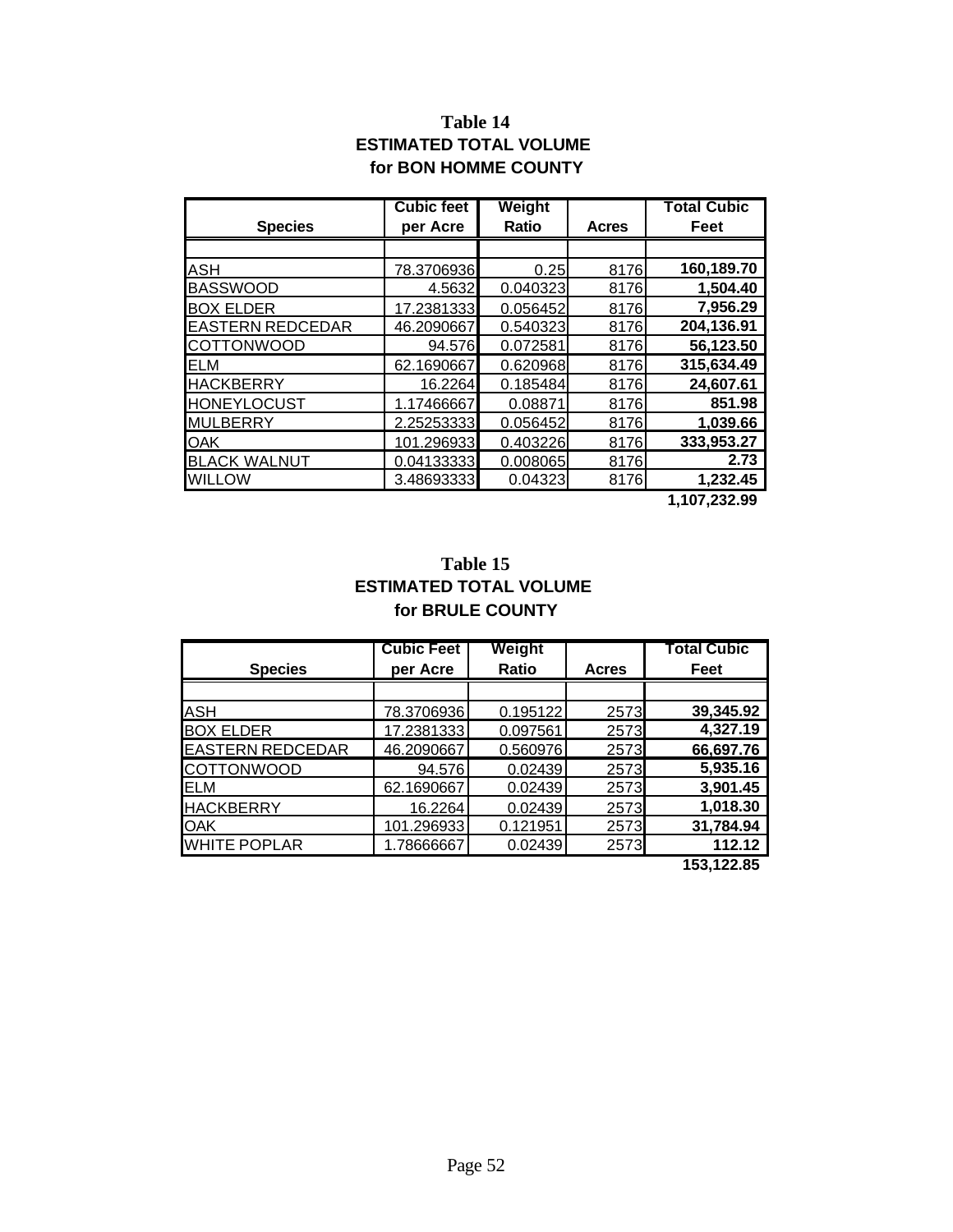### **Table 16 ESTIMATED TOTAL VOLUME for CHARLES MIX COUNTY**

|                         | <b>Cubic Feet</b> | Weight       |              | Total Cubic |
|-------------------------|-------------------|--------------|--------------|-------------|
| <b>Species</b>          | per Acre          | <b>Ratio</b> | <b>Acres</b> | Feet        |
|                         |                   |              |              |             |
| <b>ASH</b>              | 78.3706936        | 0.308642     | 16585        | 401,166.07  |
| <b>BOXELDER</b>         | 17.2381333        | 0.152263     | 16585        | 43,531.15   |
| <b>CATALPA</b>          | 0.01173333        | 0.004115     | 16585        | 0.80        |
| <b>EASTERN REDCEDAR</b> | 46.2090667        | 0.36214      | 16585        | 277,535.90  |
| <b>COTTONWOOD</b>       | 94.576            | 0.123457     | 16585        | 193,647.61  |
| <b>ELM</b>              | 62.1690667        | 0.427984     | 16585        | 441,283.16  |
| <b>HACKBERRY</b>        | 16.2264           | 0.135802     | 16585        | 36,546.33   |
| <b>HONEYLOCUST</b>      | 1.17466667        | 0.004115     | 16585        | 80.17       |
| <b>OAK</b>              | 101.296933        | 0.234568     | 16585        | 394,076.50  |
| <b>WILLOW</b>           | 3.48693333        | 0.032922     | 16585        | 1,903.91    |

 **1,789,771.59**

### **Table 17 ESTIMATED TOTAL VOLUME for GREGORY COUNTY**

|                         | <b>Cubic Feet</b> | Weight   |              | <b>Total Cubic</b> |
|-------------------------|-------------------|----------|--------------|--------------------|
| <b>Species</b>          | per Acre          | Ratio    | <b>Acres</b> | Feet               |
|                         |                   |          |              |                    |
| ASH                     | 78.3706936        | 0.5125   | 65565        | 2,633,416.94       |
| <b>BASSWOOD</b>         | 4.5632            | 0.02265  | 65565        | 6,776.57           |
| <b>BOXELDER</b>         | 17.2381333        | 0.098438 | 65565        | 111,256.42         |
| <b>EASTERN REDCEDAR</b> | 46.2090667        | 0.378125 | 65565        | 1,145,604.35       |
| <b>CHOKECHERRY</b>      | 0.00373333        | 0.000781 | 65565        | 0.19               |
| COTTONWOOD              | 94.576            | 0.051563 | 65565        | 319,735.74         |
| <b>DOGWOOD</b>          | 0.15466667        | 0.001563 | 65565        | 15.85              |
| ELM                     | 62.1690667        | 0.439063 | 65565        | 1,789,671.22       |
| <b>HACKBERRY</b>        | 16.2264           | 0.129688 | 65565        | 137,972.98         |
| <b>HONEYLOCUST</b>      | 1.17466667        | 0.002344 | 65565        | 180.53             |
| <b>IRONWOOD</b>         | 0.06              | 0.002344 | 65565        | 9.22               |
| <b>MULBERRY</b>         | 2.25253333        | 0.004688 | 65565        | 692.36             |
| OAK                     | 101.296933        | 0.411719 | 65565        | 2,734,445.49       |
| <b>SILVER MAPLE</b>     | 1.8032            | 0.001563 | 65565        | 184.79             |
| <b>WHITE POPLAR</b>     | 1.78666667        | 0.000781 | 65565        | 91.49              |
| <b>WILLOW</b>           | 3.48693333        | 0.011719 | 65565        | 2,679.21           |
|                         |                   |          |              | 8,882,733.35       |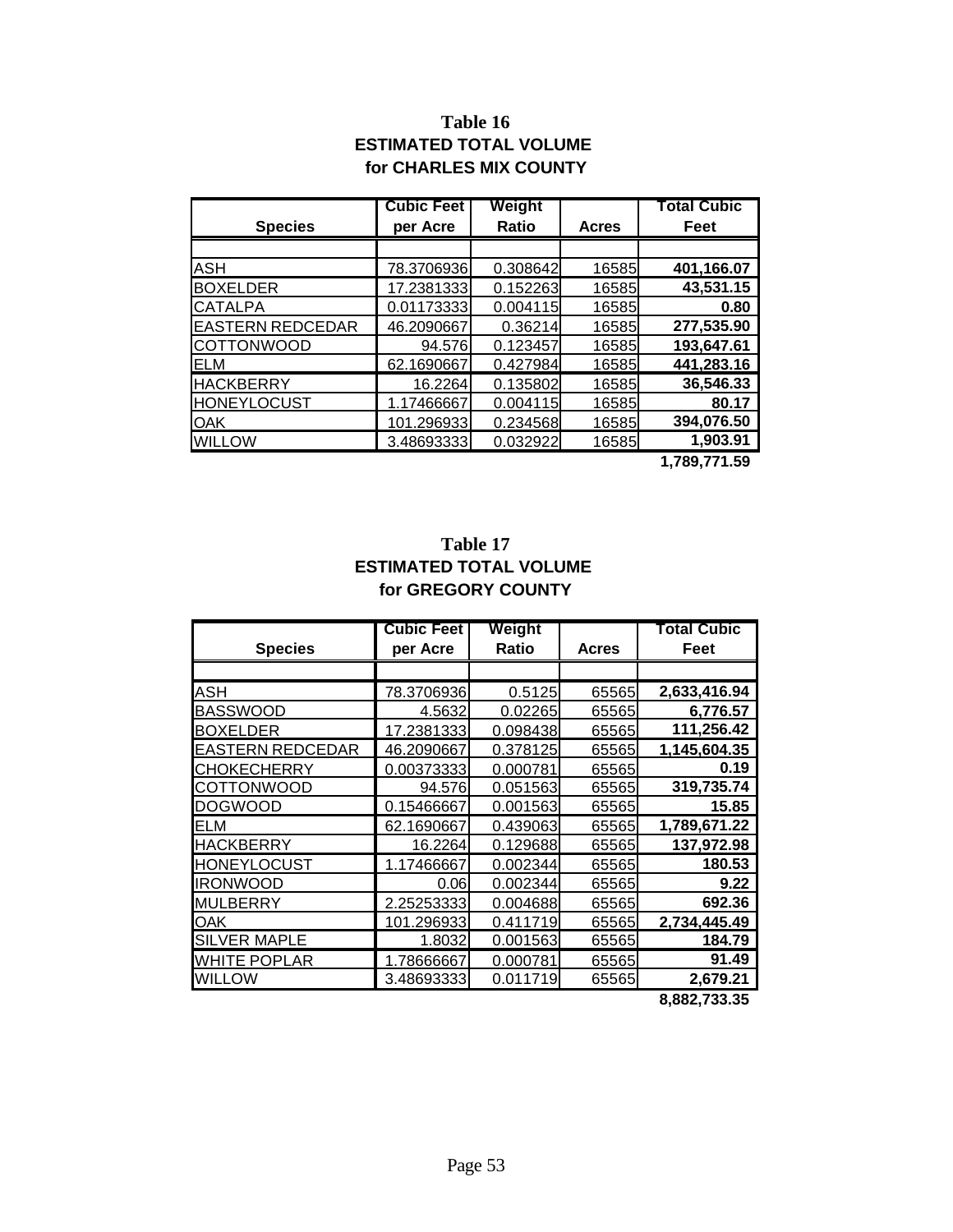### **Table 18 ESTIMATED TOTAL VOLUME for LYMAN COUNTY**

|                         | <b>Cubic Feet</b> | Weight       |              | <b>Total Cubic</b> |
|-------------------------|-------------------|--------------|--------------|--------------------|
| <b>Species</b>          | per Acre          | <b>Ratio</b> | <b>Acres</b> | Feet               |
|                         |                   |              |              |                    |
| <b>ASH</b>              | 78.3706936        | 0.470588     | 6189         | 228,252.23         |
| <b>BOXELDER</b>         | 17.2381333        | 0.029412     | 6189         | 3,137.87           |
| <b>EASTERN REDCEDAR</b> | 46.2090667        | 0.235294     | 6189         | 67,291.24          |
| <b>COTTONWOOD</b>       | 94.576            | 0.264706     | 6189         | 154,940.59         |
| <b>ELM</b>              | 62.1690667        | 0.220588     | 6189         | 84,874.40          |
| <b>HACKBERRY</b>        | 16.2264           | 0.04418      | 6189         | 4,436.78           |
| <b>WILLOW</b>           | 3.48693333        | 0.102941     | 6189         | 2,221.53           |
|                         |                   |              |              | 545,154.65         |

### **Table 19 ESTIMATED TOTAL VOLUME for TRIPP COUNTY**

| <b>Species</b>    | <b>Cubic Feet</b><br>per Acre | Weight<br>Ratio | <b>Acres</b> | Total Cubic<br>Feet |
|-------------------|-------------------------------|-----------------|--------------|---------------------|
|                   |                               |                 |              |                     |
| <b>BOXELDER</b>   | 17.2381333                    | 0.125           | 1123         | 2.419.80            |
| <b>COTTONWOOD</b> | 94.576                        | 0.75            | 1123         | 79,656.64           |
| <b>OAK</b>        | 101.296933                    | 0.25            | 1123         | 28,439.11           |
|                   |                               |                 |              | . <b>.</b>          |

 **110,515.55**